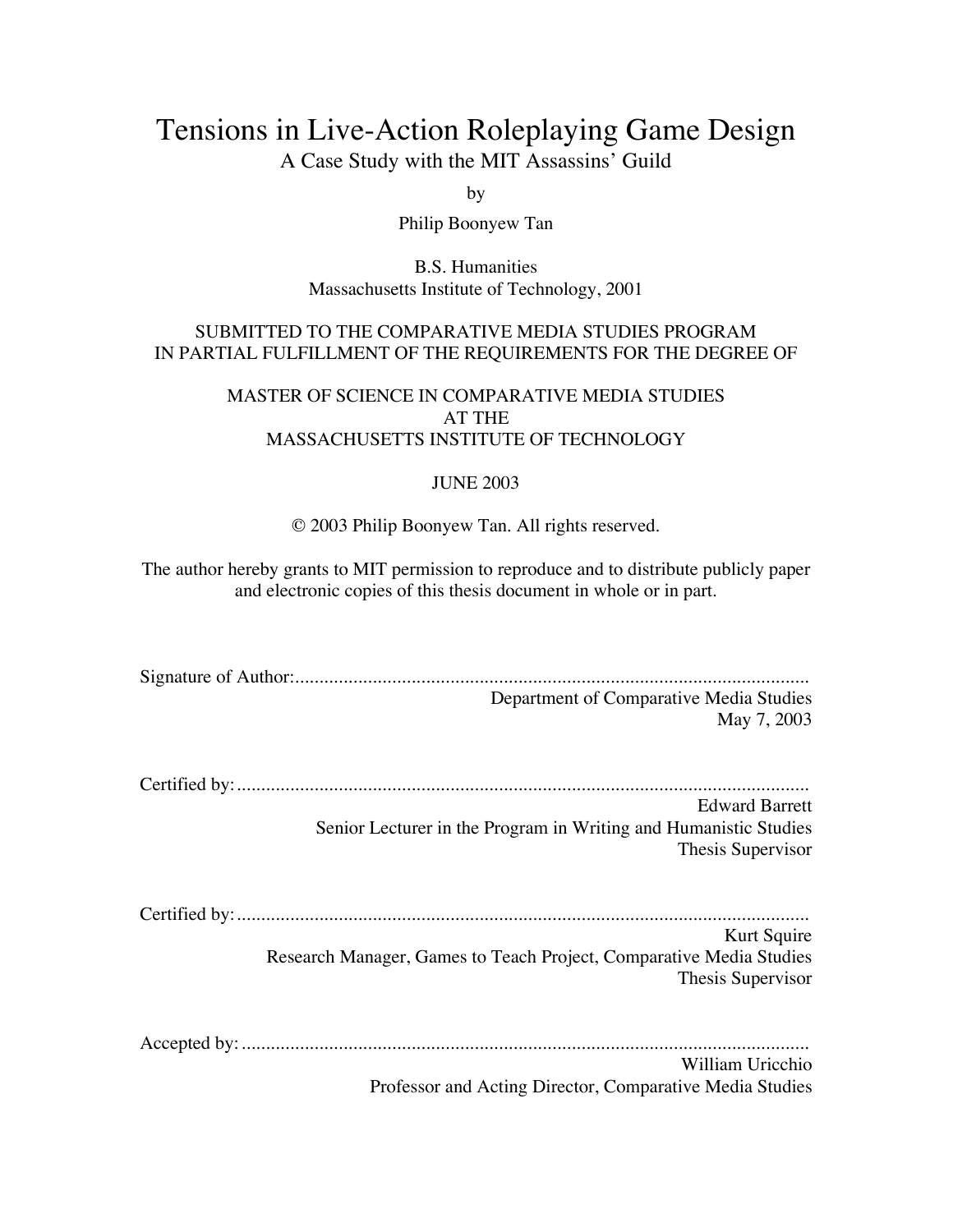## Tensions in Live-Action Roleplaying Game Design A Case Study with the MIT Assassins' Guild

by

Philip Boonyew Tan

Submitted to the Comparative Media Studies Program on May 7, 2003 in Partial Fulfillment of the Requirements for the Degree of Master of Science in Comparative Media Studies

#### Abstract

A textual analysis of games of the MIT Assassins' Guild with an ethnographic and historical slant provides an analysis of five kinds of tensions in the process of the design and the implementation of mechanics in MIT Assassins' Guild Live-Action Roleplaying games. These tensions are a product of a combination of the history of roleplaying games and other Live-Action simulative activities, the specific logistical and historical circumstances of the MIT Assassins' Guild and the expectations of the members of the MIT Assassins' Guild. Game designers and players frequently cite case studies and have developed a useful vocabulary that are worth learning to facilitate further discussion of game design.

Guild game mechanics are designed for feasibility of implementation and execution by the game designers and the players, to provide and hide information from players in a timely manner, to dissociate player decisions from character actions, to enhance the verisimilitude and the atmosphere of the game for the players, and to generate, balance and resolve interesting competition among players. Experienced game designers keep all these tensions in mind while designing mechanics that can satisfy all the criteria and highlight desirable traits that arise from the interplay of the tensions.

Thesis Supervisor: Edward Barrett Title: Senior Lecturer in the Program in Writing and Humanistic Studies

Thesis Supervisor: Kurt Squire Title: Research Manager, Games to Teach Project, Comparative Media Studies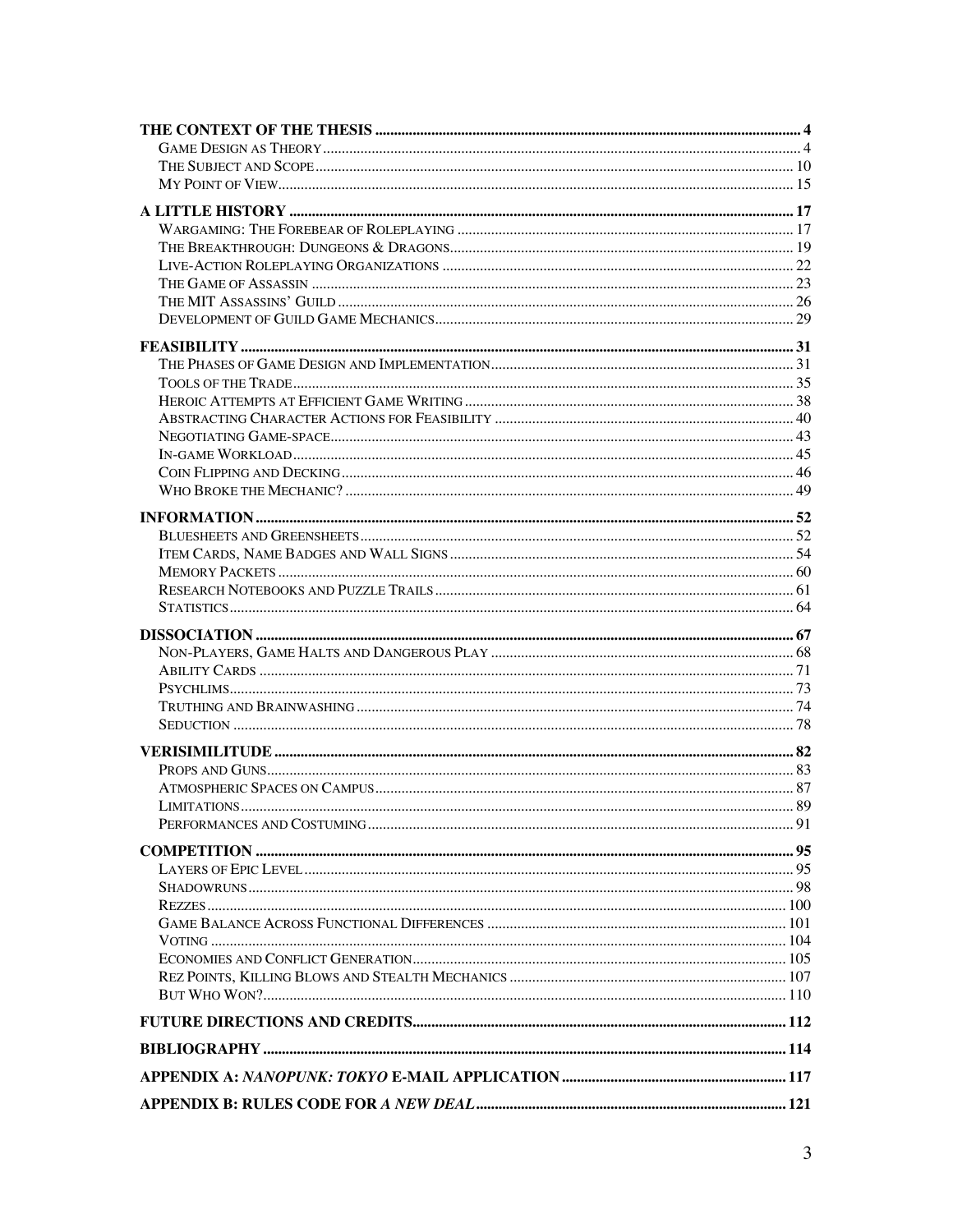# The Context of the Thesis

*"Can you give us any reason why we shouldn't just shoot you right now?"*

## Game Design as Theory

Before detailing the approach used in the compilation and the presentation of information in this thesis, it might be useful to note how this thesis might fit in the overall body of academic work that currently exists in the field of game studies.

Many writings about games focus on fitting various aspects of game play into some sort of psychological schema. These works provide criteria that can be used as tools for comparing one form, concept or iteration of a game against another. In this way, academics have distilled insights of the values and qualities of play that are valuable for enjoying the experience of the game<sup>1</sup> or developing the human brain<sup>2</sup> and the social character of the individual. Some studies also list the actual activities within game play as means of opening a window into the machinations of an individual's psyche<sup>3</sup> or a group's social structure.

 $\frac{1}{1}$  $1$  "Play is a voluntary activity or occupation executed within certain fixed limits of time and place, according to rules freely accepted but absolutely binding, having its aim in itself and accompanied by a feeling of tension, joy, and the consciousness that it is 'different' from 'ordinary life.'" [Huizinga, J. (1949) Homo ludens: A Study of the Play Element in Culture. London: Routledge and Kegan Paul.]

<sup>&</sup>lt;sup>2</sup> "Games follow one another at relatively constant age stages, determined by the content of the ludic activities: the content corresponds to ancestral activities which have followed one another in the same order in the course of human evolution: the function of children's play is to liberate the species from these residues, at the same time hastening its development towards higher stages (hence the famous comparison between play and the tadpole's tail)." [Piaget, J. (1962) Play, Dreams, and Imitation in Childhood. New York: W. N. Norton.]

<sup>&</sup>lt;sup>3</sup> Turkle, S. (1995) Life on the Screen. New York: Simon and Schuster.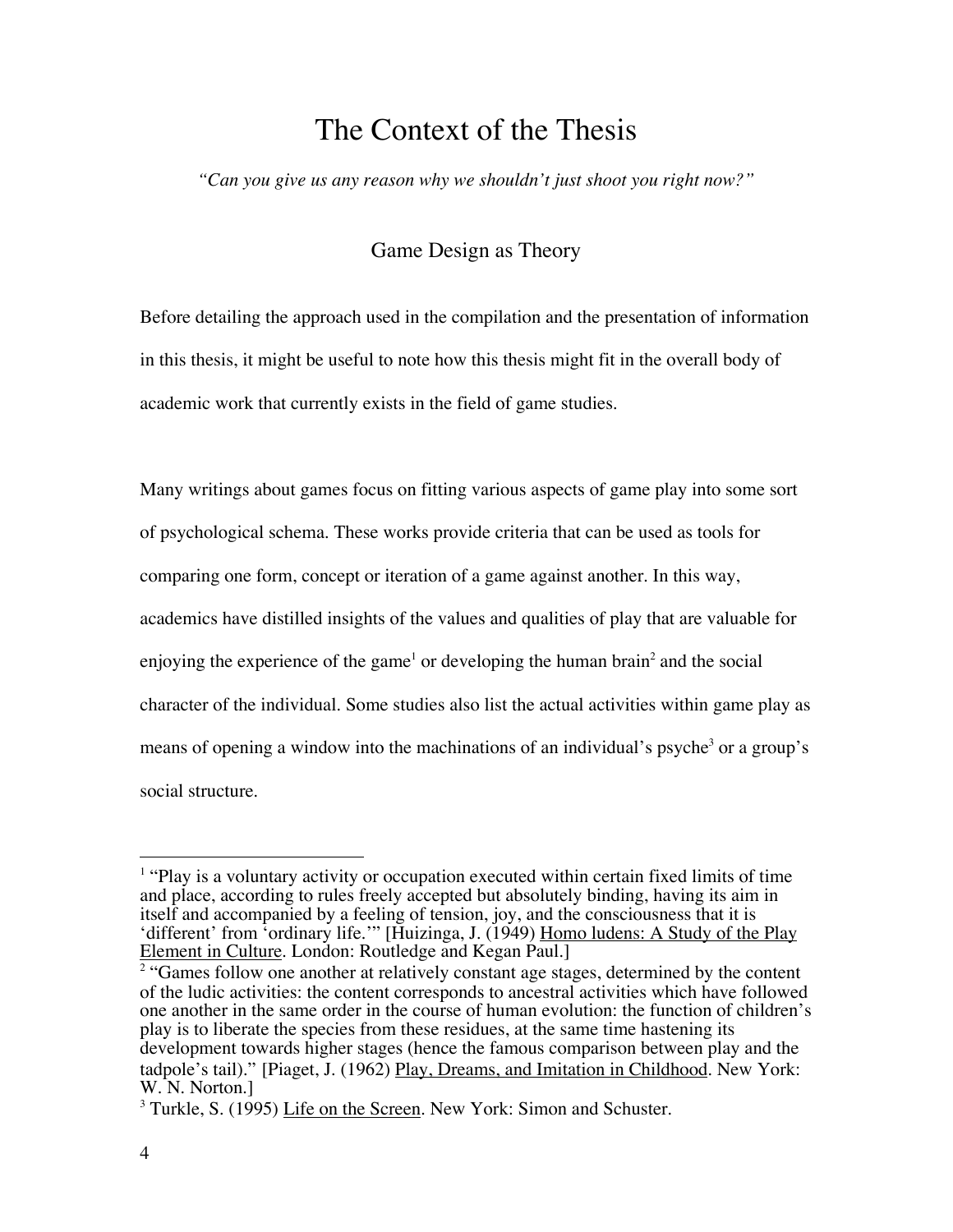Comparative criteria are also a means of highlighting the unique qualities of different genres of games. Man, Play and Games by Roger Caillois approaches this objective by separating games into categories of Alea<sup>4</sup>, Agon<sup>5</sup>, Mimicry<sup>6</sup> and Ilynx<sup>7</sup>. Instead of assuming that all "play" shares certain inherent and general qualities, genre taxonomy stresses that the umbrella terms of "play" and "game" may describe some very different kinds of activity. This sort of structuralist approach also stresses that understanding the differences can be important for understanding the unique qualities of various types of games that may have very little to do with each other.

Both of the approaches above highlight play as an experience from the point of view of the gamer or as a general activity fundamental to human experience. When it comes to the design and creation of games, however, the writings tend to focus on either age-old games with long-established rule sets or social games with eminently pliable rules. Some ethnographers address game design by looking at instances of modification and adherence to rules, finding indicators of underlying social processes within a community.

 $\frac{1}{4}$ <sup>4</sup> "All games that are based on a decision independent of the player ... in which wining is the result of fate rather than triumphing over an adversary." [Caillois, R. (1961) Man, Play and Games. New York: Free Press.]

<sup>&</sup>lt;sup>5</sup> "Competitive, that is to say, like a combat in which equality of chances is artificially created, in order that the adversaries should confront each other under ideal conditions, susceptible of giving precise and incontestable value to the winner's triumph." [Caillois, 1961]

<sup>&</sup>lt;sup>6</sup> "The subject makes believe or makes others believe that he is someone other than himself. He forgets, disguises, or temporarily sheds his personality in order to feign another." [Caillois, 1961]

 $7$  "Those which are based on the pursuit of vertigo and which consist of an attempt to momentarily destroy the stability of perception and inflict a kind of voluptuous panic upon an otherwise lucid mind." [Caillois, 1961]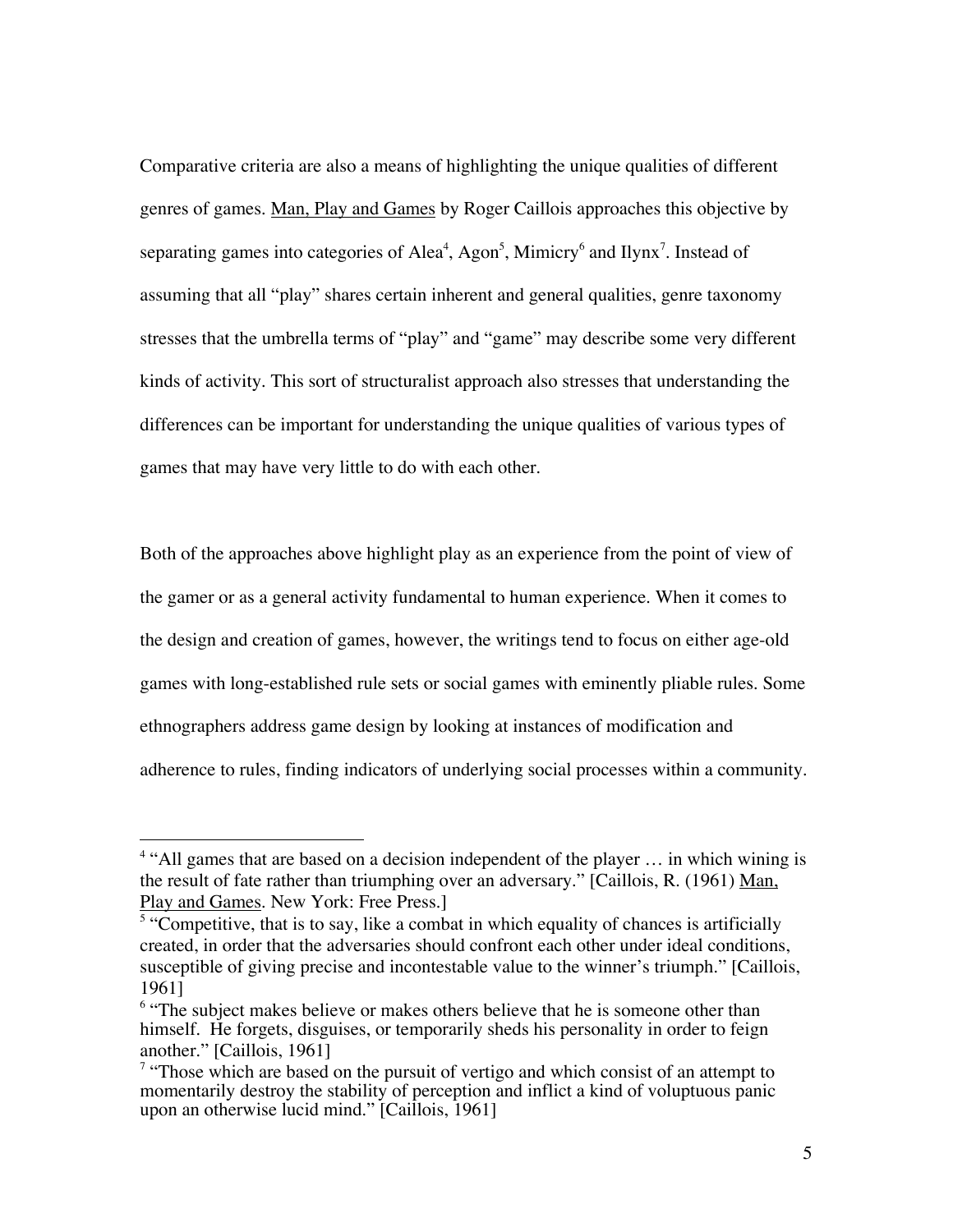Katie Salen<sup>8</sup> mentions how different children can have their own unique understanding of what it means to "play nice," illustrating how play can be influenced by Bernard Suits' "lusory attitude<sup>9</sup>" instead of a rule set. Clifford Geertz's seminal article on the game of Balinese cockfighting<sup>10</sup> is a significant essay in cultural anthropology in which the authority of individuals and cliques has a fundamental role in the process of play.

Formal academic forays into game design tend to fit the general categories of systems analysis or mathematical game theory<sup>11</sup>. There is a wealth of research in abstract algorithms, paradigms and rules of thumb that may be equally relevant in the production of commercial games and the simulation of complex systems. Such work has proved to be a helpful base for building discussions regarding the play of commercial games; recent studies on emergent game play in commercial games borrow some of their vocabulary<sup>12</sup> from writings on systems and probability theory.

My thesis certainly borrows from all these academic threads of game and play, with a particular emphasis on game design. I discuss both the rituals of game play and the

 <sup>8</sup> <sup>8</sup> Salen K. and Zimmerman E. (2003) "Breaking the Rules of a Game" Game Developers Conference, San Jose, CA.

<sup>&</sup>lt;sup>9</sup> Suits, B. (1978) The Grasshopper: Games, Life and Utopia. Toronto, Canada: University of Toronto Press.]

<sup>&</sup>lt;sup>10</sup> Geertz, C. (1972) "Deep play: Notes on the Balinese cockfight", The Interpretation of Cultures. New York: Basic Books.

<sup>&</sup>lt;sup>11</sup> Von Neumann, J. and Morgenstern, O. (1944) Theory of Games and Economic Behavior. Princeton: Princeton University Press.

 $12$  "A game is most simply described as framework for structured play. In most cases, this structure will include some type of goal, obstacles to that goal, resources to help you achieve the goal, as well as consequences, in the form of penalties and rewards (which can often translate into obstacles and resources.) At its simplest level, these elements create a generic deconstructed narrative structure of sorts." [Pearce, C. (2002) First Person: New Media as Story, Performance, and Game. Cambridge, Mass: MIT Press.]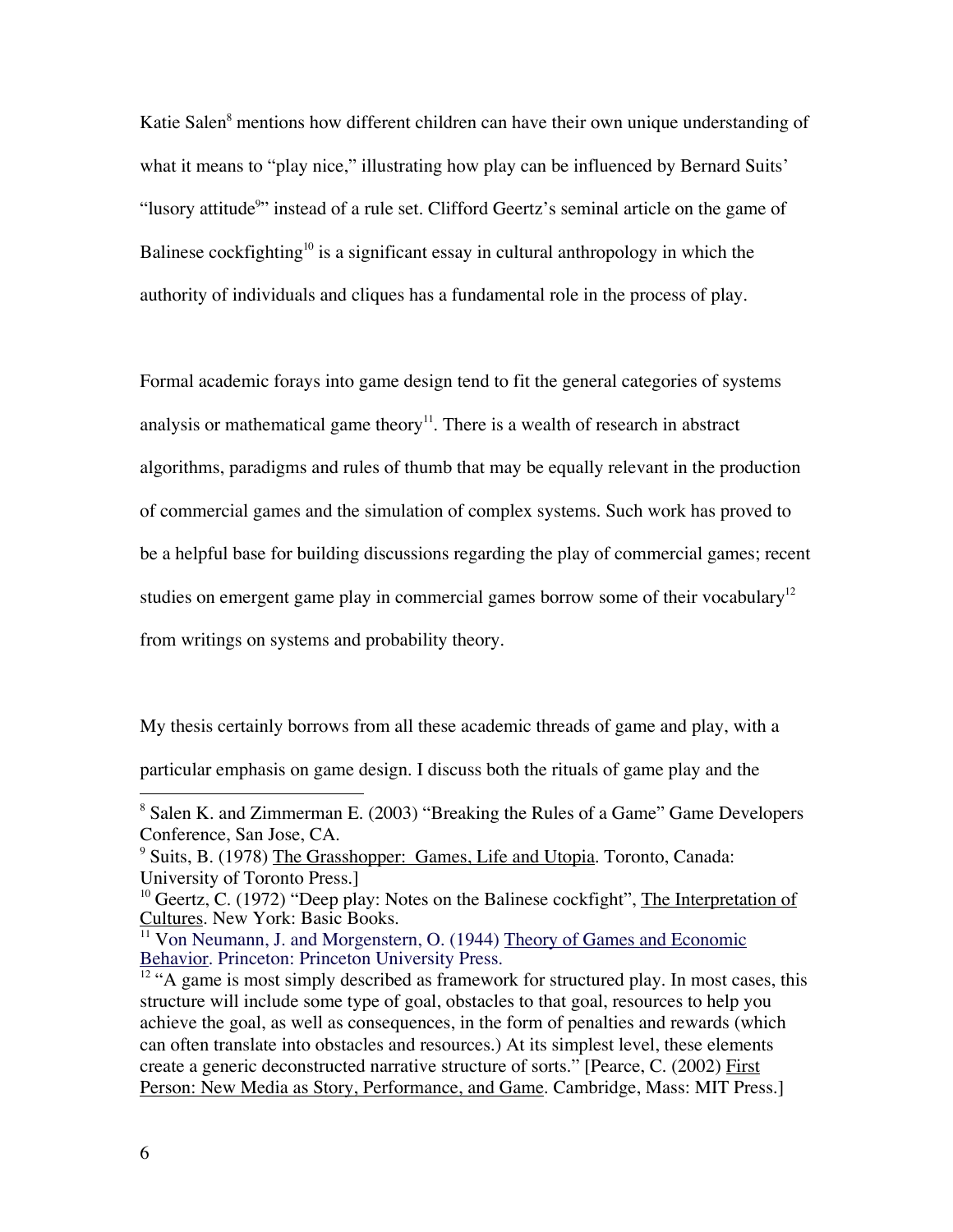evolution of game rules as a function of the social interactions of a specific group of people. I also look into various methods used to provide role-players with a variety of entertaining experiences and interesting choices, and one look at my index should be evidence that I have not avoided the taxonomy bug.

However, in my examination of the writings by all of the theorists listed above, as well as their peers in the footnotes, there is little information for outside observers who wish to gain insight into the way that experienced game designers understand their own craft. Academics use terminology that is well suited for an academic audience, and indeed, some game designers may see their rule sets and game mechanics as a means of influencing social interaction or for generating a specific set of ludic interactions. However, such designers are relatively rare; those who consciously employ such considerations while in the process of designing their games are even rarer.

Game designers may use checklists to see if their games fit within taxonomies of game play but these lists are often markedly different from those written by academic theorists. They may also employ mathematical formulae and concepts of systems dynamics in the service of producing a playable game. However, the game designer is more likely to use vocabulary that eschews "solution sets" and "symmetric dependence" for phrases such as "group plots" and "hit points."

Even though many games pose interesting systems optimization challenges, these qualities often arise outside of the consideration the designer, who is usually more

7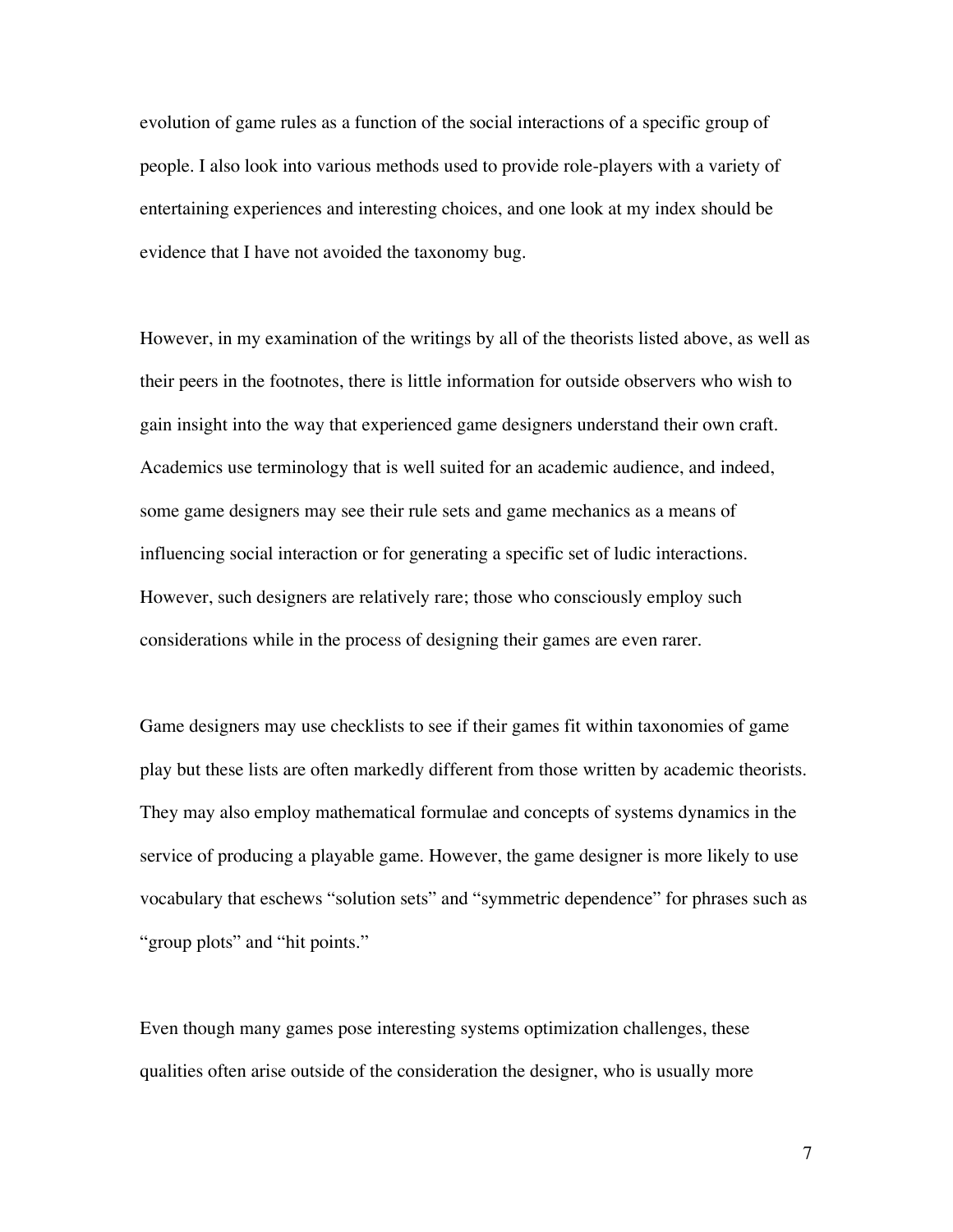concerned with balancing playability against world fidelity. Furthermore, most academic analyses of game designs only apply after the designer has completed his or her work, benefiting from a point of view that game designers do not possess in the thick of creating their game.

In fact, there seems to be a particular lack of attention or respect for the vocabulary and the processes adopted by game designers for the very purpose of understanding, optimizing and expediting their craft. Yet some groups of game designers, especially those who are in close contact with other designers within their genre of gaming, have been able to develop elaborate and often comprehensive techniques that allow them to create effective and fulfilling gaming experiences for their players. They may borrow concepts from the academic arena of games and play but instead of trying to illustrate complexity or compare disparate traits, these techniques help predict potential game interactions and tune the experience of game players to respond to the expectations of game designers.

To supply a framework that facilitates the understanding of discussions and rules-ofthumb employed by game designers, it might help to see game designers as a "community of practice," a term that Wenger coins to describe a creative community engaged in an interplay of theory and practice where "neither is the concrete solidly selfevident, nor the abstract transcendentally general; rather, both gain their meanings within the perspectives of specific practices and can thus obtain a multiplicity of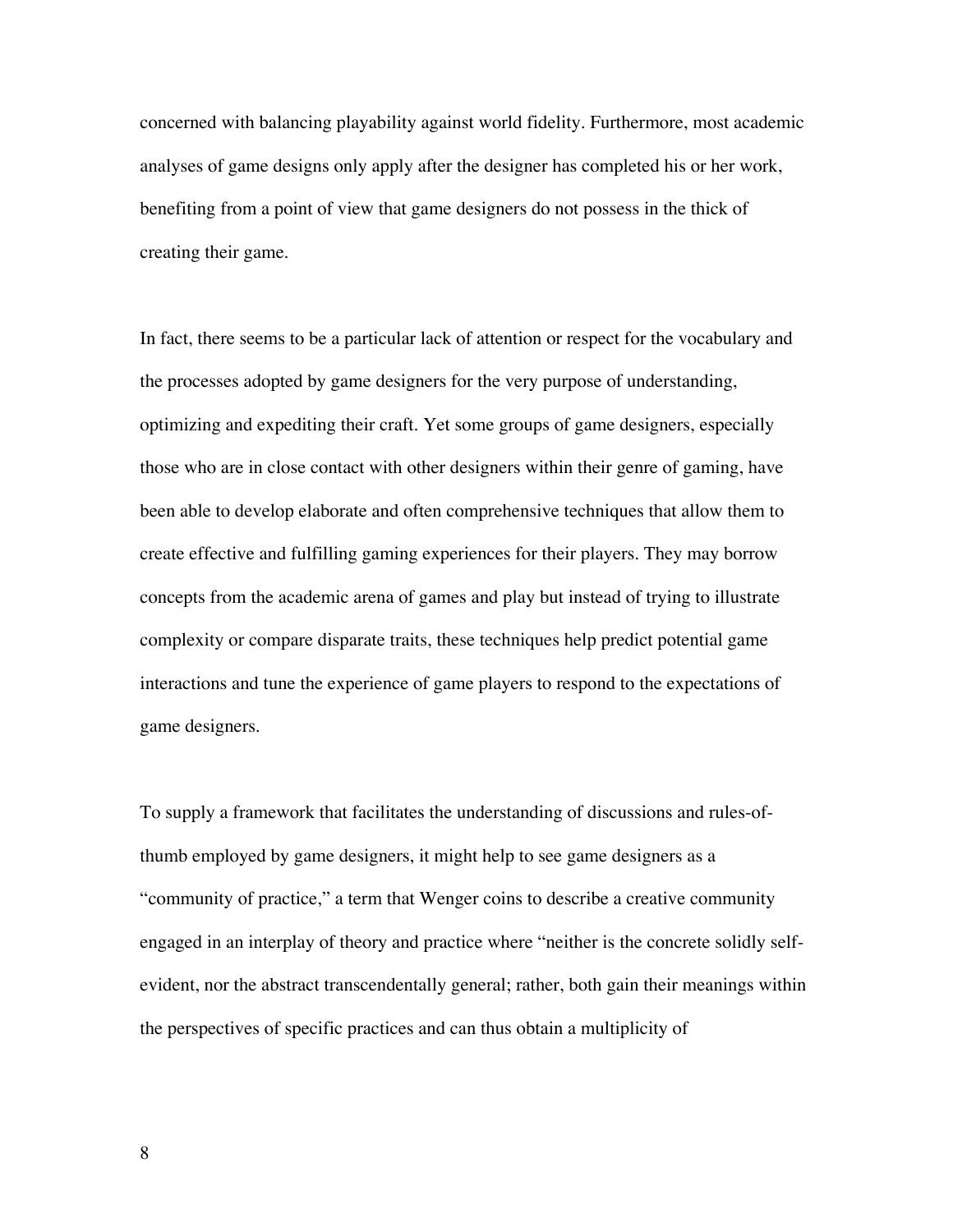interpretations."13 He examines "dualities" operating in such communities by defining dualities as "a single conceptual unit that is formed by two inseparable and mutually constitutive elements whose inherent tension and complementarity give the concept richness and dynamism." Dualities are not opposites; they are two dimensions that interact but do not necessarily define a spectrum; they imply each other and do not substitute for each other; they transform their relation and do not translate into each other; they describe interplay and are not classificatory categories. His dualities are one application of "tensions" as elaborated by Engeström, $14$  which operate in much the same way but do not necessarily require that all the factors influencing the creative work of a community be grouped into dualities of two. I am thus employing this concept of "tension" to describe the often-conflicting forces that apply to the decisions of game designers as a step towards the improved availability of information regarding the processes employed by game designers themselves.

This thesis addresses this issue by taking a close look at a very specific group of game designers and drawing out some commonalities among assorted tensions that apply to the design and implementation of their games, citing examples that the game designers themselves use as case studies for innovative and refined game mechanics. Gathered from close interactions with these game designers and their associated player-clientele over three years, the case studies in this thesis should provide some useful information

<sup>&</sup>lt;sup>13</sup> Wenger, E. (1998) Communities of Practice: Learning, Meaning and Identity. Cambridge, UK: Cambridge University Press.

<sup>&</sup>lt;sup>14</sup> Engeström, Y. (1987) Learning by Expanding. Helsinki: Orienta-Konsultit.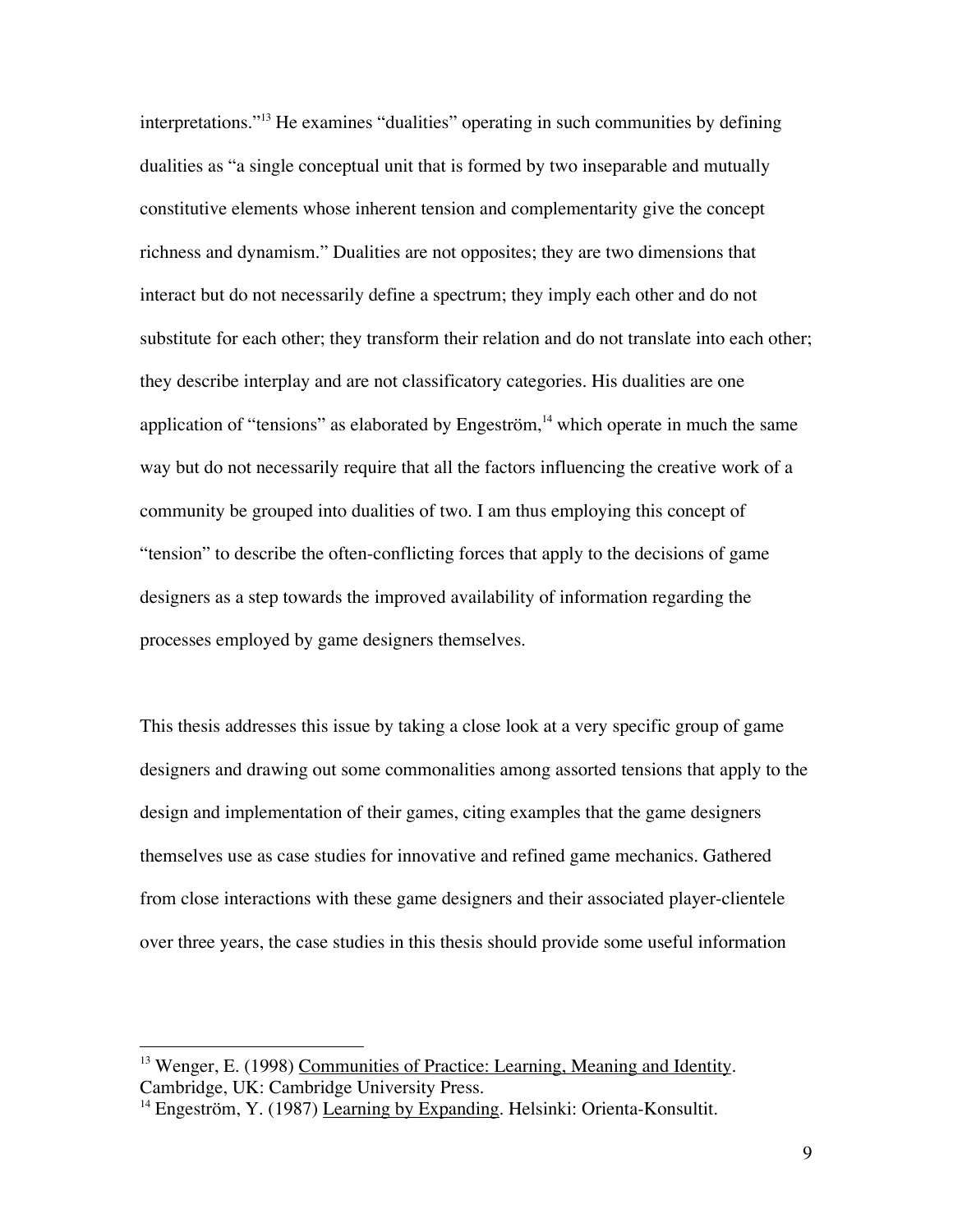for theorists who may be interested in observing game design at the level of actual application.

#### The Subject and Scope

Obviously, different types of games have different tensions and require different considerations from designers. To keep the subject and size of this thesis manageable, I restrict most of the case studies and comparisons to a style of Live-Action Roleplaying employed by the MIT Assassins' Guild, a 20 year old gaming community in the Massachusetts Institute of Technology that is active both in design and in frequent play. The reasons behind this choice go beyond my personal involvement and familiarity of the group, although having such accessibility to the group's materials and people has certainly proven to be an advantage. The MIT Assassins' Guild is highly prolific in the production of games; about a dozen new games are created and played every year, a remarkable number in the field of Live-Action Roleplaying. This group maintains an extensive digital archive of game rules and compendia, which is a valuable resource for source material research. It is also active in refining tools that aid game designers in the implementation of their games. These tools, as we shall see, reinforce existing motifs and tendencies in game design just as much as they intend to accelerate the creation of new games. There is also a significant overlap between the game designers and the game players in the group, which offers an intriguing insight on the question of reception. Most of the prolific designers are also frequent players and the majority of the players who have been involved with the Guild for more than two years have been involved in the design or management of at least one game.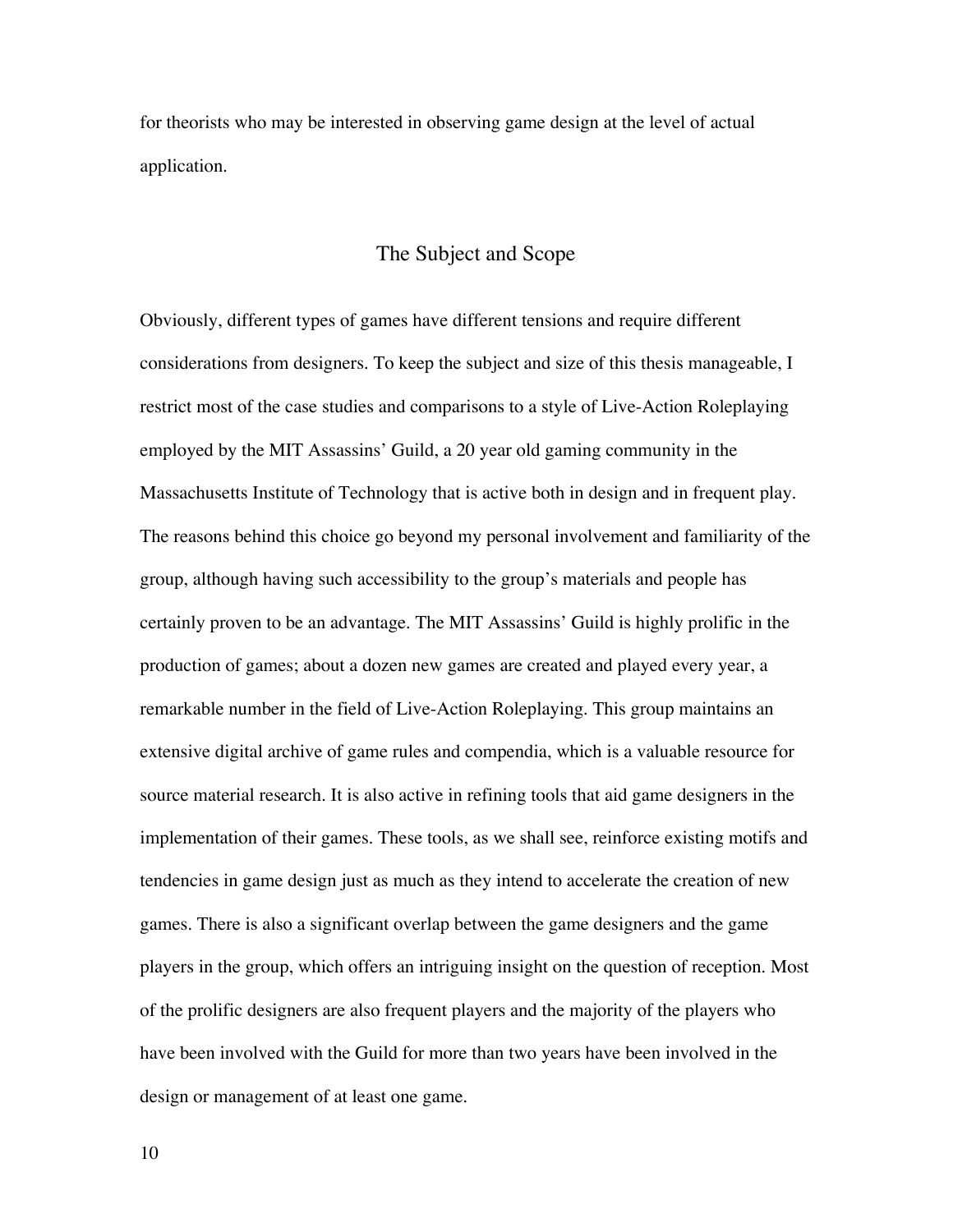Furthermore, members of the MIT Assassins' Guild actively discuss mechanics design, often conducting thought-experiments regarding possible variants and alternatives to game mechanics from previous games. Some games are designed specifically for the purposes of testing new ideas and nearly all Guild games put a twist on established game mechanics for the purposes of experimentation. This process of continual iteration and variation produces a wealth of alternative approaches to game design. The subtle differences in these approaches reveal the creative tensions that drive the effort of game design in the MIT Assassins' Guild, and this thesis takes close looks at the reasons why those tensions exist and at some of the more interesting results produced by the confluence of those tensions.

My approach includes textual analysis of MIT Assassins' Guild games with an ethnographic angle to examine their game design vocabulary and to develop a better understanding of their game design practices. By including textual analysis, analysis of modes and processes of production and analysis of consumption, supported with sustained observations of the players and interviews with the game designers, this would make the vocabulary and frameworks used by game designers available for the growing number of media designers, media theorists, educators and other academics who may be interested in the properties of games but lack the tools to engage in a discussion of game mechanics.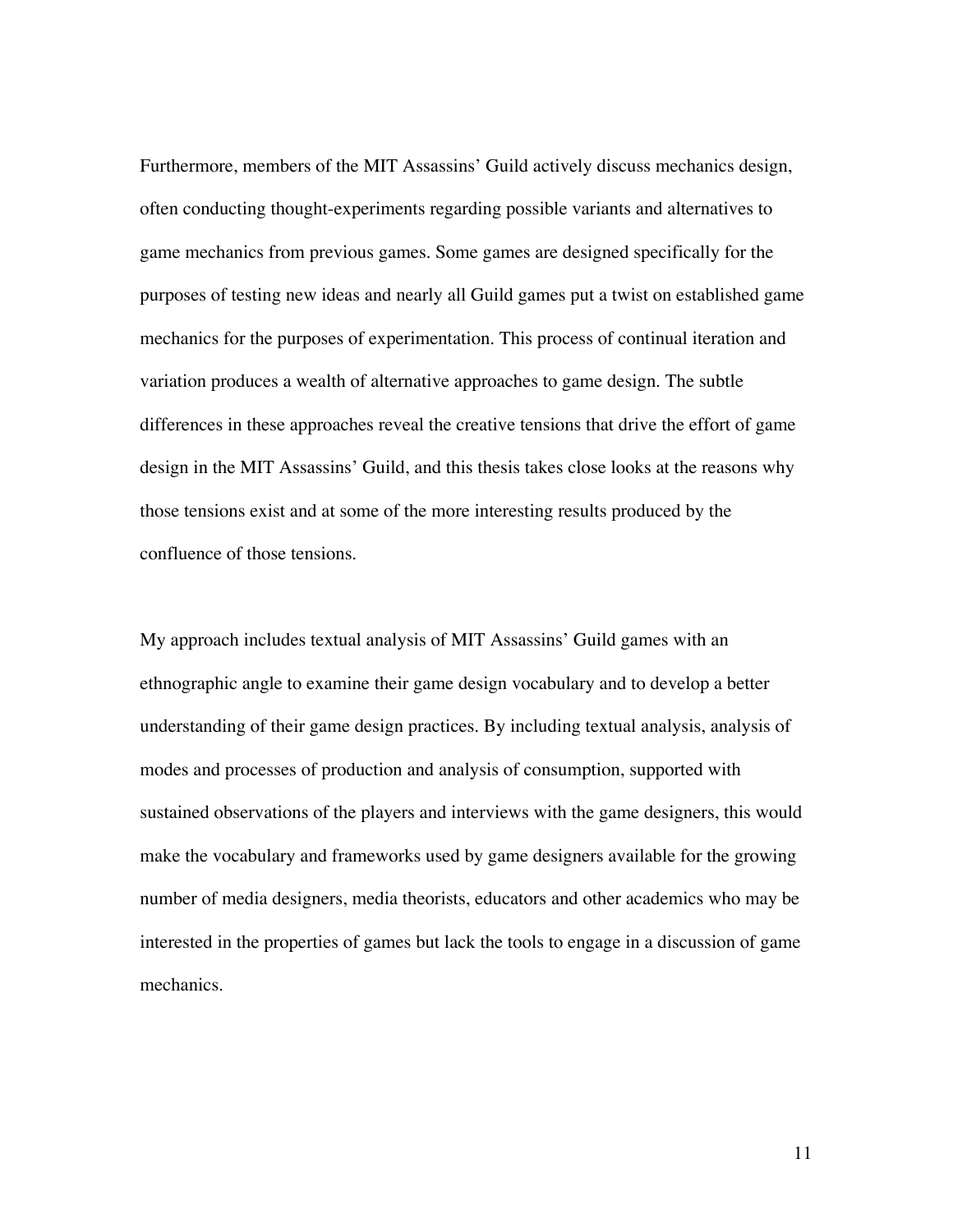The transparency of the products and the design process of the MIT Assassins' Guild facilitate this approach by being readily available for analysis. Like digital games, MIT Assassins' Guild games are driven by rules that can rigidly constrain player decisions and guide game progression in an anticipatable manner. This connection has not gone unnoticed by other notables in the discussion of games. Janet Murray has cited the MIT Assassins' Guild in her 1997 book Hamlet on the Holodeck<sup>15</sup> for its innovations and its particular qualities as a roleplaying group in MIT. Other leading figures in contemporary digital game thinking, such as Mark "Mahk" LeBlanc<sup>16</sup>, have credited the MIT Assassins' Guild as being a formative influence on their work.

Infrequent examples from other theorists, game-playing groups or game types are included to give a glimpse of some alternatives to the solutions arrived at by the MIT Assassins' Guild when it may not be immediately obvious that alternatives exist. These examples are not meant to demonstrate the full scope of possible solutions for a given issue in game design. Comparisons with material and practices outside of the Guild are intended to highlight the reasons behind the specific implementation of mechanics in MIT Assassins' Guild games, using the Guild's own terminology whenever possible.

It is possible to tease out broad tendencies in directions of game mechanic evolution over several years of documented games by the MIT Assassins' Guild. However, in a creative landscape of continual iteration, few of the alternative approaches mentioned above could

<sup>&</sup>lt;sup>15</sup> Murray, J. (1997) Hamlet on the Holodeck. New York: Free Press.

<sup>&</sup>lt;sup>16</sup> LeBlanc, M. (2003) "Game Design and Tuning Workshop", Game Developers Conference, San Jose, CA.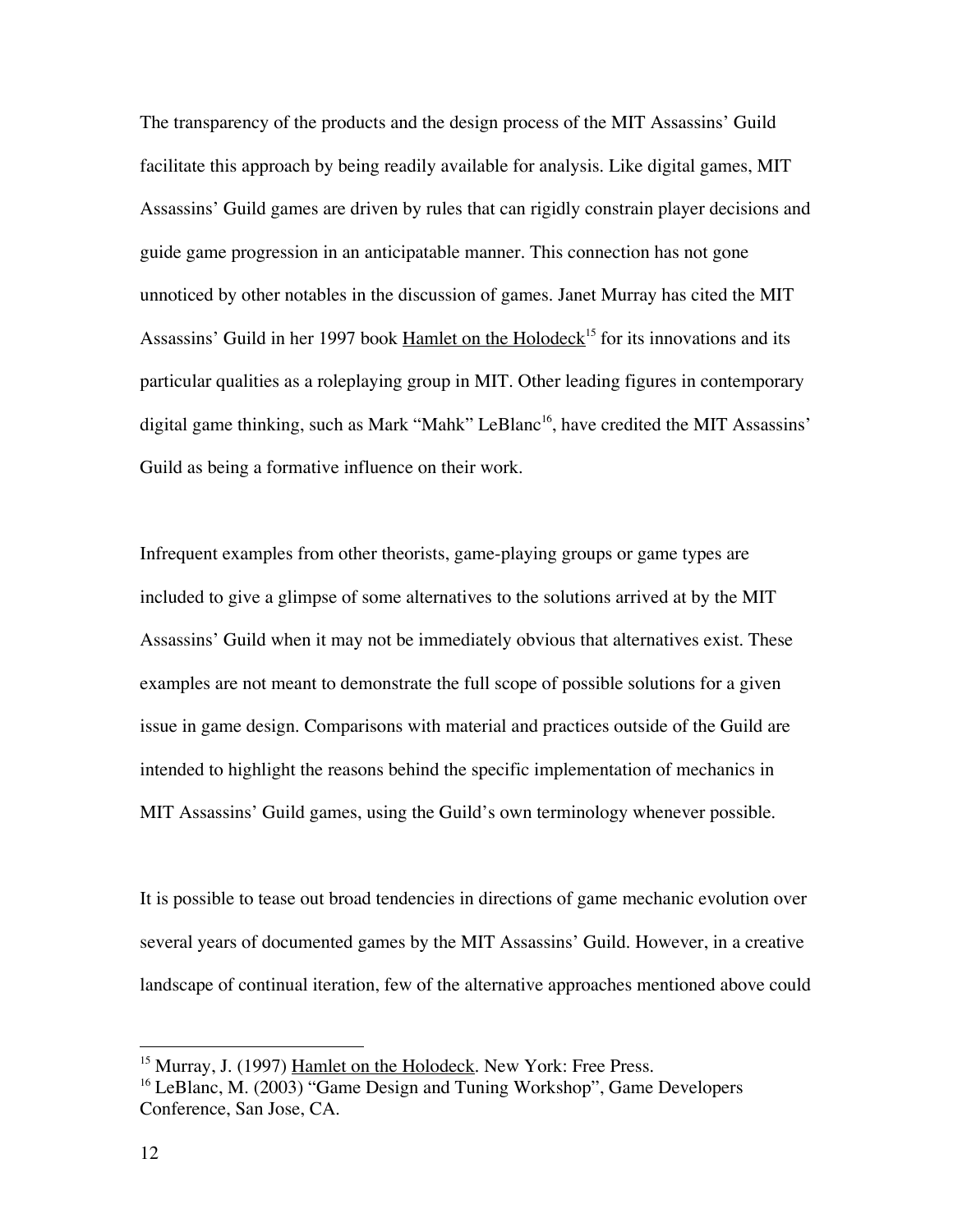be reasonably understood to be definitive. The primary exception to this rule comes in the form of games that are frequently cited by the game designers as being significant in the evolution of game design. The names of games such as *Antartica<sup>17</sup>* , *Murder on the Starlight Express<sup>18</sup>* and *Reality Check III<sup>19</sup> frequently arise in discussion with game* designers of the MIT Assassins' Guild because of their role in the introduction or the refining of game mechanics and concepts. Just as important (and much more memorable) are the games remembered to have catastrophic interactions of mechanics such as Maelstrom<sup>20</sup>, From Dusk to Dawn<sup>21</sup>, Nanopunk: Tranquility Base<sup>22</sup> and Spin Cycle<sup>23</sup>.

References to past games in this thesis generally highlight games that the designers cite with regularity, which are important for understanding how the designers themselves see aspects of these games as being significant in their current context of game design. Note that there are also references to games that I have authored for the purposes of testing ideas that emerged from the preparation of this thesis. This is mostly due to personal familiarity with the material and the details of implementation; these references do not imply that my games have had nearly as much impact in game design practices as those

 <sup>17</sup> Rousculp M, Hererra D, Moore M. (Summer 1994) *Antartica*. Cambridge, MA. Credited with starting the SIK genre of games.

<sup>18</sup> Catelli J, Hope C, Oh D, Zane F. (1991-1994) *Murder of the Starlight Express*. Cambridge, MA. The first one-night Guild game.

<sup>19</sup> Clary K, Litwack P, Martin N. (Fall 2001) *Reality Check III: Dinner at the Schloss Himmelbrand.* Popularized the "Modified Darkwater" combat system with stealth attacks.

<sup>20</sup> Beal J, Chung J, Clary K, Lamming D, Pittman P. (Fall 1998) *Maelstrom*. Cambridge, MA.

<sup>21</sup> Cho D, Maessen J, Provenzano C. (Spring 1997) *From Dusk to Dawn*. Cambridge, MA.

<sup>22</sup> Beal J, Emery G, DeLucas L. (Spring 1999) *Nanopunk: Tranquility Base*. Cambridge, MA.

<sup>23</sup> Gamache P, Genstein S, McAfee M. (Spring 1998) *Spin Cycle*. Cambridge, MA.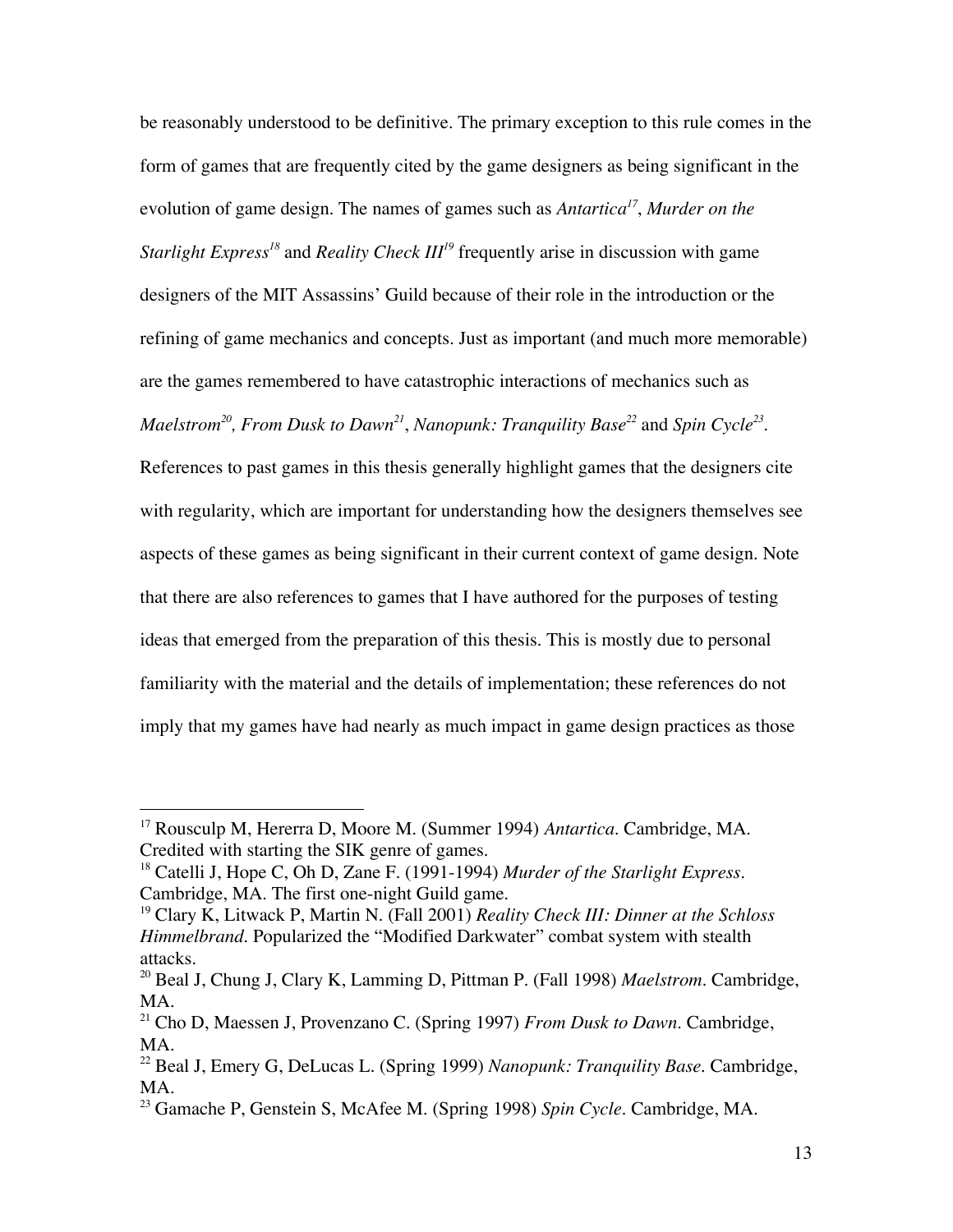mentioned above. As for their actual impact, only time will tell; I am in no position to make this assessment at this time of writing.

Although the plurality of the games designed and played by the MIT Assassins' Guild fit a genre of gaming known to the larger Live-Action Roleplaying Community as "Assassin," the fact remains that a large number of games played by the Guild do not fit easily within that genre. The descriptor "Guild game" is a blanket term to describe all games that are both run and played within the MIT Assassins' Guild. It is a fairly inclusive term that is laden with some assumptions about the logistical circumstances of the game, the attitude towards play and the demographic of the players. Not only is this a more useful catchall term than "Assassin game," it is also a phrase used by members of the Guild themselves. As we will later examine, the phrase "Guild game" places surprisingly few restrictions on the setting of the game or the requirements for specific mechanics, although peer pressure among Guild game designers and players produces unwritten expectations that must be acknowledged by the designers.

This is neither a how-to guide for writing a good Guild game nor a glimpse into "the ultimate Guild game." The rhetoric used within the community of the MIT Assassins' Guild has a tendency to imply that enduring generalizations and rules-of-thumb are all directions in the trajectory of an "übergame" that would be all things for all players. Even experienced Guild game designers who openly contradict this assumption have a tendency to lapse into vocabulary that implies finality. For instance, the clause "a good Guild game must…" commonly rears its head in conversations with Guild game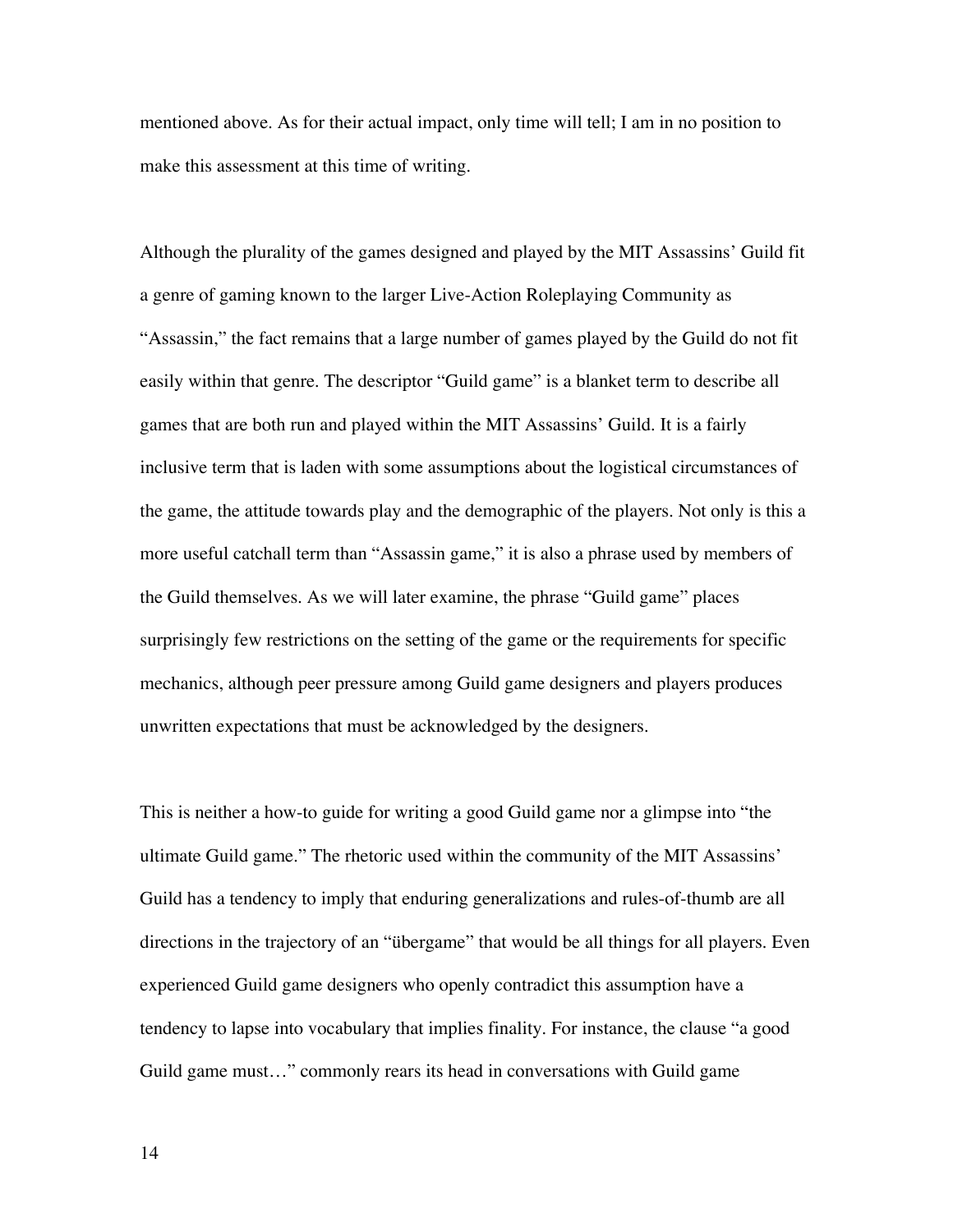designers, suggesting that the accumulation of enough "musts" would yield "a good Guild game," oddly pulling a discussion of Guild game mechanics into the direction of genre theory. In personal discussions, however, most Guild game designers readily accept that different designers will produce very different games, simply as a result of different individuals having different strengths in game design. Furthermore, a vocal proportion of Guild players openly defend their desire to play many different types of games, an opinion that reflects an understanding that among of the selection of Guild games available to players, many of them can be markedly different while being just as enjoyable. Both the inconsistency in game designers and the palate of game players indicate that a guide for writing a uniformly "good" Guild game would be a waste of time.

#### My Point of View

I have an enjoyed an extended association with the MIT Assassins' Guild, playing and authoring games for the purpose of this thesis, making a number of friends along the way. I have been an active member of the MIT Assassins' Guild for three years as of the writing of this thesis. Over this time, I have participated in twenty Guild games as a player and implemented five Guild games as a game designer. I was elected to take charge of the treasury of the MIT Assassins' Guild for two full years and headed the Ides of March game-writing workshop in 2002. I have also designed and implemented a game for the Live Action Roleplayers Association's annual roleplaying convention in 2003, *Intercon C*.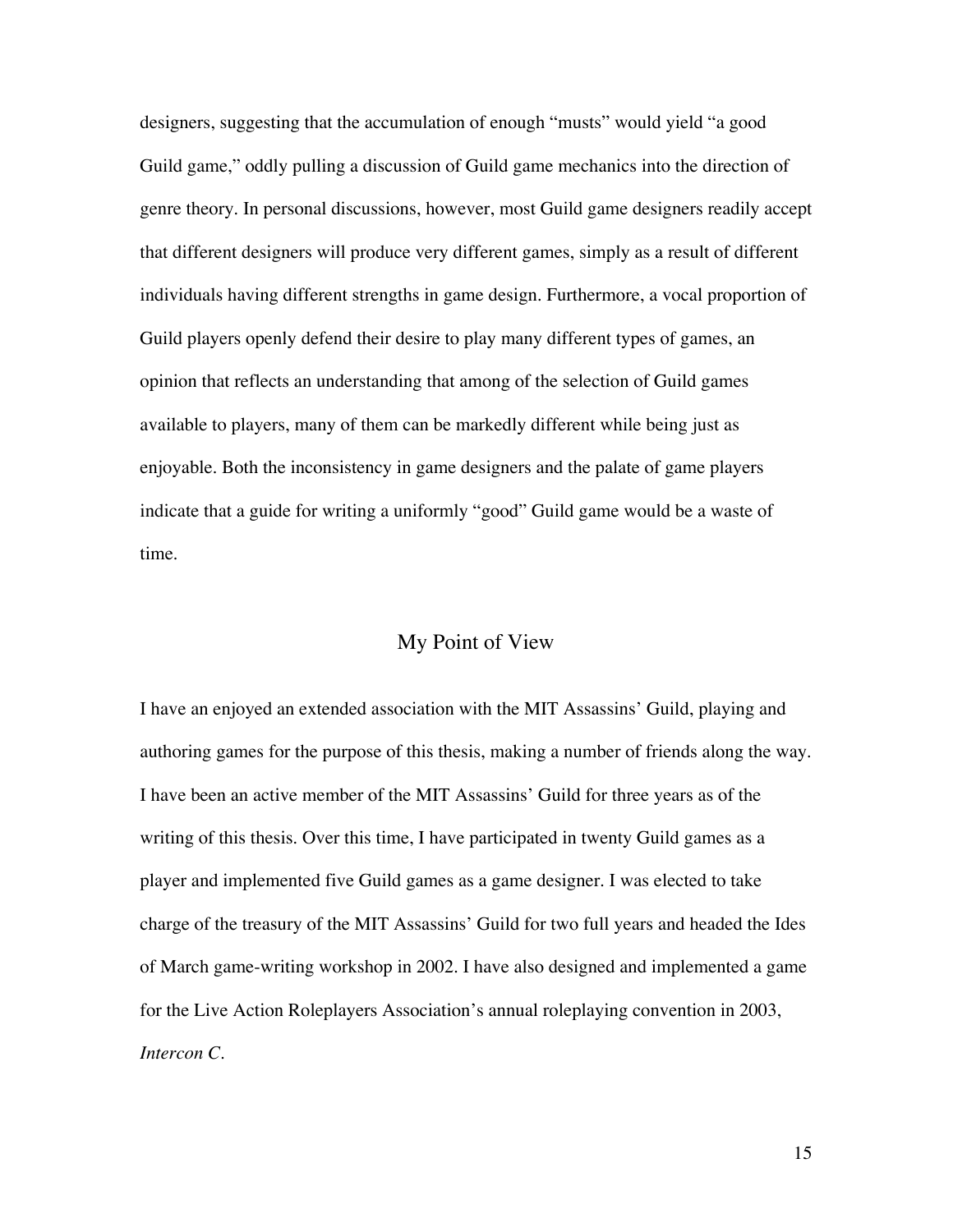These are extremely poor qualifications for an impartial observer of the Guild but they do give you an idea of the experience that I have gathered as a participant observer. The material in this thesis is an analysis of opinions collected while working closely with many members of the MIT Assassins' Guild, having engaged in long, often late-night discussions with players and designers and having observed the interactions among the members of the Guild and other affiliated parties over the past couple of years. Like all opinions, there are biases inherent in this text; I have tried to make these biases explicit whenever possible to put them in a proper perspective. It is my hope that the reader will be able to recognize these biases as reflecting the state of the craft of the MIT Assassins' Guild at the time of writing and benefit from my extended engagement with the continuing endeavor of Guild game design.

If not, to quote the motto of the MIT Assassins' Guild: "To Err is Human, To Forgive Is Not Our Policy." I'll be waiting down the hall with a disc gun.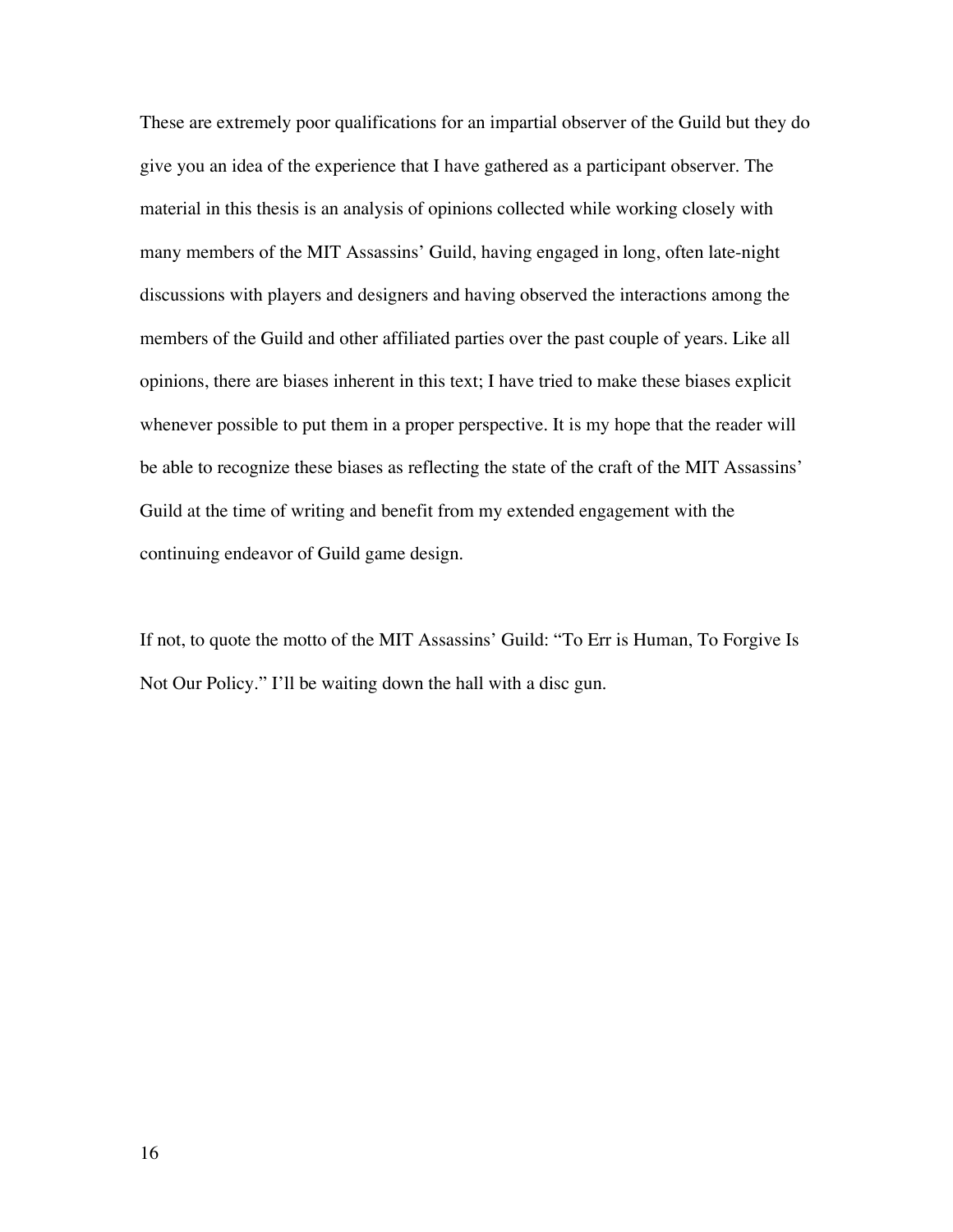# A Little History

*"No shit, there I was, pinned down by a deadly hail of enemy gunfire… with nothing between us except a roll of duct tape and a box of Frosted Dutch Apple Pop-Tarts™—in their original foil wrapping."— J. Mike Hammond, 1987*

Before we plunge headlong into a discussion of the design considerations used by the MIT Assassins' Guild, it might be useful to list a little background on the live-action genre of roleplaying games, the game of Assassin, the history of the MIT Assassins' Guild and the context in which games are played in the Guild. This chapter also describes my personal involvement with the Guild and some of the projects that I was involved in.

#### Wargaming: The Forebear of Roleplaying

The origins of roleplaying games as we know them today go back to the practice of wargaming: simulations for military strategists to assess tactics and their ability to command without the actual costs of armed conflict. Chess, of course, can be understood as a highly abstract wargame simulating the battle of two evenly matched forces over even terrain. The Chinese, Indian, Persian and Italian precursors to modern western chess have genealogies that may date as far back as 200BC, and there have been many efforts to adapt the rules of chess to reflect the growing complexities of warfare. In 1780, the Master of the Pages for the Duke of Brunswick developed a sprawling chess variant that involved 1666 squares of varying terrain with pieces representing artillery, infantry and cavalry units. Henry Michael Temple developed a variant of chess in 1899 named *Kriegspiel*, literally, "war play."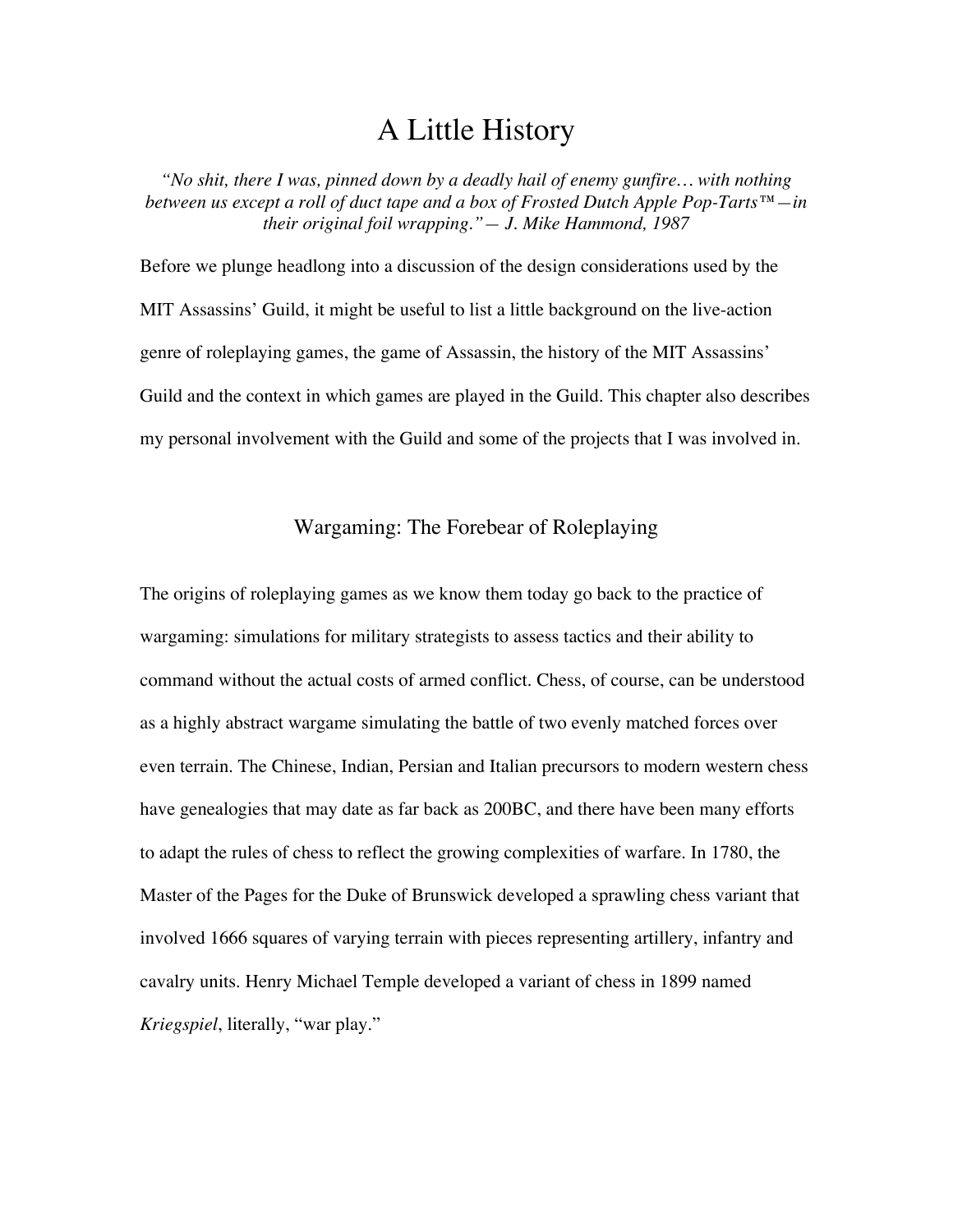However, the Napoleonic wars spurred the development of a different kind of wargame for officer training and strategic planning, also referred to as *Kriegspiel*. The Prussian army adopted Lieutenant von Reisswitz's 1:8000 scale wargame as a standard training tool in 1824, assembling elaborate books of rules for determining the results of a variety of different military decisions over a range of terrains and circumstances<sup>24</sup>. Although General von Verdy du Vernois replaced the books with qualitative consultations in 1870, he kept many of Reisswitz's fundamentals. The order of play codified the processes of decision-making for a two-map format (one for each opposing strategist) and emphasized the role of the umpire, usually a senior military officer. Effective knowledge about the movement and capabilities of different units was the key to winning a game of Kriegspiel. Finally, even though probabilities were weighted using mathematical tables or judgments of the umpire, the game relied on dice to determine the consequences of combat.

Wargaming became mainstream recreation in the early 1900s in England and Europe, increasingly associated with die-casting technologies of the day, allowing military units to be represented by detailed miniatures. H.G. Wells published Little Wars in 1913, an attempt at developing a "vivid and inspiring Kriegspiel, in which the element of the umpire would be reduced to a minimum.<sup>25</sup> This challenge was met by rigid yet simple rule sets that allowed young players to strategize within a limited range of choices. Little

<sup>&</sup>lt;sup>24</sup> Griffith, P. (1980) Napoleonic Wargaming for Fun. London: Ward Lock.

<sup>&</sup>lt;sup>25</sup> Wells, H.G. (1913, 1<sup>st</sup> Edition) <u>Little wars: A game for boys from twelve years of age</u> to one hundred and fifty and for that more intelligent sort of girls who like boys' games and books : with an appendix on kriegspiel. New York: Da Capo Press. First Ed: London: F. Palmer.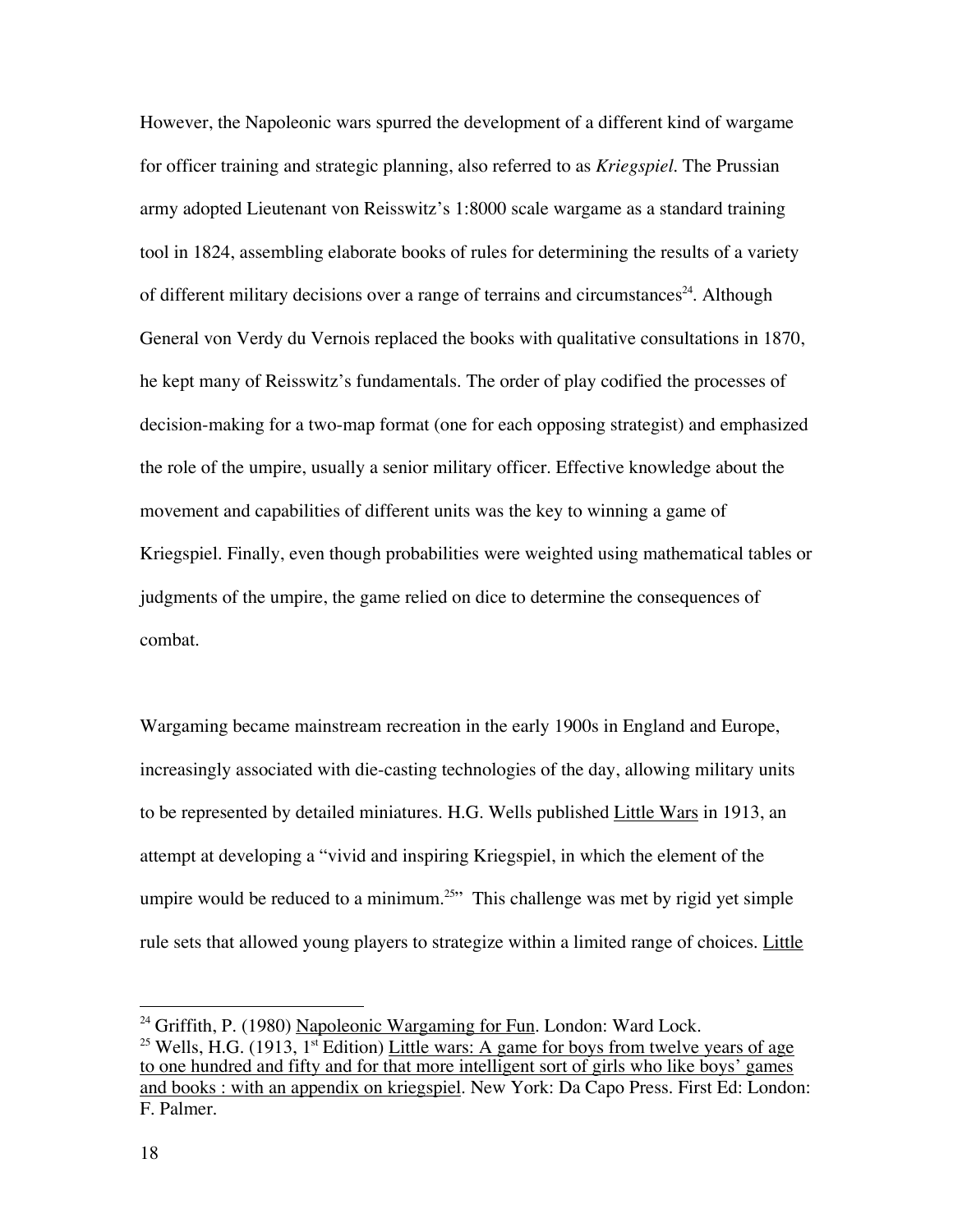Wars also encouraged players "to set up a few obstacles on the floor, volumes of the British Encyclopedia and so forth, to make a Country," an evocative and accessible description of a game in which children turned their playroom floors into battlegrounds, placed toy soldiers and knocked them down with the aid of spring breechloader guns. Wells' own writings hint at the popularity of wargaming among his adult contemporaries, indicating that wargaming was not a merely a youth pastime in the early twentieth century.

In the 1950s, recreational wargames began to adopt less expensive and less expansive requirements by borrowing principles from board game formats that made the Parker Brothers and Milton Bradley household names in the preceding decades. Pioneering companies such as Avalon Hill and Simulations Publications, Inc. led the way in "tabletop wargaming" but were quickly joined by other competitors in the late 50s and the 60s. As a side effect, this established distribution channels that would facilitate the rapid popularization of roleplaying games in the 70s.

#### The Breakthrough: Dungeons & Dragons

Wargaming with miniatures has remained a visible genre of gaming in its own right, particularly in the United Kingdom. However, in 1973, a small company known as Tactical Studies Rules published an "Adult Fantasy Role-Playing Game" based on a variant of the rules of Chainmail, one of their own medieval miniatures wargames.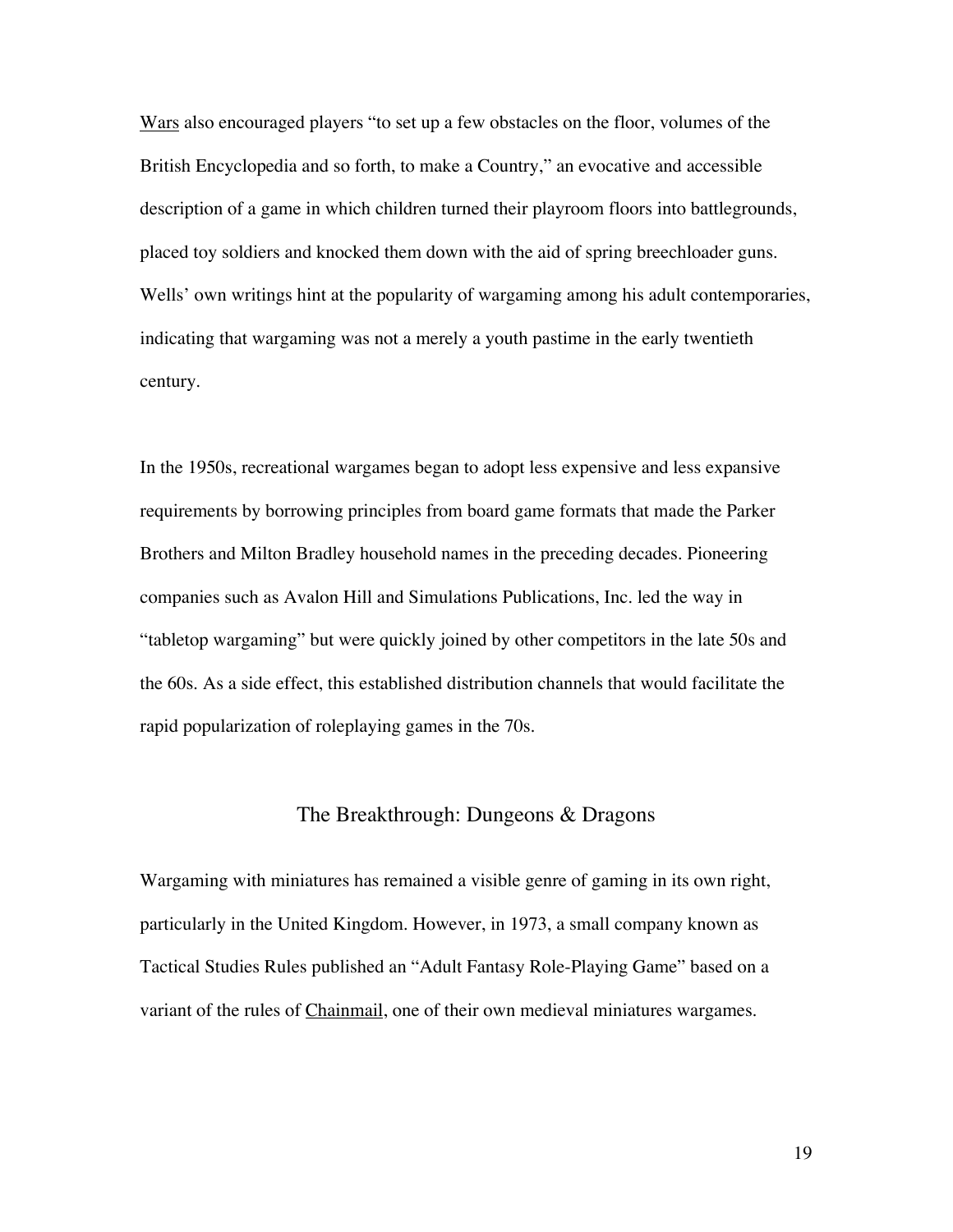Assembled by Gary Gygax, *Dungeons & Dragons<sup>26</sup>* borrowed heavily from the formats and tables of contemporary wargaming, adding descriptive elements that alluded to the fantasy motifs established by J.R.R. Tolkien, which had gained popularity across college campuses in the 1960s. Known in gaming circles as simply "D&D," the game moved away from realistic military strategy and focused on the activities of a small group of distinct individuals traversing dungeons designed by the umpire, who was elevated to the lofty title of "Dungeon Master". D&D also emphasized an open-ended attitude that "offered no definitive way to win<sup>27</sup>," a stark contrast with the typically goal-orientated trends of wargaming. In D&D, players were no longer nameless strategists directing the ebbs and flows of military forces on the theatre of battle; instead, they took on alternate personas that lived only on graph paper and "gained experience" by slaying subterranean monsters.

Despite its departure from these elements of wargaming, gaming audiences took to D&D's innovations with enthusiasm. In 1979, evidence of D&D's influence could be found in the new releases of pioneering computer roleplaying games such as Zork, Temple of Apshai, Akalabeth and the very first online Multi-User Dungeon (MUD). Advanced Dungeons and Dragons, also published in that year, has superseded D&D in prominence. Its copious rules, tables, clarifications and supplements has spawned an

<sup>&</sup>lt;sup>26</sup> Gygax, G. and Arneson, D. (1974) <u>Dungeons & Dragons: Rules for Fantastic Medieval</u> Wargames Campaigns Playable with Paper and Pencil and Miniature Figures. Lake Geneva, Tactical Studies Rules.

<sup>&</sup>lt;sup>27</sup> Sones, B.E. (2001) Here There Be Dragons. Computer Games Online. http://www.cgonline.com/features/011218-f1-f1.html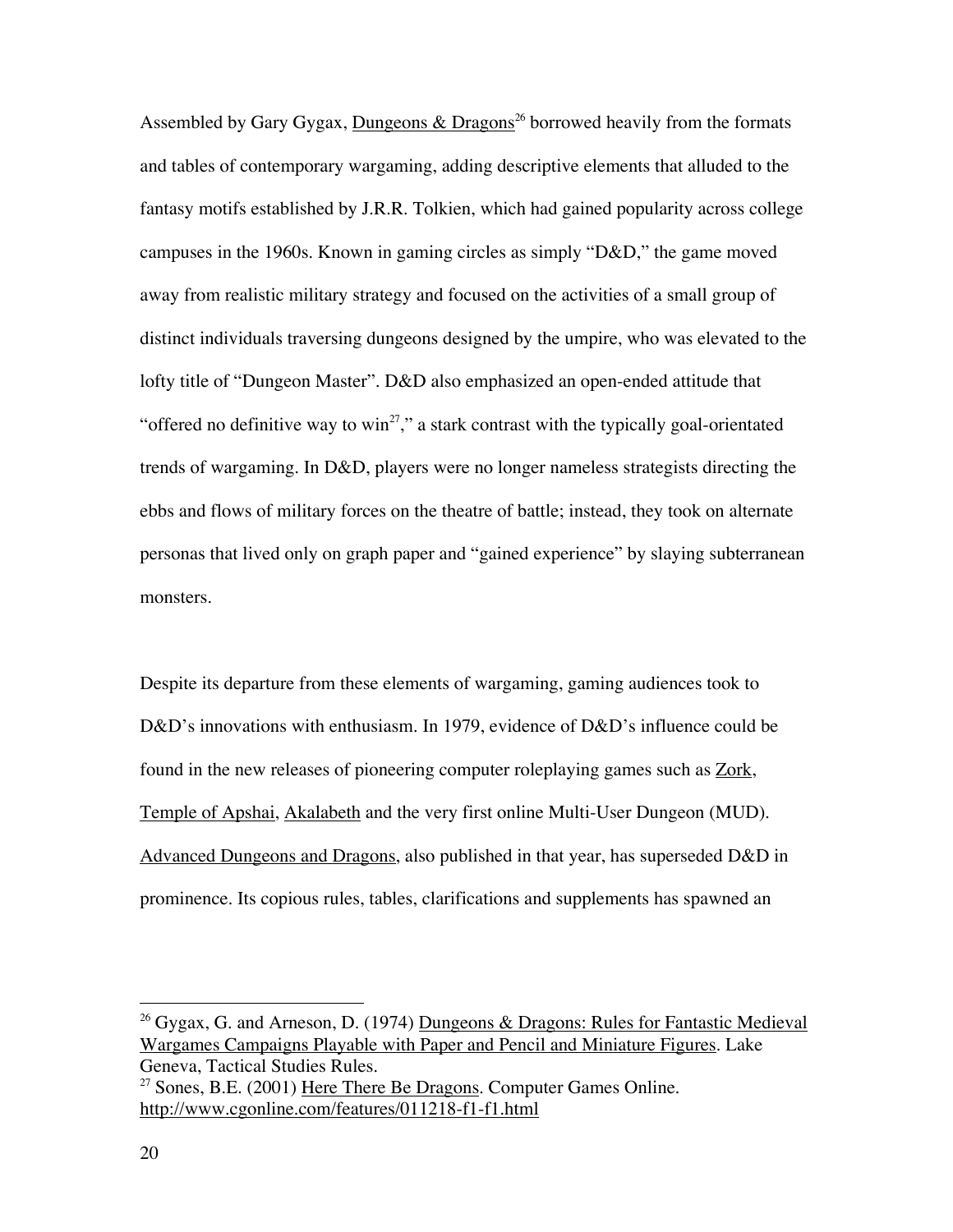entire format of gaming literature and publishing that has outpaced wargaming in popularity and market sales in many developed countries.

Of particular note is the roleplaying game's focus on the individual. Although players can opt to control multiple characters in the game, creating a single character extremely complex. Most players prefer to micro-manage and reuse a single character design. Over many sequential games, also known as "campaigns," players form a personal attachment with their character, resulting in an interesting a player-character dichotomy. During a game, the player may be calculating numbers or crossing out checkboxes on a sheet of paper but the character is in a dank dungeon performing daring and dangerous deeds. Although this cognitive dissonance does not cripple game play (as evidenced by the bestselling nature of D&D and its kin), this tension is important for understanding the appeal of Live-Action Roleplaying.

Most wargamers never expect to find themselves in a position to control real troops unless they happen to be military personnel. In a roleplaying game, however, characters often perform tasks that the players could do perfectly well. The difference between two characters in an adventuring party talking to each other or two players chatting across a table is slight. If players need to imagine the environment that surrounds their characters in order to play a tabletop roleplaying game, it does not take much more effort to imagine that same environment surrounding the player. Even the issue of providing the right backdrop can be addressed by moving the game from an indoor table to a forest or a building basement. In fact, with enough space and planning, Dungeon Masters could use

21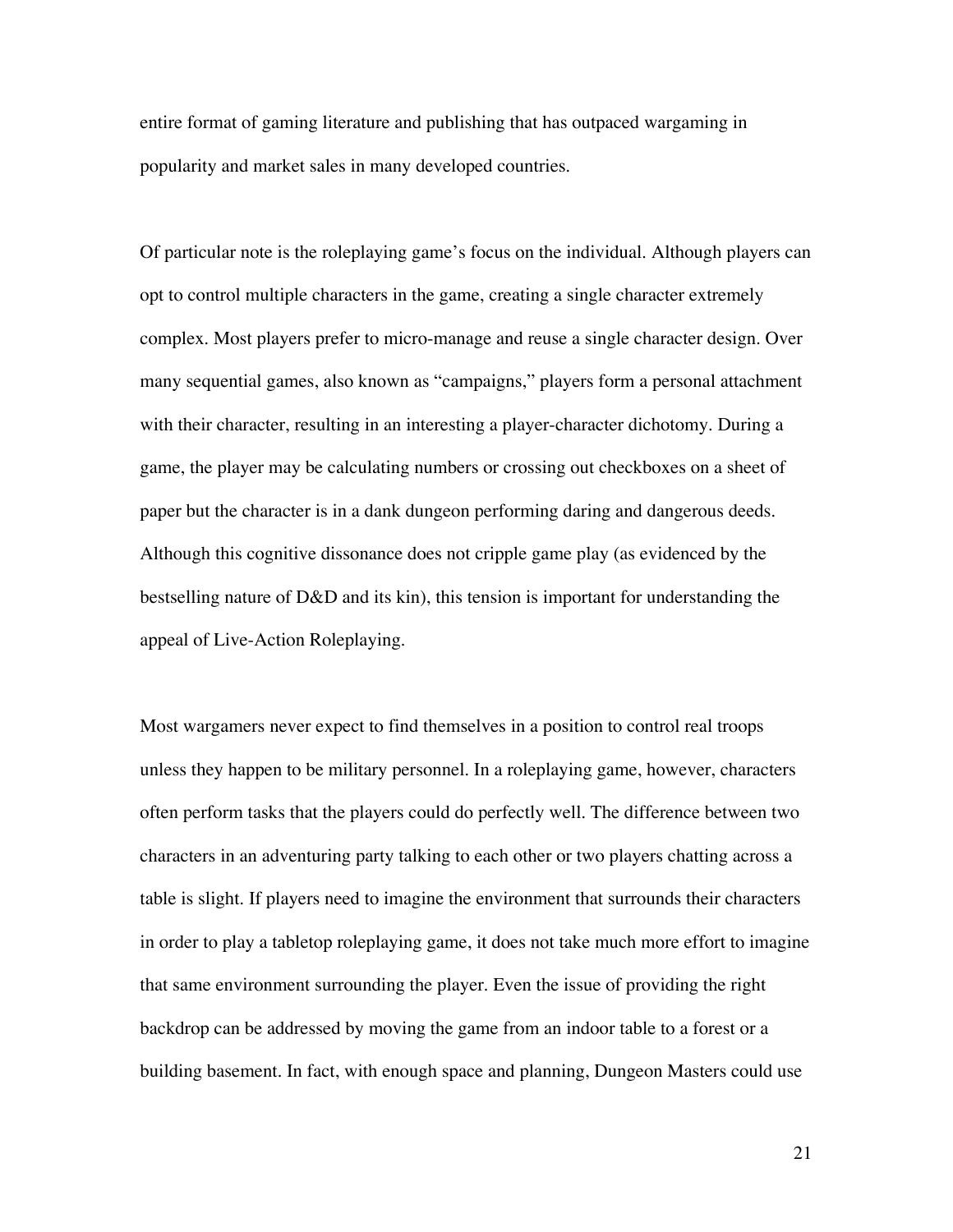real spaces to represent the architecture of the game world, making issues between players such as line-of-sight and conversation as simple as whispering to somebody around a corner.

In 1979, a student from the University of Michigan disappeared and the press reported that he played "live D&D" in the university steam tunnels. Although investigations later showed that his disappearance had nothing to do with Dungeons & Dragons or roleplaying, Rona Jaffe published a work of fiction named "Mazes and Monsters" (later adapted into a film) in 1981 that developed this premise. This media attention, coupled with the proliferation of new roleplaying games in 1979, probably influenced the rapid appearance of a number of live-action roleplaying groups across the United States over the next five years. $28$ 

## Live-Action Roleplaying Organizations

Before roleplaying arrived on the scene, however, the concept of live-action "let's pretend" already existed in the public mind. Theatre, after all, has actors playing pretend roles on a live stage. Improv theatre entered the American mainstream in the early 1950s when Paul Sills and David Shepherd adapted a theatrical exercise developed by Viola Spolin, a recreational director working with immigrant children in neighborhood theatre in Chicago. A thespian in England's Royal Court Theatres named Keith Johnstone began an "impro" movement known as Theatresports at about the same time. Corporate

<sup>&</sup>lt;sup>28</sup> Olmstead-Dean, G. (1998) Theatre Style Live Roleplaying Events. Cthulhu Live. http://www.geocities.com/PSTproductions/index.html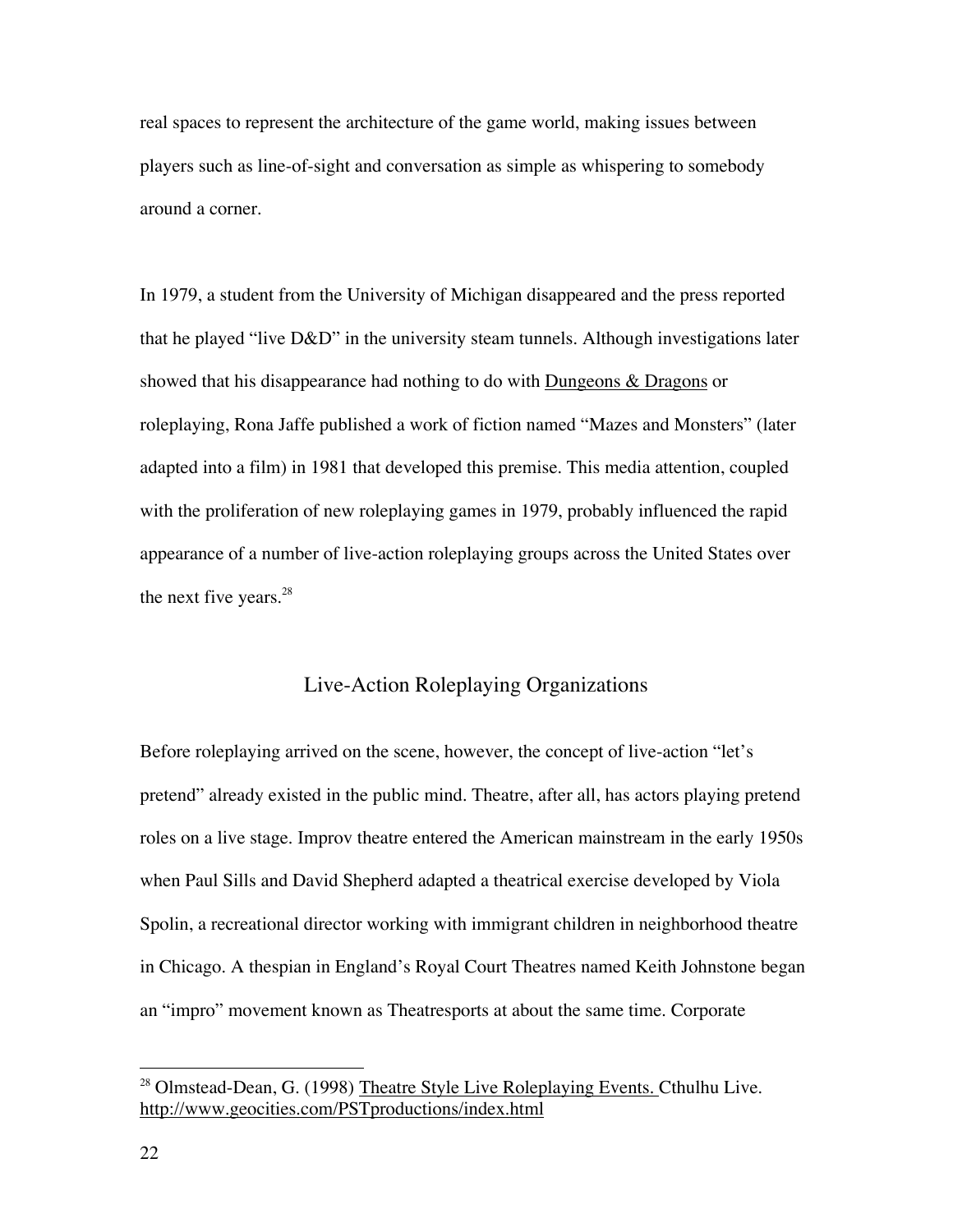business trainees, psychologists and historical re-enactment groups have used and continue to use the assumption of live-action roles for a variety of simulative purposes.

In 1966, "a group of science fiction and fantasy fans<sup>29</sup>" in Berkeley, CA organized theme parties in which attendees dressed and acted as if they were in the middle ages. After discovering that there was an enthusiastic audience for these sorts of gatherings, the group named itself the Society for Creative Anachronism and spawned multiple chapters across the country, orchestrating events that allowed participants to engage in a variety of medieval activities, from costuming to dancing to fencing to cooking.

This intersection of SCA activities, college roleplaying gamers and press reports provided fertile ground for the birth of pioneering groups such as the Harvard Society for Interactive Literature (SIL). Despite this group's turbulent history, its splintering and its reincorporation as the Interactive Literature Foundation in 1988 and later as the Live Action Roleplayers Association in 1999, they are still recognized as an important force in the development and popularization of a variety of live-action roleplaying game formats. Today, one can find mass-market live-action roleplaying rules and scenarios in large bookstores, including the popular How to Host a Murder Party Game series by Wooden Horse Books that has been in publication since 1990.

### The Game of Assassin

<sup>&</sup>lt;sup>29</sup> "Mistress Siobhan Medhbh O'Roarke" (1996) <u>Life in the Current Middle Ages</u>, Society for Creative Anachronism. http://www.sca.org/sca-intro.html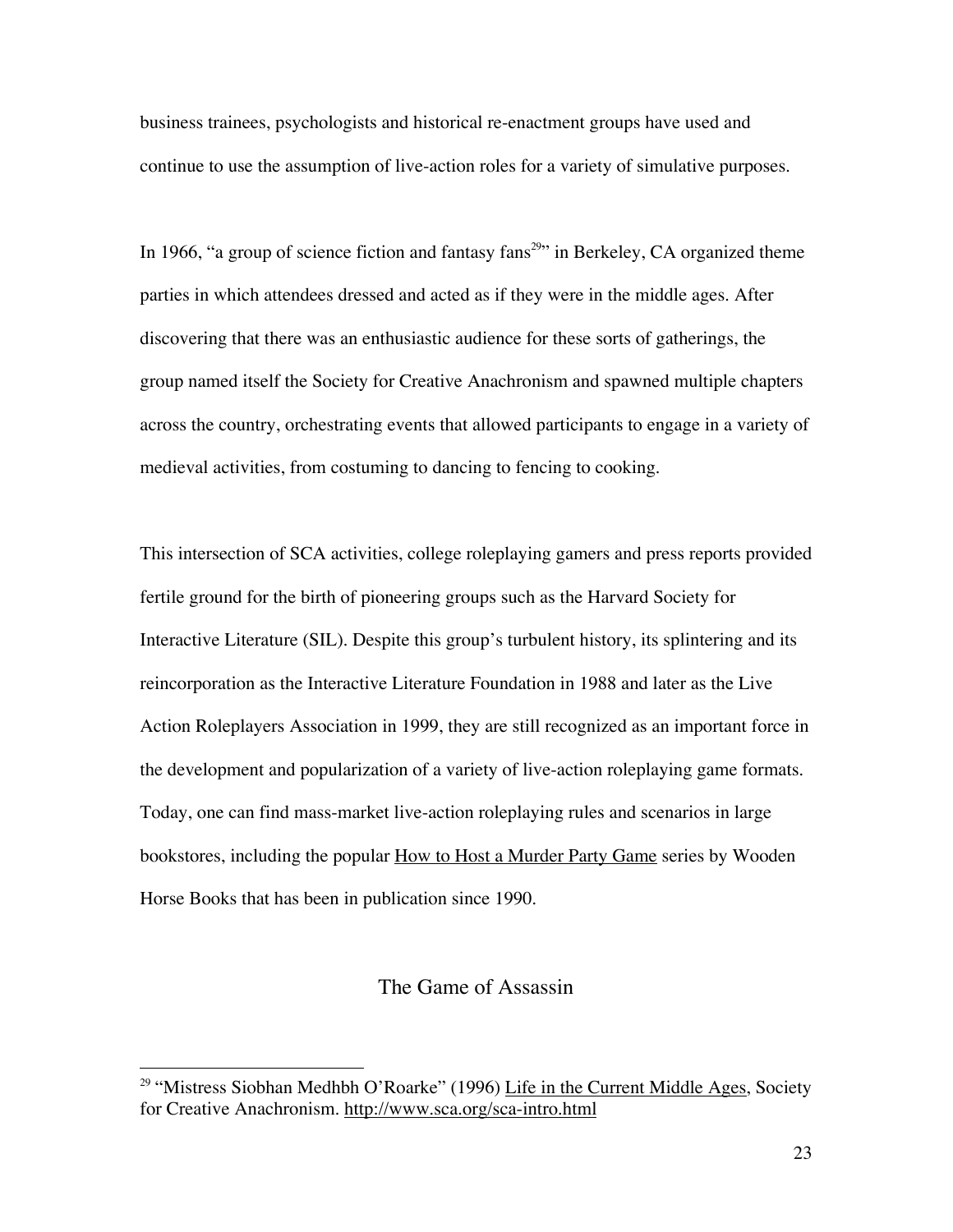Unlike SCA activities and improv theatre performances, a large number of Live-Action Roleplaying (LARPing) events specifically call themselves games, emphasizing a unique form of competition. LARP games often feature a postmodern streak where the players are have to scheme against each other, without knowledge about their opponent's true motives or even the identity of their opponents. This is a marked difference compared to D&D, in which multiple players fight against a world designed by the Dungeon Master, or to wargaming, where players usually have some general understanding of each other's objectives.

This style of gaming has its roots in activities such as *Secret Santa* and *Circle of Death*, which are designed to introduce people to each other through friendly competition. Such games require players to perform investigative work; in many cases, players may be given the names of other players and will need to find out who they are and what they look like before they can perform some sort of interaction. For *Secret Santa*, the interaction is often a presentation of a small gift. For *Circle of Death* games, however, players need to shoot their targets with a rubber dart gun or a water pistol.

With the media constantly obsessing over cold-war espionage in the 1980s, the spy-like *Circle of Death* activities became hugely popular in college and high-school campuses. A player that performs a successful "kill" in a *Circle of Death* game obtains the name of his target's target, thus making his or her way around the "circle" until the player has "killed" everybody or has been "killed."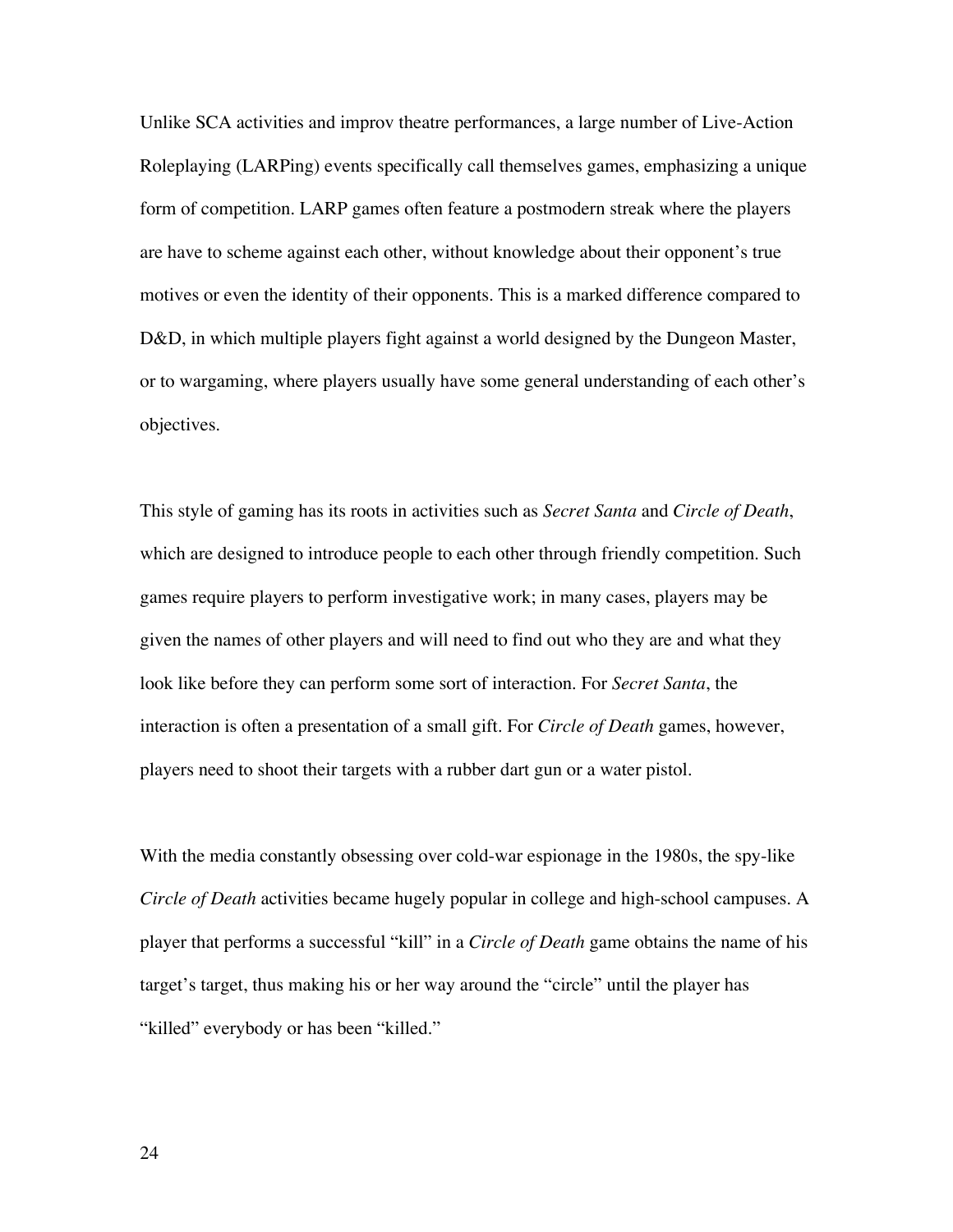In 1981, Steve Jackson, a well-known designer of roleplaying games and tactical wargames, published a rulebook for a *Circle of Death* game entitled Killer: The Game of Assassination with the tagline "The *live* role-playing game for any number of players." Jackson's introduction to the book emphasized the competitive nature of the game and traced the increasing identification of the player with the character from wargaming to tabletop roleplaying to LARPing. The afterword of Killer, written by John William Johnson of Indiana University, described Killer as "a 'codification' of an orally transmitted folk game which has been diffusing from one university campus to another for the past fifteen years<sup>30</sup>" and traced the idea of the game back to a short story by Robert Sheckley in 1953 and a film by Carlo Ponti in 1965, although he also mentions  $19<sup>th</sup>$  century examples.

Jackson's book had a major impact on live-action roleplaying game design. It standardized a set of rules that allowed gamers to host their own games without writing their own. It provided guidelines for organizers and players of Killer games to make variations that would keep the game safe and interesting. Finally, it provided a range of roleplaying scenarios built on top of Killer rules to give characters interesting reasons for taking down their targets.

Today, live-action roleplaying games that rely on "the human hunt" as its core motivation are usually called Assassin games. These games may include political intrigue, historical events, economic wrangling, nonviolent interpersonal relationships or other complexities.

<sup>&</sup>lt;sup>30</sup> Jackson, S. (1981, 1<sup>st</sup> Edition) <u>Killer: The Game of Assassination</u>. Austin: Steve Jackson Games.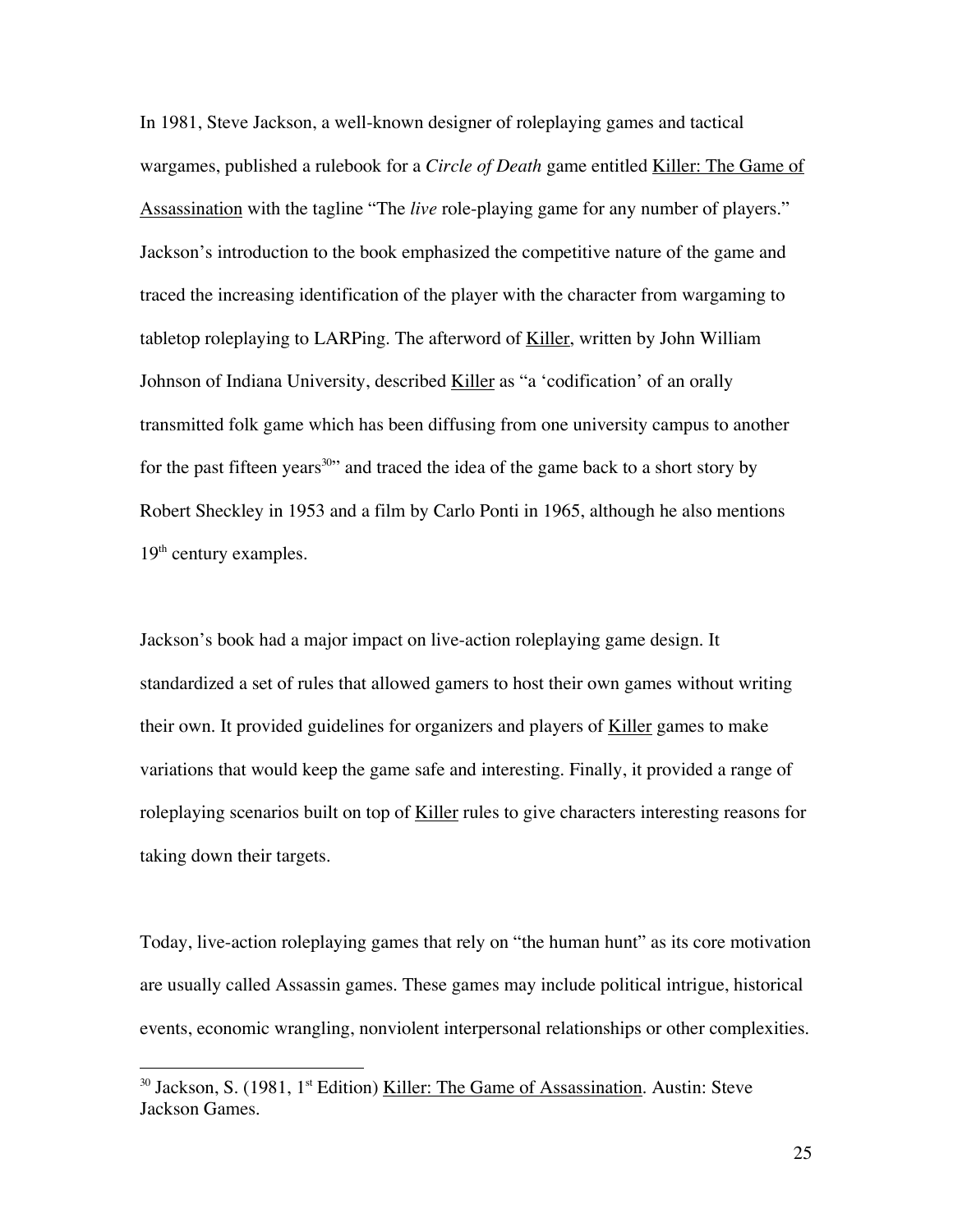However, if the game is live-action, involves roleplaying and the central goal of the game is to discover, identify and eliminate one's opposition through simulated violence, the game is probably some variant of Assassin.

LARP games known as "Theater style" have grown out of Assassin games and have overtaken Assassin in popularity. Theater style games feature more open-ended goal definitions, emphasize character motivations and include nonviolent solutions to character conflicts. However, many experienced theater style game designers acknowledge their genre's roots in Assassin and credit the MIT Assassins' Guild as being one of the pioneers of theater style LARPing.

### The MIT Assassins' Guild

The MIT Assassins' Guild was originally an ad-hoc student-run Killer group in the Massachusetts Institute of Technology. The university officially recognized the MIT Assassins' Guild as a student activity in 1982, in stark contrast with many other college campuses that outlawed Assassin games because of the inconvenience caused to bystanders and the occasional damage to college property. From extensive crosspollination and rivalry with the SIL group in Harvard, the Guild developed its "Team Killer" games into more complex conspiratorial, political, technological and fantasy motifs, experimenting with the theater style format while protecting the competitive streak of Assassin. Although the SIL no longer exists, the Guild continues this kind of development to the current day with a high level of student and alumni participation. In addition to its theatre style games, the Guild also hosts "Society for Interactive Killing"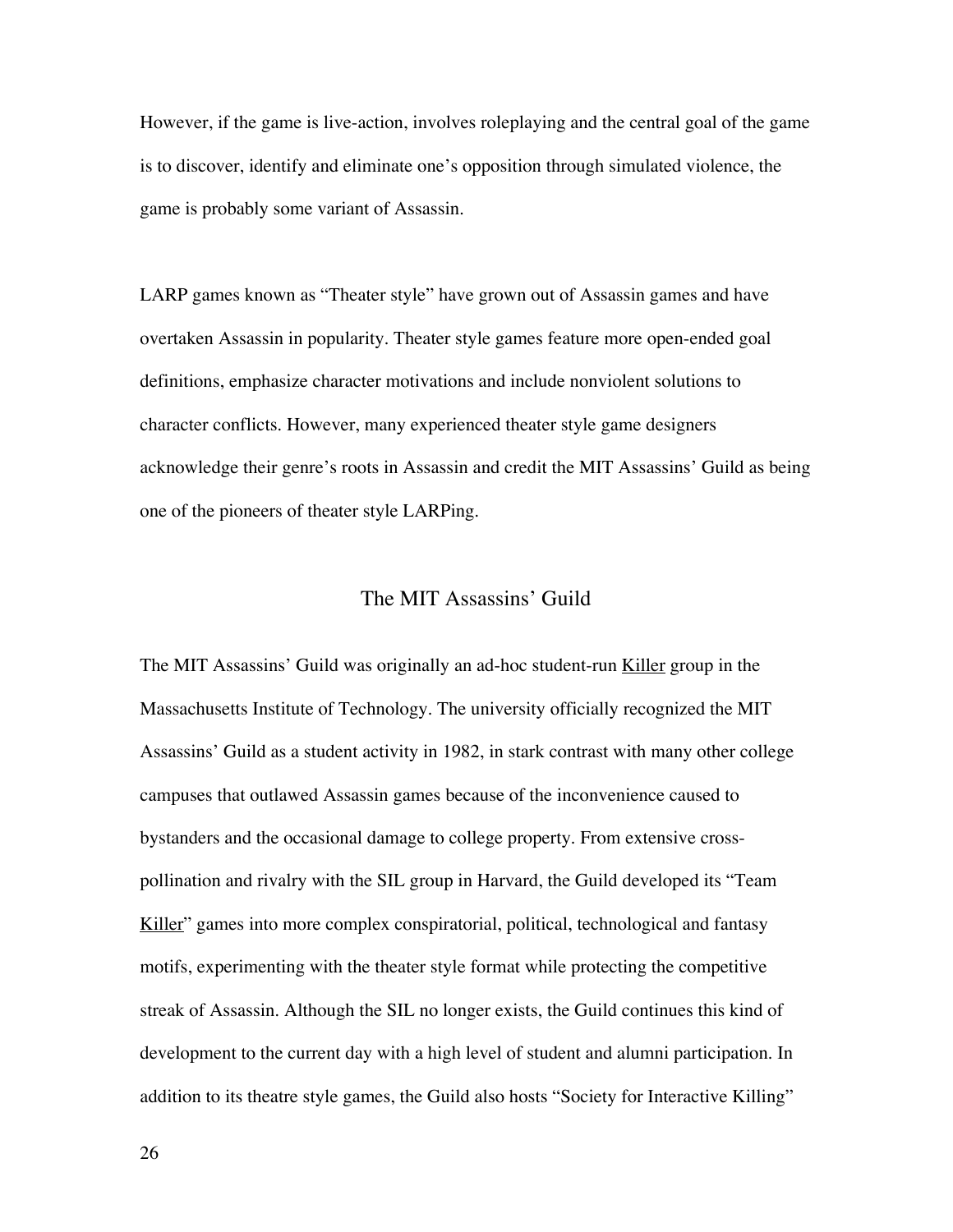games, or SIK games; a tongue-in-cheek name for games that feature a lot of combat and minimal narrative direction or character complexity.

The constitution of the MIT Assassins' Guild requires Guild games to be declared "dead" after they have been hosted a limited number of times $31$ . Once "dead," they may never again be run under the auspices of the MIT Assassins' Guild. Other LARP groups or Guild members may host those Guild games elsewhere but many Guild games are specifically designed for the MIT campus. In addition, the Guild is a social gaming group and many Guild game writers are only interested in having their games played by friends in the Guild. As a result, many Guild games are never played after they have been declared "dead."

In contrast, LARP writers in other groups often reuse their games continually, taking their game rules, scenarios and characters from convention to convention, LARPing group to LARPing group. Each session of play presents them with the opportunity to refine their materials. Guild games have few opportunities to do such iterative adjustment. Because of the secretive nature of Guild game roles, players are not encouraged to participate a game more than once, although ex-players often help with errands and administration in later sessions. After two iterations of a thirty-person game, it would be hard to find another thirty Guild members to "fill" another session, and the

<sup>&</sup>lt;sup>31</sup> "Unrestrained storytelling and discussion of past games are important to the Guild's social fabric and to its ability to learn. Therefore, each game shall be declared dead (unable to rerun under the auspices of the Guild) within around a year of its first run here, preferably much sooner. This is optional for games that can't be spoiled by storytelling by virtue of lack of secret elements, e.g. some SIK games." [Constitution of the MIT Assassins' Guild, Standing Policy addendum, Fall 2002]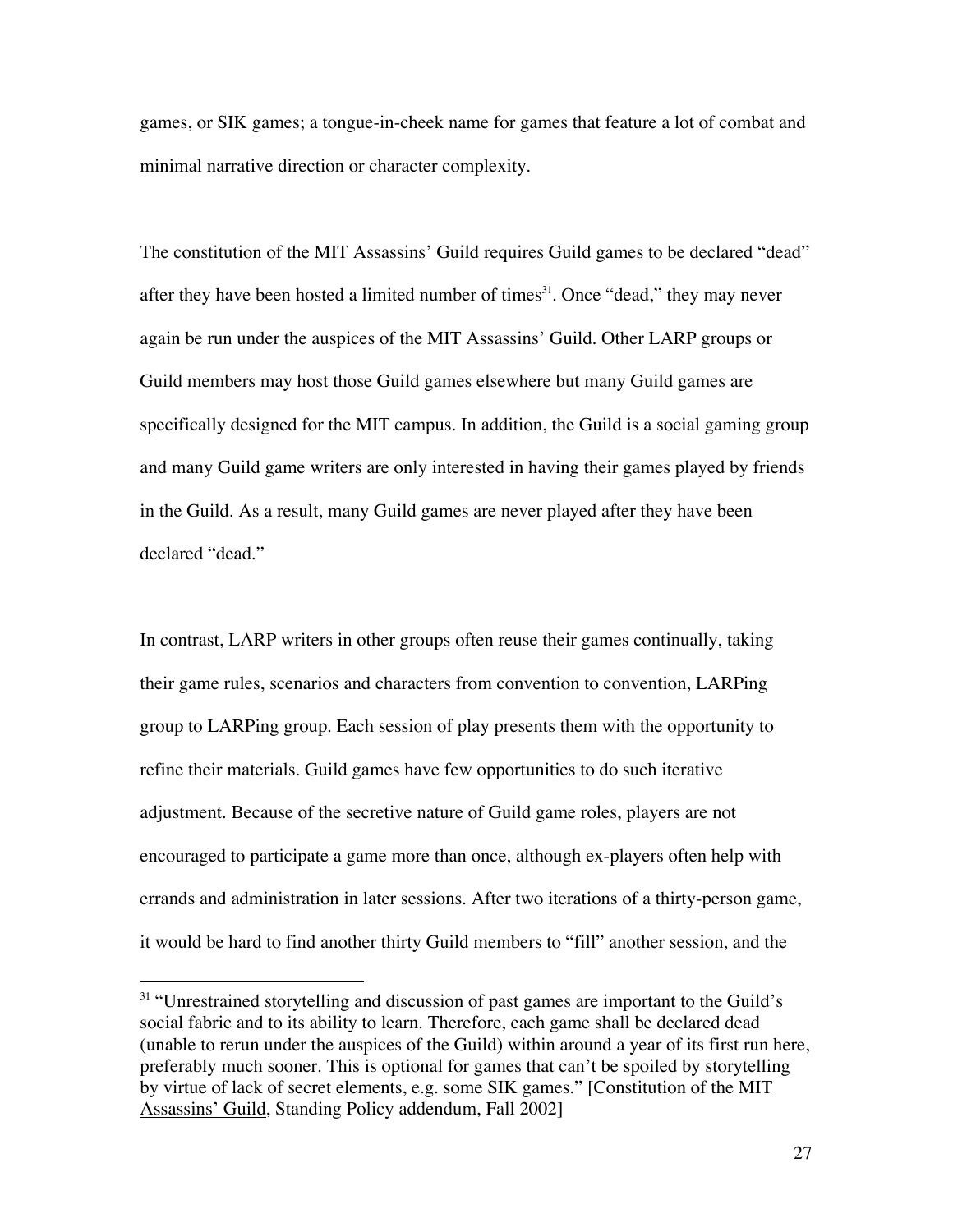"dead" policy means that game writers cannot wait for the next group of incoming students to fill the roles.

Of course, game writers always apply lessons learnt from previous games by reusing ideas in brand new games. More importantly, a game always has some players who would are planning for their own games, paying attention to game elements that they find enjoyable. Occasionally, this produces a succession of games that share similar concepts in game play, privileging game ideas that players, rather than game writers, find compelling.

Although designers of games that have not yet been declared "dead" are usually careful to keep surprises in their games hidden from members who may have the chance to play the game at a later date, Guild members have little to lose by examining "dead" games in close detail. Thus, members freely plumb the Guild's archives of more than a hundred game compendia currently stored on MIT's networked computers. These are digital collections of every piece of text and computer code needed to host those particular Guild games. The archives can be invaluable for new and experienced Guild game designers looking to unearth and adapt old ideas for new games.

In addition to the archives, an alumnus of the Guild keeps a set of "Standard Rules" updated, tracking and recording the most reused rule variants in recent Guild games. Although a few game designers will aim to bring a completely fresh take to Guild games, the Standard Rules are a good reflection of the status quo. To save time and effort, many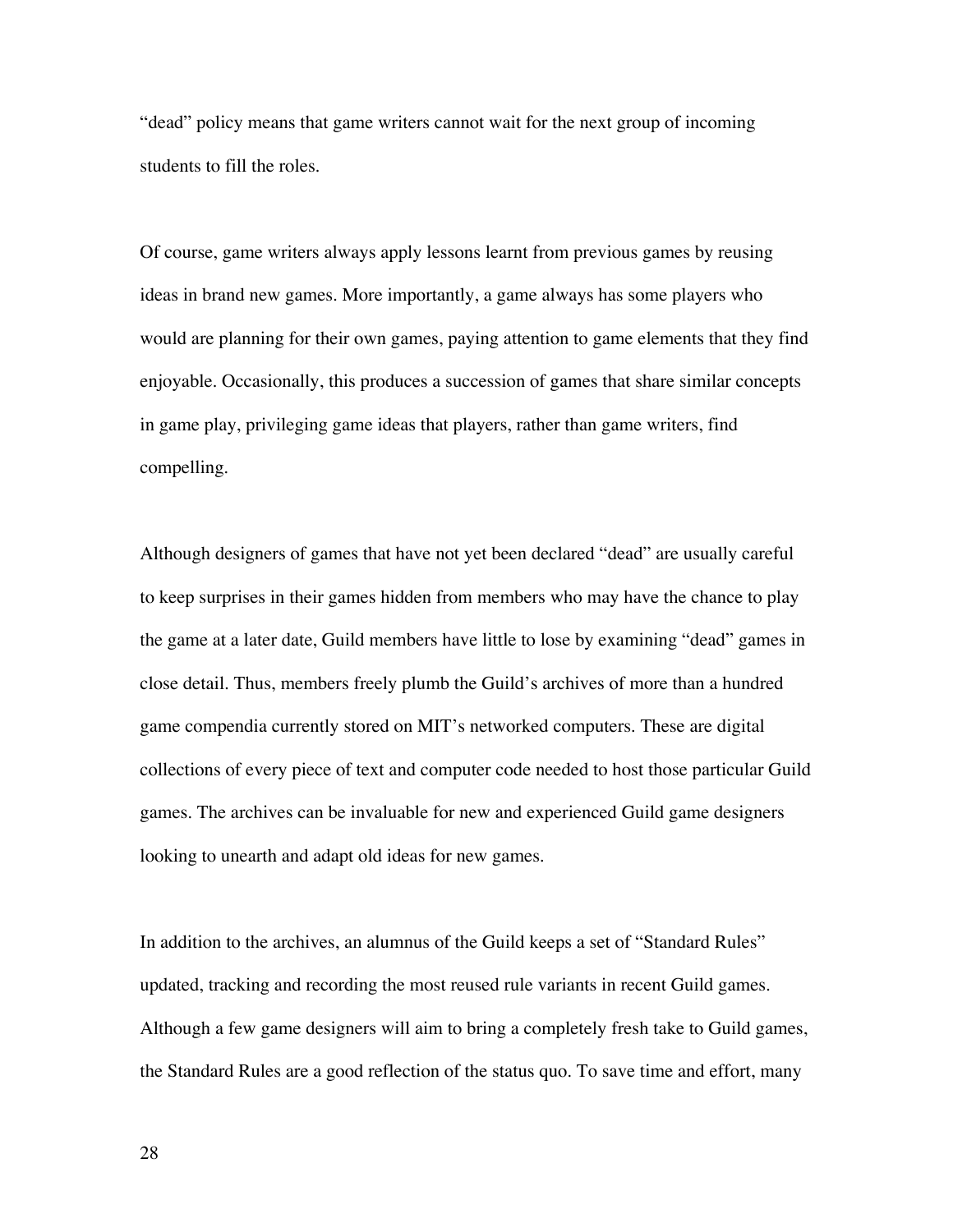GMs ("Game Master," a more common term than "Dungeon Master" in current roleplaying parlance) use the Standard Rules as a basis for designing the mechanics of their games.

#### Development of Guild Game Mechanics

In the Guild, the term "mechanic" refers to a collection of elements that allow players to have specific interactions with other characters or with the world of the game. A character in a science fiction game may need to purchase a thousand tons of an industrial ore by means of an interplanetary stock market in order to succeed in his or her goals. A game mechanic would allow a player to make that purchase within the game world and possibly affect the value of the ore on the stock market, thus influencing the buying decisions of other players. Game mechanics may be defined by the letter of written rules, by denying or providing different information to different players, by various manipulations performed by GMs or computers behind-the-scenes, and by the players arriving at their own interpretations of the rules.

In the MIT Assassins' Guild, most game mechanics are intended to allow players to achieve their character's goals. This process often involves the discovery and elimination of their opposition. Many GMs also use mechanics to promote or discourage various kinds of interactions among players to match the circumstances of the setting of the game.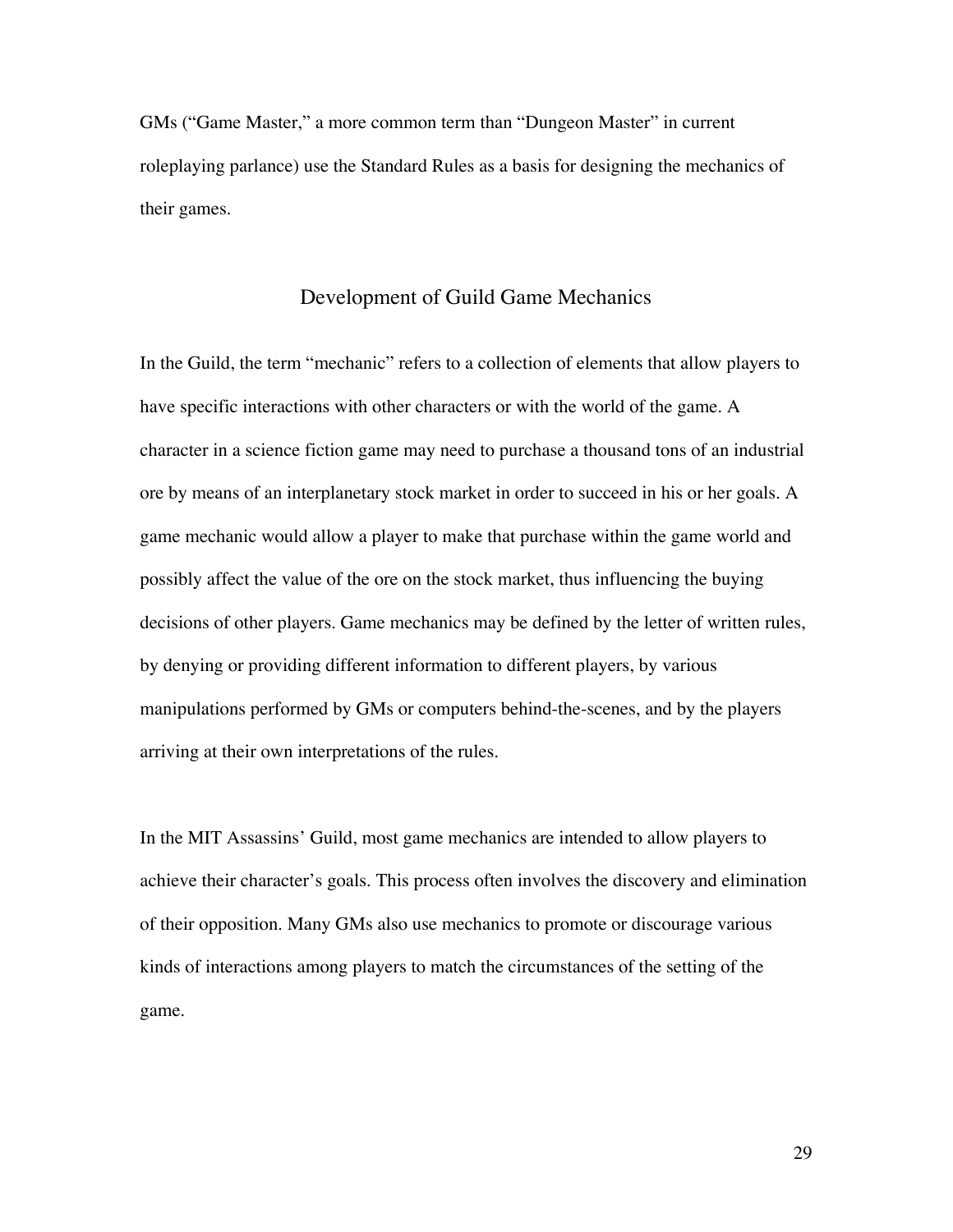Of course, the effectiveness and complexity of mechanics used in a game will depend heavily on the abilities and the experience of the GM or the group of GMs (known as a "GM team") developing the game. Guild members laud some GMs' ability to remember and discuss a large variety of mechanics from previous games. Just as valued, however, is a GM's ability to balance a variety of tensions in the development of new mechanics, a talent that only comes to light once a GM has written and hosted several games. The following chapters will take a closer look at some of those tensions.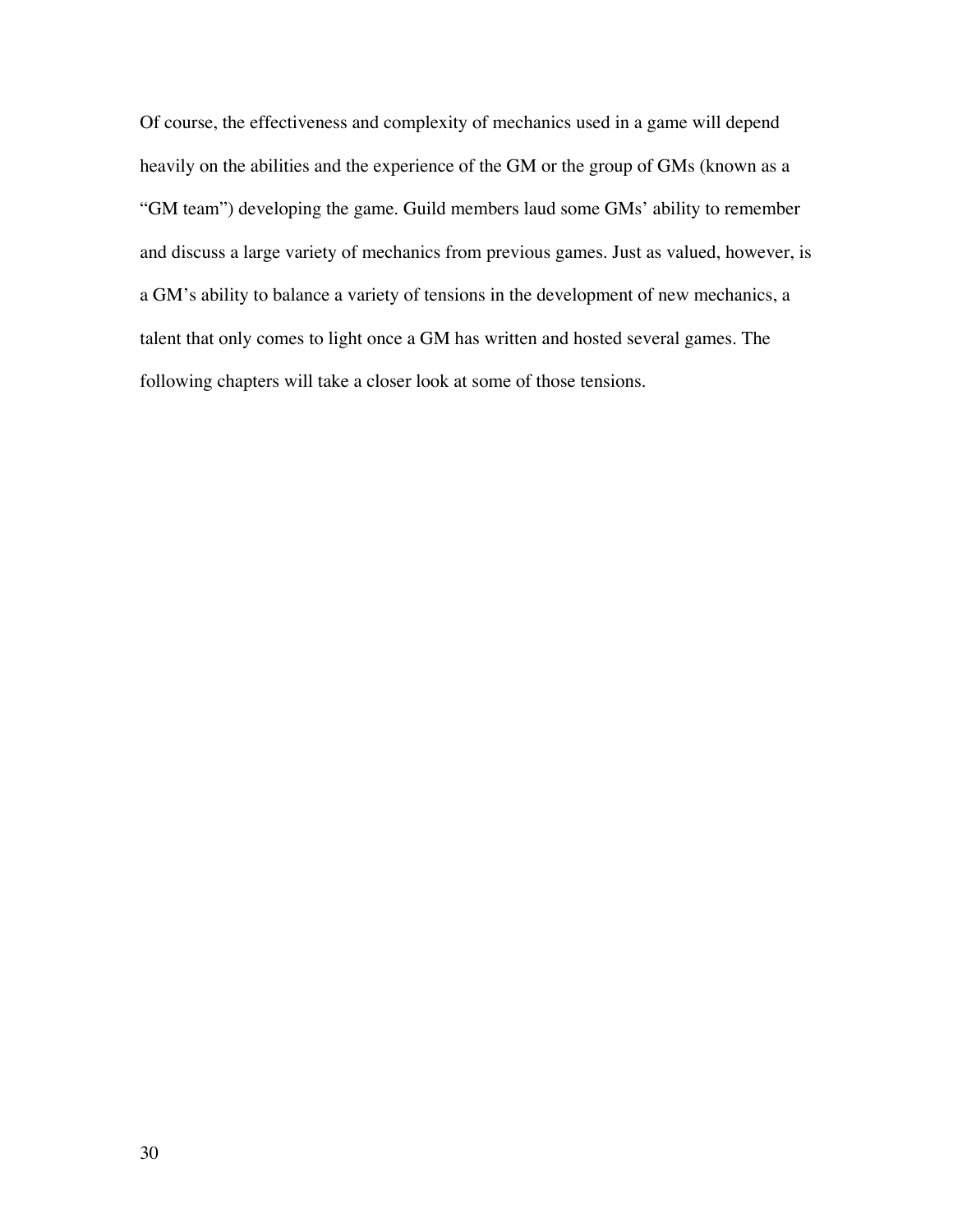# Feasibility

#### *"You blew up God…with a rocket launcher?"*

Writing a Guild game is no small matter with respect to effort or time. While several endeavors have produced playable games within an extremely limited amount of time, the truth remains that most games take a GM team several months to author, and design schedules of a year or more both common and recommended by many writers in the Guild. When designing games games, GMs need to consider if they are capable of turning their ideas into operable mechanics and if they can support those mechanics during the game. To better understand this, we first need to look at a typical schedule of game development.

#### The Phases of Game Design and Implementation

A game goes through many stages of construction from concept to implementation. The initial "idea" stage usually begins with one or two GMs who may have some interesting concept of a setting or a mechanic with which they would like to use in a game. The next step may involve the recruitment of additional GMs interested in working with those ideas, thus bringing additional skills to the GM team. From there, an extensive preproduction phase begins, with GM teams meeting in meetings to flesh out the concept into a system of mechanics, characters, spaces and a useable scenario.

GM teams often send emails to mailing lists to inform potential players that a game is in the works. The emails solicit for more ideas from players with the understanding that the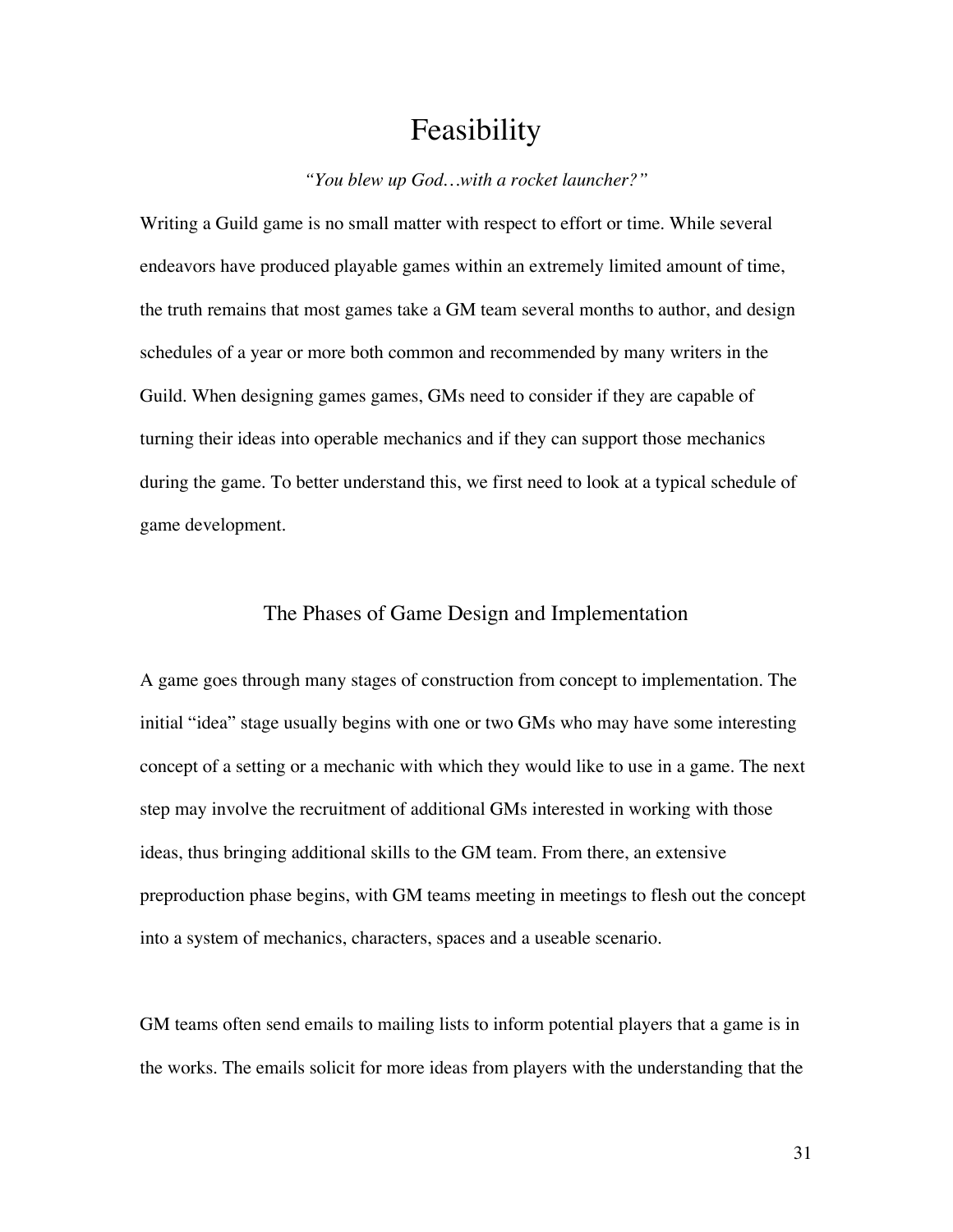GM team is neither required to accept any of the suggestions nor to ensure that the player who came up with the suggestion would necessarily be in a position to take advantage of the idea during the game. This is known as a "call for pre-applications," or "preapps." Preapps are useful tools for GM teams to gauge the interest of potential players and to construct game plots and mechanics that would make the experience more enjoyable for players. Given that the players making the suggestions are not privy to all of the game information that is shared among the GMs, the GMs must usually perform some amount of dexterous manipulation on the suggestions before it fits into the greater outline of the game. However, aside for a nonbinding advertising blurb, the GM team has not produced any text or data that would be eventually seen or read by a player in the game. Thus, integrating such ideas or making changes to the game is still a feasible proposition.

"Sheet writing" is the actual stage when the GM team turns concepts into readable prose and tables for use by the players. The Massachusetts Institute of Technology has a computer-literate population so most of this work occurs in the digital realm, often incorporating the use of coding tools developed by members of the MIT Assassins' Guild. The produce of this endeavor usually consists of many kilobytes of pagedescription code that can be run through software to produce reams of hardcopy. Any actual hardcopy produced during sheet writing are merely samples to help members of the GM team vet each other's material. "Sanity checking" or "san-checking" combines proofreading, comparisons with notes from the preproduction phase and cross checking among the written rules to find overlooked loopholes or potentially unfortunate interactions of mechanics. Better-organized GM teams set an early deadline for sheet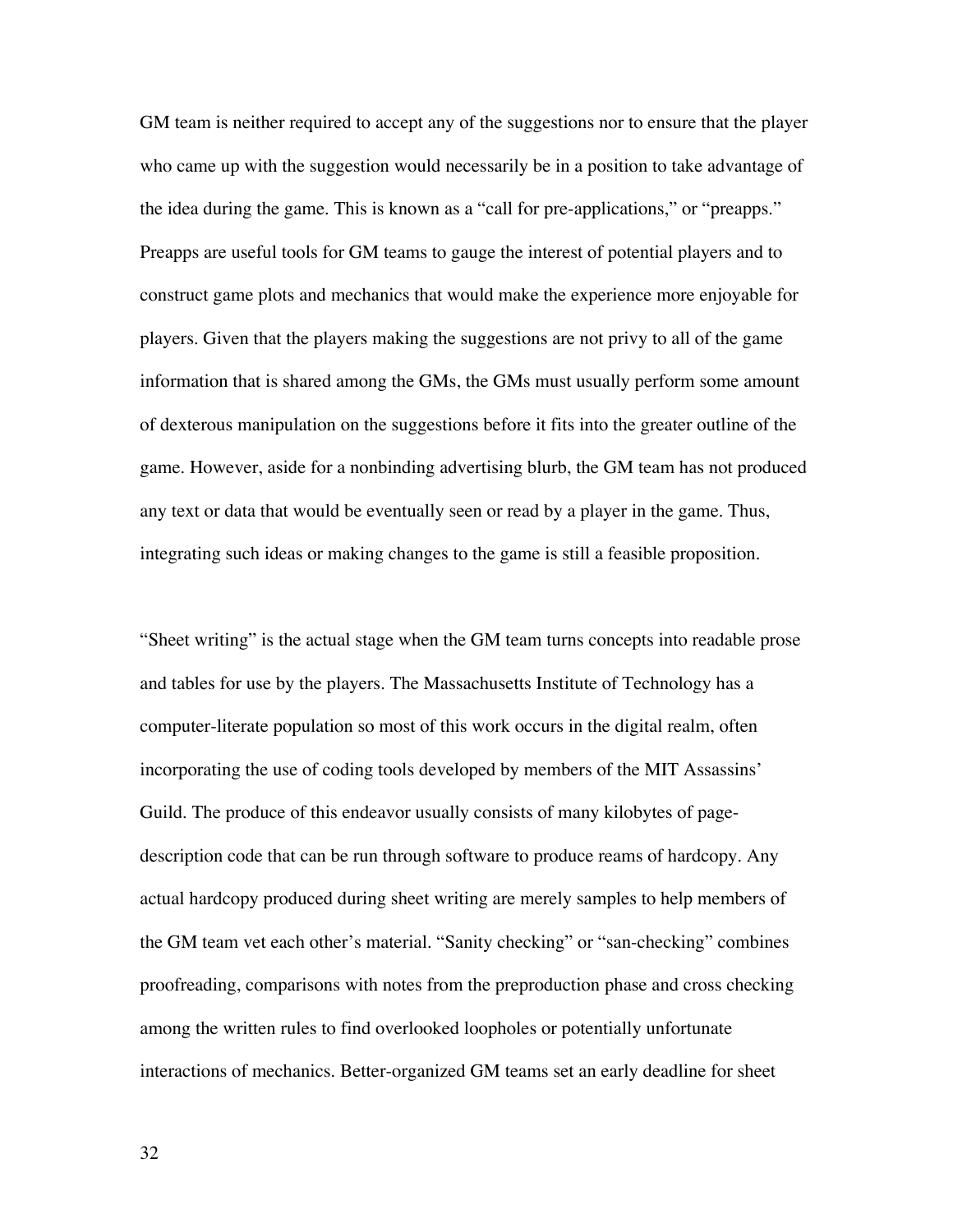writing to allow san-checking to occur with all the drafted sheets in hand, although GMs understand that the point of san-checking is to make meaningful revisions to the sheets.

At the beginning of each school semester, Guild games must be scheduled with the elected board of representatives of the MIT Assassins' Guild known as the High Council. As a result, many games are placed on the semester's schedule before they have completed sheet writing, creating a firm deadline for the GM team in the middle of development. The actual participation and execution of a game is known as a "run," a term borrowed from computer software. The GM team sends out a call for applications<sup>32</sup> over email as the run date of the game (also known as "game-start") nears within two or three weeks. These "apps" are itemized email forms that players who wish to participate must fill out to provide specific information to the GMs. The appendix includes an app used for one of my games.

This information is important for "casting," when GMs allocate characters to the players according to their preferences. Armed with the knowledge that specific players will be performing as specific game characters, some GM teams may make further changes to sheets to better fit the preferences of the players. Some GM teams, however, would still producing new sheets at this stage and such accommodations for the players could be trivial (incorporating them into sheets that are still being written), problematic (propagating changes through several sheets that have already been written) or low-

<sup>&</sup>lt;sup>32</sup> GM teams still sending out calls for preapps a month before game-start often have difficulty completing their game writing before game-start.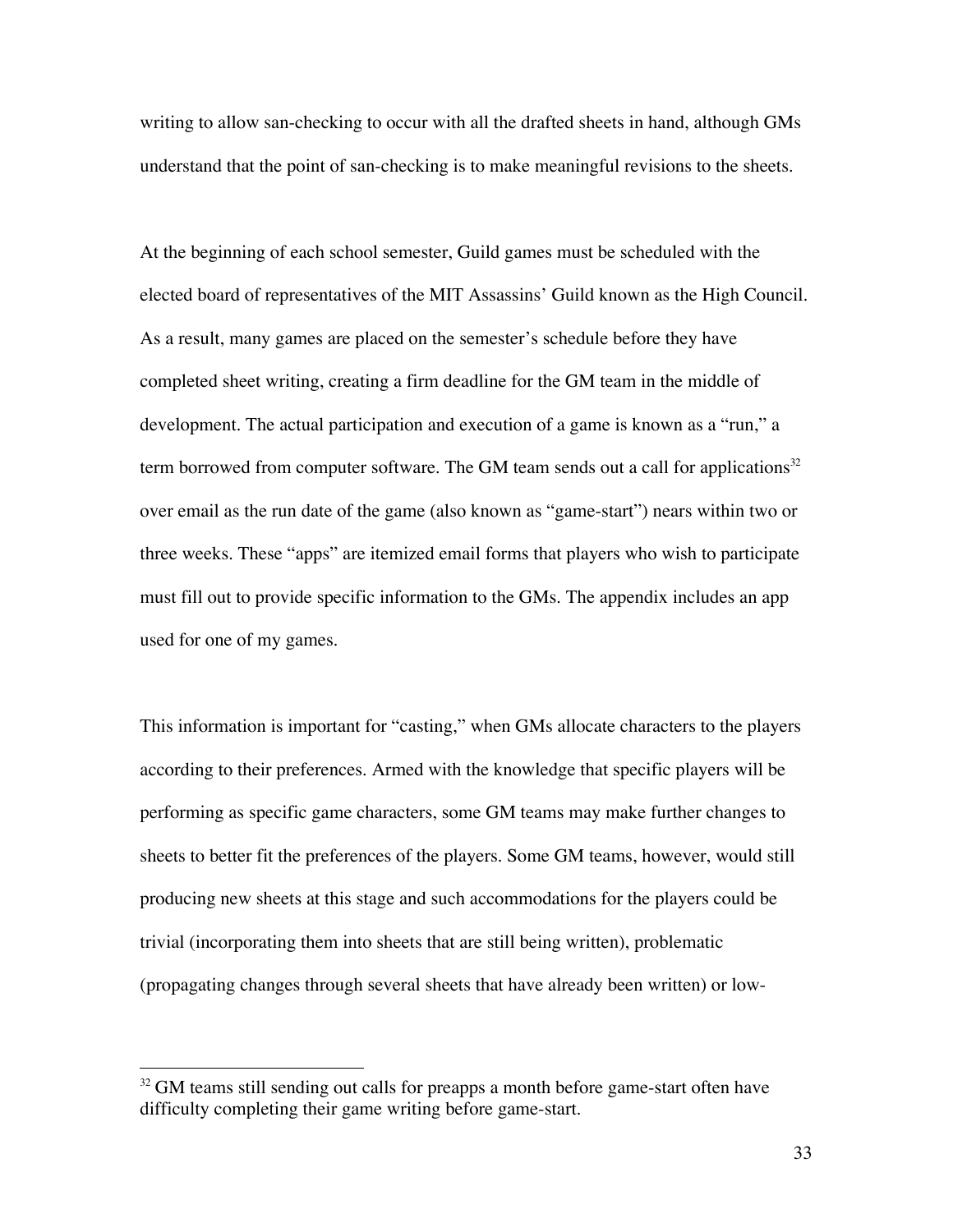priority (devoting full effort to completing unfinished sheets instead of making changes to sheets that are nominally complete).

"Production" or "prod" is the next phase of the game production schedule. This involves the systematic rendering and printing of all the page-description code into readable hardcopy, customized for each individual player. Some sheets need to be cut up into strips to reduce paper waste or stapled shut to restrict information to players (see the section on Information). The strips and sheets are placed in separate manila envelopes for each player in preparation for handout.

Players may be able to access digital copies of rules or general information about the game over the Internet but most players only receive actual information about their character from a session known as "handout." Occurring a few days before game-start, GMs meet with the players in a classroom and explain the rules of the game, clarifying some of the more complicated mechanics and answering questions from the players. The envelopes are then given to the corresponding players. GM teams usually intend to have all sheets completed by prod and handout, but many GMs (myself included) fail to meet this deadline. These GMs will tell players at handout that their packets may lack some information that would be made available before game-start.

Between handout and game-start, GMs will have to "setup game-space," where they print and post paper signs on walls throughout the MIT campus to indicate the geographical limits or significant areas of the game. Some games include puzzles that require the

34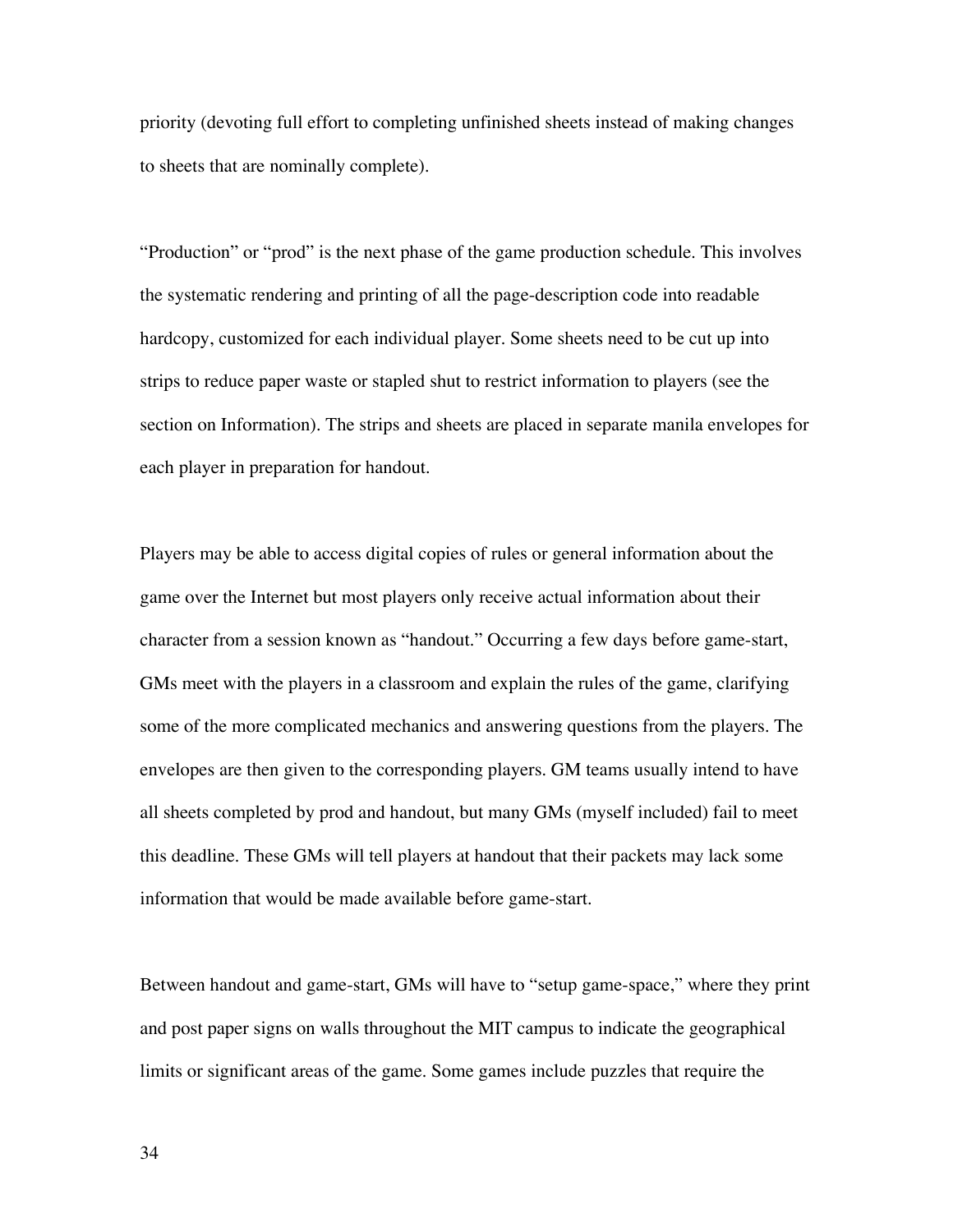discovery of concealed strips of paper or colored adhesive dots near specific locations, and those must also be in place before game-start. Typically, loose props and contrivances that may interfere with daytime classes are added to game-space classrooms in the hour before game-start. Many GM teams allow the game to start before they have finished setup if they know that a few missing items would have minimal impact on the game.

#### Tools of the Trade

The students of the Massachusetts Institute of Technology tend to devise technological solutions to assist game writing. Suites of page-description coding tools make the printed sheets presentable but they also attempt to address a variety of problems in the typical schedule of game development. Sheet writing begins long before casting and produces a great deal of prose to inform a player about his or her affiliations with other characters in the game. That preceding sentence already hints at one problem. When writing the sheets, GMs do not necessarily know they will cast a male or female player as a specific character. Requiring characters to be specific genders may unnecessarily reduce flexibility in casting, although it may appropriate for some characters. While it is possible to cast a player as a character of the opposite sex, not many players enjoy being "crosscast." Others might simply perform poorly as cross-cast characters. If GMs wish to set the gender of the character according to the player, the appellation of the character may need to change if the GMs do not use gender-neutral names.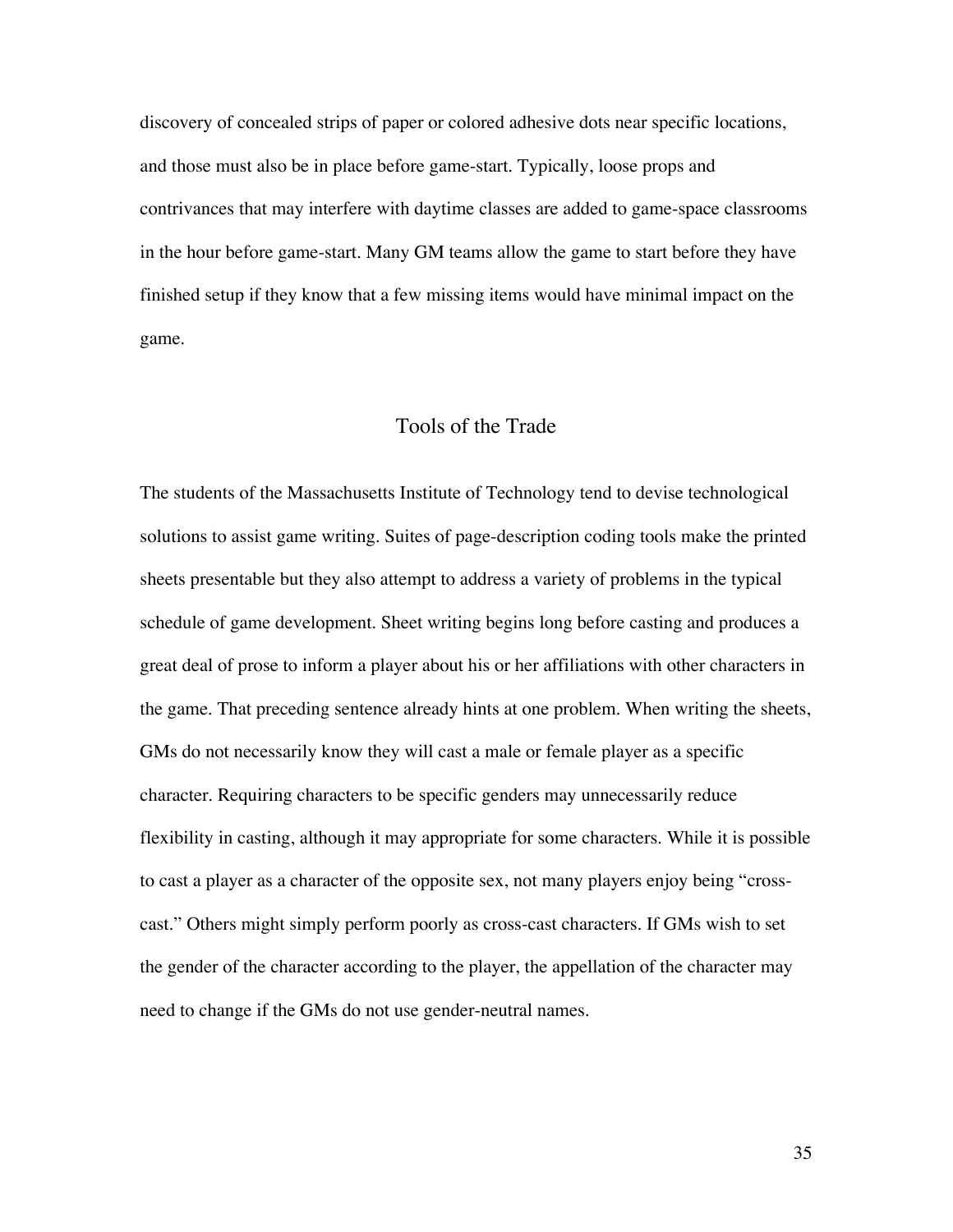At the time of writing, there are two suites of coding tools used extensively by GMs in the MIT Assassins' Guild. Both use a combination of the Perl scripting language and the LaTeX page-description language and both offer similar functionality. For instance, both allow GMs to write sheets using "macros," which allow GMs to change information in one digital document and have that information propagate through all of the sheets. In this way, GMs can write sheets using macros that are automatically appear as the appropriate "he" or "she" during prod.

With such tools, certain tasks in sheet writing can move around in the typical game development schedule. Assigning names to characters, for instance, can be done early or late in sheet writing. In many cases, it requires fewer keystrokes for GMs to use macros in their sheets instead of spelling out full names.

Furthermore, these tool suites have more powerful macros that need only a minimal set of parameters to produce elaborate, formatted, double-sided cards, slips and wall signs. GMs know that they can easily distribute these duplicable properties among characters, so they do not have to worry about their assignment in the process of writing the character's sheets. By making simple changes to the appropriate macros, GMs expect that the corresponding cards and slips will appear in their correct quantities together with the character's sheet during prod, arranged in a manner that will simplify the player's or the GM's task of cutting them out.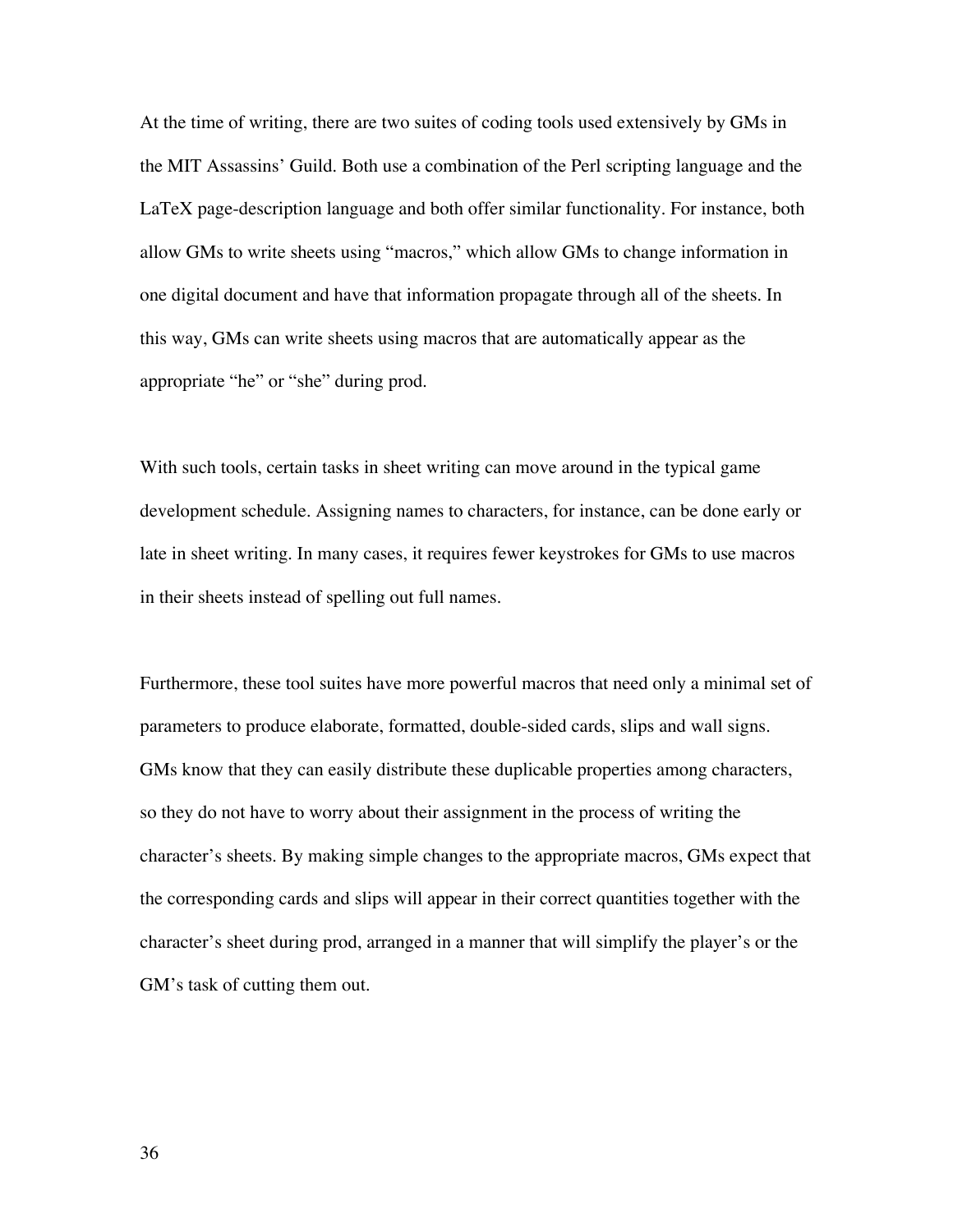This sort of simplification, however, has a visible effect on game design. When it is easy to create elaborate, multifunctional, page-set printed resources for games by sticking with the tools at hand, there is less incentive to find different ways to achieve similar goals. With the multi-month development schedules required to perform the minimum of work for games of typical complexity, any option that saves time is understandably welcome. As a result, many GM teams will use the tool suites without spending much time discussing or rethinking the functions that the tool suites already perform so well. In fact, some GM teams will choose to twist their mechanics to fit the generic functionality of the tool suites to avoid spending too much time on producing custom versions of the tools.

For example, few GM teams deem it necessary to change the format of wall signs for every game. Other LARP groups such as Virginia Interactive Arts pride themselves on having distinctive visual designs for their printed materials. The MIT Assassins' Guild places relatively little value on printed visual aesthetics and the standard formats in *Template* and *GameTeX* seem to be "good enough" for most purposes of the MIT Assassins' Guild. Because the desire of Guild GMs to speed up development usually overrides their desire to produce visually elaborate layouts, wall signs look strikingly similar from game to game. One could argue that the tension of feasibility (freeing up time to finish game development) has no competing tension in the context of most Guild games.

Conversely, the availability of multiple tool suites means that GM teams at least have to choose a suite that would better serve their purposes. *Template*, maintained by Jamie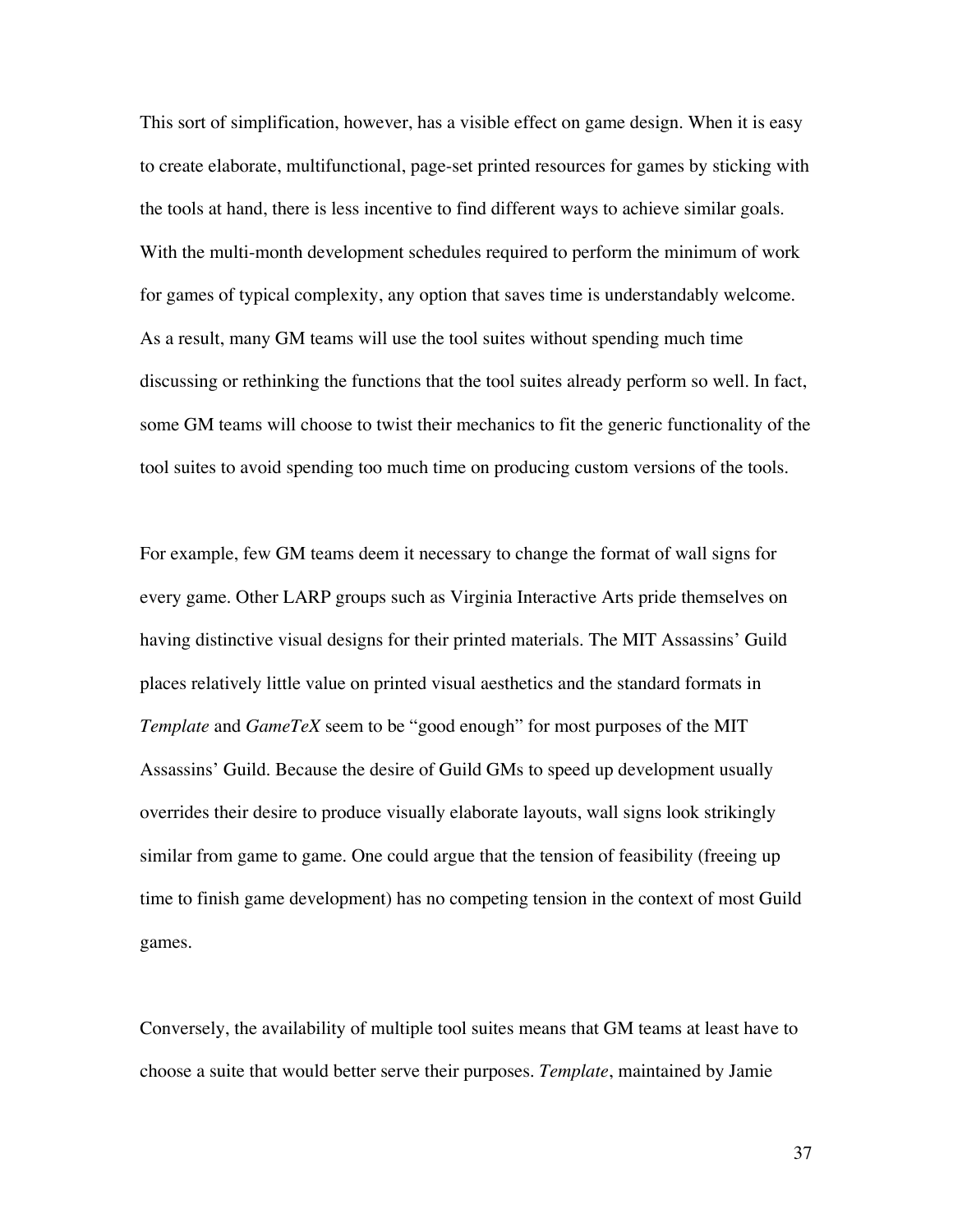Morris, is the older and better documented of the two, whereas *GameTeX*, maintained by V. Ken Clary, trades power for compact code and easy readability. The high level of computer literacy in the MIT Assassins' Guild and easy access to the alumni developers of the tool suites ensure that any GM team that wishes to produce complex variations of the existing tools would have the means to do so, given enough time. The desire of some GMs to experiment makes some page-description formats perpetually fair game for redesign. Cinematic combat cards have witnessed a bewildering number of variations over numerous games, despite the fact that they involve some of the most complex code in either suite.

## Heroic Attempts at Efficient Game Writing

The GM team of *Berkeley* (2001), a one-night 1960s spy game written by Jake Beal, Peter Litwack, Nick Martin and Richard Tibbetts, took particular pride at being able to move from concept to game-start within two weeks, a situation that arose from the need to fill a weekend slot in the schedule to replace another scheduled game that failed to complete development. The result was a formulaic one-night spy game that fulfilled most expectations of the genre by borrowing extensively from tried-and-true ideas from previous games. Despite the scenario of the game (a Californian college campus in the 1960s) being an odd fit for the major interactions within the game (conspiracies conducting espionage over an assortment of generic technological artifacts), most of the players were quick to overlook its shortcomings and lack of innovation due to its miraculously short period of design and production.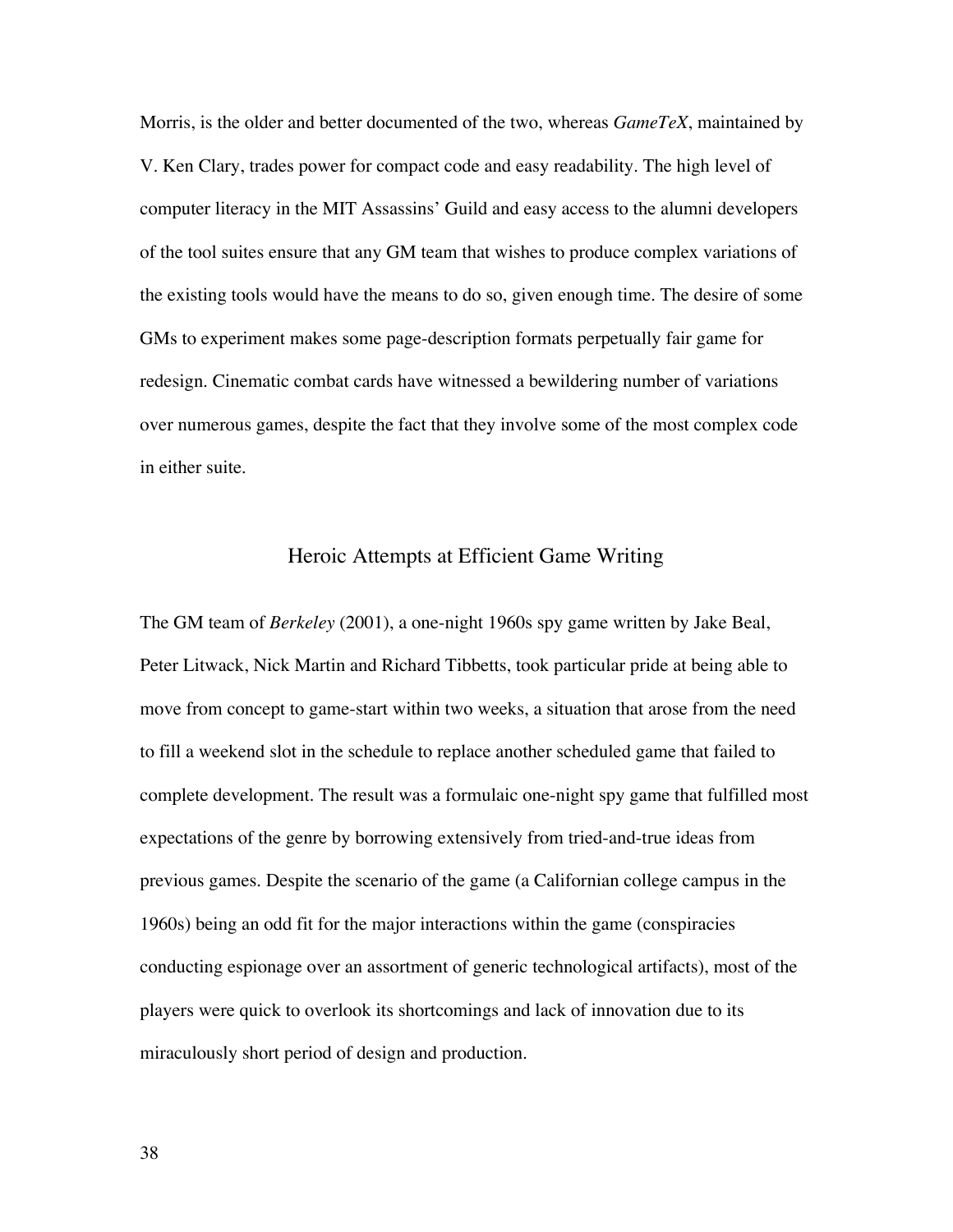SIK games are also infamous for their short production times, although a closer look at the actual processes involved in SIK game design reveals that most SIK games are imagined, discussed and bounced about as a concept long before they begin any writing. Most SIK games feature exceedingly brief rules that take little time to write and are easily translated from concept to prose. Players often receive sheets duplicated among all their teammates, further reducing production time. The brevity of SIK games is a trait favored by fans and designers of the SIK genre of gaming. Players expect to spend little time reading their sheets, game designers respond by writing small amounts of text and restricting the sheet content to the bare essentials.

Most of the time-consuming work happens at the concept stage. Because of the lack of any hardcopy or actual data produced in the concept stage, combined with the ability of most SIK game writers to maintain several simultaneous game concepts in their heads at a time, many designers assume good SIK games can be written in two or three weeks, forgetting about the invisible preproduction processes involved in streamlining highcombat games.

GM teams of most other kinds of Guild games, however, include this concept-processing time in their estimated schedules and realistically schedule game-start many months away from the date they succeed in assembling their GM team. Some forward-looking GMs roll the time required to form a GM team with the necessary skills into their time estimates, knowing that recruiting a GM team can be easier with an expected run-date in mind. The multi-month writing periods also compensate for the fact that most GMs are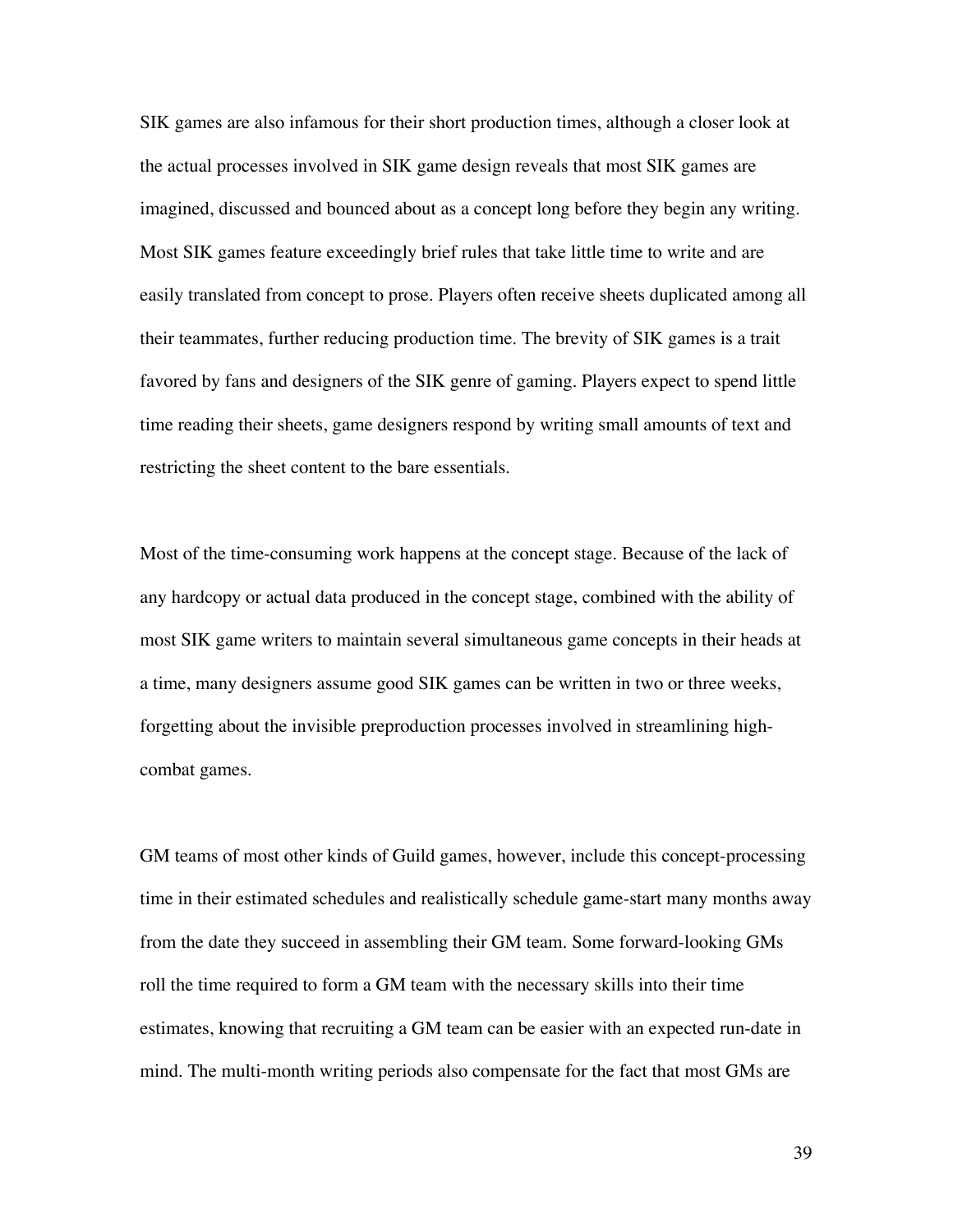either students or have full-time jobs and can only spend a fraction of their time on the writing of a game. Some GM teams with a majority of student members deliberately include the summer session into their writing schedules to take advantage of the increased student-hours available for writing, although many GM teams have found that a student's productivity does not necessarily increase during vacation time.

## Abstracting Character Actions for Feasibility

Game writing schedules emerge as a tension in mechanics design when game effects that would be otherwise be desirable might require too much preparation time. Even simple game mechanics may not be worth writing up for games that do not call for that sort of functionality. If there are no items that can influence the course of the game, for instance, it is a waste of time to write rules for searching other characters. If there is absolutely no way to provide a specific kind of functionality for a game within the limited time, money or technical ability of a GM team, it stands to reason that the function should be excluded from the game design.

However, certain game settings and scenarios rely on the existence of an interaction among characters that is hard to represent. A game about economic diplomacy would certainly be awkward without any means of negotiating with tradable currencies. Yet, economies can be notoriously difficult systems to incorporate and balance for the purposes of a game. It may take too long to write all the rules necessary for elaborate economic transactions or the GMs may not have the necessary math skills or experience to balance a realistic, playable economy among the characters.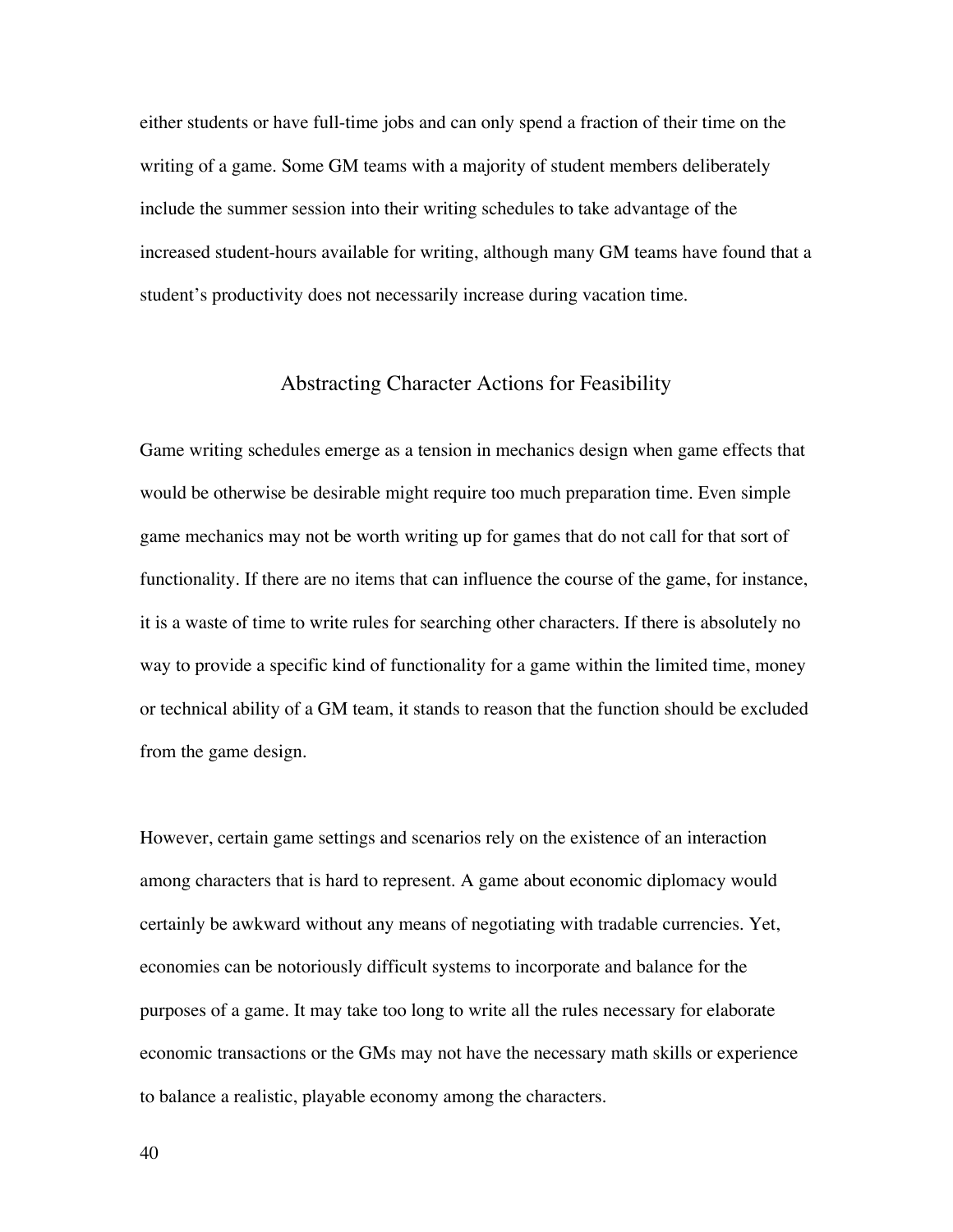Usually, one way to implement a difficult game mechanic is to abstract and simplify aspects of the game setting until the mechanics become feasible for writing. Other tensions then begin to compete. Will the activity of the players become too abstract so as to render it meaningless? Will players be able to effectively strategize at this level of simplification? Can the mechanic be altered reduce its demands on GM time while satisfactorily fulfilling other reasons for its existence?

As an example, some detective or archaeological games require characters to pursue sequential interactions with other characters in the world and a long, potentially dangerous line of clues to discover a hidden secret. This activity needs to fill most of the time available in the game so that the player does not run out of things to do before the end of game. It may be impossible to prepare all the books and physical items that a player needs to examine to discover the right clue or have thirty other bit parts hanging around to feed information to the players at precisely the right time. Possible simplifications might include inserting clues into real books, adding time delays so that players take more time to solve fewer clues, or reusing the same set of clues for every character so that only one line of clues needs to be prepared.

Abstractions usually map the character's time and resource-intensive endeavor onto a different activity that requires less preparation on the part of the GMs. Some GM teams in the Guild favor "riddle trails" as a generic approach for the example above. A player needs to find an obscure line of text that appears in some public space on the MIT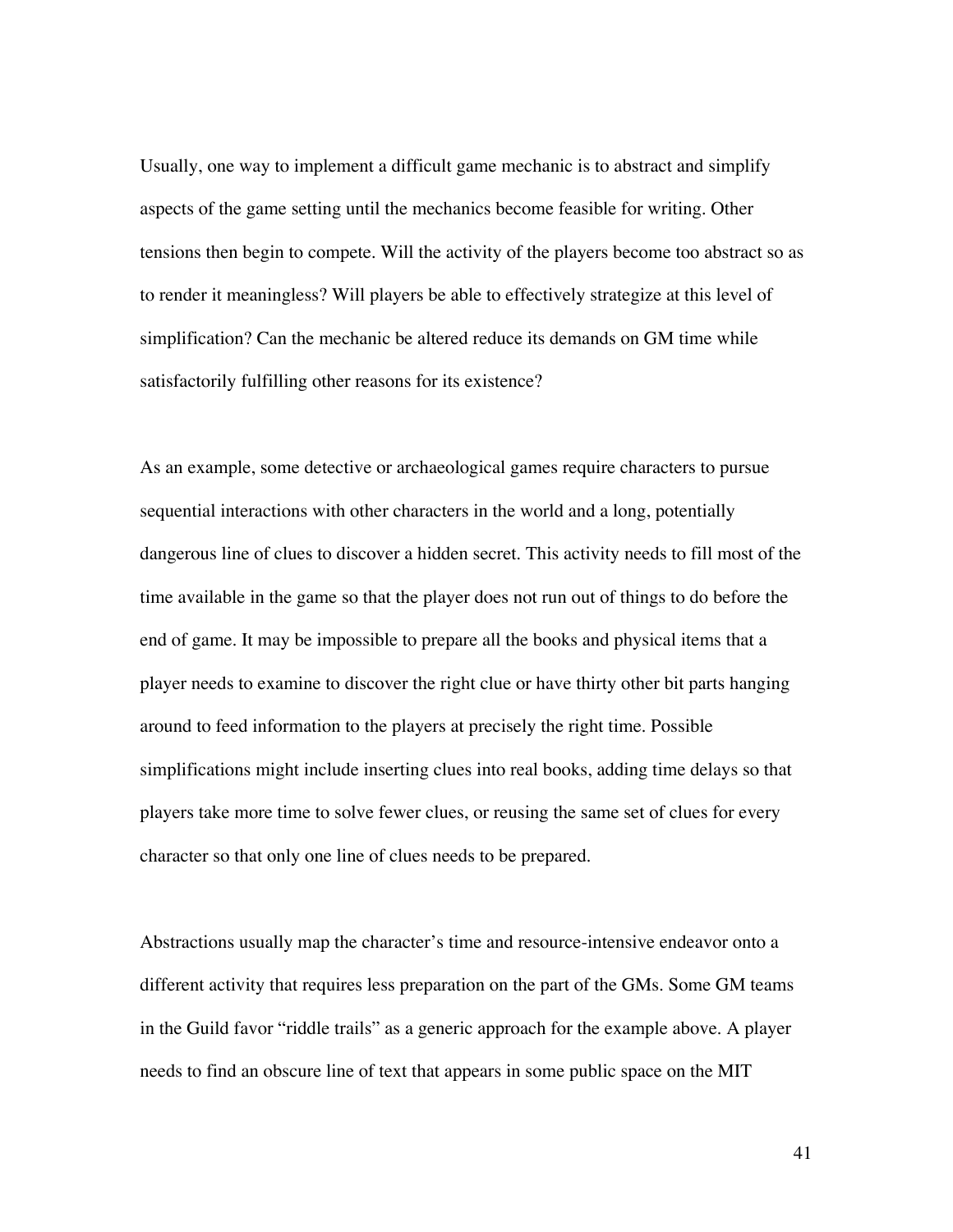campus and locate a small colored dot near the text. The dot is labeled with the initials of the name of the game and a unique serial number that corresponds to the clue. Finding the dot allows the player to open a stapled slip and read the next obscure line of text, and the trail continues. Alternatives have included picture trails (finding out where certain photographs were taken) or puzzle trails (solving mathematical or pen-and-paper puzzles that reveal the location of the dot).

"Dot hunts" have been used to represent the character town trying to find reclusive informants or secret panels. While sharing much of the same joys as a scavenger or treasure hunt, some dot hunts run the risk of being so abstract and disconnected from the actions of the character that players lose their engagement with the activity. However, the dot hunt does preserve some very important characteristics of the hunt for information. Both the character and the player are moving around in space, away from the majority of game. Often they will travel alone and run the risk of being distracted by the hunt, providing a wealth of ambush opportunities for other players. Furthermore, the dot hunt provides players with unequivocal direction for their subsequent steps on their trail, although false-negatives are one of the primary flaws of the dot hunt<sup>33</sup>. The chief benefits of the dot hunt, however, come from its low preparatory demands on the part of the GM team. It takes little time to write and can easily generate several hours worth of player activity. Furthermore, interesting player interactions can be stimulated by the dot hunt when multiple players realize that they share the same trail.

<sup>&</sup>lt;sup>33</sup> Little adhesive colored dots have a tendency to fall off a wall and get swept by janitorial staff, which may lead players to believe that they are looking at the wrong place even if they find the correct solution to the riddle.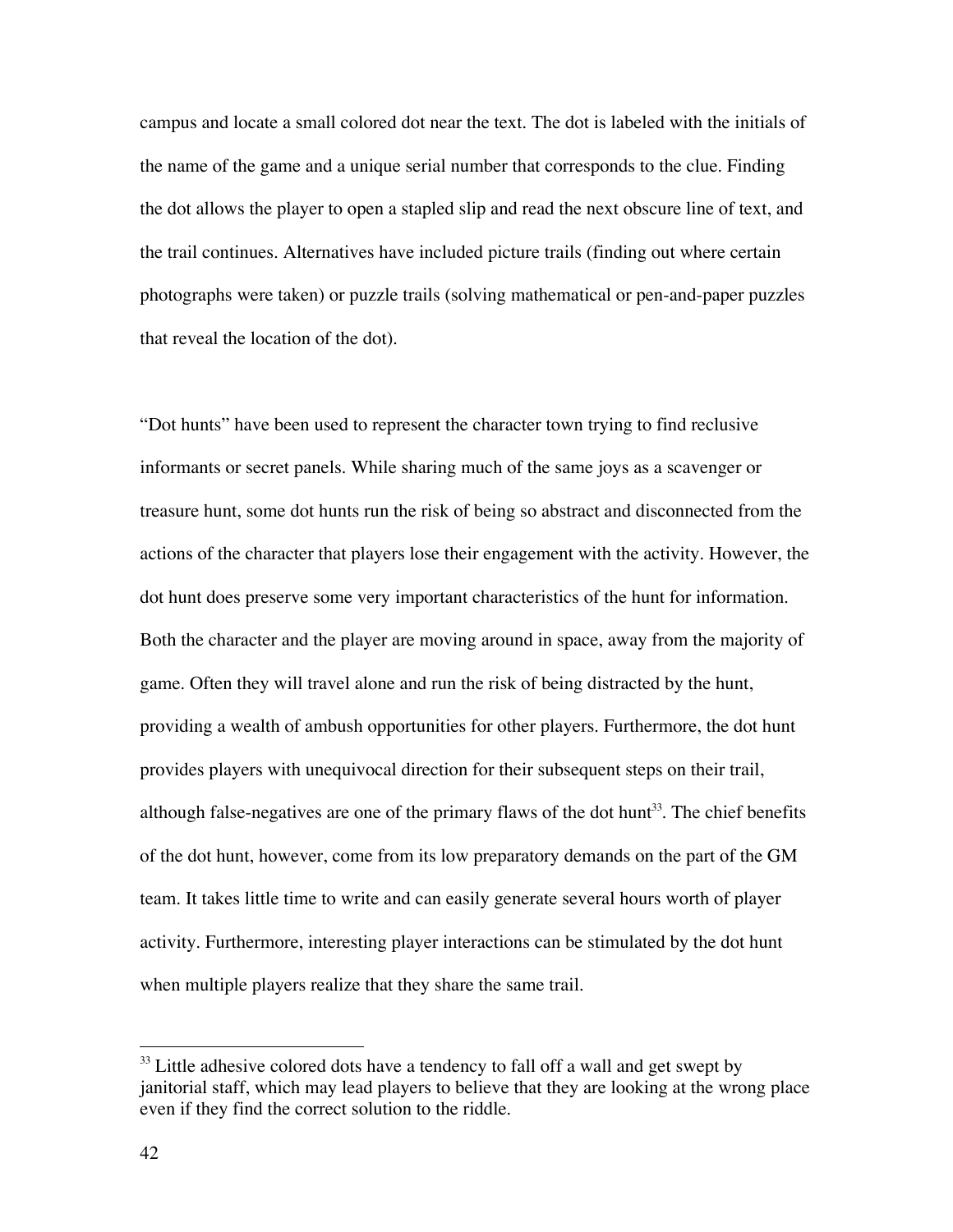## Negotiating Game-space

Because most Guild games use multiple classrooms on the MIT campus, the sheets often refer to specific room numbers so that players can find important locations in gamespace. MIT's Department of Facilities has its own schedule for room reservations and most GM teams begin their sheet writing before they know the rooms that will be allocated for their use in the game. Just as it is with the names of characters, it is easy to insert the appropriate room numbers into macros so that the correct information will appear on the sheets during prod.

However, this means that most GM teams have little certainty regarding the layout of game-space when they are balancing their game mechanics. In Live-Action Roleplaying, the arrangement of important spaces in the game is vital for the purposes of controlling the pace of game. Players cannot interact with other players or game items if they fail to locate them: poor, if a player needs to find multiple people or things to further his or her quest; excellent, if the player is on the run.

Most GM teams construct mechanics with an idealized game-space in mind, combining their knowledge of the geography of the MIT campus and their experience with past allocations by the Department of Facilities. However, GM teams know that they must design their mechanics with sufficient flexibility in room allocation. If they cannot get the rooms that they want, their mechanics must still be playable with the rooms that they get.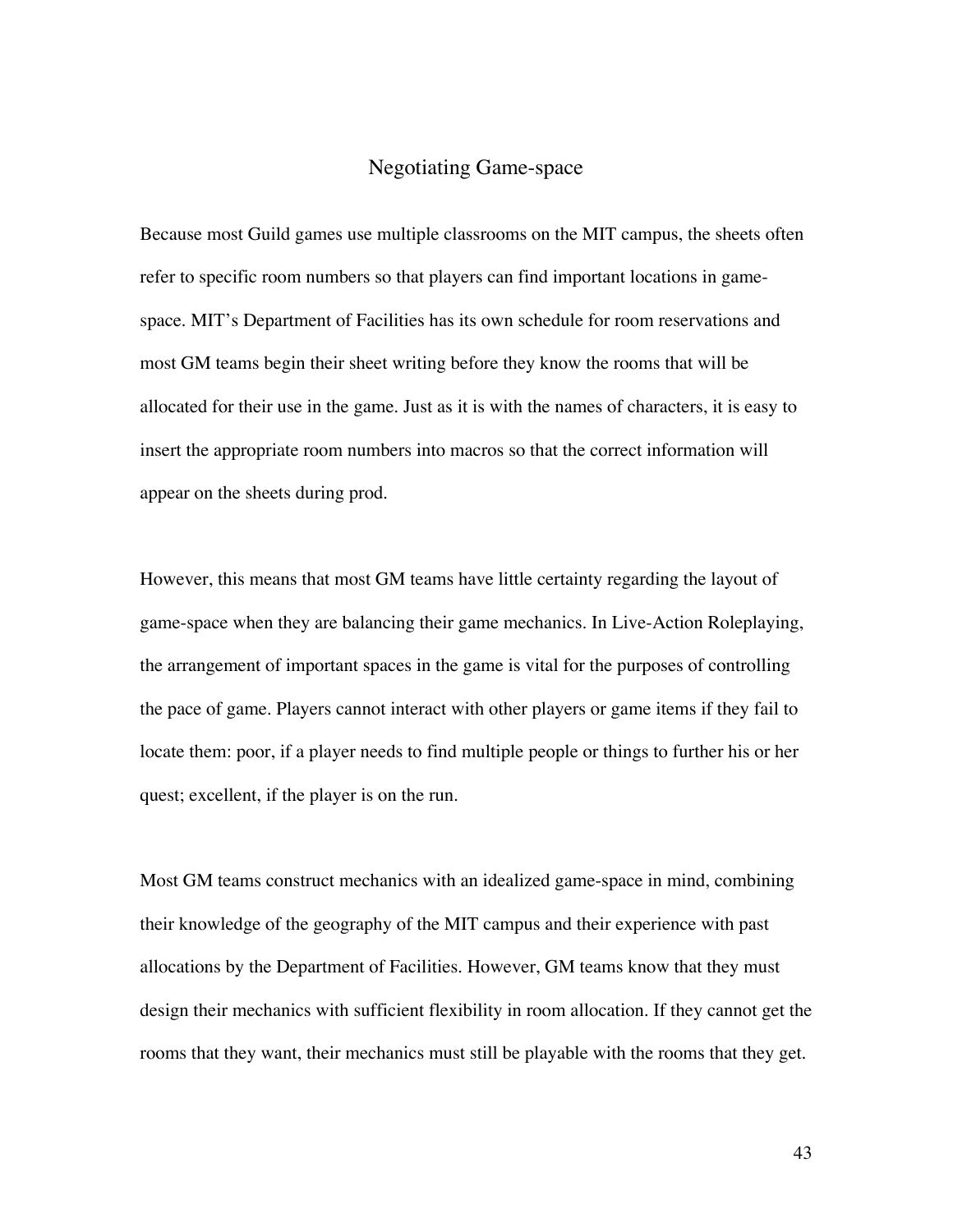The fact that room numbers are so easily inserted into the sheets is one less reason for Guild games to seek room reservations far in advance. Most GM teams have to avoid designing mechanics that hinge on the availability of specific rooms on campus. Of course, there are exceptions. Some GM teams have been known to ask for their games to be scheduled contingent on the availability of specific rooms. Other GMs design games that operate entirely in corridors, which do not need to be reserved. SIK games are particularly notable in this latter respect<sup>34</sup>.

Even "ideal" rooms and game-spaces have their problems. The third floor of the computer-science buildings in MIT features four large, interconnected, air-conditioned rooms with multiple entrances that are excellent for a variety of town-square-like purposes. There is also a large, flat, unwaxed space in the middle that has good illumination and long lines-of-sight, which are perfect for ranged combat. However, this also makes the space attractive for a variety of non-Guild purposes. Games in that space often feature peculiar collisions with practicing couples of ballroom dancers from another MIT student group. Similar problems arise with games that arrange their important spaces near corridors of high non-player foot traffic. Even if the layout of the rooms is ideal, such spaces have their drawbacks due to unwanted intrusions of reality on foot.

<sup>&</sup>lt;sup>34</sup> Of course, such games are sometimes tripped up (sic) when the Department of Facilities schedules floor waxing in corridors that they believe to be unused for the night. This is actually a game element in Dave Lebling's "The Lurking Horror," a computer adventure game published by Infocom in 1987 that is set in a university oddly similar to MIT.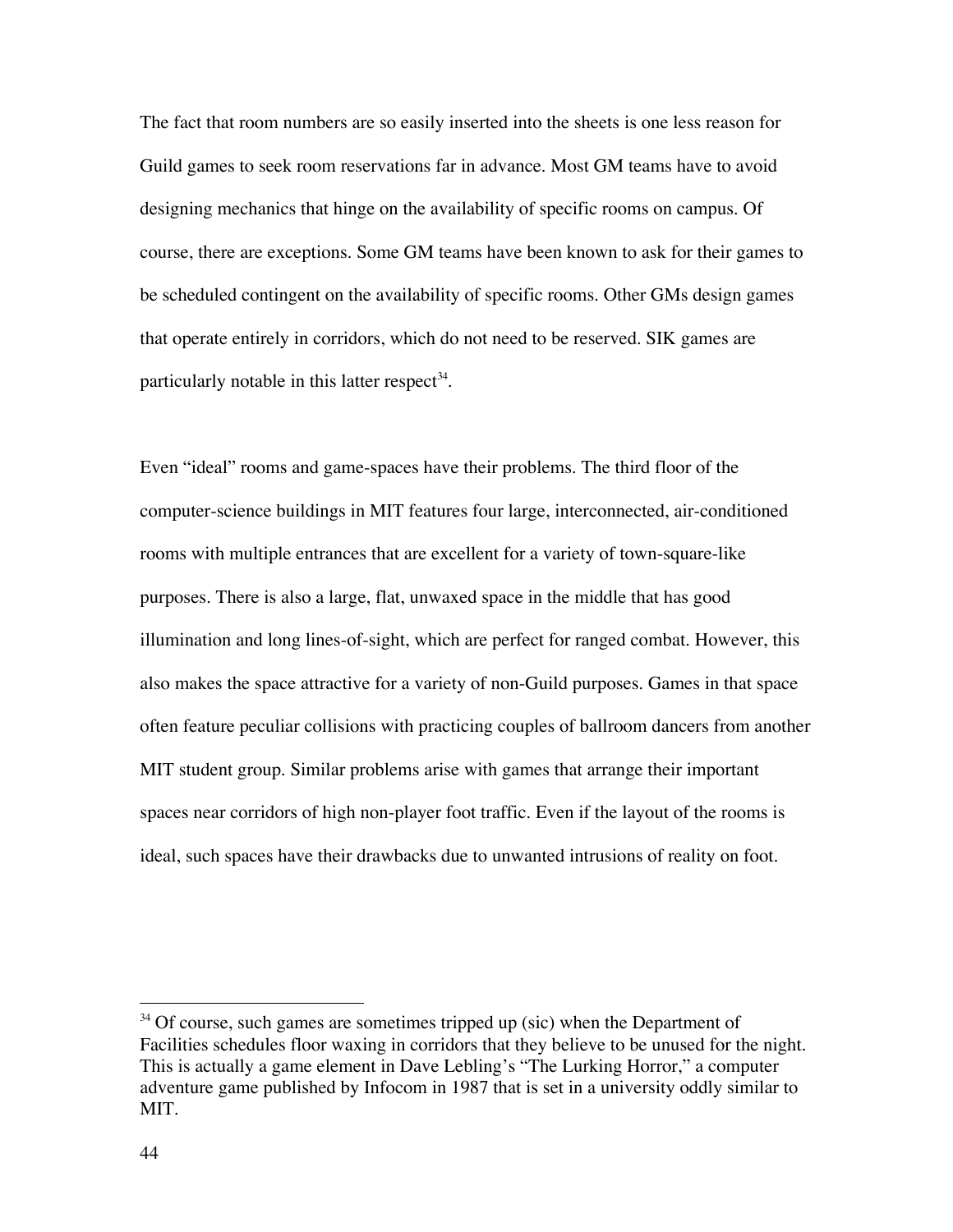### In-game Workload

Most of the examples so far involve considerations of GM workload in preparation for the game. However, some mechanics could be considered unfeasible because of the demands that they place on the GM or the player *during* the game. Some games allow GMs to confirm the reliability of information that they may have gathered on other characters, a mechanic introduced in *Maelstrom* (1998) by Jake Beal, Jennifer Chung, Ken Clary, Dudley Lamming and Patrick Pittman. This requires GMs to be available to provide information that will not contradict information provided by other GMs.

A number of games have similar mechanics that vary with the expected response time for such "background checks." *Maelstrom* required these requests to be sent via email, which has an assumed time delay and allowed GMs to confer and respond to requests overnight. Other games, such as my own *Tenchi Muyo: The Night Before the Carnival* (2001), required GMs to frequent check and respond to new requests in envelopes in several different locations around campus. This particular implementation took GMs away from their important role as game referees and players became increasingly disappointed at the lack of timely information.

Excessively time-intensive mechanics are known as being "hosing," borrowing from the MIT metaphor of "drinking from a fire hose." The above example features a "GMhosing" mechanic, where GMs do too much to achieve minimal results. The same term is used for mechanics that make players perform tasks that require excessive time or effort to make any sort of headway towards their goals. Usually, hosing mechanics make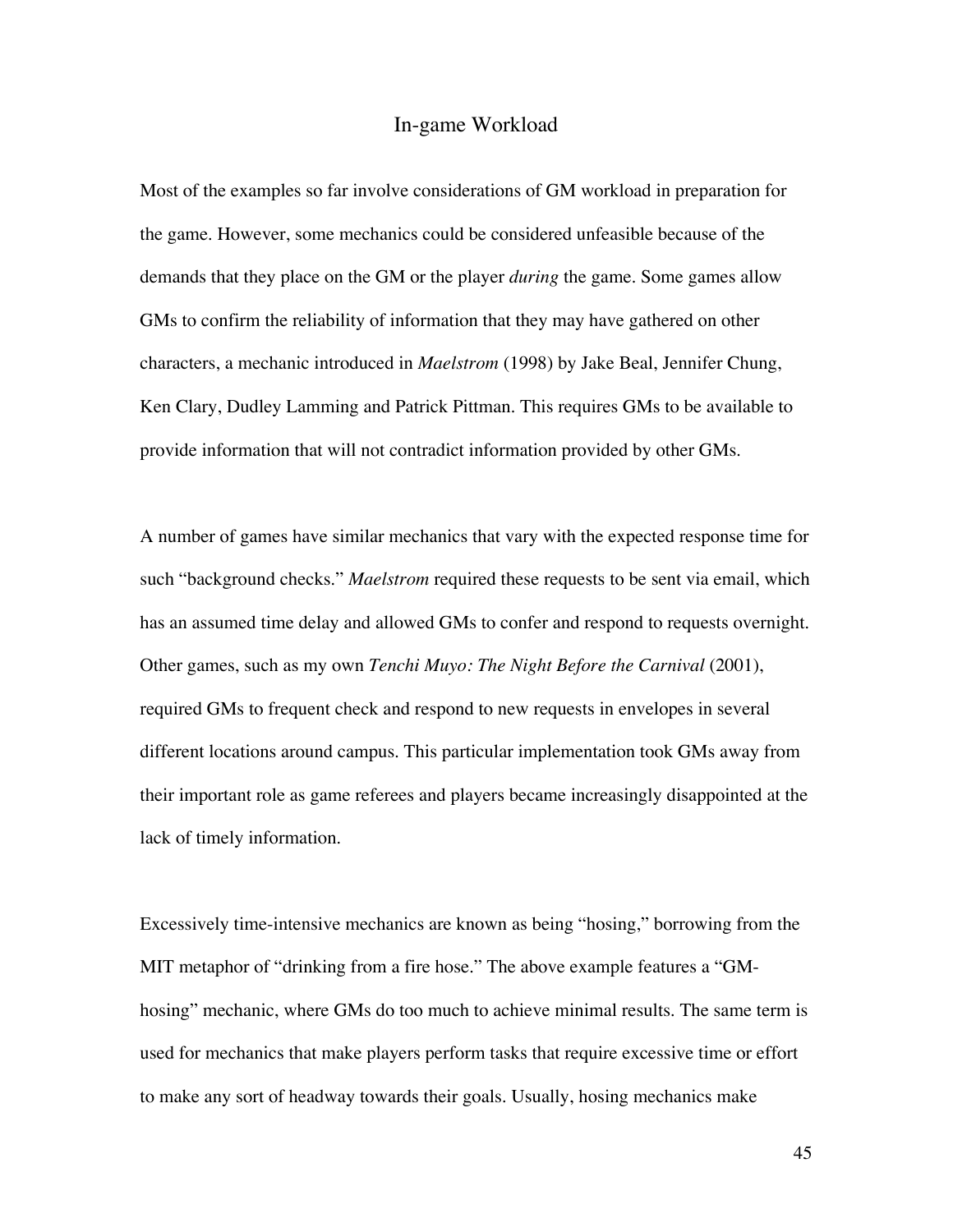players feel that they have to spend the majority of game time attending to some uninteresting task, drawing them away from other activities that they may consider more interesting or entertaining but less crucial to their character's success. Alternatively, a hosing mechanic may require a player to devote excessive mental energies to memorization or calculation to deal with quick-response situations such as combat, making it difficult or dangerous for the player to concentrate on other things in the game.

Note that GMs often aim to design mechanics that require the continual (but not continuous) involvement of the player throughout the game. The extreme opposite of a hosing mechanic is a trivial mechanic that requires a minimum of effort, time and decision-making on the part of the player. Designing these mechanics may also be a waste of time on the part of the GMs, as their inclusion into a game generates relatively little player activity and interest. GM teams want to make sure that the time, concentration and exertion required for a player to complete his or her goals are paced to provide players with interesting activities throughout the duration of a game: not too little, not too much, and not too boring.

## Coin Flipping and Decking

Time-consuming mechanics often rear their head in Guild games in the form of tests of probability. A number of common Guild mechanics use the construction of specific poker hands from a deck of cards or the flipping of coins as a generalized abstraction of complex activities, boiling success or failure down to a matter of probability. Properly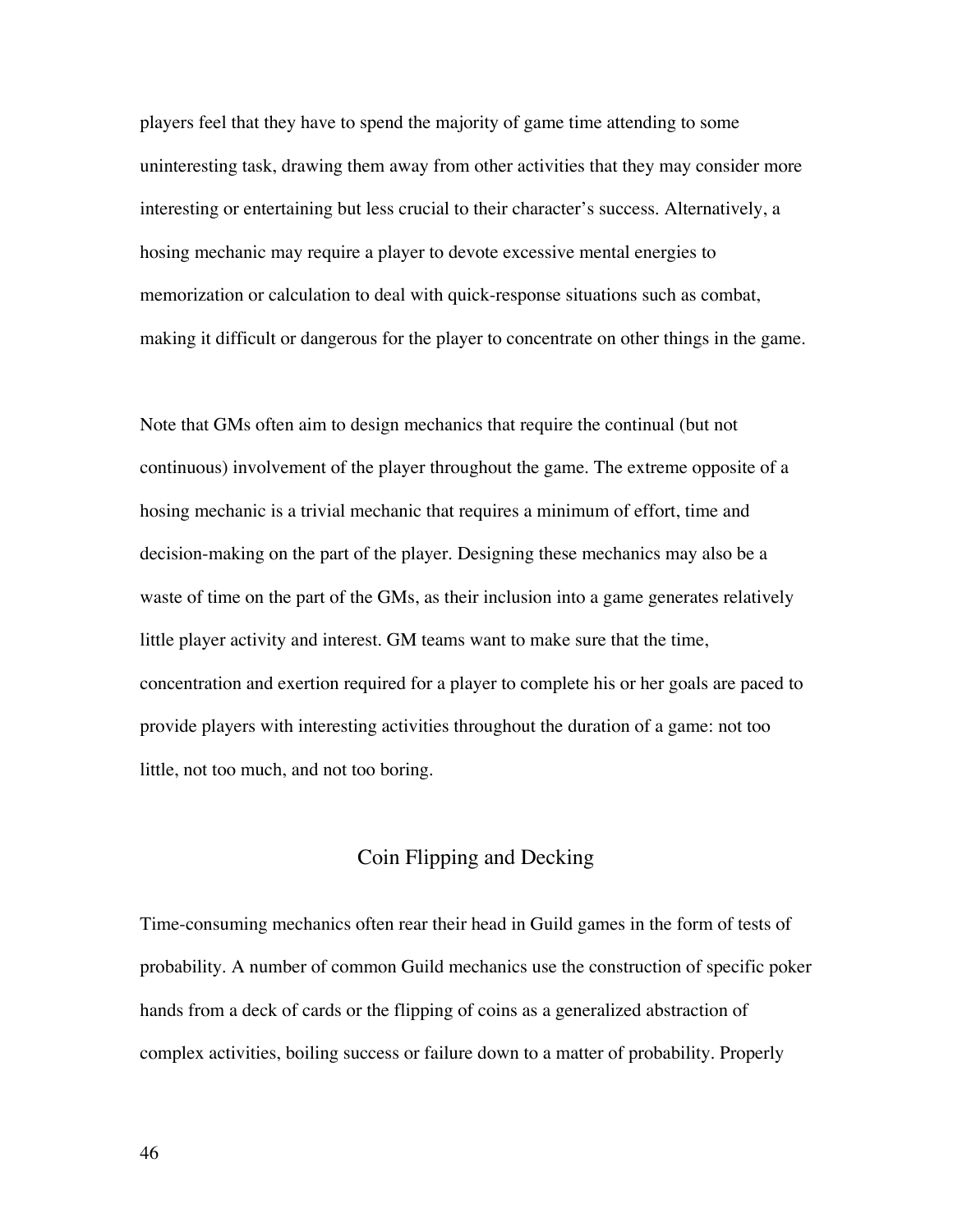balanced, "decking" and coin flipping mechanics can pose a variety of interesting challenges for players.

A number of games use poker decks to represent the activity of computer hacking. By drawing and rejecting cards from the deck in a manner akin to draw poker, players make decisions with every hand that could accelerate or decelerate their progress. Decks may also include a variable number of jokers that will boost the likelihood of forming difficult poker hands, turning decks with multiple jokers into a valuable, tradable commodity.

Coin flips have their own properties; the equipment needed for the mechanic is highly portable (a coin), falling coins risk alerting nearby players of activity, and the physical act of flipping requires a certain degree of hand dexterity. By varying the number of heads required, a coin-flipping mechanic can impose different time requirements for different characters involved in the same activity. Coin flipping has seen significant use in games as an analog for character actions that necessarily feature some element of randomness, such as lock picking.

Probability tests are hardly new to roleplaying games. Tabletop roleplaying games often use many different kinds of dice to assess the probabilistic success or failure of a variety of character actions. However, unlike simple rolls of dice, coin flipping and decking mechanics attempt to reflect the time and effort involved in character activities through the physical actions of the player.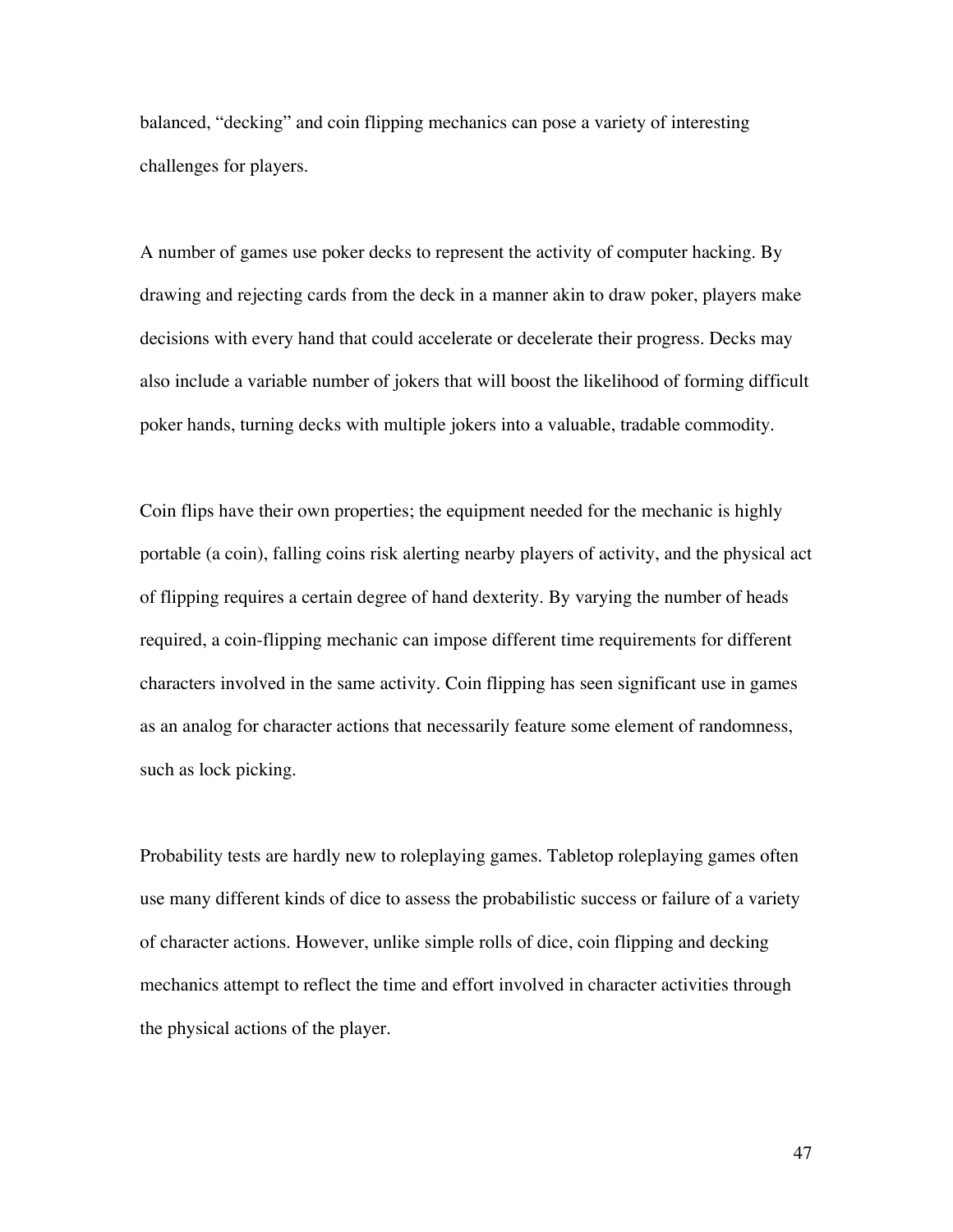Most difficulties with probability tests in live-action roleplaying games emerge from the real-time property of these games. Many Guild games permit probability tests to be repeated in the case of failure, ensuring that a string of unlucky draws or flips will not completely deny players success in their goals. However, if players cannot find alternatives for achieving their goals, many players will interpret this loophole as a requirement for them to invest as much time as necessary in order to produce a successful test<sup>35</sup>. If the odds are low, probability tests can easily turn into tedious, repetitive, frustrating, extended affairs. Flipping two heads in a row takes a few seconds; flipping ten heads requires an inordinate number of attempts. Such tests already hamper mobility, as dealing cards or flipping coins can be difficult when one is on the move. If players are not permitted to communicate with others while performing the probability test, the mechanic effectively isolates a player while he or she performs the task.

Most games that use probability tests will weight the odds according to the abilities of the characters. A master thief might only need two heads in a row where a common thief might need five in order to open a door. GMs may believe that if the odds are sufficiently and visibly stacked against players, players may decide that certain tests would not be worth attempting. In practice, however, this assumption only operates in situations where players cannot make endless attempts at beating the odds. Multiple routes to goal achievement combined with artificial limits, such as significant time delays between

<sup>&</sup>lt;sup>35</sup> A running joke in the MIT Assassins' Guild goes: "If a GM writes it down, players will do it." An appropriate addition for the discussion at hand may be: "…over and over again."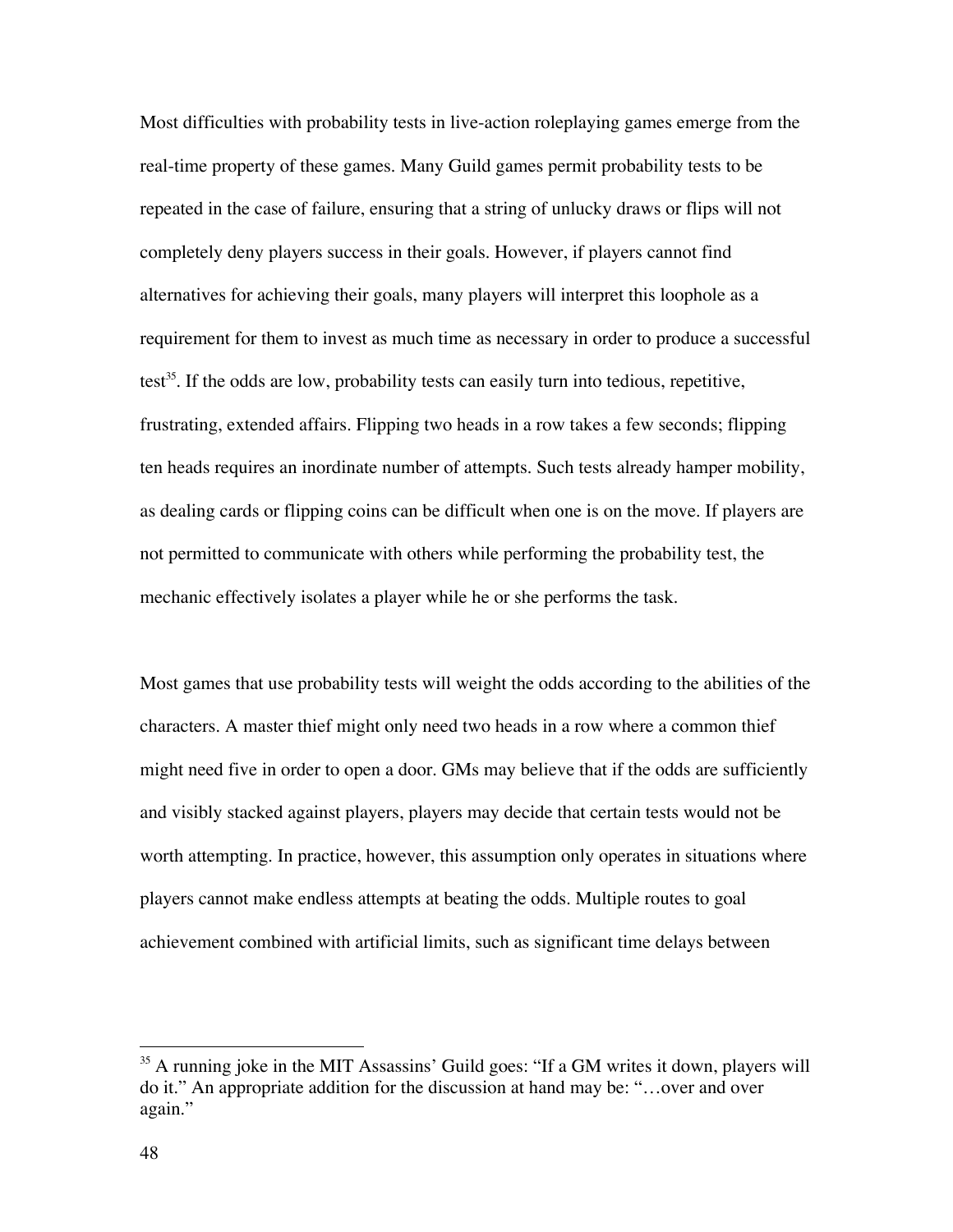tests, can discourage "brute-forcing" of the probability test, thus turning a player-hosing mechanic back into a reasonable choice for the player

In games where probability tests tend to represent a clandestine activity such as lock picking, structuring the game space to reduce the number of opportunities for players to be alone often serves as sufficient disincentive. However, in this regard, many players often face a conflict between the player's reality and the character's reality. While characters may believe that lock picking is a suspicious activity, players may consider lock picking to be a common game activity and would avoid interfering when they see coins being flipped. Alternatively, when the majority of players ally themselves into a single group to aggregate their power and moral authority, members of the group often get away with activities that characters in the game world would never be allowed to do. This process is known as "forming a mob" and it is often an extremely effective, albeit unrealistic way for some players to achieve their goals. However, players who cannot join the group because of restrictions in their sheets may find themselves cut out of many of the proceedings of the game, resulting in a poor gaming experience.

## Who Broke the Mechanic?

The tension of feasibility concentrates on the logistical issues of mechanic design in Guild games. Even if they know that they can implement a mechanic, however, experienced GMs spend a lot of time and effort ensuring that their mechanics adequately serve the function of providing and encouraging a range of desirable interactions in the game. The word "broken" describes any poorly executed mechanic or suite of mechanics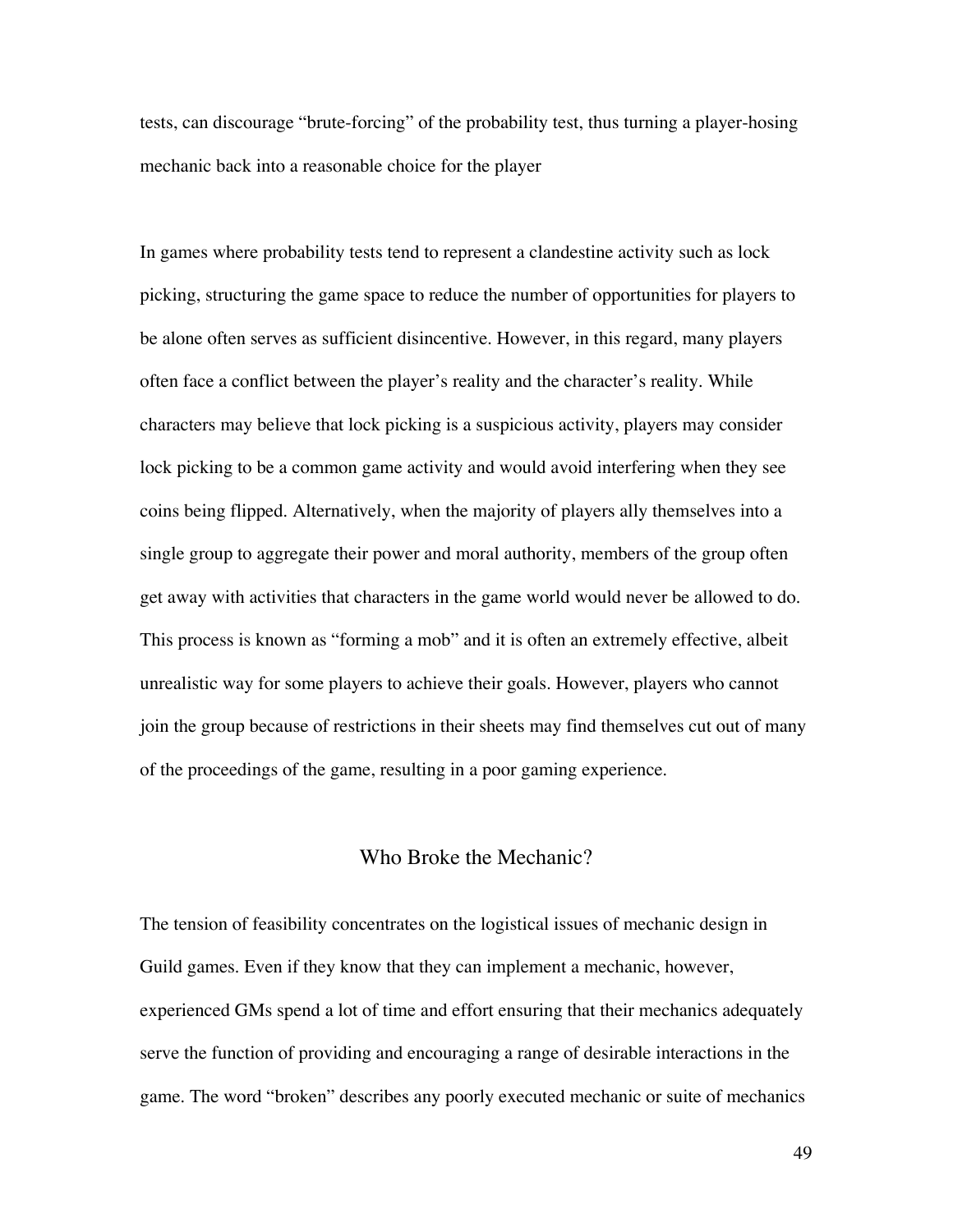that results in a noticeable combination of unentertaining, unfulfilling or unbalanced game play. Broken mechanics deprive a player of the ability to make meaningful and entertaining choices about their character's activities in the game world. When players describe a mechanic as "broken," they believe that the problems of the mechanic arise from the items, rules and sheets provided by the GMs at the beginning of the game.

Guild writers realize, though, that the players' interpretation and execution of the letter of the rules have an equally strong impact on the effectiveness of game mechanics. Thus, GMs that design game mechanics with the audience in mind have a much lower chance of being considered broken. In the MIT Assassins' Guild, GMs occasionally refer to four unofficial tests that are named after specific members of the MIT Assassins' Guild, as those players are known to break mechanics due to their styles of gaming. I have reworded them to hint at the underlying tensions beneath the tests:

- 1. Can players gather more information than they should reasonably have, allowing them to succeed in their goals (or solve everybody else's) by simplifying the major tasks in a game to a series of logical optimizations?
- 2. Given that Guild games are played in a real social circle with real people, will players who get too excited or identify too closely with their characters produce undesirable interpersonal interactions?
- 3. Conversely, is there a good reason to discourage players from "breaking their characters" in order to gain competitive advantages over other players? Are there ways to reinforce the illusion of the game world and characters?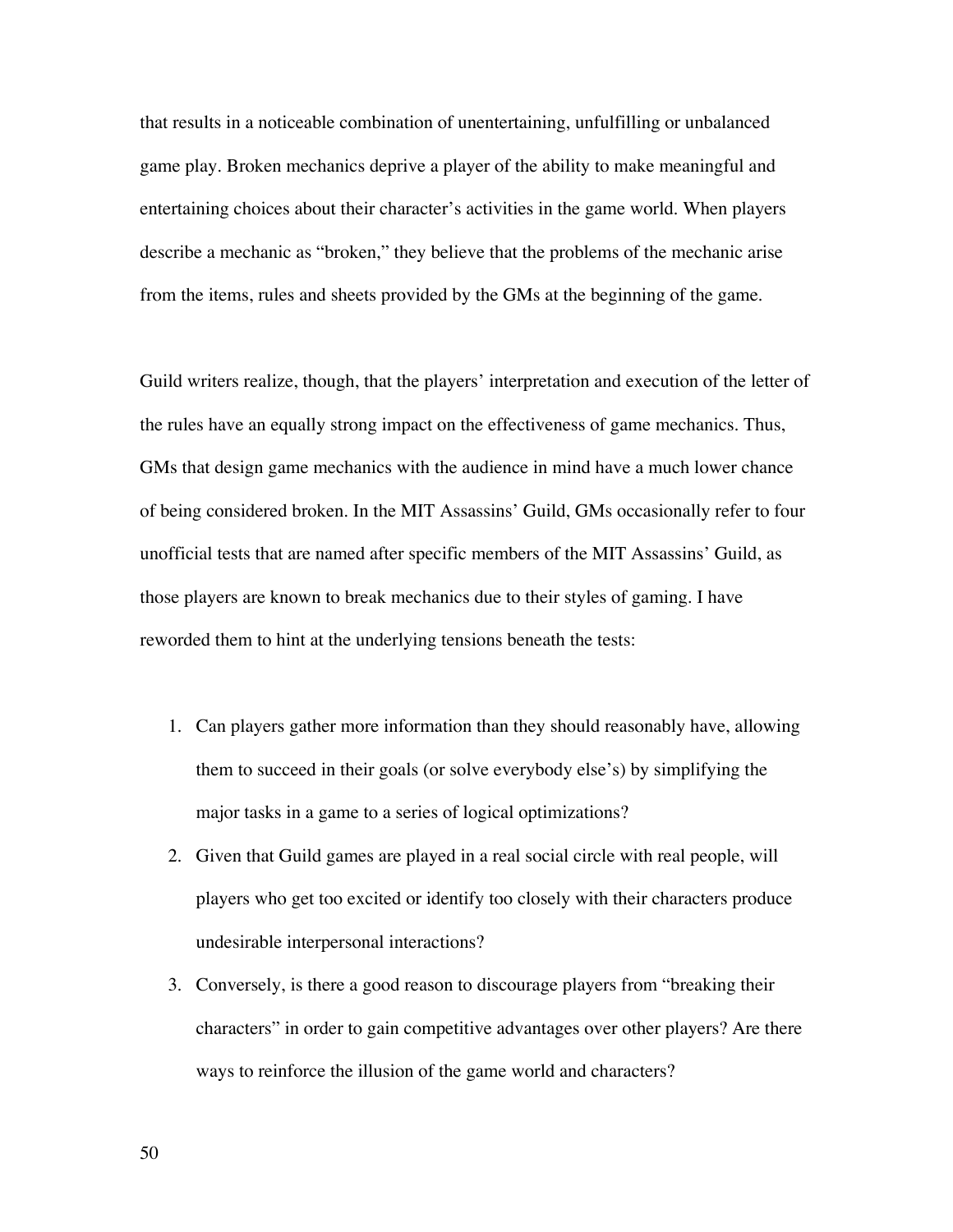4. Given that games are competitive and that the rules governing competition can be complicated, can inexperienced or flustered players still grasp the mechanics of the game and make compelling, logical and strategic choices towards success?

Although an experienced GM team can skirt some of the shortcomings of their mechanics through careful casting, a GM team that completely ignores these tests will probably end up with broken mechanics. The desire to produce mechanics that can satisfy the different tests can be described as the tensions of Information, Dissociation, Verisimilitude and Competition, respectively. The rest of this thesis will look at these tensions and some of the more solutions used to fulfill those requirements.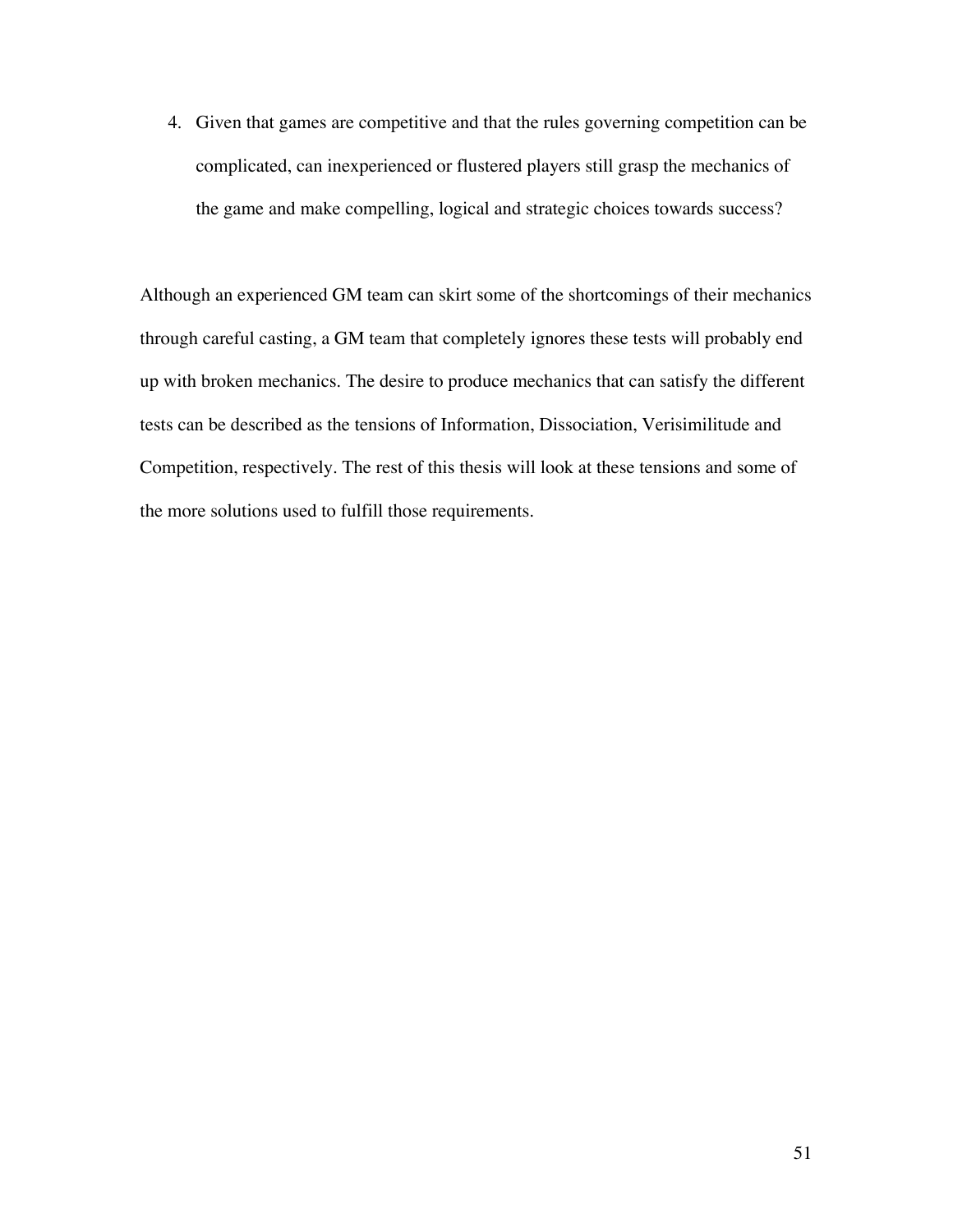# Information

#### *"What kind of ulterior motive do you people want?"*

Most tabletop roleplaying games let players create their own character from a range of different races, classes, alignments and backgrounds, allowing players to supply all the interpersonal details of the characters to support roleplaying interactions during the game. Guild games give comparatively little leeway for a player to define his or her own character. At handout, players usually receive materials that detail their character's personality, abilities, possessions and objectives, along with enough background knowledge to support all of the above. Because of this, it is the responsibility of the GM team to make all the necessary preparations that will allow players to gather and to make decisions based on their characters' knowledge during the game. Players need to be able to recognize traits, distinctiveness and potential interactions with various elements of the game when it is appropriate for their characters. For the purposes of fair and interesting competition, it is often necessary to hide certain pieces of information from players as well.

# Bluesheets and Greensheets

To simplify the distribution of large amounts of pre-game information, GMs may prepare a hierarchy of sheets for players to supplement what they learn from their character sheets. These may also help the GMs distribute identical information among multiple players. Having these supplementary sheets on different colors of paper is useful for GMs and players for keeping their sheets sorted. The use of Bluesheets and Greensheets is well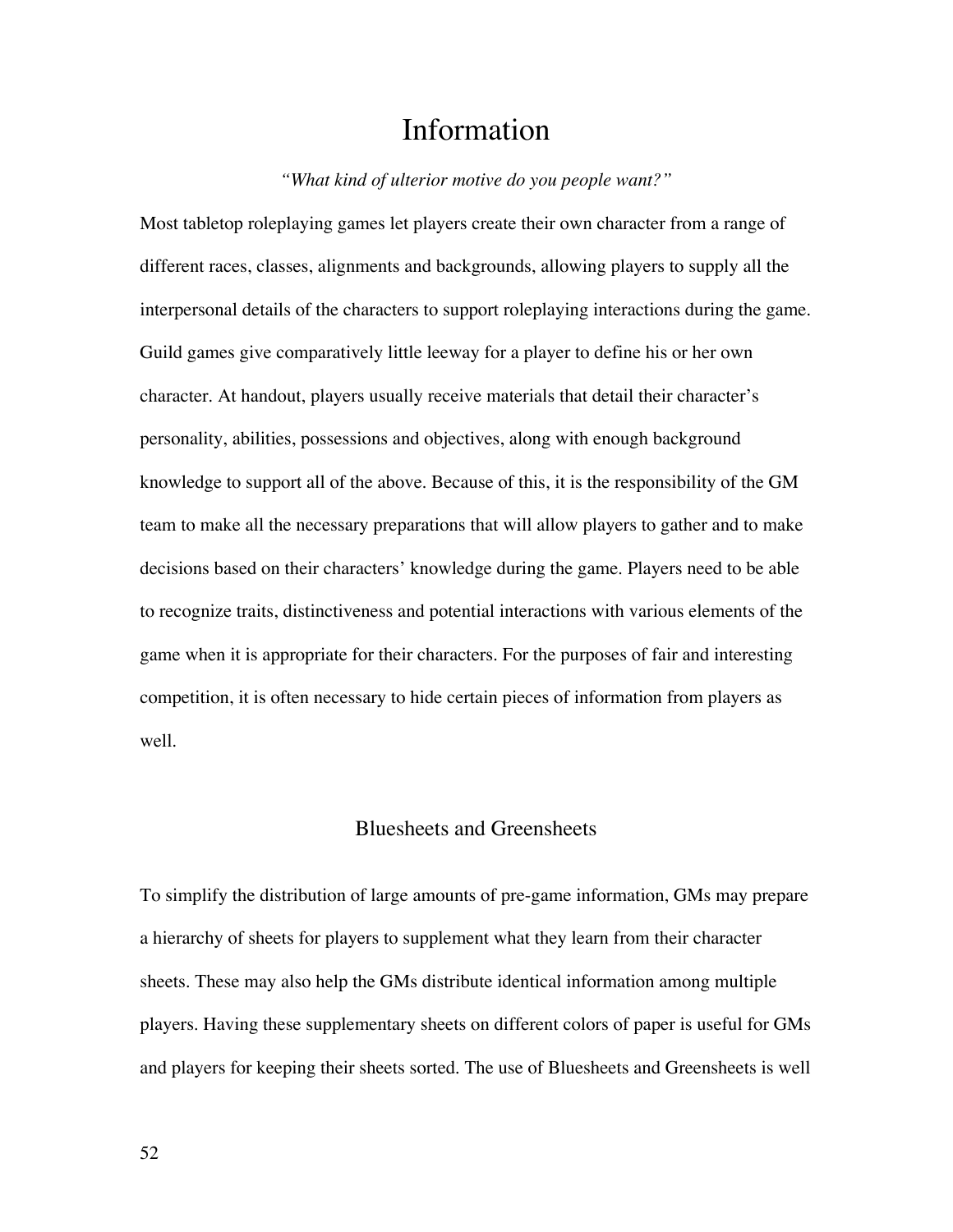known among other live-action roleplaying groups, suggesting that this convention may date back to the days of the Harvard SIL<sup>36</sup>. The Standard Rules<sup>37</sup> describe the differences and uses of these kinds of sheets:

**Bluesheets:** These are sort of like character sheets for an entire group of people. Tradition prints them on blue paper. They give information on motives, history, structure, etc., common to a group. Keep in mind that what a Bluesheet actually contains is what you think *everybody else* thinks. Your personal views might not be reflected at all by the Bluesheet. Your Character sheet will *always* override the information in a Bluesheet.

**Greensheets:** These sheets detail what special knowledge your Character may have about a variety of subjects, and give some general guidelines for what you can try to do with this knowledge. Tradition prints them on green paper. If you wish to use your special knowledge to try and accomplish something or learn something, or if you are unsure of what your special knowledge may be good for, talk to a GM. Greensheets, like Bluesheets, do not exist in the context of the game.

The line between Bluesheets and Greensheets is often blurry, and some games do not attempt to distinguish between them. "Information Sheets" means Bluesheets and Greensheets.

<sup>&</sup>lt;sup>36</sup> Bateman, L. M. (1990) Creating Reality: Assassin Games. Cambridge: Massachusetts Institute of Technology, Department of Humanities.

<sup>&</sup>lt;sup>37</sup> Morris, J. E. & the MIT Assassins' Guild. (2002) Standard Rules for MIT Assassins' Guild games. Cambridge, MA.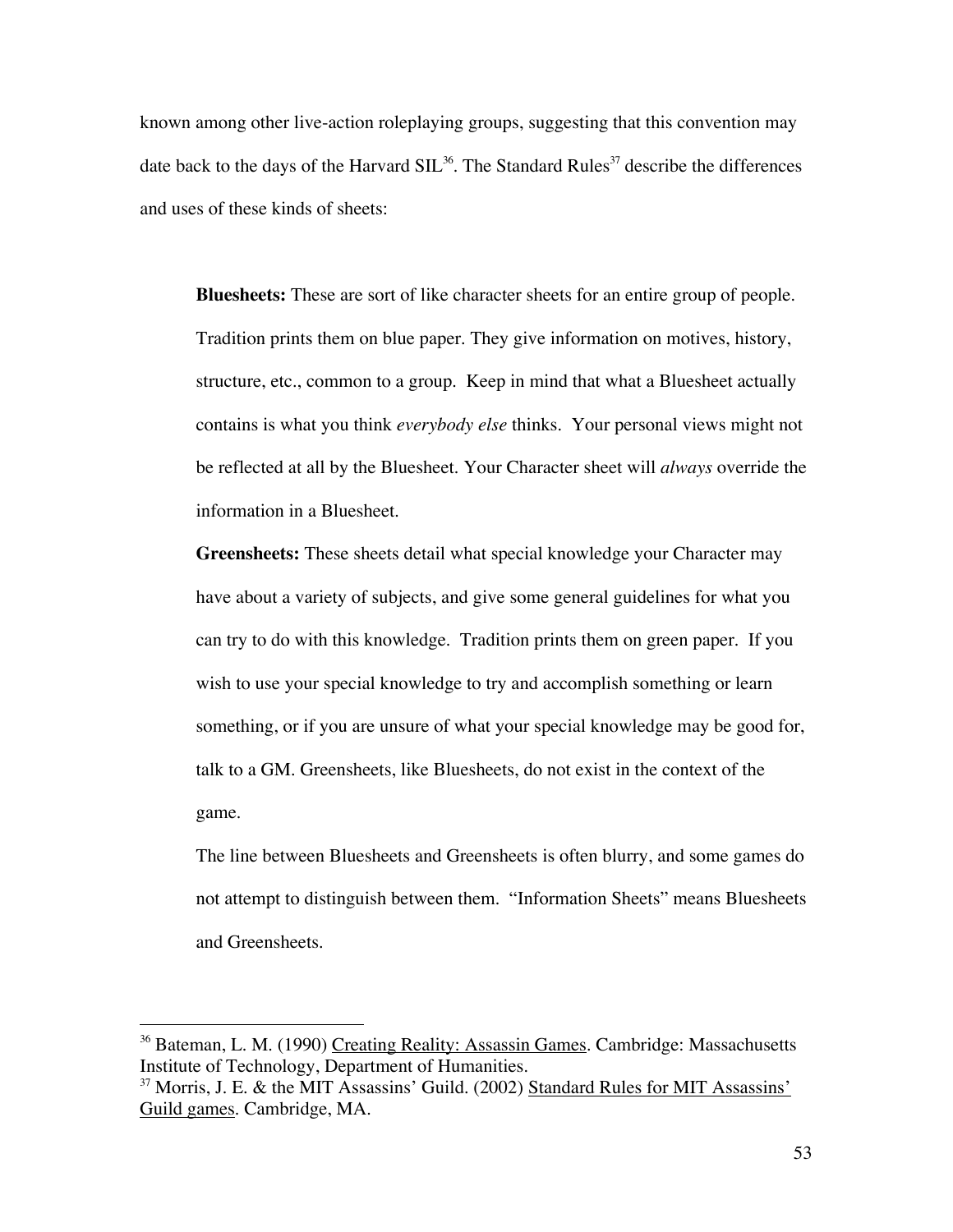Contradictions between Bluesheets and character sheets are common for spy and traitor roles, although they can also be used to depict more benign differences in perspective and opinion between characters. Greensheets often include long instructions for complicated mechanics and GMs need to be careful to design mechanics in which competitive success or failure is not determined by the speed of reading of the players.

Character sheets and Bluesheets often list "contacts" near the end of the document, which is a list of players and corresponding characters that the individual receiving the sheets should know at the beginning of game. The character sheet usually gives players the reasons why they have a particular Bluesheet or Greensheet but sometimes that information can only be found by reading one's own description in the contacts section of a Bluesheet.

## Item Cards, Name Badges and Wall Signs

Many Guild games focus on hunts for MacGuffins<sup>38</sup>: items that multiple characters are seeking to possess for personal use, often as crucial components for some larger conspiracy operating in the background of the game. Items may also be useful as tools for furthering one's goals; weapons are a generic example. Finally, some items may have little competitive use but may still be appropriate for the purposes of roleplaying.

<sup>&</sup>lt;sup>38</sup> "I wanted to make this film about a man who forces a woman to go to bed with another man because it's his professional duty. The politics of the thing didn't much interest me, but I realized we had to have a reason for the Germans to be in Brazil. We thought of jewel mining, precious minerals, that sort of thing, and then one day I said to [Ben] Hecht, 'What about uranium?' and he shrugged and said he didn't think it mattered, that one Macguffin was as good as another if we were really putting together a love story." [Alfred Hitchcock, in an interview about his film *Notorious*, 1946]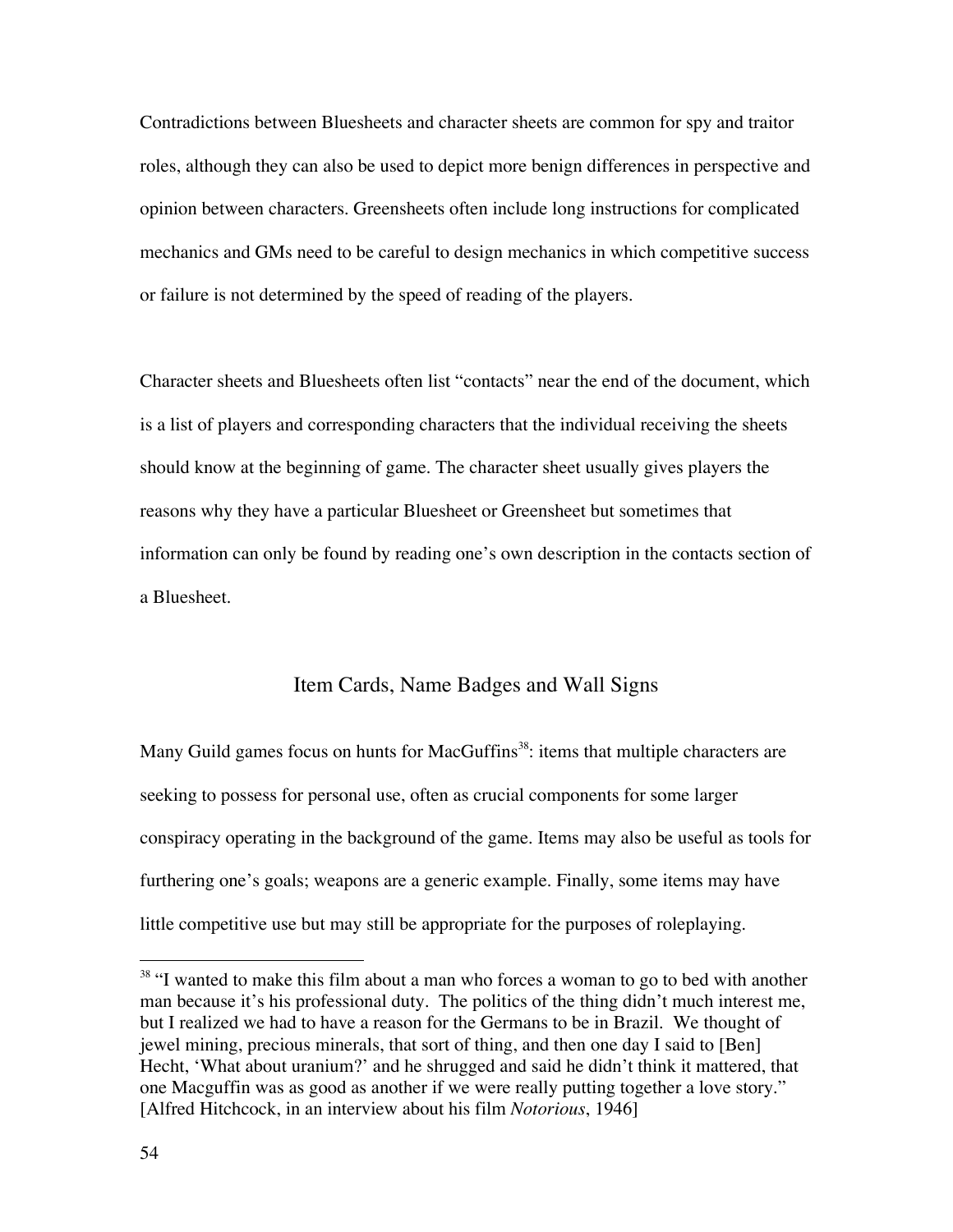The easiest way to represent items in a game is to use an *item card*. These are businesscard-sized rectangles of paper, labeled with the name of an item and a short description. With the help of the tool suites, it is simple to ensure that all the players find in their packets a sheet of paper with a card marked "brass knuckles" that they can cut out before

the beginning of the game, while a few other players may also find a card marked "blinky helmet<sup>39</sup>" on the same sheet of paper. Most games, however, will also include other information on that card.

| Item Card                                                                        | <b>Freely Transferable</b> |
|----------------------------------------------------------------------------------|----------------------------|
| <b>Philip B. Tan's Thesis</b>                                                    |                            |
| 3104                                                                             |                            |
| <b>Weapon:</b> A thick stack of acid-free paper.<br>Can cause lethal paper cuts. |                            |
| 1 dot bulky                                                                      |                            |
| Thesis Defense 2003                                                              | May 7, 2003                |

Because many item cards often represent items larger than a business card, item cards often describe the "bulkiness" of the object in terms of "hands" or "dots." As described in the Standard Rules:

A bulky item is too big or heavy to be carried freely. Bulkiness is measured in 'hands' i.e. how many hands it takes to carry it. An item card with N colored dots on it is N-hand bulky. (A dot with a number on it is that many hands worth of bulkiness. $)^{40}$ 

<sup>&</sup>lt;sup>39</sup> A "blinky helmet" in Guild parlance implies some sort of brainwashing device.

<sup>&</sup>lt;sup>40</sup> Morris, J. E. & the MIT Assassins' Guild. (2002) Standard Rules for MIT Assassins' Guild games. Cambridge, MA.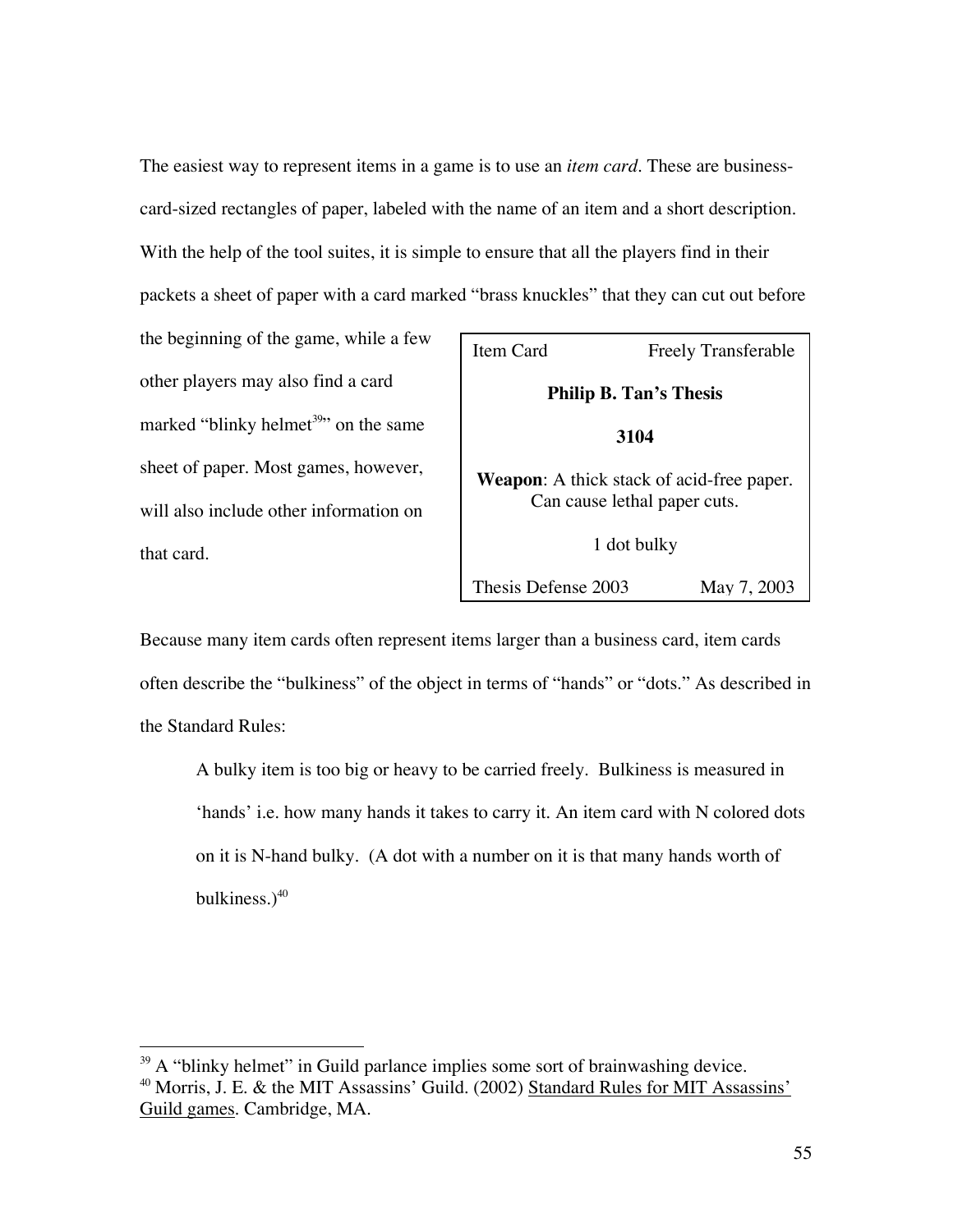Thus, a two-hands-bulky object normally requires two hands to carry. Recent GM teams usually do not bother to attach large adhesive dots to the item cards, which means that players have to look at the card carefully to notice that it has "5 dots bulky" printed on it. However, the vocabulary of "dots" has overtaken "hands" for a number of reasons. Many games have characters that are unusually strong and can carry much more than a regular human being while only having two hands. A regular human character would be able to carry a two-dots-bulky object with both hands, whereas King Kong should be able to carry a two-dots-bulky Fay Wray (and more) with a single hand. There are also rules for containers, which would allow normal human characters to use two hands to carry more than two hands of bulky items. As a result of this, many games prefer to use "dots" as a unit of measure of bulkiness rather than "hands." The slightly more abstract and versatile definition of "dots" clearly describes bulkiness as a property of the item, not the character.

Item cards that list bulkiness provide some information about potential interactions that are possible with the item. Players know that they can only carry a limited number of bulky objects, and there are often rules limiting the storage of bulky objects in pockets. Item cards can have descriptions that explicitly state other potential uses of an item. "Weapon" is a common description on an item card: it defines the item as something useful for combat. Games with more complicated combat mechanics may have item cards that describe exactly how useful they are in combat, with varying numerical bonuses and multipliers that are reminiscent of tabletop roleplaying games.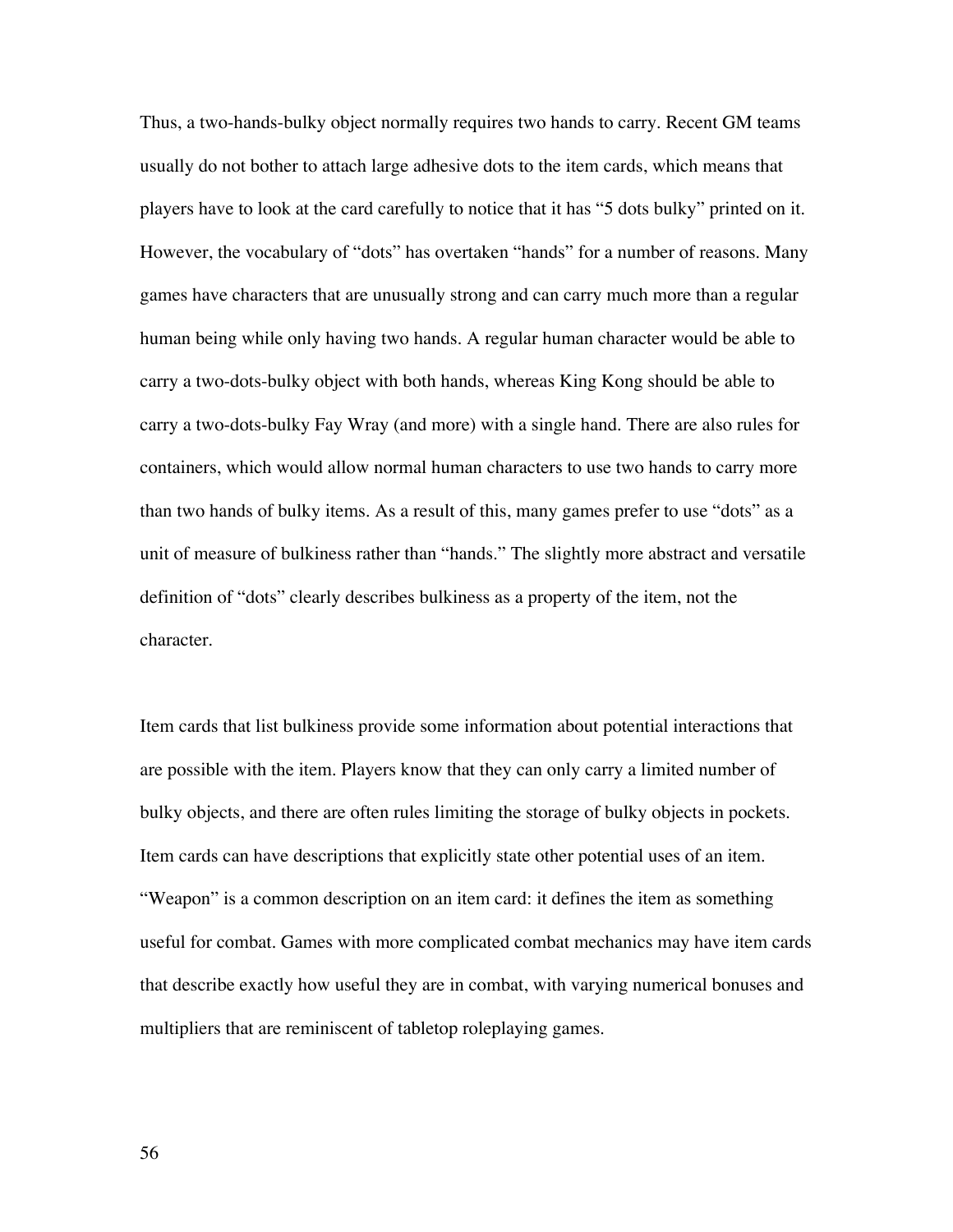There are often situations when GMs will not want all the players to know all the potential uses of certain objects. At the same time, GMs may not want characters that *should* know of the uses of an item to know that the item exists at the beginning of game. For instance, some characters may know that magical items can kill monsters but those characters may be unaware that the only magical weapons in games are certain charmed daggers. The GMs might want the process of sorting through all the different items in the game to take up a good deal of time. Thus, they must provide some players with the ability to distinguish the daggers from all the other, non-magical items when the players actually see the item card.

To serve these purposes, item cards often have a series of numerical digits printed along with their text descriptions. These numbers reflect traits of items without stating that information in readable prose. Some players may know that a magical item will have a leftmost digit greater than 5. To further obfuscate information from players who should not be able to tell the difference between certain objects, the digits may require some sort of arithmetic operation to decode their meaning. For instance, if the sum of the rightmost three digits is divisible by three, a character may notice that a certain item is made out of silver.

Even some publicly observable traits can be simplified to a digit. Players are often given name badges with their player's name, character's name, physical description and a badge number. Badges are basically item cards for characters; in fact, many game rules state that a player's name badge represents his character's body. If the player puts the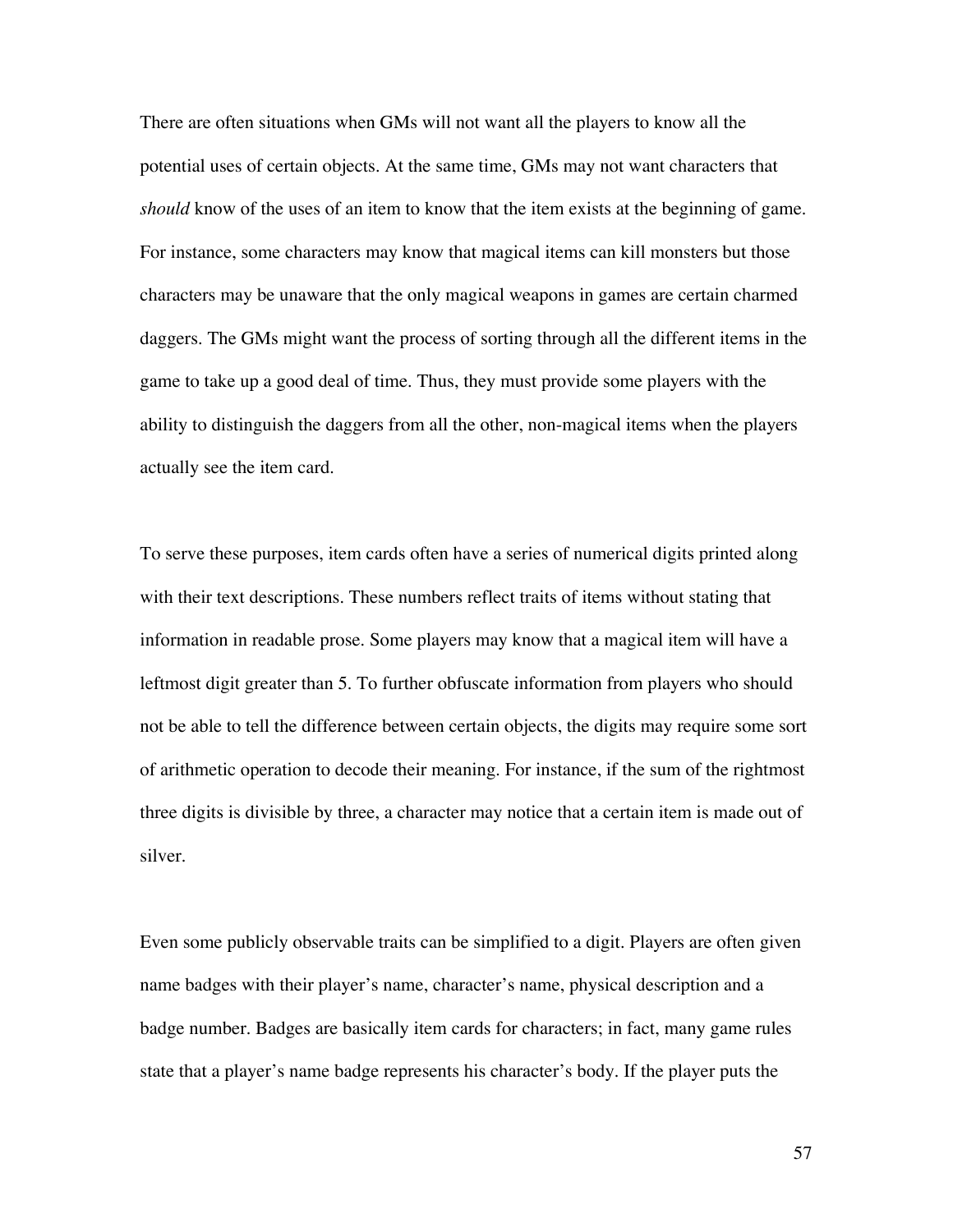badge down on a floor and walks away, the character remains in one place; this can be convenient when a character has been "killed" and the player does not want to pretend to be a dead body. The first or last digit on a badge often represents the character's approximate age in decades; "1" represents a pre-teen, "2" is a young adult or teenager. Rooms and corridors can also have signs that convey information in the same way. Signs are usually full-sized pages taped on a wall with text printed in a large font size for easy reading. Wall signs may include descriptive prose, lists of possible exits and detailed instructions regarding actions that can be performed within the spaces. For example, a room representing a distillery may have a sign that includes its name, a description of its surroundings and a mechanic for drawing beer out of caskets. If it is a secret distillery, the door leading to the room may have a sign that forbids entry or the room may be in a part of the campus designated as "off-limits" by the GMs. Players would then have to find another way in, perhaps a sign elsewhere in the campus that describes a hidden passage and lists the room number of the distillery. The 2001 game *Reality Check III: Dinner at the Schloss Himmelbrand* written by V. Ken Clary, Peter Litwack and Nicholas Martin combined wall signs with dot hunts with their use of "s-packets," miniscule printed pieces of paper taped in small nooks and crannies all over campus. Many of them gave no useful information but a few slips allowed players to enter parts of campus originally declared "off-limits" by the GMs to discover a variety of hidden rooms.

The MIT campus is lined with underground tunnels and interconnected corridors that allow people to move from building to building without being exposed to the cold Boston winters. Guild members quickly learn the unmarked forks and turns in "the third longest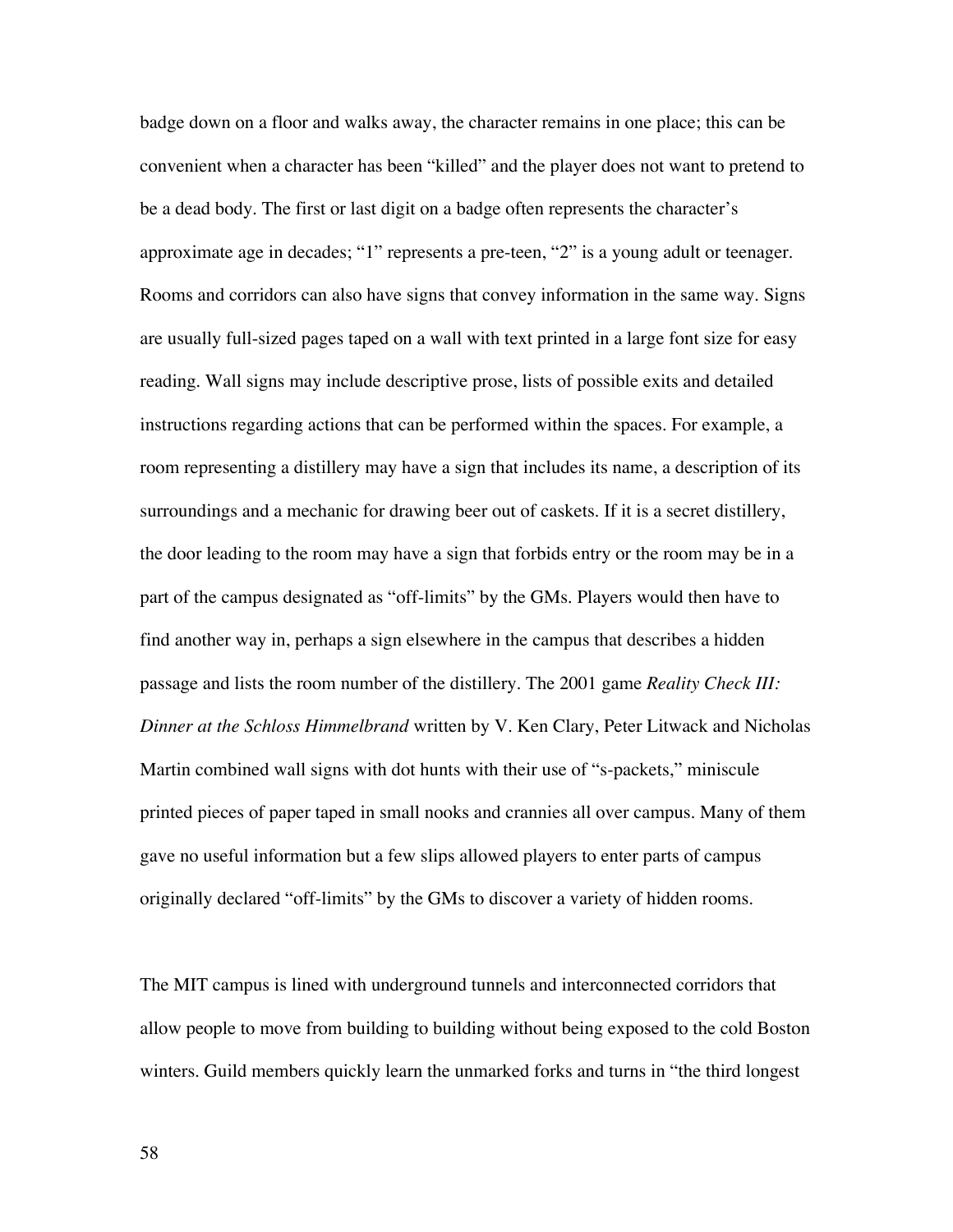tunnel system in the world after the Kremlin and the Pentagon<sup>41</sup>" because Guild GMs often use these labyrinthine walkways in games. Because the tunnels intersect and branch off in multiple configurations, by altering information on wall signs, dots or small strips of text, the GMs can change the number of possible routes through the tunnels. In Guild games, a good proportion of players seem to enjoy the exploration and rediscovery of hidden paths around subterranean MIT by means of such "tunnel mechanics."

However, the nature of item cards, name badges and wall signs also give away a great deal of information. A player finding an item card knows that it represents an item, even if he or she does not know what the item is. Similarly, wall signs represent a space in the game and name badges represent character bodies. Occasionally, GMs only want a few players to notice the existence of a strange space, item or trait. Those players need to be able to easily see and recognize the corresponding signs or envelopes as significant but all other players are expected to completely ignore those same signs or envelopes.

This is accomplished through the use of signs or cards with Greek letters. Players are specifically told in the rules to ignore Greek letters "unless they know otherwise." For those who should "know otherwise," GMs might inform them that an envelope stuck on the wall with a big  $\pi$  is really a hidden panel, and by looking in the envelope, they can find a secret item. The inscrutability of a single Greek letter goes a long way in keeping everybody else blissfully ignorant of the existence of the secret panel; that is, unless they see someone opening it. It might be worth noting that MIT engineering students have a

 <sup>41</sup> MIT Admissions (2002) Infinite Corridor Fun Facts. http://web.mit.edu/admissions/infinite/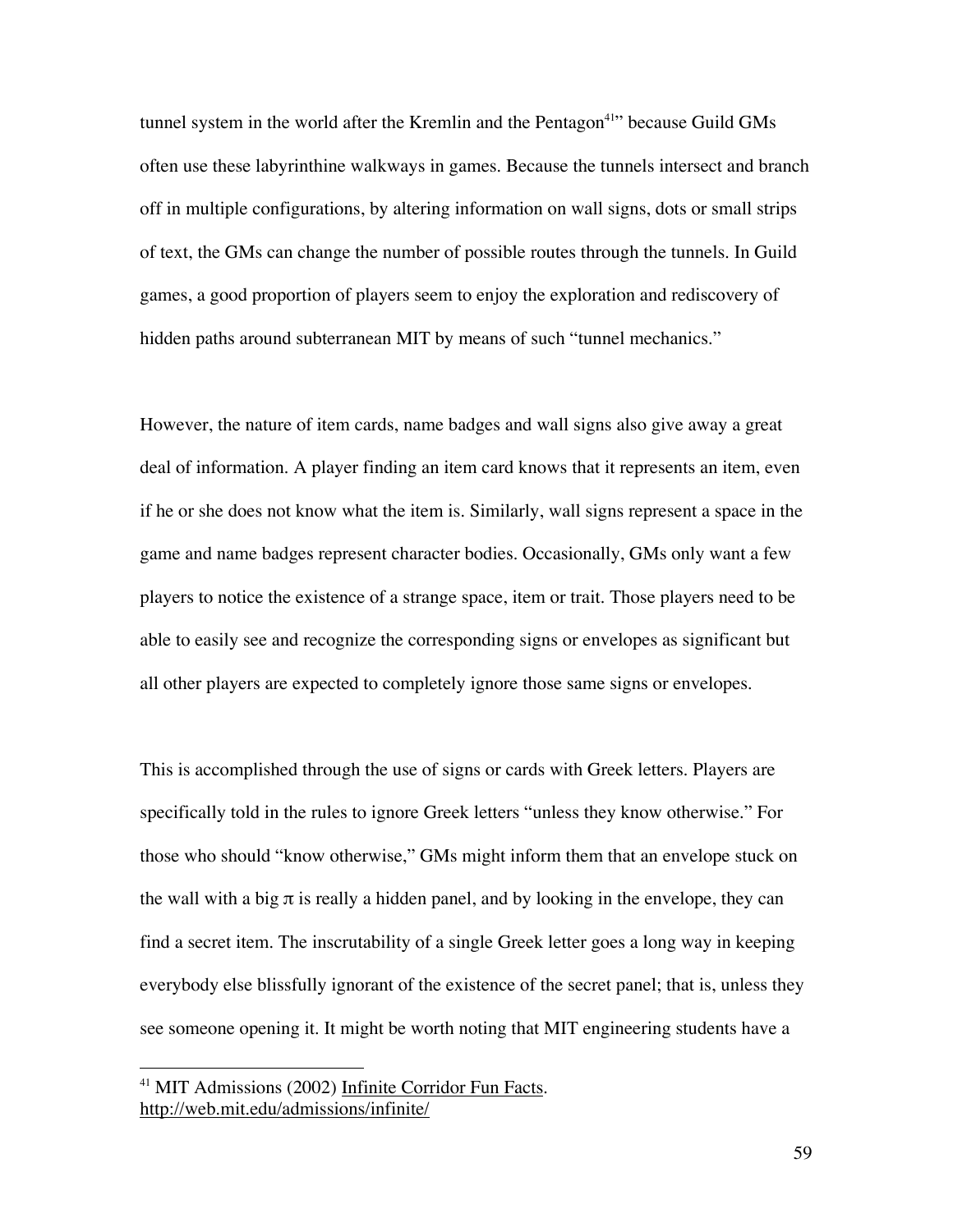reasonable familiarity with the Greek alphabet, allowing Greek letters to serve a mnemonic function. The  $\psi$  (psi) symbol, for instance, is often used to describe things that would be only noticed by psychic characters.

### Memory Packets

In all the techniques listed above, players need to know something about the unique properties of items, characters or spaces ahead of time for their characters to recognize them in the game. For instance, Greek letters are useless if none of the players know of their significance when they encounter them in the game.

It is possible to defer the knowledge of unique properties until the players actually see the symbols or numbers in a game. "Memory packets" are printed slips of paper with two sides: one side displaying a "trigger" and one side listing information that needs to be delivered upon recognition of the trigger. Triggers may be as simple as a single Greek letter or as complicated as a description of events, such as "Open if you fall unconscious." These slips are stapled shut to prevent players from accidentally reading the hidden information and placed in players' packets.

When a player encounters the triggering information during the game, the player removes the staple and reads the contents of the memory packet (or "mempack"). Most games give players the freedom to open the mempack at the first convenient opportunity, allowing events like battles to continue without interruptions. Item numbers and badge numbers are often used as triggers, so that players would have no knowledge of the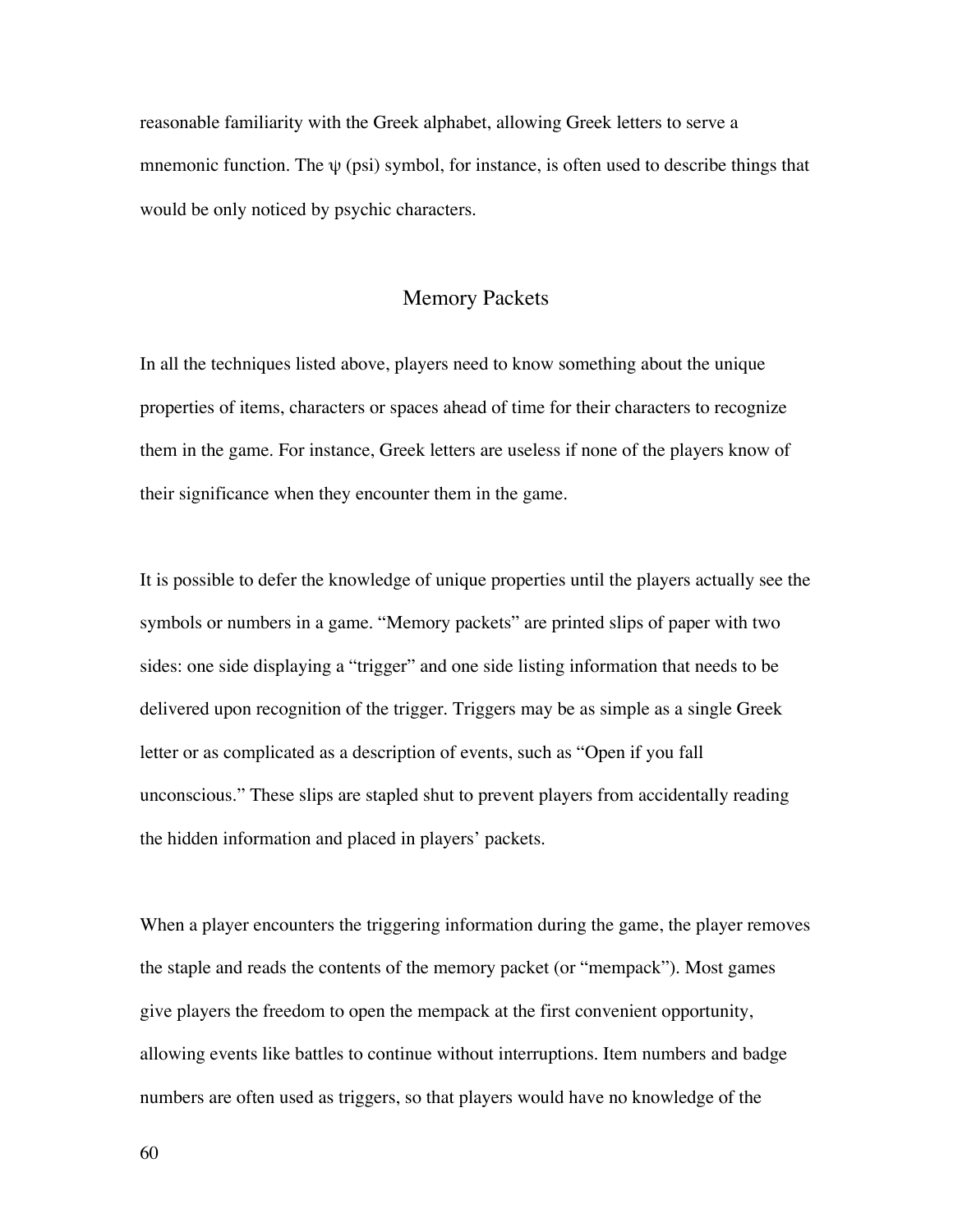nature of the number until they actually encounter it in the game. For instance, a trigger on a mempack may simply be the number 1029. When a player with the mempack finds an item card for a dagger with the number 1029, they could open the packet, revealing contents that read, "That's a magical dagger! You can kill monsters with it!" Lines of speech or direct prompting by a GM can also trigger mempacks.

Mempacks take a fair amount of time to prepare, as they need to be cut out, folded and stapled before they are put in a player's packet. Thus, they mostly practical for situations where very few characters will need to react to a situation in special ways. However, because they have the potential to reveal a lot of timely information to a player while effectively concealing the nature of the information, GMs often default to mempacks whenever they wish to defer information availability. Mempacks do have the advantage of being relatively non-hosing for players and GMs during the game, although the small, stapled slips of paper can be easy to misplace. More complicated contrivances, such as player-inserted or nested mempacks, have also been used in games.

## Research Notebooks and Puzzle Trails

The ability to defer the availability of information can be extremely useful for GMs who want players to shift strategies in the middle of the game with the arrival of new intelligence. This gives players a new challenge during the course of a game. This sort of "twist" can produce interesting opportunities for plot and character development, and players that make bad decisions early in the game may receive new opportunities to even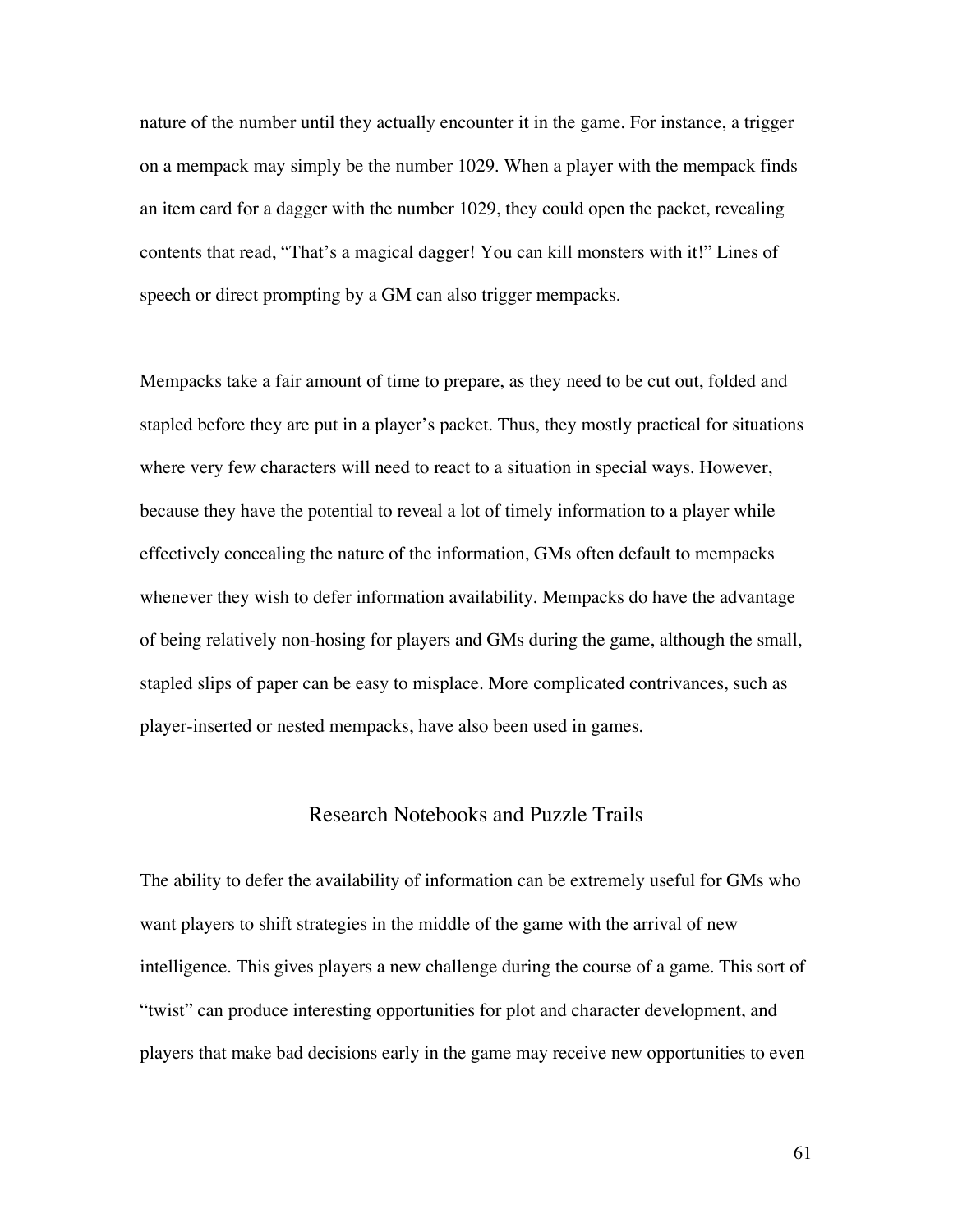the score. Although mempacks can be quite effective in these regards, there are ways to achieve similar effects with less intensive preparation.

Trails have already been mentioned in the previous chapter as a simple means of providing an abstracted, goal-oriented activity that will last the duration of a game. Some trails may make rare or powerful game items available to players. By making the reward at the end of a trail a crucial piece of information, trails can also be effective tools for delaying the arrival of that information. Complicated trails may also have similar rewards interspersed with the completion of intermediate steps.

Because of their intellectual qualities, puzzle trails are often used for deferring information. Players need to perform mental gymnastics to advance to later stages in a puzzle trail. Some puzzles may be copied directly out of games magazines but many GMs try to work the setting of the game into the puzzles, designing visual stumpers using thematic images or word-association quizzes derived from the text of the scenario. A more ambitious version of the puzzle trail may resemble the annual MIT IAP Mystery Hunt, a puzzle competition held in MIT every January where the solutions for puzzles often provide clues for other puzzles.

There are a number of different ways to progressively reveal the subsequent puzzles in a puzzle trail, such as having a publicly accessible collection of mempack-like slips, each one marked with the name of the trail and a sequential number instead of a trigger. As with a riddle trail, people pursuing the same puzzle trail would be able to use the same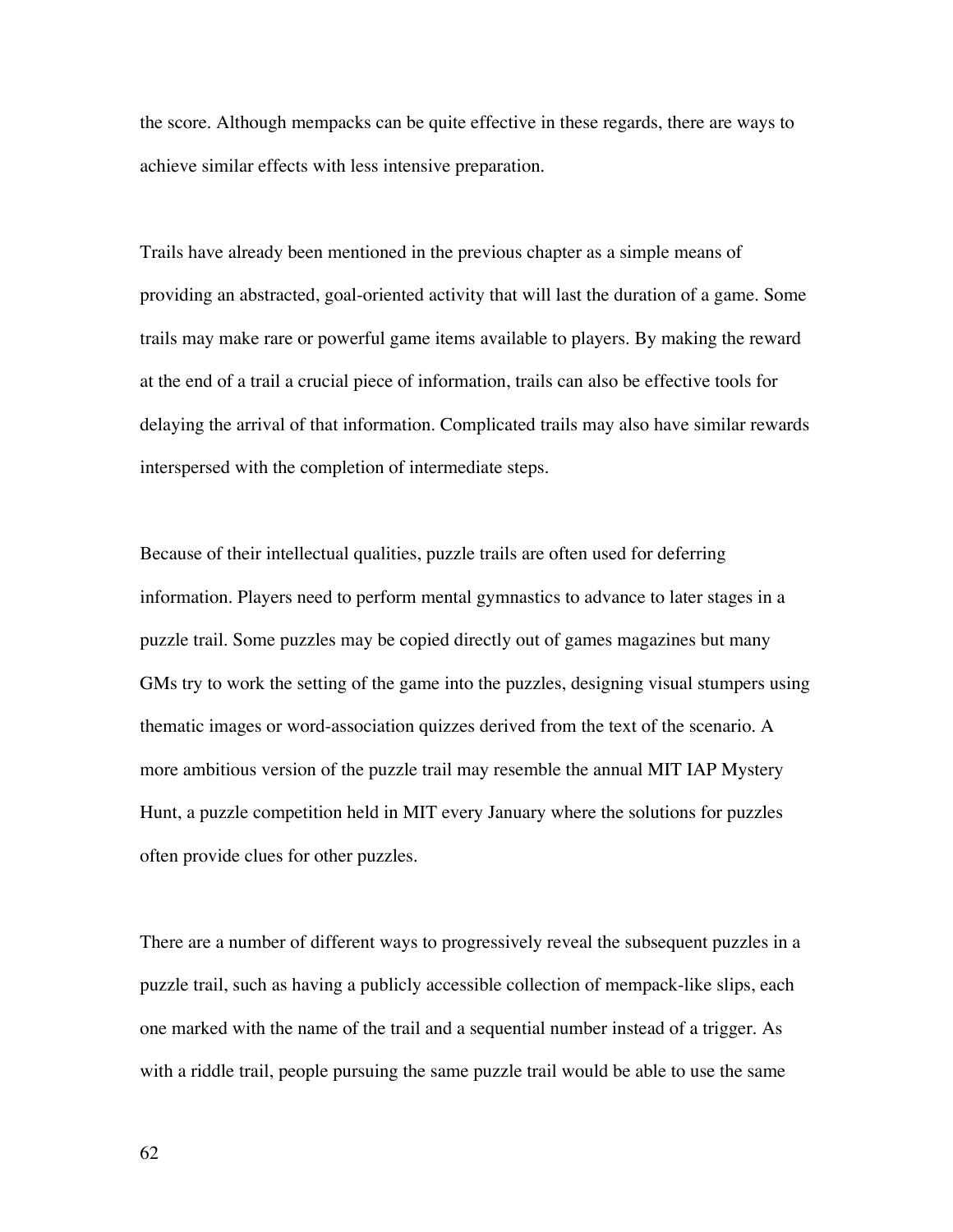collection of mempacks. With a sufficiently wide variety of puzzles, puzzle trails can encourage many players to distribute the effort of solving the puzzles and to work together to share their findings, although overly complex puzzle trails have an unfortunate tendency to direct the attention of players away from interacting with each other as characters.

To keep the benefits of puzzle trails without taking too much time away from actual roleplaying and gaming, GMs sometimes implement "research trails," which can be understood as simplified puzzle trails combined with item hunting. Most research trails involve the collection of some scarce item, such as "Random Technical Items" (RTIs<sup>42</sup>) or blood samples from characters instead of solutions to puzzles. This often involves the efforts of multiple players scouring the game area for the correct game items or the cooperation of multiple players to volunteer some private information. Unlike the venturing and deductive qualities of puzzle trails, research trails often resemble a checklist of tasks. Thus, some GMs make research trails available in the form of "research notebooks." These are in-game documents listing each step in sequential prose, possibly with a minor amount of text scrambling.

Some research trails may also require players to perform word-association tests with a number of characters that have "research skills," making it possible for others to deduce a character's hidden agenda. The types of items required to advance to the next step of a

<sup>&</sup>lt;sup>42</sup> RTIs are a catchall term used in the Guild to items needed for research trails that do not necessarily have any significance on their own. RTIs are often distributed among the characters and throughout the game space. They often have silly descriptions that highlight their generic, throwaway qualities.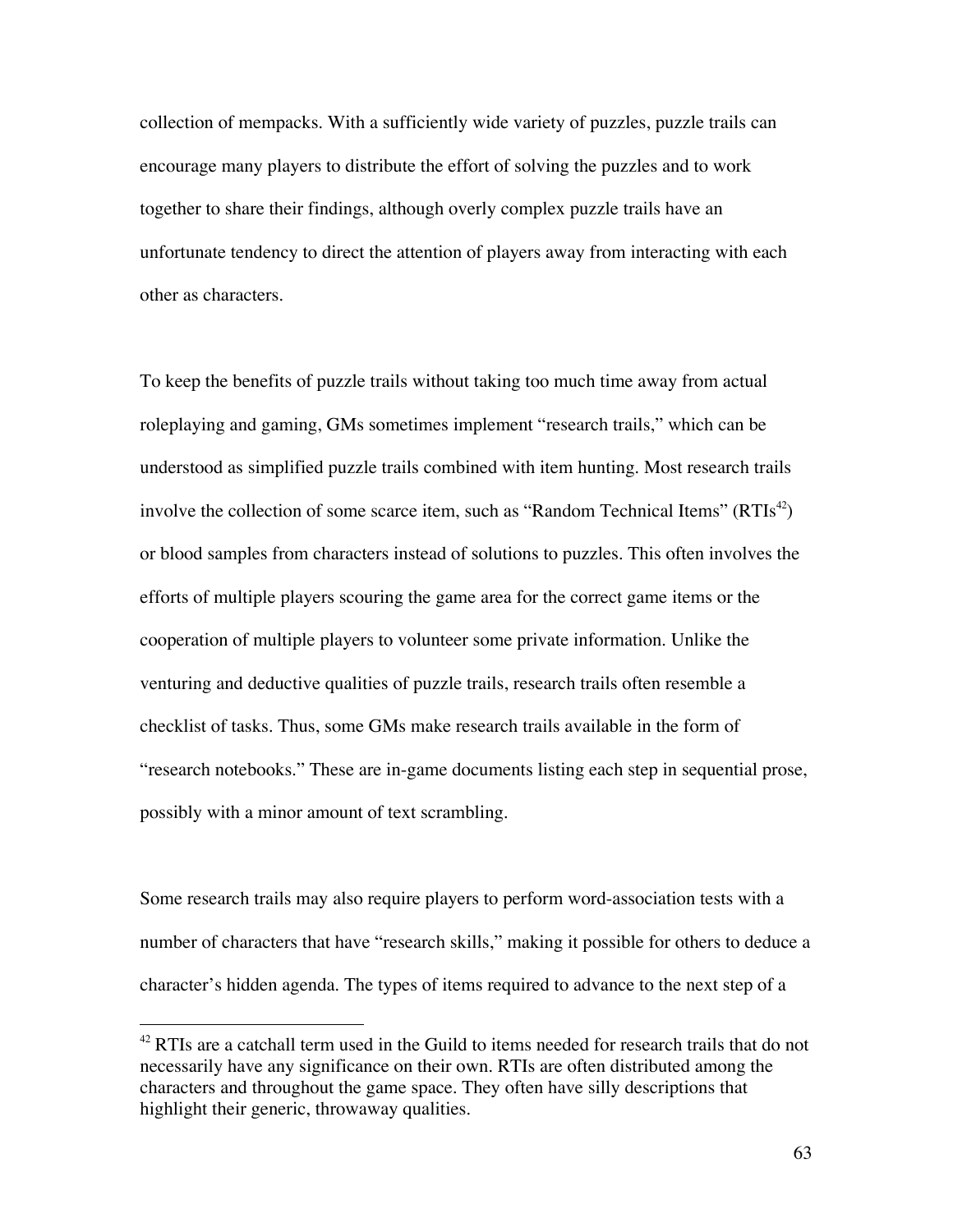research trail may also hint at the nature of the research. Because research notebooks are in-game documents, they can be stolen or distributed, allowing multiple players to capitalize on a research trail through negotiation or skullduggery.

By providing clues for players to find out what others are working on, research trails can provide interesting opportunities for competitive interaction. Players may be able to find out who their opposition is, what sorts of materials they require, and ways of stopping the availability of those materials. Alternatively, they may be able to devise means of opposing the results of the research, they can try to deprive their opposition of their research notebooks, or they may even attempt to continue the research on their own.

# **Statistics**

As with tabletop roleplaying games, certain aspects of characters may be defined as numerical statistics, or "stats." Common stats include strength, health and capacity for magic spells (also known as "mana" in many computer games). GMs often use stats to describe abilities that can change during the game in some quantifiable manner. For instance, "dots of carry" may be a numerical stat, and when a character is injured, that number may drop.

The different stats are usually listed in the rules and the character sheets. Stats often have short abbreviations that allow mechanics and GMs to quickly and unequivocally inform players about changes in their stats. For instance, a "HP" stat may be short for "health points," and a player walking in a room representing a warehouse full of poisonous gas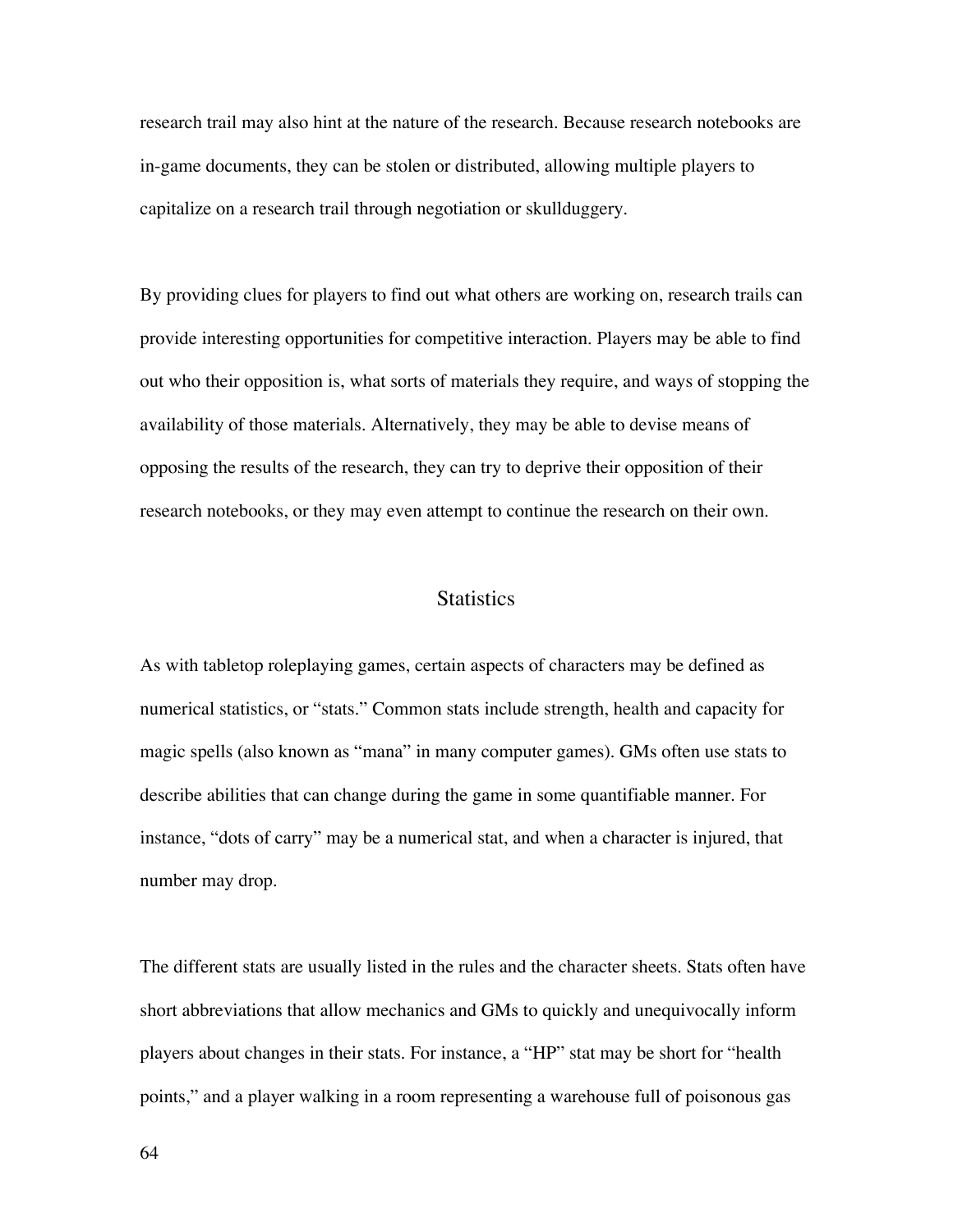may be instructed by a wall sign to "Lose 1 HP for every 5 minutes that you spend in this room." For easy reference, GMs sometimes provide players with business-card-sized "stat cards" that include both the abbreviations and the values of all of their stats.

Although stats can be simple for GMs to implement, players may have difficulty juggling a multitude of fluctuating stats. A player attempting to keep all of his or her stats in mind might have trouble roleplaying. A player who cannot keep all his or her stats straight may be at a competitive disadvantage. Some GMs have tried to minimize player hosage by ensuring that all non-combat mechanics that interact with stats will have a built-in time delay or will require characters to be willing or unconscious, thus giving players enough time to consult their stat cards.

A player may have a stat without knowing its significance. Again, Greek letters are useful in this regard. For instance, a player may have a positive  $\psi$  stat without realizing that his or her character is a latent psychic. Another, better-informed character might be able to read someone else's  $\psi$  stat and detect the psychic ability of others. Combined with mempacks, stats can influence each other. For instance, a mempack trigger might instruct, "Open when your  $\pi$  stat equals zero." Inside, the mempack may instruct the player to "Raise your ß stat by 1." This allows players to be informed about mechanics dependent on the ß stat without necessarily knowing how to change their ß stat.

Because statistics are numerical abstractions of character traits, players need definite, unequivocal mechanics to legitimize and permit their interactions with each other's stats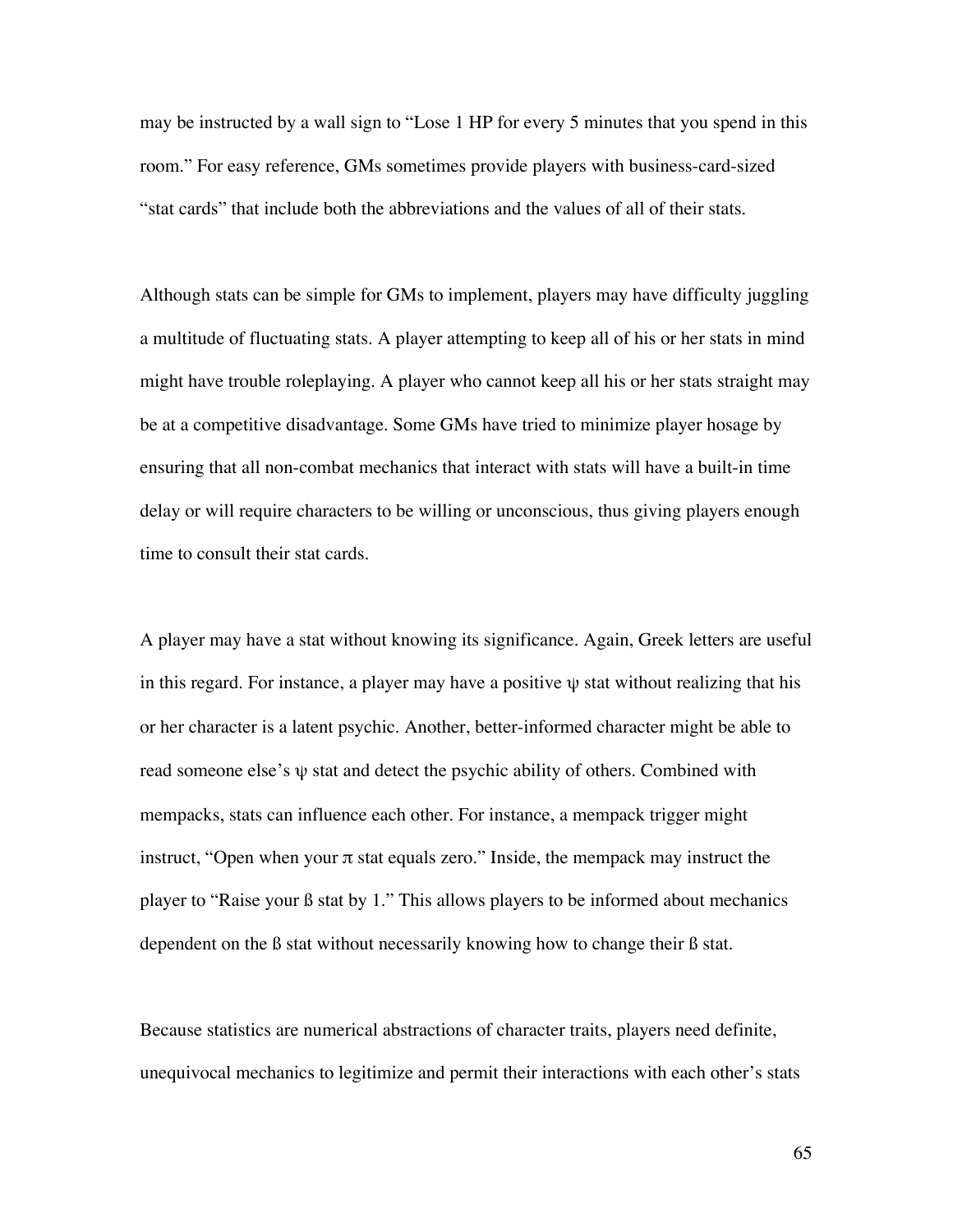without having to consult GMs. When an individual is holding a mempack that has no definite instructions for opening, perhaps only displaying a Greek letter for a trigger, another player may be able to trigger that individual's mempack through mechanics that concretize abstract interactions. Such effects are usually achieved through the use of "ability cards," which will be described in greater detail in the next chapter.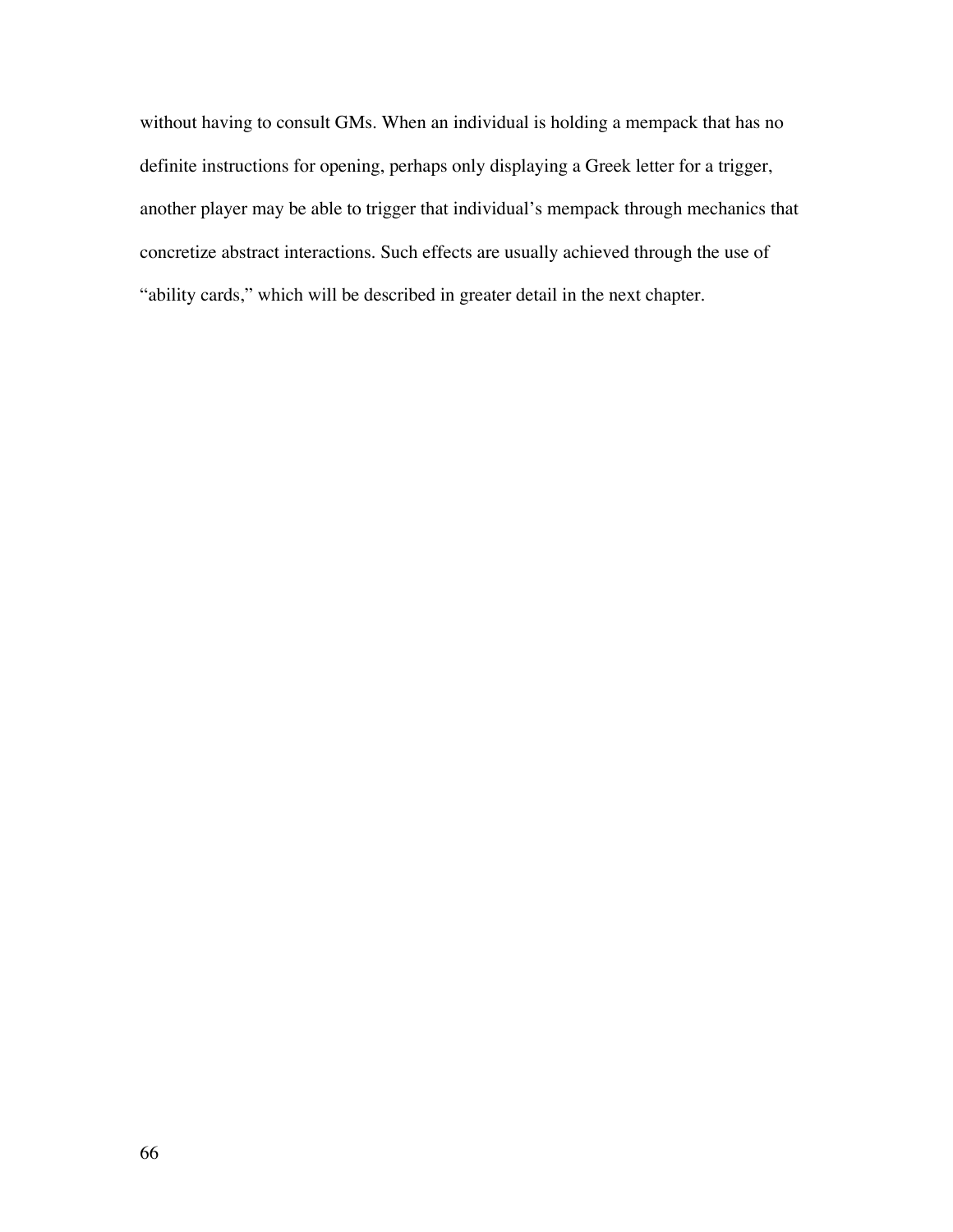# Dissociation

*"Where have you been for the last 24 hours?" "I was not being brainwashed." "Who were you with?" "The people who weren't brainwashing me."*

As mentioned in the second chapter, characters in live-action roleplaying games often need to accomplish tasks that players can perform without any mechanics at all. When characters need to converse or pass items to each other, the simplest mechanic is to have no mechanic at all. "People skills" such as deception or negotiation can be extremely complicated and clumsy to mechanic but they can be easily incorporated in games by encouraging players to conduct such interpersonal interactions "for real." Why might GMs want to mechanic processes that players are naturally and instinctively capable of performing?

When people interact with each other without the mediation of mechanics, it can be unclear whether those people are acting as characters or players. A character may try to weasel his or her way out of a difficult situation but players are not allowed to lie to their fellow players over actual facts of the game. As described in the Standard Rules:

There is a sharp distinction between Player reality and Character reality. Players are expected to treat each other with courtesy and to explain to other Players what their Characters perceive in confusing situations ("My Character's hands are covered in blood.") Characters are under no such restrictions, and should do what it takes to further their goals ("Uh, hi Bob. Just got back from the butcher shop.")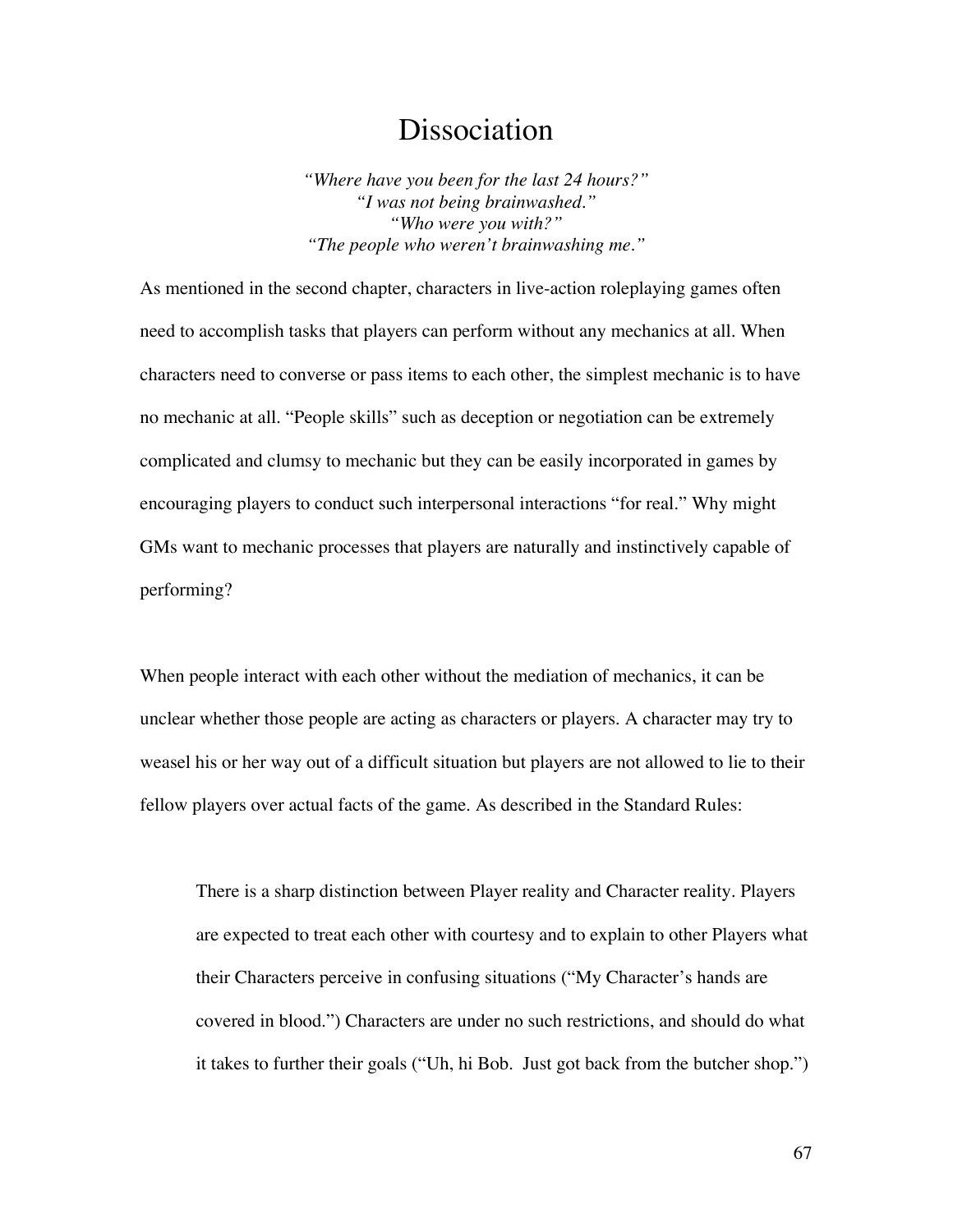As this example indicates, *while Characters may lie to other Characters at almost any time about anything, Players may never lie to anybody about anything.43*

This is a very fine differentiation that can be easily confused. Some players may consider certain interactions as inappropriate between players, while others may interpret those same interactions as happening between characters, thus being acceptable. Some players may hesitate to perform certain in-game activities that would be appropriate for their character for fear that they may be misconstrued as player, rather than character, actions.

Although implementing abstract mechanics for intuitive player actions may seem cumbersome, they can help at avoiding damage, nervousness and arguments between players. In situations such as negotiation, politics, seduction, combat, deception and interrogation, players and GMs may prefer to use mechanics to make clear that such interactions are occurring between characters, not players.

## Non-Players, Game Halts and Dangerous Play

Unlike tabletop roleplaying games, the dynamic energy of live-action roleplaying is heavily reliant on events and player actions occurring in real-time and in real-space. Thus, any mechanics that interrupt the regular flow of time or impede physical movement can be distracting or irritating for players. However, concessions must be made based on the real circumstances of the game and concerns of safety.

 <sup>43</sup> Morris, J. E. & the MIT Assassins' Guild. (2002) Standard Rules for MIT Assassins' Guild games. Cambridge, MA.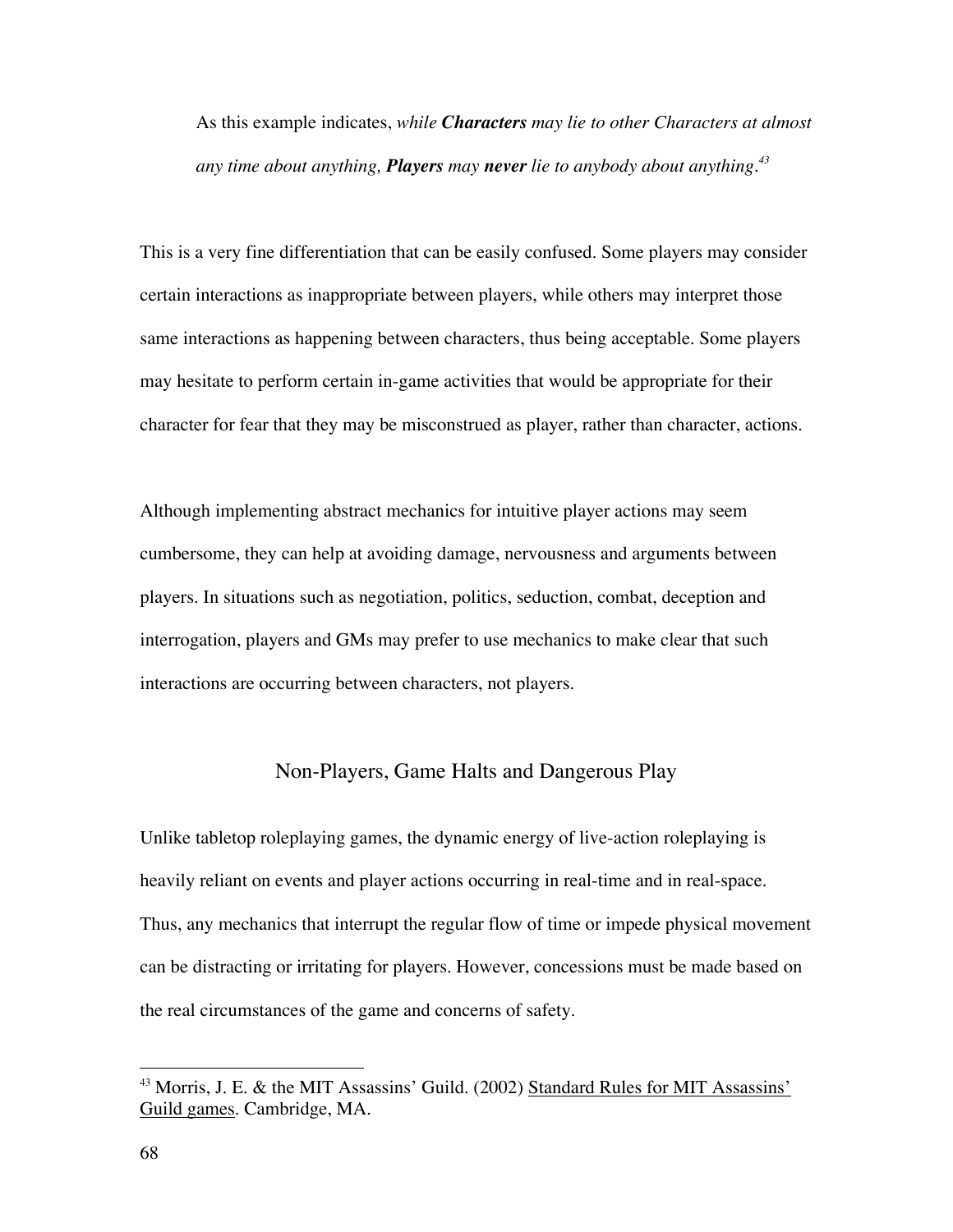Because Guild games take place on the MIT campus, careful consideration must be given to non-players who share the same space with the players. Even if some games do not explicitly provide rules for interacting with most non-players, experienced members of the Guild always try to conduct potentially disruptive game actions away from populated areas of campus and keep corridors and passageways clear for foot traffic. Players are often advised to keep conversations low in volume when non-players are within earshot to avoid "freaking the mundanes<sup>44</sup>" with alarming words like "bomb" or "gun."

There are occasions, however, when a non-player (an "NP") unexpectedly arrives in the middle of a pitched battle or a tense moment among characters. Players are allowed to call "game halts" that effectively pause all game activity until circumstances preventing the normal play of the game have been resolved. A player may shout "NP halt" down the hall when an NP approaches, informing everybody to stop what they are doing, stand in their places and wait until the NP has walked past the area where game interactions were occurring. Another signal (usually given by the player closest to the NP's exit) will inform all players within the area that it is safe to resume the game.

Game halts can also resolve the consequences of mechanics that affect a large area. For instance, if a bomb (usually represented by some sort of alarm clock) explodes in the game, all the characters in a room might receive some sort of damage based on their

 <sup>44</sup> This expression has made its way into the vocabulary of many special interest groups. It describes any regular activity of the group that could potentially cause worry to passers-by who are not "in the know."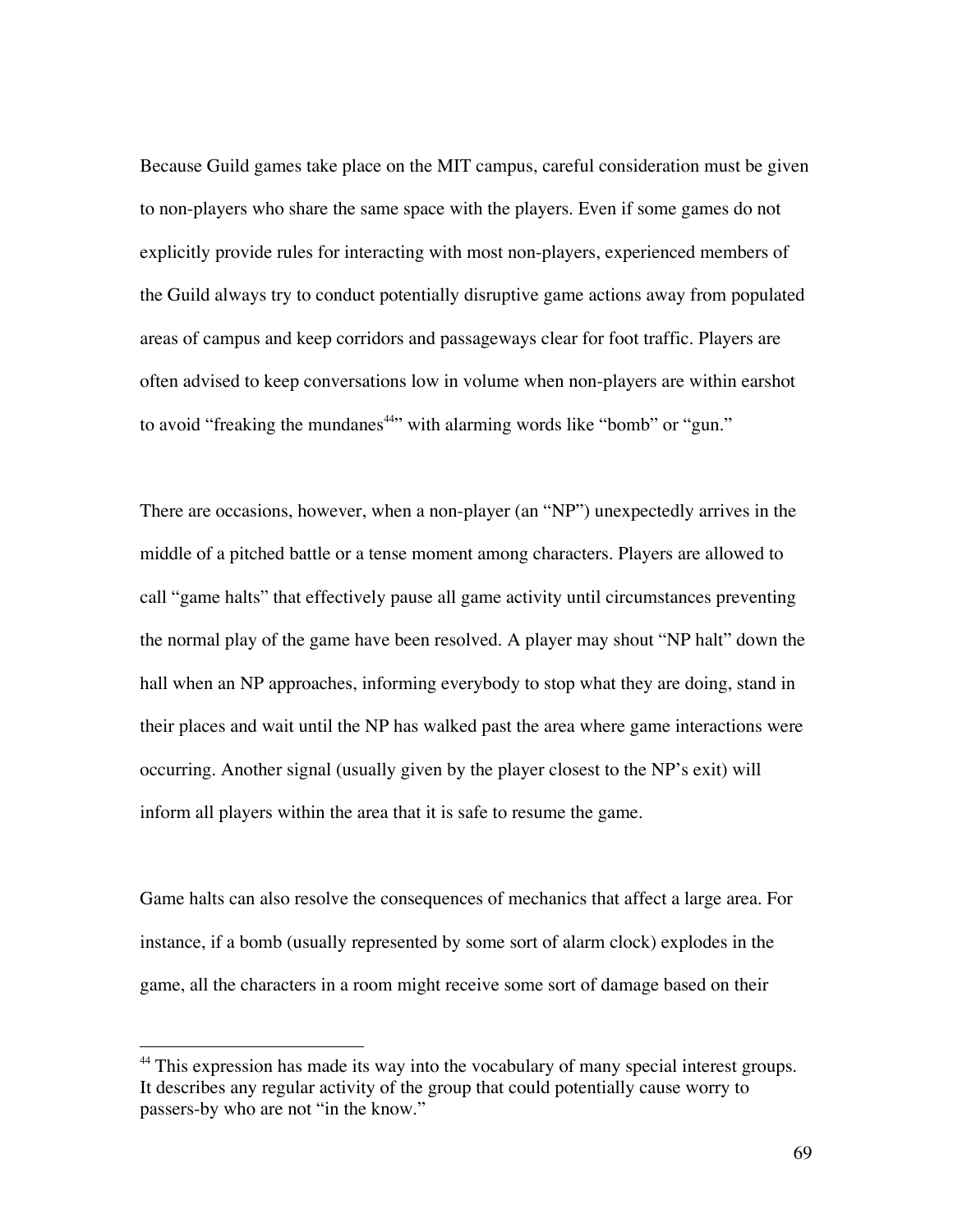proximity to a bomb. To allow players enough time to notice that a bomb has gone off and to assess the amount of damage that their characters sustain, bomb mechanics may include an automatic game halt. Occasionally, GMs call their own game halts to inform all players of a change in the game environment that all the characters should notice simultaneously.

GMs also use game halts to arbitrate player confusion resulting from near-simultaneous player actions. Players are allowed to call their own game halts if they notice that other players are getting upset or overly excited. By causing all game activities to grind to a halt, the ability of players to pause the proceedings of the game can be a powerful tool for reminding players of the difference between the game and reality. At the same time, such intrusions of reality can be highly annoying when the situation does not warrant a game halt. Thus, players are discouraged from calling game halts unless they believe that it is absolutely necessary.

A less disruptive way to prevent players from engaging in physically dangerous play is to explicitly state that certain actions would not be rewarded by the game. For instance, in a game with a lot of running, players attempting to attack each other within close range could easily collide and get hurt. Many high-speed combat games allow players to ignore damage that their characters receive if their attackers are within their "Zone of Control," otherwise known as "ZoC." ZoC is a relative measure of distance, defined by the ability of two players to touch each other with outstretched arms.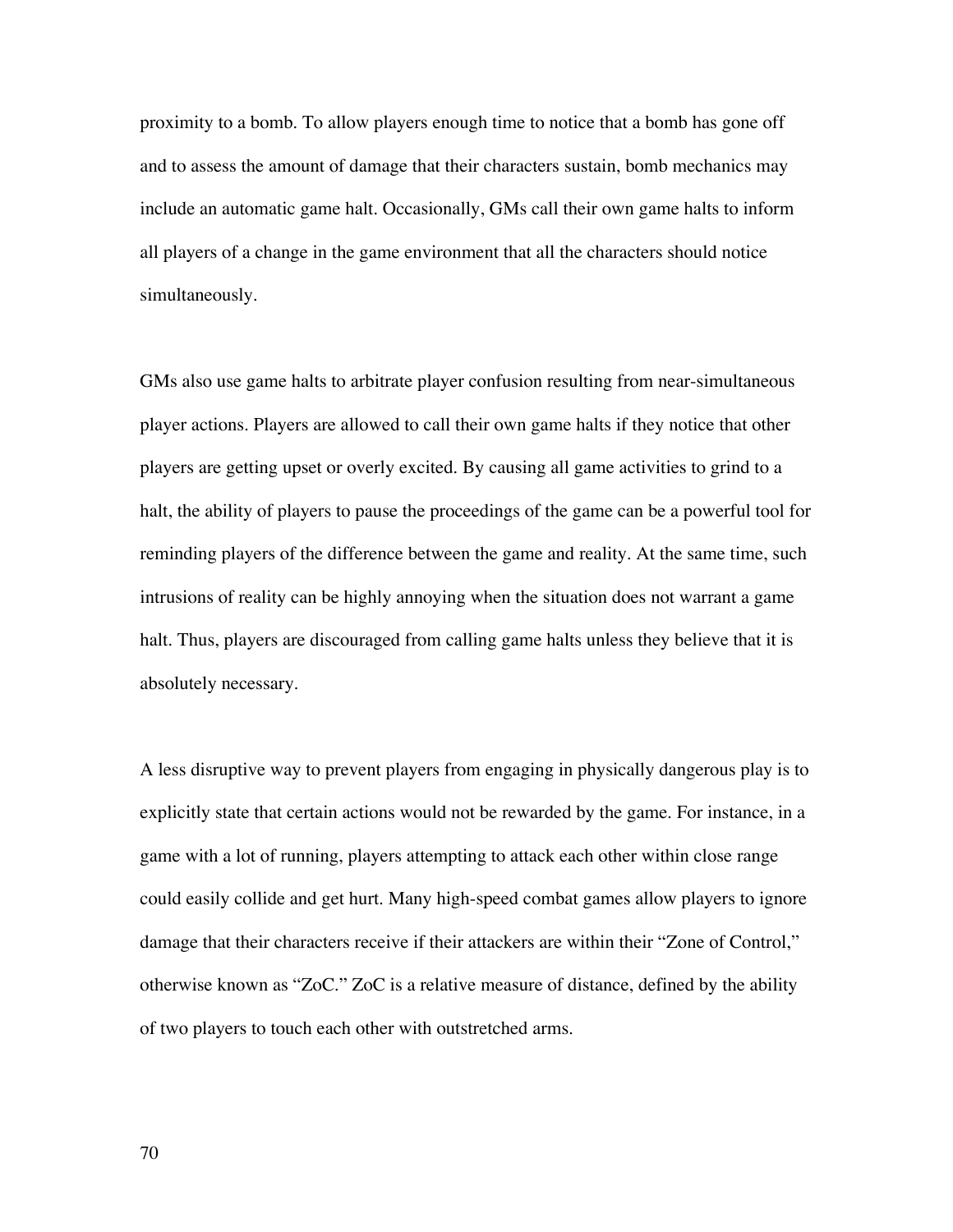Similarly, some games state that projectile shots to the head and that combat occurring in stairwells will do no damage. These mechanics put a player who engages in dangerous play at a competitive disadvantage. Thus, they can be very effective in encouraging players to police their own actions.

## Ability Cards

When players perform some sort of character action that is mediated by a mechanic, they may need to show an "ability card" to other players. Ability cards are slightly larger than item cards and specifically have a side that faces the player holding the card and a side that faces everybody else. The side facing the player with the card will list rules that define and limit the play of the card, e.g. "You may only play this card once a day." The other side will tell other players the effect of the card, e.g. "Tell me your ψ stat" or "If you have a π memory packet, open it." Some mechanics will involve the owner of the ability card and no one else. For those cases, the corresponding cards will not have any useful information printed on the outward-facing side. These cards serve to remind players of their characters' more esoteric abilities and can be thought of as personal mini-Greensheets.

An ability card often represents a strategically valuable skill of a character that empowers a player to do what he or she cannot do or is not allowed to do in real life. The play of an ability card is an explicit abstraction that has no other in-game effects beside those listed on the text on the card. Ability cards possess the authoritative power of the written rules,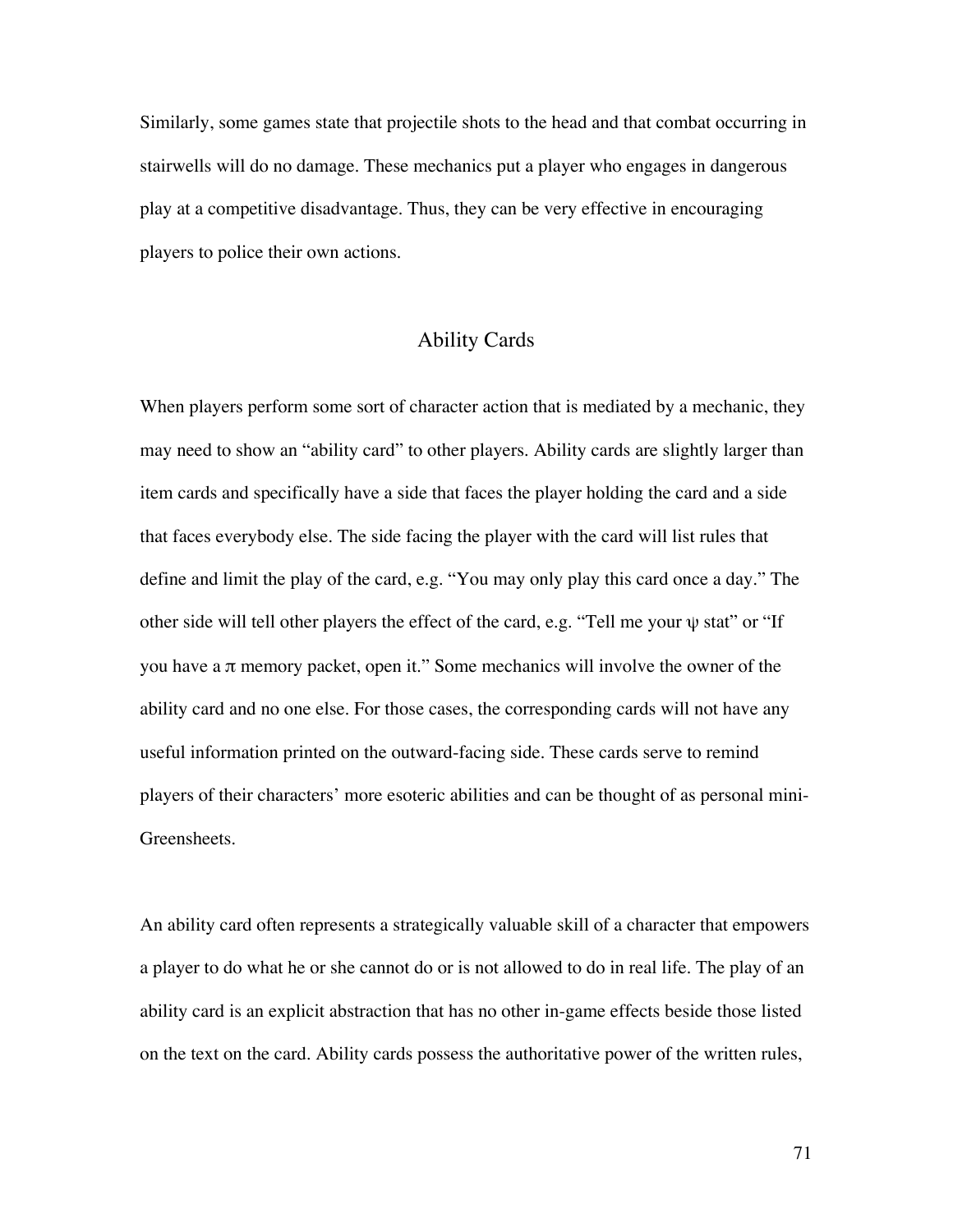they can conceal the extent of a character's abilities and they differentiate characters by their capacity to interact with the game world and other characters.

Some other LARP groups use homemade weapons of stiff foam and fiberglass for the purposes of representing armed hand-to-hand combat. These "boffer" weapons require physical contact to determine character damage and inexperienced players may find the bruises raised by such combat to be painful and undesirable. The Guild often uses a variety of non-contact mechanics to represent mêlée combat, the most complicated of which involve modified ability cards known as "cinematic combat cards." GMs use the text on these cards to describe all sorts of outlandish combat moves for players. In play, however, the characters are "fighting" in an entirely virtual arena. The resulting interactions are usually less visually exciting than the name "cinematic combat" might necessarily imply; conversely, ability cards such as combat cards can go a long way in helping avoid spooking non-players.

Ability cards are not in-game items; the play of an ability card occurs in the real world and not in game reality. Because of these qualities, ability cards can also be useful for constraining and abstracting problematic interpersonal interactions. Ability cards may duplicate activities that some players could achieve without the card, e.g. "I repeatedly shout at you, answer my question truthfully." Players who have such a "Browbeat Witness" ability card realize that a play of the card is sufficient to achieve the desired game effects without actually having to shout at other players. These cards permit certain socially difficult but game-appropriate interactions to occur between characters instead of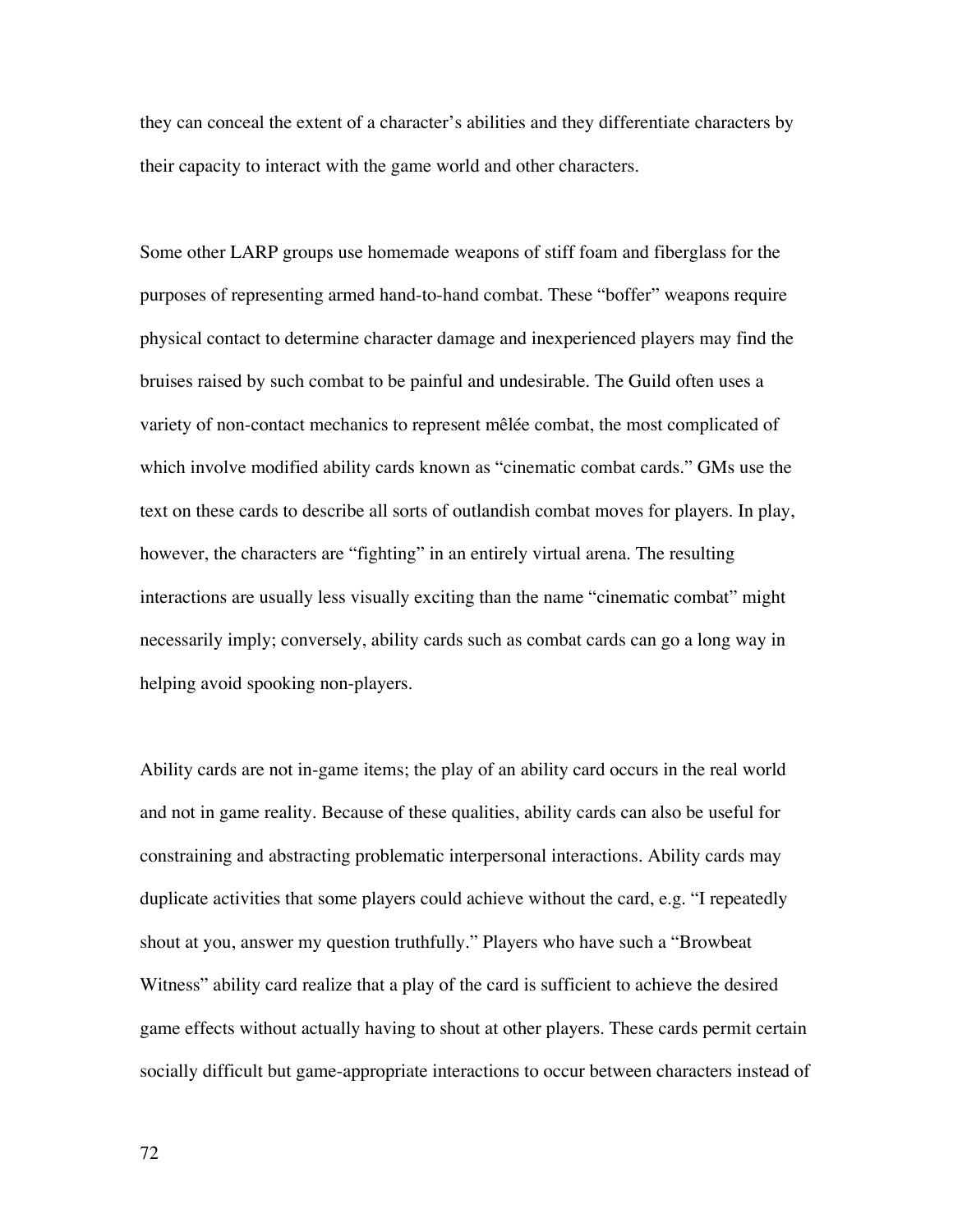players. Players do not have to enact the actual ability to produce the results of the character interaction, thus avoiding emotional conflicts with other players. Even if a player chooses to roleplay according to the description of the ability card, the display of the card makes clear to others that his or her actions are strictly representative of the character, not of the player.

Similarly, when an ability card is played on someone, he or she realizes that the results of such an interaction is largely contingent on the prescribed abilities between characters and does not reflect on any player's gaming ability or lack thereof. To be taken for a ride by a fast-talking opponent can be embarrassing for the player; to be similarly "deceived" by the play of a "Fast Talk" ability card is merely an unfortunate turn of events for the character and is much more likely to be accepted without argument by all the players involved. In this way, ability cards can facilitate socially difficult game interactions and advance the course of events by merit of their dissociative qualities.

# Psychlims

Some ability cards describe disabling traits, rather than skills that empower characters. For instance, players may have to roleplay characters that have an unfortunate tendency to tell the truth or display a nervous tic whenever a certain topic comes up in conversation. Such traits are known as "psychological limitations," often truncated to "psychlims." Psychlims may also be listed in one's character sheet.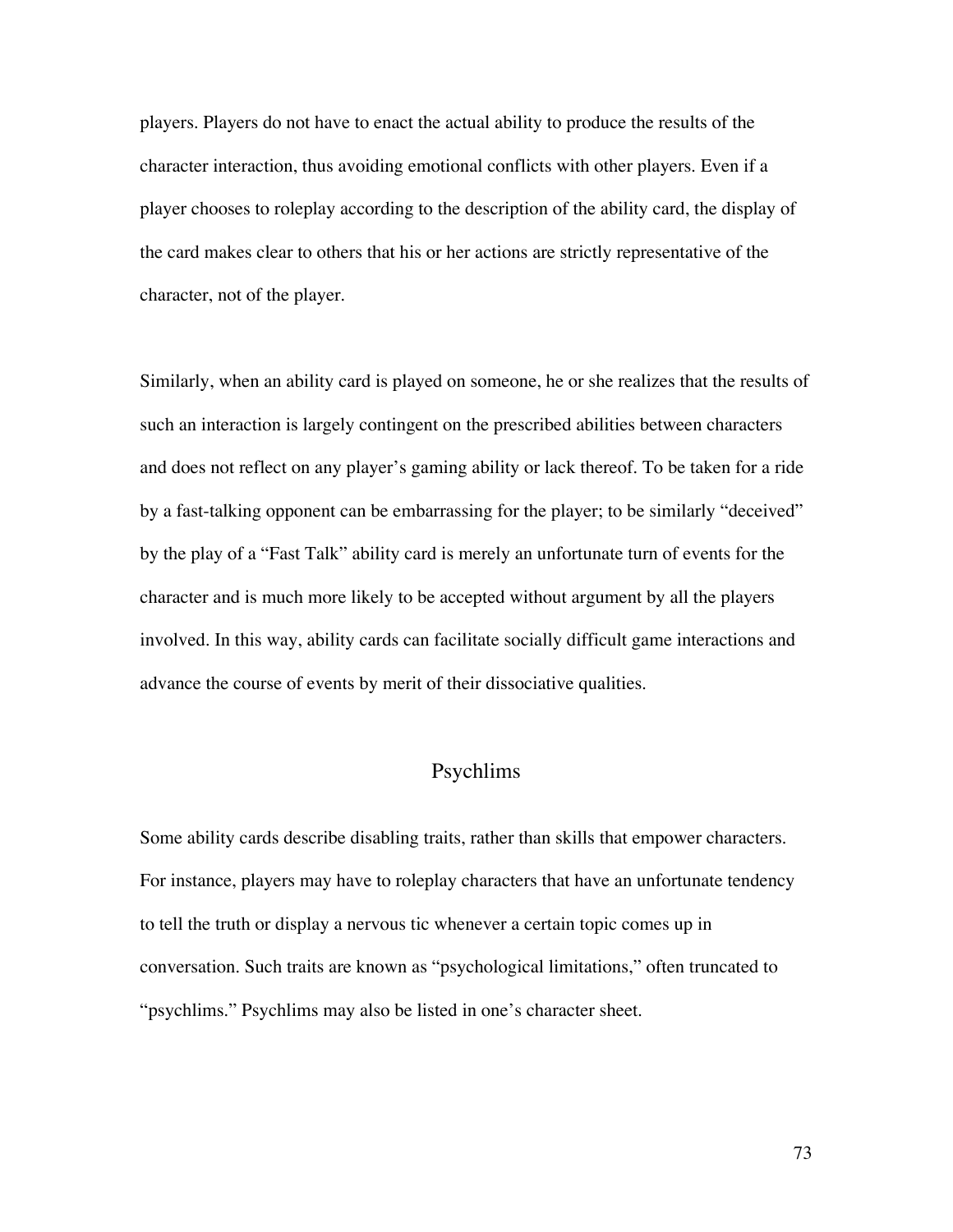GMs put psychlims into a game for a variety of reasons. Some are merely entertaining; some prevent actions or alliances that would disrupt the competitive balance of a game. Occasionally, psychlims reveal an aspect of a character that a player would otherwise have little reason to disclose. This makes potentially damaging information available to the opposition of a player without having to rely on the sportsmanship or the innate roleplaying abilities of the player. For instance, one game required some insane characters to audibly declare, "Mwahaha! I will destroy the world!" every time they made significant progress towards their goals.

This sort of psychlim takes a general motivation of a character and reduces it to a simple, fixed requirement that the player can and must fulfill, whether or not it is beneficial for the achievement of one's goals. Thus, players need not devote as much attention to their psychlims as to their other goal-oriented motivations. Although a psychlim can sometimes stand in the way of a player's immersion in his or her character, the mandatory and simplified nature of psychlims can be useful for preserving some semblance of character traits that may otherwise be completely and deliberately ignored over the course of a game. Used well, psychlims can give players the illusion of interacting with characters that have a richer set of character traits than the players themselves care to enact through their roleplaying.

### Truthing and Brainwashing

Many Guild games are based on a dynamic of trust. Every character that one meets in a game could be potentially trustworthy, unreliable or even treacherous. In turn, those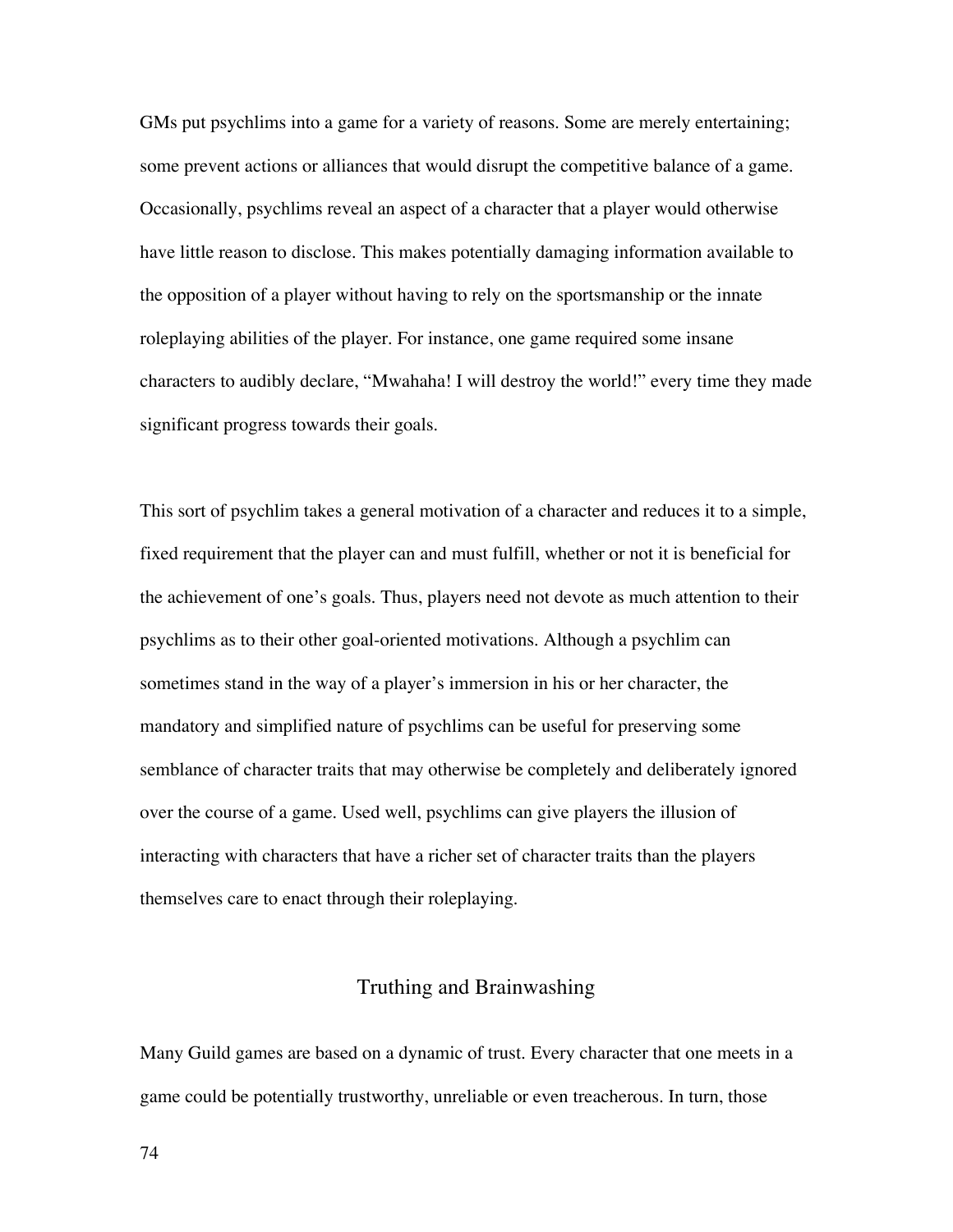characters may have built other relationships of trust that could translate into potential allies or enemies. The ability of players to establish and build trust with others, and to betray them at an opportune time, can be the keys to success in a typical Guild game.

Truthing and brainwashing mechanics are common in Guild games as they empower players who may not have the social skills necessary to determine the trustworthiness of others. The point of a truthing mechanic is to allow one player to require another to tell the truth. For a character under interrogation, the existence of truthing mechanics may very well bring an abrupt end to their goals. Without a means of bluffing one's way out of trouble, truthing mechanics can uncover traitors relatively easily. If a player needs to work his or her way into a group's confidence to discover some secret information about them and use it against them, truthing mechanics can make his or her job forbiddingly difficult. Furthermore, if it is possible for a large group of people to guarantee their trust in each other and if members of that group are publicly understood to be working for lawenforcement, save-the-world or other typically "good guy" roles, there is often very little that prevents the group from systematically attacking all the other players in game, subjecting them to truthing and removing their opposition by brute-force elimination. These groups are usually referred to as "good guy mobs" and can quickly destroy game balance in ways that GMs often fail to anticipate.

To prevent these sorts of occurrences, GMs often design truthing mechanics to permit only a small number of questions, perhaps limited by the effectiveness and availability of truth drugs or the constitution of the interrogatees. Truthing mechanics that kill characters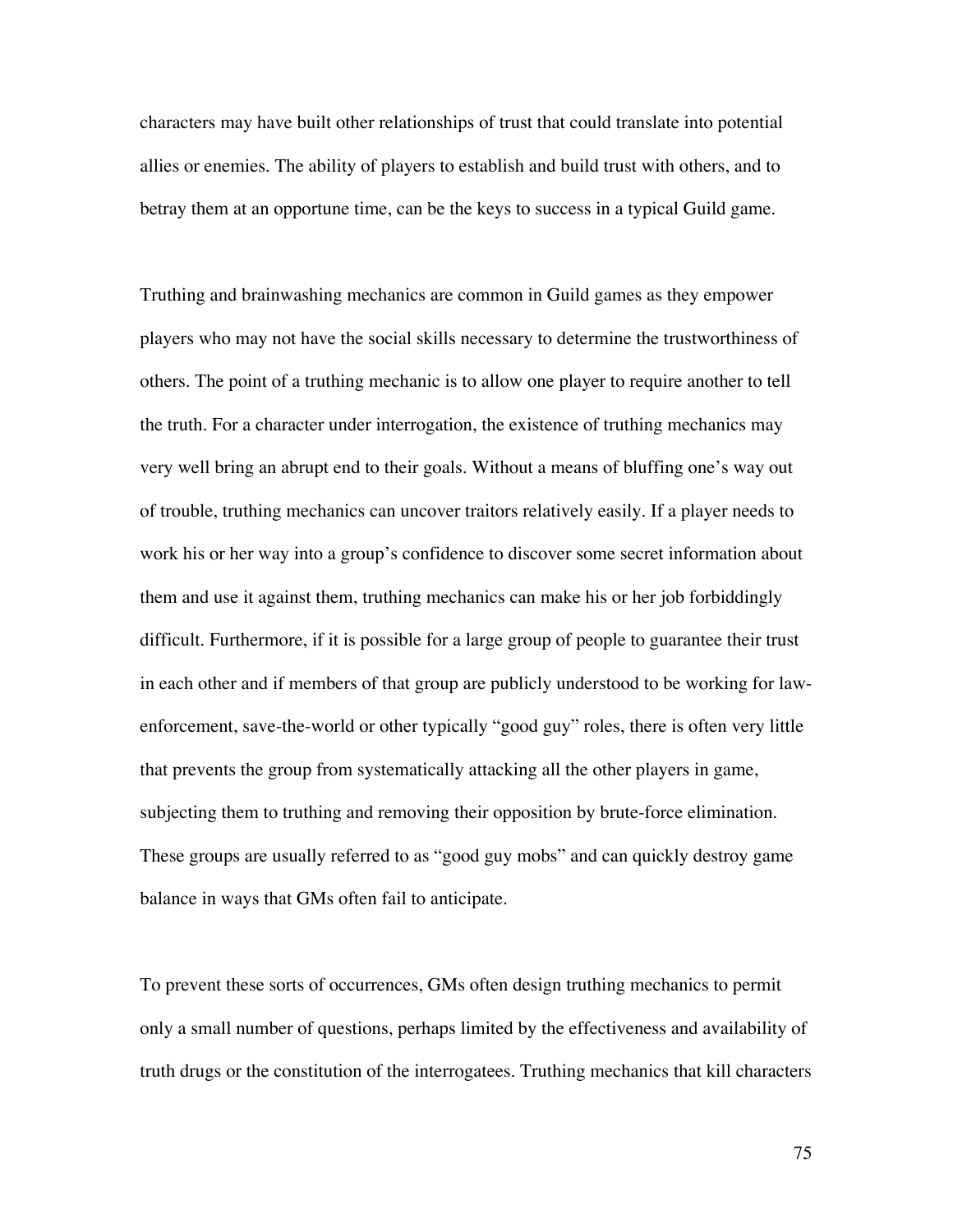in the process would discourage their misuse as "tests of loyalty" among potential allies. At the same time, the mechanic would be useful for procuring reliable information from characters that have already been determined to be members of one's opposition.

However, a limited-use truthing mechanic can be rendered entirely useless if interrogatees have too much freedom in choosing the wording of their responses. Given a means to do so, any player will attempt to "stall for time" when being truthed by his or her opponents by cleverly sidestepping the questions and giving uninformative answers. With a limited-use mechanic, this means that an unwilling player can often avoid revealing any actual information.

An ineffective truthing mechanic is often worse than having no mechanic at all, as the existence of the mechanic suggests that it is a way to determine the trustworthiness of characters or information without actually being anything of that sort. To address these issues, truthing mechanics often require questions to phrased in a way in which a "yes" or "no" answer would be unequivocal and sufficient. Alternatively, if the GM directly instructs players to supply the most informative and truthful answer from which their opponents could benefit, most players would recognize that the spirit of the rules frowns upon clever wrangling of the answers.

One can see that truthing mechanics can be extremely difficult to balance. Their dissociative properties enable players to achieve certain game effects without having to be overly suspicious or confrontational. Many players prefer the somewhat deterministic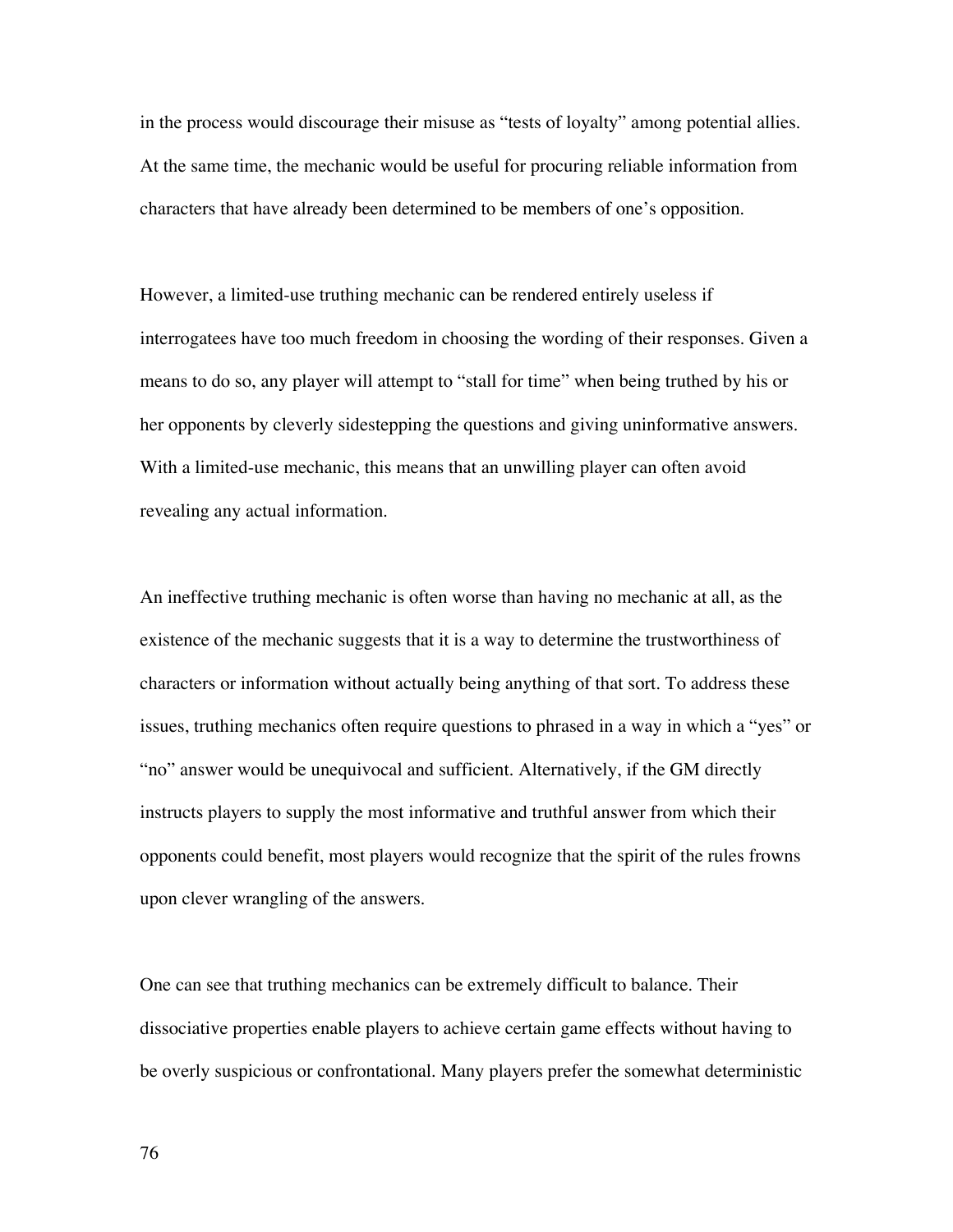advantage of truthing mechanics to the much less reliable method of actually having to guess what players are thinking. On the other hand, a poorly implemented truthing mechanic can unbalance the game towards the truther or the truthee and result in unreasonable or unrealistic character interactions.

Some games allow characters to develop technologies and techniques of brainwashing that can make other characters loyal to their cause. It usually does not matter if the subject of the brainwashing was trustworthy or not, since the process of brainwashing will *make* the subject trustworthy. Brainwashing mechanics have been a staple of Guild games for more than a decade,<sup>45</sup> although recent games have seen a slight drop in their frequency of use.

One would imagine that the ability to change another player's loyalties would seriously upset the competitive balance of a game. However, brainwashing is often perceived by characters to be a much more hostile act than truthing, so a single attempt at brainwashing often requires a good deal of scheming and luck to incapacitate a character, move him or her to a secluded spot, place a blinky helmet<sup>46</sup> on his or her head and keep the process from being interrupted for a period of time. GMs often make brainwashing "devices" difficult to create and simple to destroy, further limiting the mechanic of brainwashing. The successful execution of a brainwashing mechanic can undoubtedly

 <sup>45</sup> Bateman has an anecdote of the result of a brainwashing mechanic in her thesis. [Bateman, L. M. (1990) Creating Reality: Assassin Games. Cambridge: Massachusetts Institute of Technology, Department of Humanities]

<sup>&</sup>lt;sup>46</sup> See previous chapter.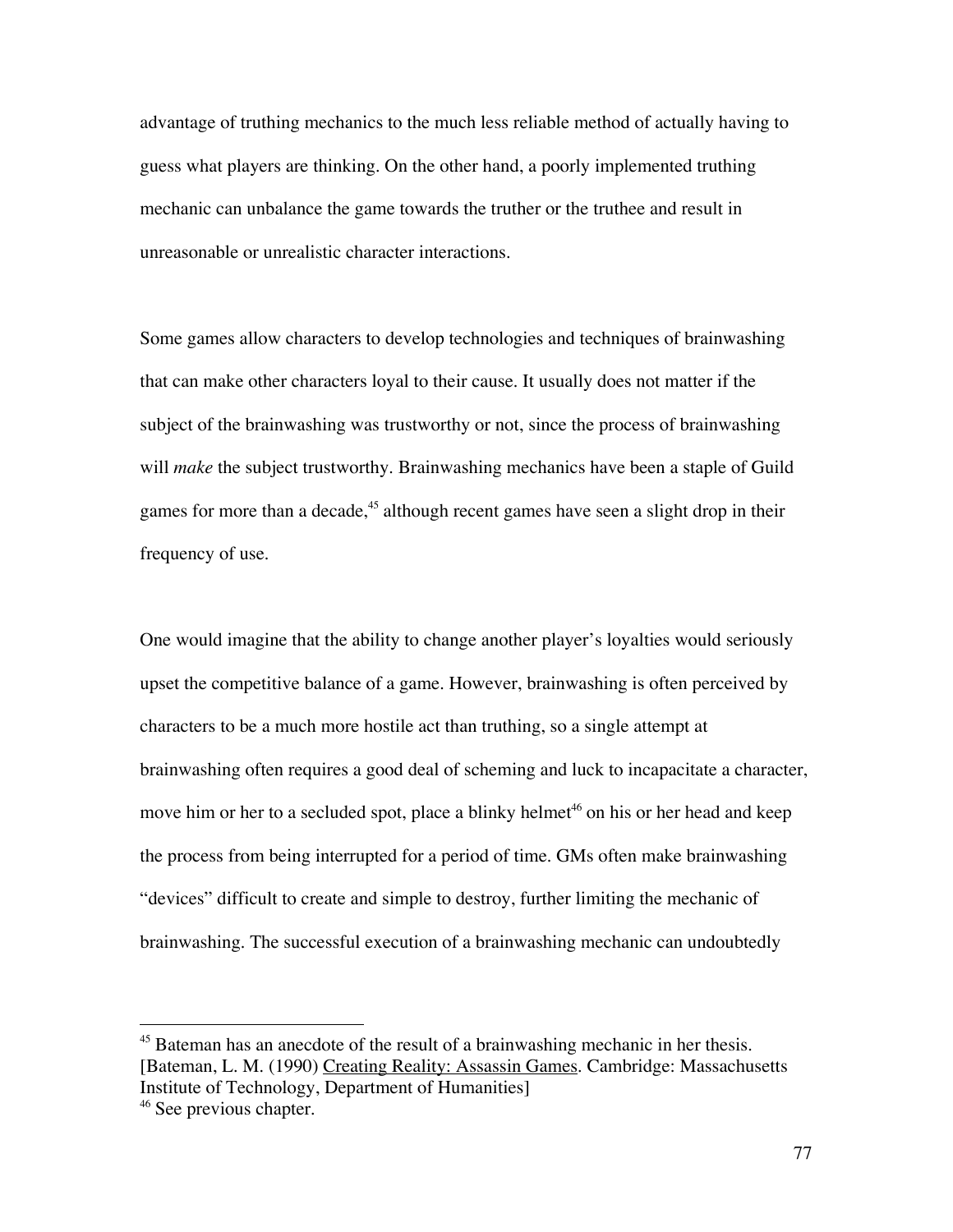translate into a powerful advantage but such an advantage would be commensurate reward for a lot of player effort.

More importantly, where truthing mechanics tend to abruptly end games for some interrogatees, brainwashing mechanics simply substitute or supplement preexisting goals with new ones. Players who fall prey to brainwashing mechanics still find themselves very much in the game. In fact, some players discover that being successfully brainwashed ends up giving them more exciting goals to pursue.

Brainwashing could be understood as serving the same purposes as a player's skill at persuasion. Instead of having to convince players to switch loyalties, a clearly defined mechanic allows players to perform a systematic series of acts that, if successful, will result in bringing trustworthy allies over to their side. Although some characters may take issue with having their heads tinkered with, most players do not see brainwashing as "losing" but simply as a turn of events in their character's story. Thus, many players are willing and eager to cooperate with their new allies. In games of minimal character complexity, brainwashing could easily end up being the most interesting thing to happen to a character's emotional and intellectual development.

# Seduction

Many espionage and fantasy genres feature seduction as a significant narrative element. For games operating in those genres, it would be amiss if GMs disallow the use of seduction as a means of building alliances or misleading opponents. In truth, however,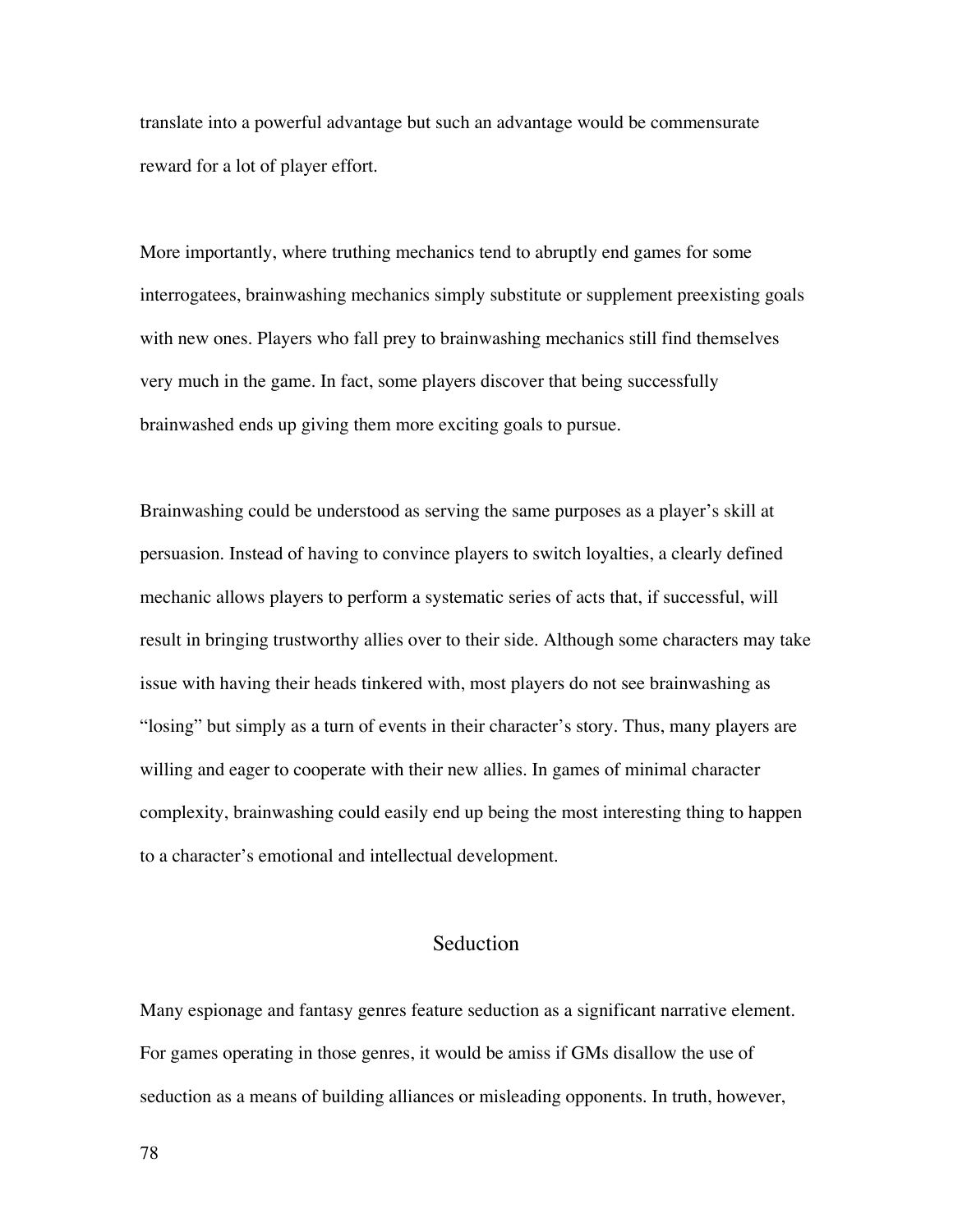there is little that GMs can (or should) do to prevent players from flirting with each other in any kind of social game format and actual romantic relationships between players have a tendency to influence character interactions in game. The situation where players attempt to seduce players for the purposes of achieving game goals has been jokingly referred to as "WYSIWYG," computer shorthand for "what you see is what you get." GMs sometimes write the phrase "seduction is WYSIWYG" in rule sets to imply "if any seduction occurs in game, we didn't intend nor plan any of it," absolving themselves of any emotional fallout that may occur between players after the game.

This simplistic approach to the issue of seduction may seem convenient but in many cases, it fails to capitalize on the potential of romantic relationships between characters. Often WYSIWYG seduction results in no seduction at all. Players are likely to conduct themselves on strictly platonic and professional terms. Thus, their characters interact in a similar manner. At worst, WYSIWYG seduction can lead to some unpredictable or nonsensical results in the game as players twist events and alliances in ways that may have little relevance to the personalities of the characters or the circumstances of the game.

Providing mechanics for seduction might seem to be problematic but many Guild games feature seduction mechanics, implying that there is some popular merit to the idea. GMs that provide mechanics for character seduction acknowledge that, at least for certain kinds of games, affairs of the heart should play a major role in the decision-making of characters.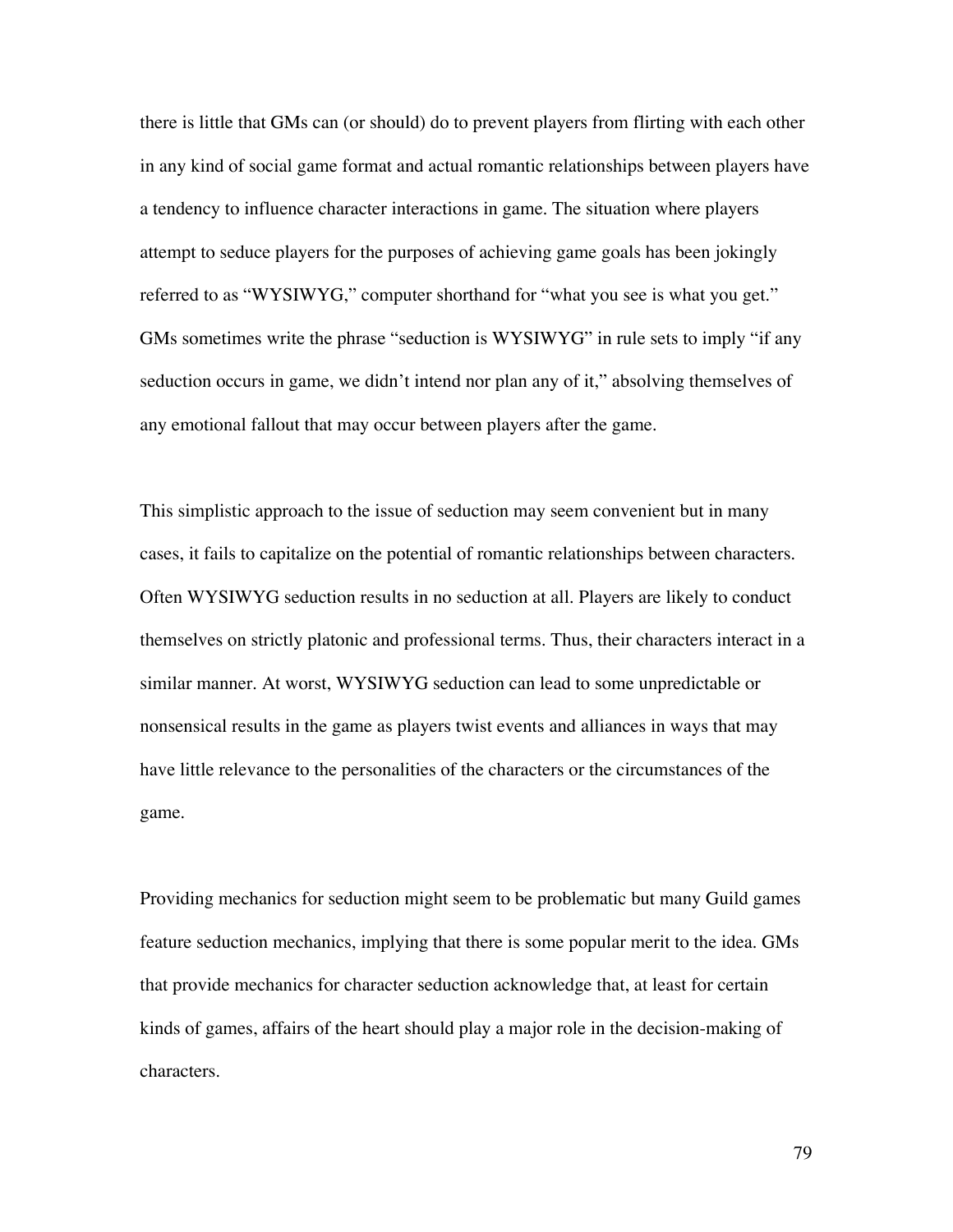There have been a large variety of different seduction mechanics for Guild games, suggesting the many different aspects of charisma and attraction that GMs see as applicable for different games. Most seduction mechanics, however, occur in three overlapping stages: a preamble, a competitive action, and consequences. The preamble usually requires players to interact in some conversational way for a limited amount of time. Once accomplished, a player might play an ability card or use rock-paper-scissors to determine if the seduction was successful. If successful, rule-based roleplay opportunities and competitive advantages and disadvantages come into play.

GMs can control the use of seduction mechanics by determining the possible results of seduction, thus encouraging seduction to occur in a manner that would be appropriate for the genre of game. Some seduction mechanics are merely brainwashing mechanics in disguise, a means of altering another character's loyalties by willfully playing with character emotions. Some facilitate goal achievement, where a character actively works to attain another's affection through gifts, words and deeds. Some create competition between otherwise unrelated characters by having them struggle over the attentions of a shared love interest. Some games simply highlight "flirting for the sake of flirting" as being appropriate for the setting, structuring their seduction mechanics to that end.

All seduction mechanics, barring WYSIWYG, share one trait. They allow players to conduct and resolve romantic character interactions without depending on the mutual attraction of the players. Seduction mechanics act as a layer of abstraction that divides the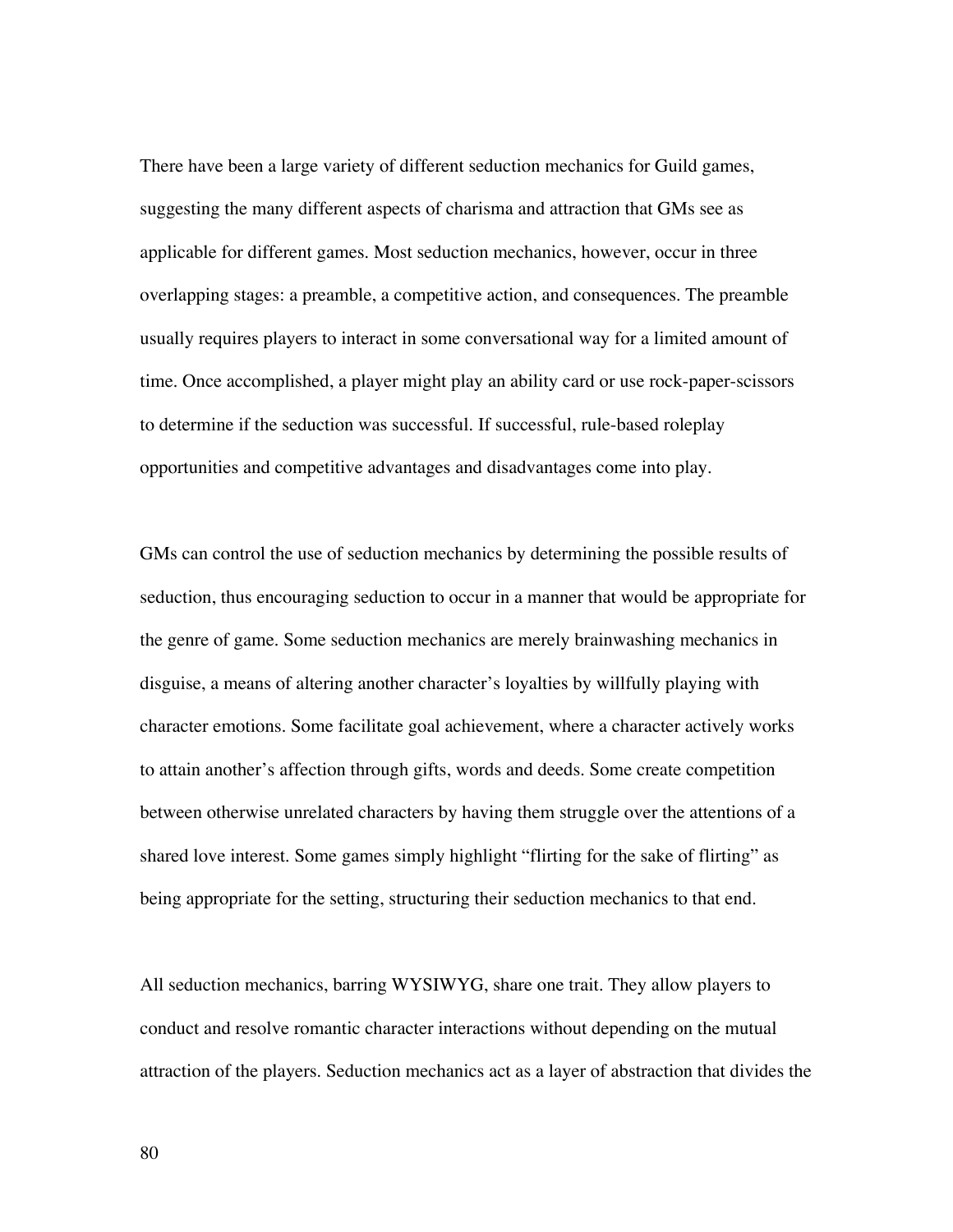action of the player from that of the character. This means that players who may not be predisposed or skilled in seduction can have their characters engage in romantic relationships that are entirely confined to the limits of the game world. This "safety layer" encourages players to initiate and maintain character romances, thus allowing the romances to play a major part in determining the course of a game in a way for which the GMs can adequately anticipate, plan and cater.

In *A New Deal*, a film noir game I wrote in 2002, I created a complicated seduction mechanic that involved nested preamble and competitive elements in an attempt to capitalize on all of the possibilities listed above into a single mechanic. It involved players having to strike up banter, compare cards, find an empty classroom, and engage in a game of blackjack that could result in a number of different consequences. $^{47}$  One of the primary challenges in the design of this mechanic was finding ways for players to engage in such complicated interactions while staying in character and reinforcing the atmosphere of the film noir setting. The following chapter addresses this tension and different approaches to make abstract mechanics seem a little less abstract.

<sup>&</sup>lt;sup>47</sup> This was by no means the most complicated seduction mechanic I have written. My games have been known to have rules for seduction that are at least as long as the rules for combat. The actual rules of *A New Deal* can be found in the appendices.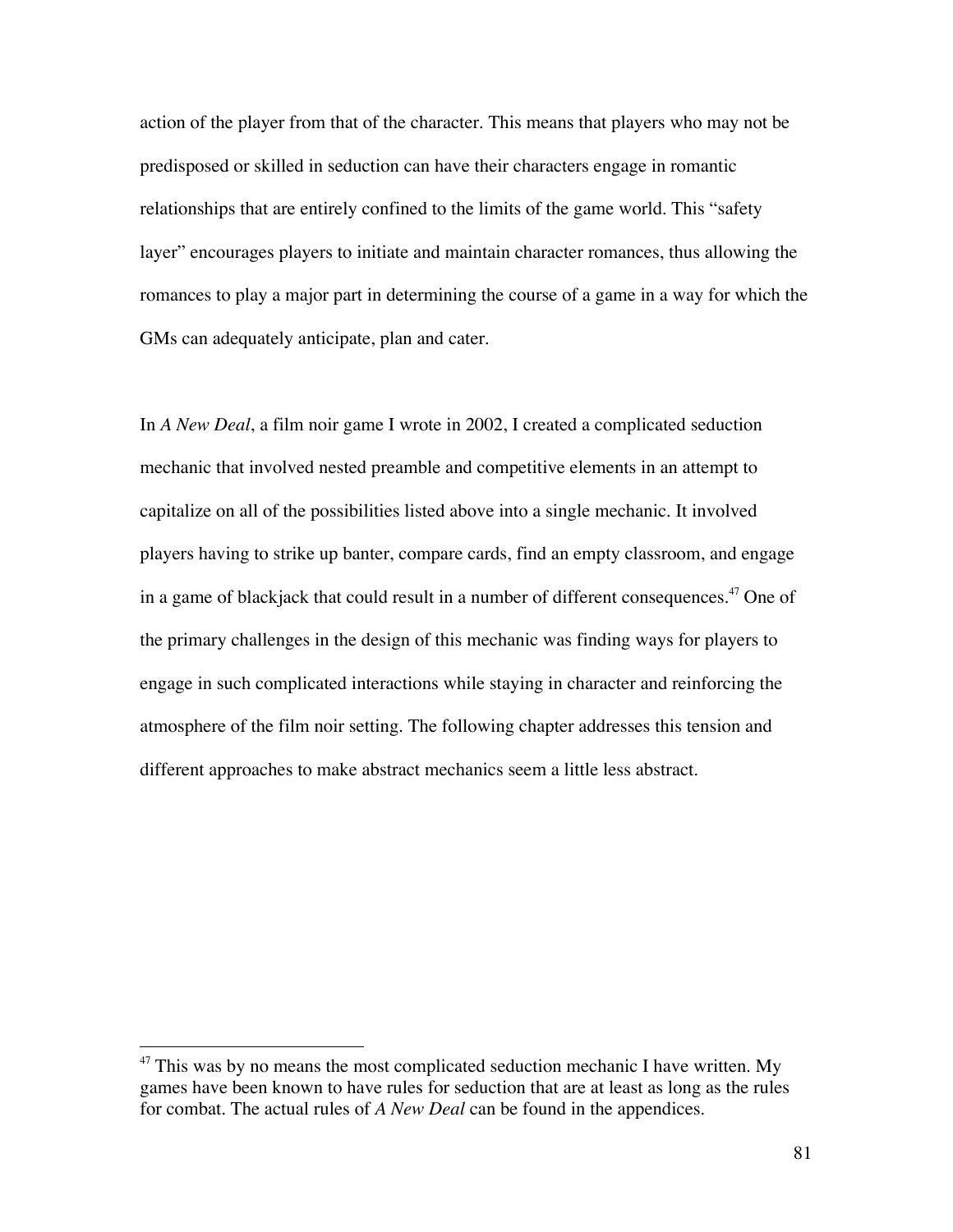# Verisimilitude

*"You see a flock of 20 screaming chickens. Roleplay accordingly."*

Many people choose live-action roleplaying over tabletop roleplaying games because simple character actions, such as moving or talking, do not need to have mechanics in a LARP. Peter Litwack, a GM in the Guild, poses this specific question to other GMs: "Could the players just do it without having to mechanic it?" Mechanics have a tendency to compromise rather than enhance verisimilitude with the game world. For reasons mentioned in the previous chapter, there can be good reasons to constrain the natural abilities of the players but GMs realize that mechanics often come at the expense of the immersive experience.

However, this is not always the case. Mechanics of verisimilitude can encourage players to do things in the game world that are appropriate for their characters would and, conversely, these mechanics discourage activities that would be inappropriate from a roleplaying stance. When players can identify closely with their characters, they are less likely to take frivolous liberties with their virtual roles in order to gain competitive advantages. These mechanics reinforce the players' empathy with their characters by improving the correspondence between the players' actions and their characters' abilities and between the spaces in the real world and the environment of the game world. Unlike mechanics of dissociation, which encourage players to rely on highly abstracted game mechanics to achieve their goals, mechanics of verisimilitude encourage players to imagine, improvise, act and behave as if they really were the character to engage players in their characters' motivations for achieving those goals.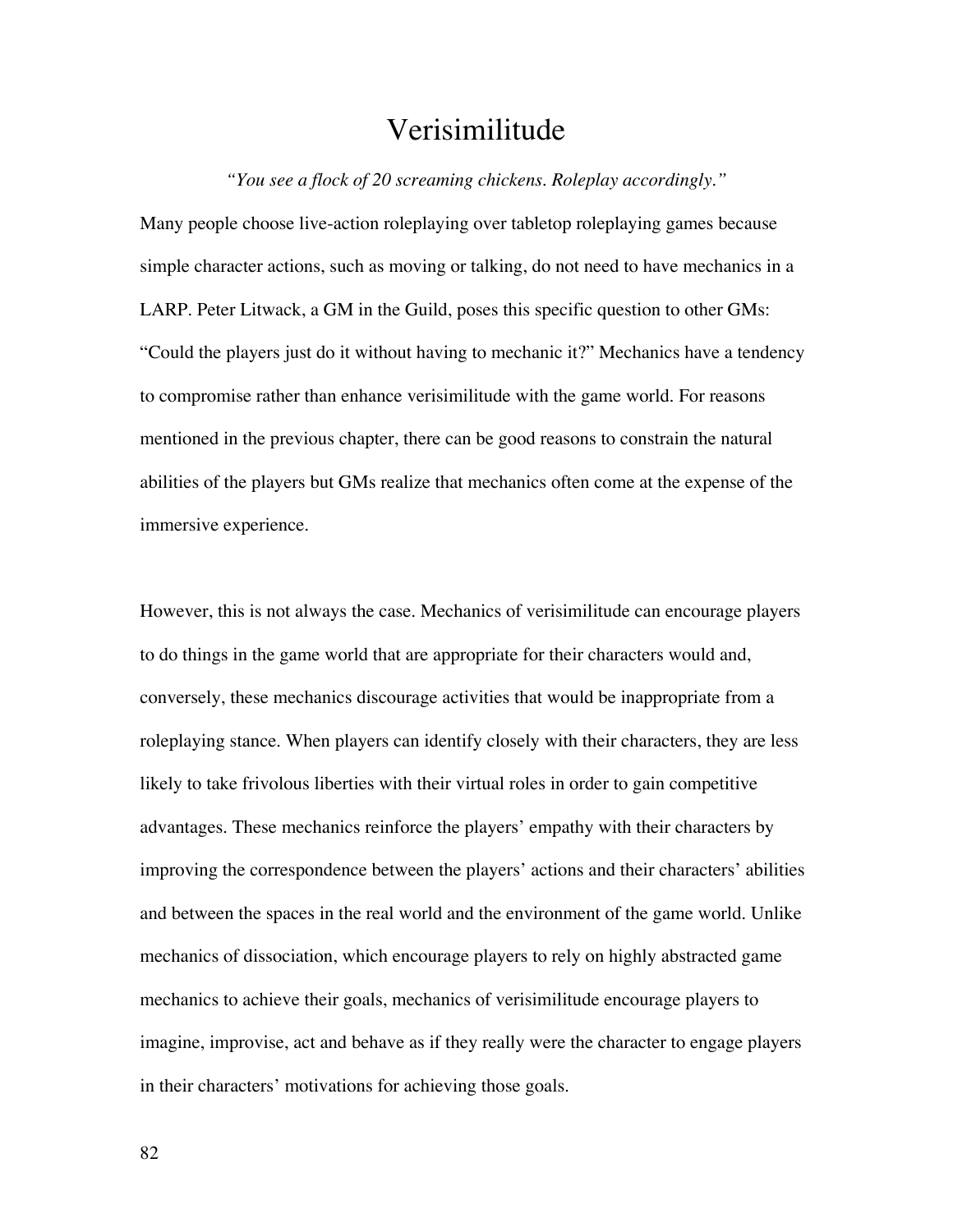### Props and Guns

Despite the amount of work involved, many GMs will go to great lengths to provide physical representations, or "physreps," of various items that are important in the game. Simply known among stage circles and other live-action roleplaying groups as "props," these tangible objects are designed to give players an immediate understanding of the size, weight or potential uses of the object.

Physreps can greatly clarify certain game interactions. If players are told that an eighteeninch foam tube represents a medieval sword, they will generally understand that they should not roll it into a coil and fit it in their pocket. They will also assume that other players holding eighteen-inch foam tubes represent characters that are armed with similar swords. Of course, compared to item cards, props require much more advance preparation on the part of the GMs. However, item cards are difficult to distinguish from a distance and require players to read the text on the card to gather basic information. Players may reasonably expect to be able to distinguish between a character carrying an electric stungun or a character with a huge bar of gold; item cards do not facilitate that process. The following paragraph in the Standard Rules addresses issues surrounding non-physrepped items:

…be reasonable with items. You can't carry a hundred rocks in your pocket, you can't fold a sword in half, you can't hide a life-sized statue in a fire hose. Your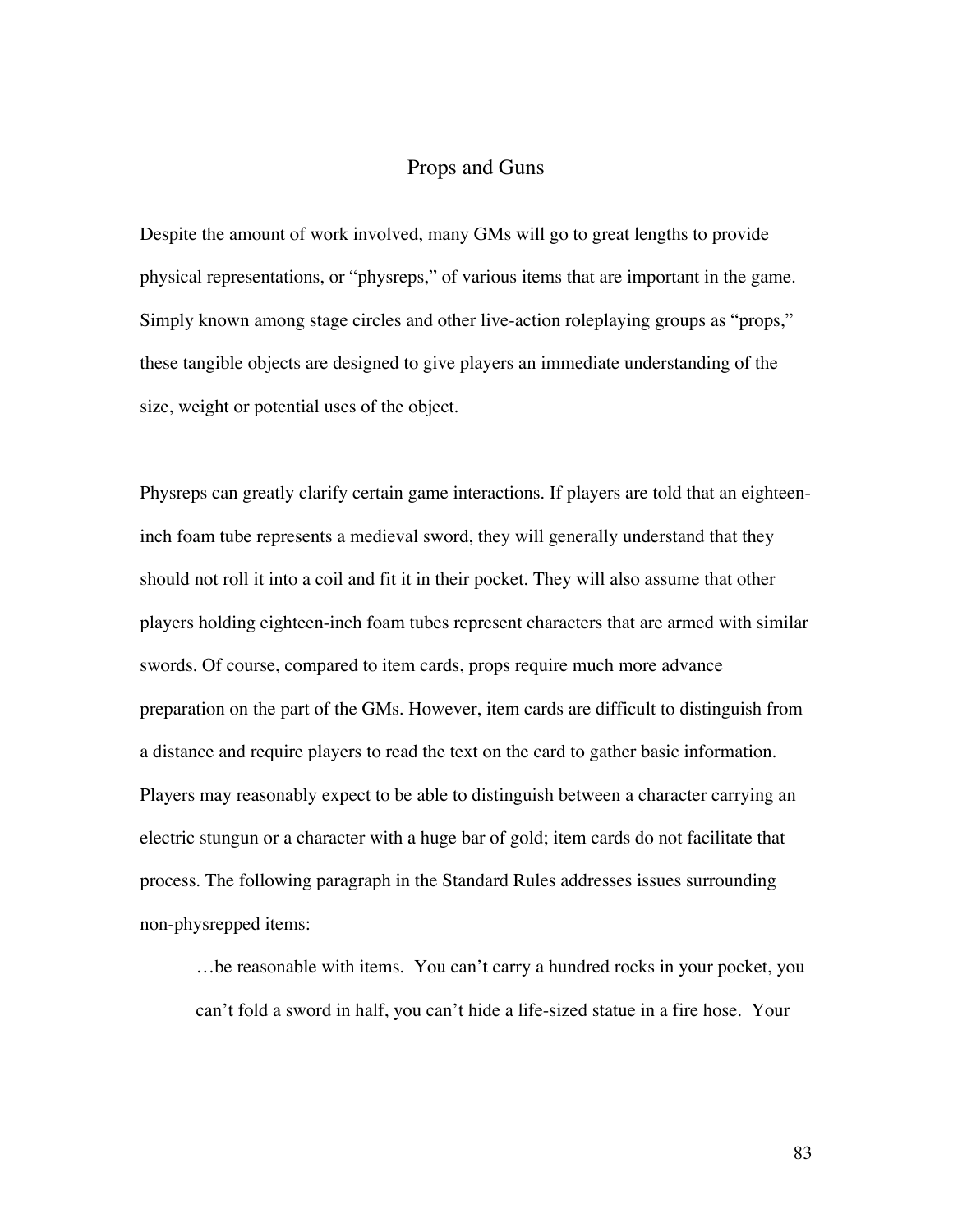Character shouldn't either. Only do things with item cards that your Character would be able to do with the actual items; use common sense.<sup>48</sup>

The weight and size of physrepped items can effectively encourage players to think of game items as real objects, not as random MacGuffins. A 2002 ten-day science-fiction game named *L5* written by Jake Beal, Jim Waldrop and Joseph Foley used several large PVC pipes filled with cement to represent objects that would normally require two people to carry. Upon discovering these physreps, players naturally began to look for carts or for trustworthy allies to help move the objects. In this way, they had to strategize about the transport of the items in the same way that their characters needed to think about them. In *A New Deal*, a 2002 film noir game of my own, several characters were looking for a stolen government computer. The physrep was a heavy, seven-foot-tall steel rack filled with scrap electronics and squeaky wheels, deliberately sized to remind the  $20<sup>th</sup>$  century players of the size of computers in 1948.

Physreps can also have an emotive impact, even if they are not immensely large or heavy. When one straps a "sword" onto one's belt, wields it with both hands, or holds it up to another player's neck, Janet Murray would call that length of foam a "threshold object,"49 a tangible entity that has a presence in both the physical world and the virtual world, helping players to imagine across that threshold.

 <sup>48</sup> Morris, J. E. & the MIT Assassins' Guild. (2002) Standard Rules for MIT Assassins' Guild games. Cambridge, MA.

<sup>&</sup>lt;sup>49</sup> Murray, J. (1997) <u>Hamlet on the Holodeck</u>. New York: Free Press.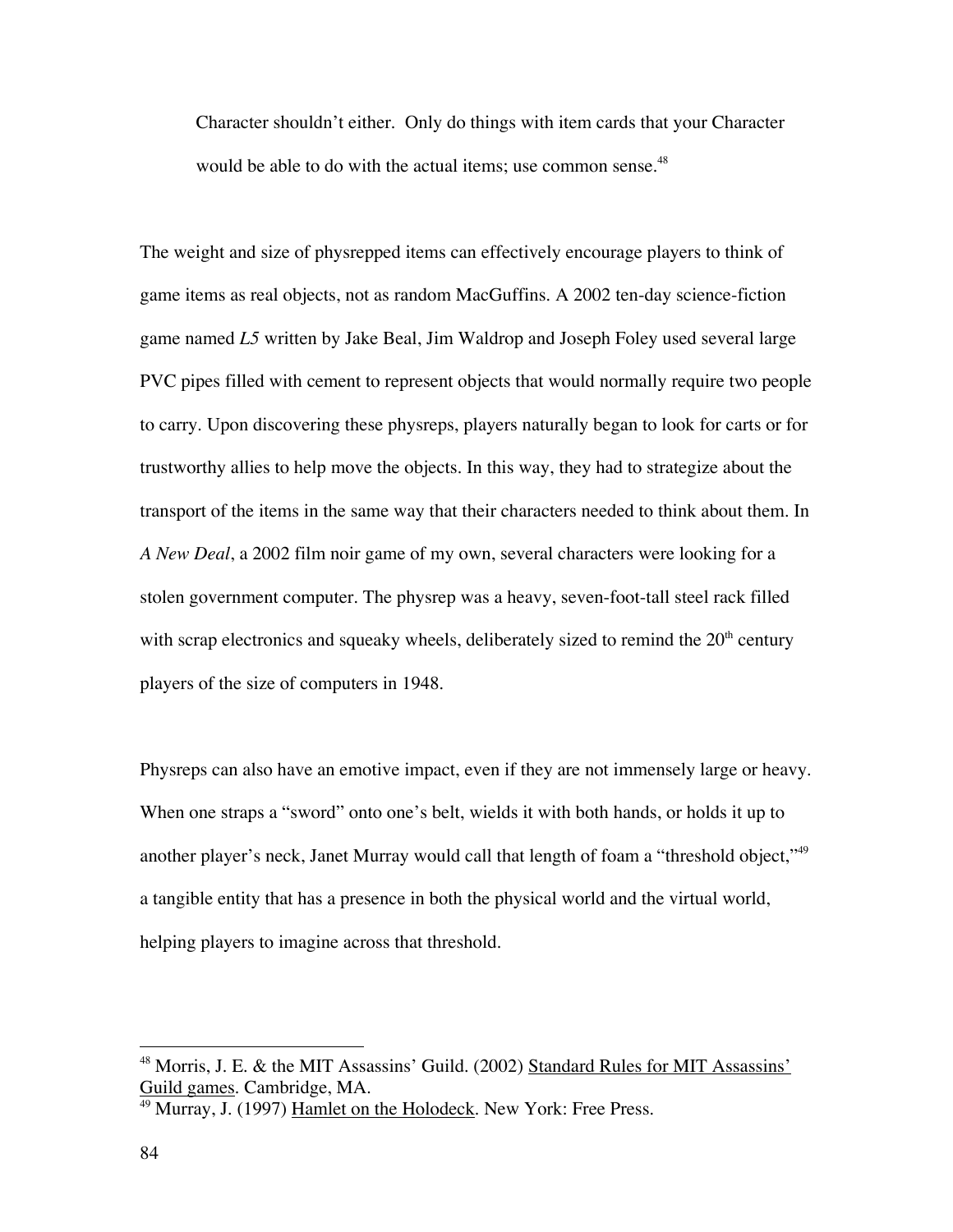The Guild places great emphasis on the safety of props, particularly with regards to sword-like weapons, as GMs realize that some players may get carried away and start swinging them around. However, games set in the *Star Wars* universe tend to include officially licensed toy lightsabers that are available at larger toy stores. A toy lightsaber is made of hard plastic and could easily hurt somebody if it is swung fast enough. They also tend to be more expensive than the usual soft foam tubes. However, these toys not only look the part but also have the ability to retract and extend in a fashion reminiscent of the lightsabers in the movies. In the 2000 *Star Wars* game named *Wretched Hive of Scum and Villany* by Brian Sniffen, Ariel Segall and Charles Leiserson, the GMs added the use of the double-ended lightsabers as introduced by George Lucas' *Star Wars Episode I: The Phantom Menace*. They gave combat bonuses to Sith characters wielding these lightsabers with both blades extended and similar bonuses to Jedi characters who wielded these lightsabers with only one blade extended. In this way, the GMs included certain props based on their functionality and designed their game mechanics to take advantage of that functionality.

In the Guild, no other prop comes close in popularity to the toy gun. Rubber dart guns and plastic disc guns launch disposable, lightweight projectiles through the air, requiring players to aim straight and dodge quickly. Players often fail to feel the impact of the dart or disc through their clothes but the Guild usually sticks to "shooter calls the shot" rules on two rationales: only the shooter can be counted on to actually see the trajectory of the shot, and players can be trusted to be honest about their hits and misses, since so many mechanics of Guild games already rely on the honor system. Toy guns have a tendency to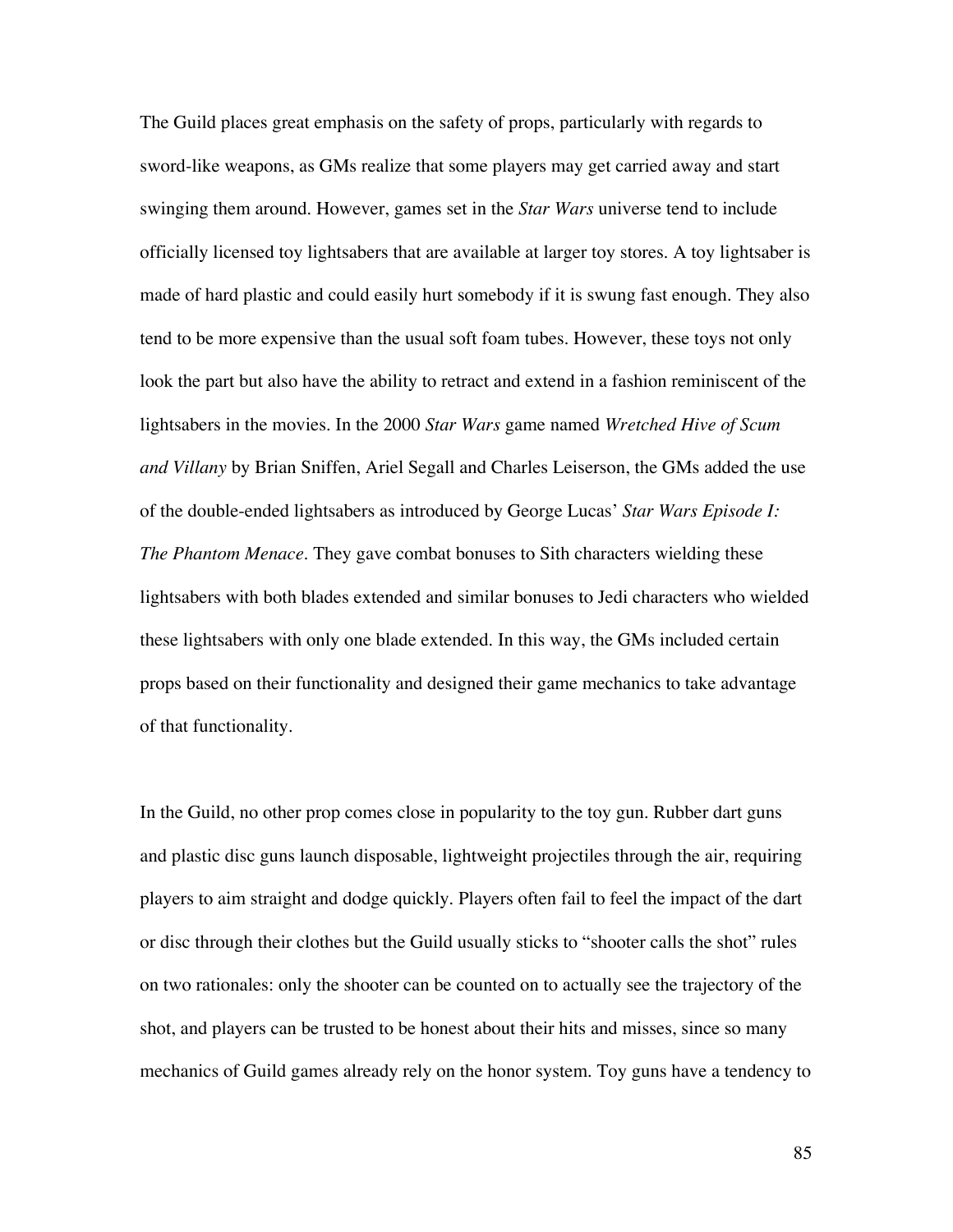jam and make a lot of noise when firing. It can be more difficult to pull out a toy gun from concealment and fire the gun, compared to the use of any other physrep. These problems should make toy guns unlikely candidates for performing Guild assassinations, especially if there are other mechanics for ranged combat. Yet, every time a GM team announces a new game, some Guild member will invariably ask, "will there be guns?"

Toy guns are the threshold objects of choice for the Guild because they succeed in representing both the physical and the functional attributes of real guns. They are the right size and can be concealed in pockets just like real guns. Their projectiles actually fly through the air and players know that their aim can affect the outcome of the game in the same way that their characters' aim can affect the course of events in the game world. Furthermore, a toy gun, at close range, can actually sting if it hits unclothed skin. Even though players know that no one is allowed to shoot at another player's head, holding a gun up to someone's head can generate a real, instinctive fear that will make most players flinch, deepening the immersive experience considerably.

In dialogue with the popularity of toy guns are mechanics that dictate the effects of being hit by one of their projectiles. Many Assassin game rules make toy guns powerful in combat, disabling most characters with a single hit. Considering that most martial combat mechanics in the Guild include a probabilistic chance of failure, toy guns become the weapon of choice at close range and the *only* choice at long range. In games where guns make little sense, e.g. if every character is a supernatural being, toy guns may still be used to represent some sort of non-ballistic ranged attack, such as a magical spell.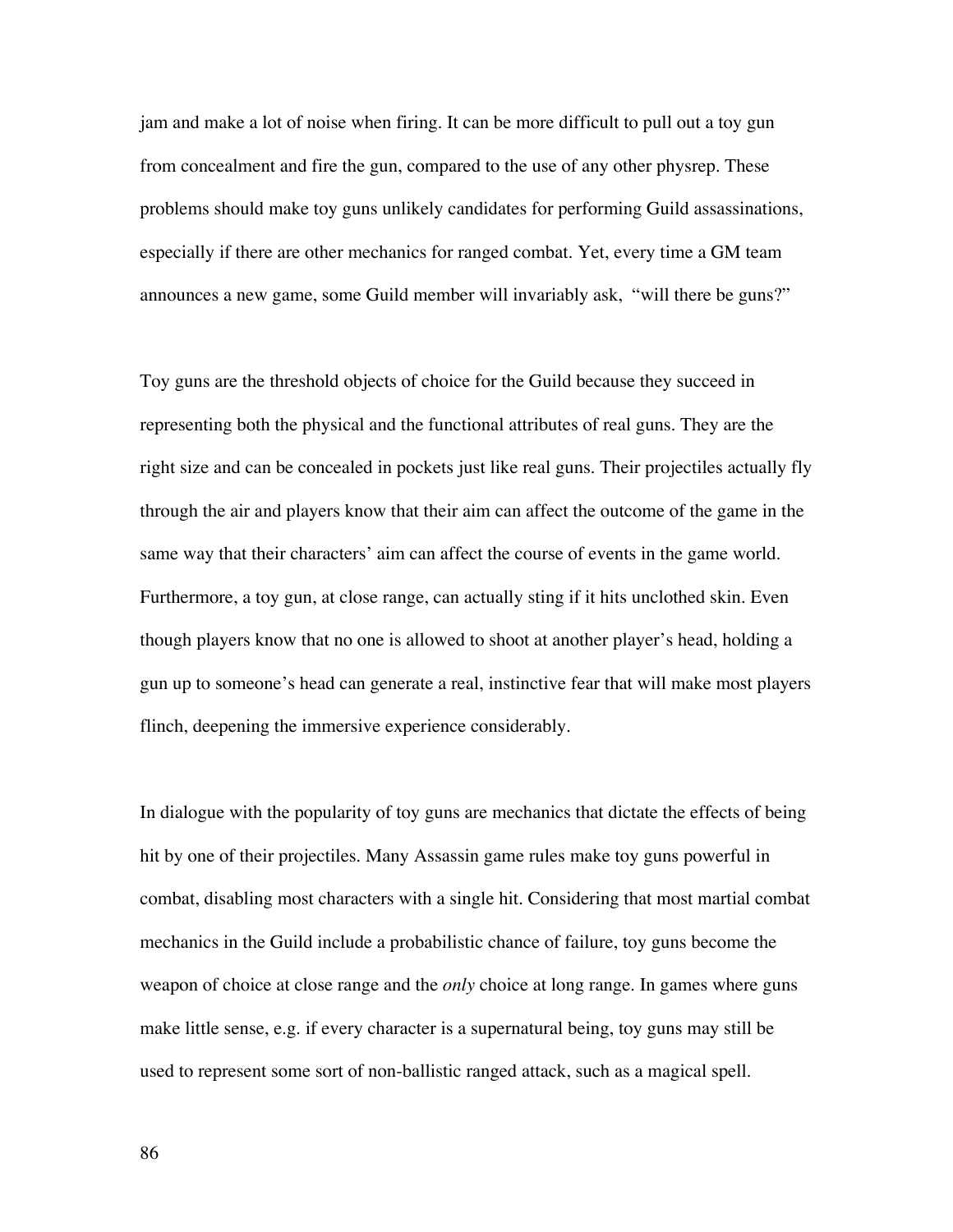Toy guns have a firm grip on the imagination of members of the MIT Assassins' Guild. GMs realize that if they want to write a game that does *not* feature toy guns, they need to have an extremely good reason for their decision. It is worth noting that games in the MIT Assassins' Guild that disallow violent solutions to conflicts are even rarer than Guild games without toy guns.

### Atmospheric Spaces on Campus

The arrangement of game locations can affect the pacing and flow of the game. However, these spaces can also important for conveying the atmosphere of the game world to the players. Because players take time and effort to travel from one point to another, players can get a better sense of the size and physicality of their environs if the GMs choose to enhance that aspect of the game.

Players need to know where their characters are in the game world before they can start walking around in it. In many games, the GMs provide the players with a map of campus, labeled with publicly known game locations. However, maps may not be appropriate for games with secret locations or for high-action games such as SIK games. For those situations, GMs will use wall signs to convey the necessary geographical information. With each important room or corridor having its own sign, the extra space allows for a large amount of descriptive prose. The preparation, production and setup of signs can consume a considerable amount of GM time; generally, GMs ask Guild members who are not involved in the game to help with the setup. However, players tend to respond well to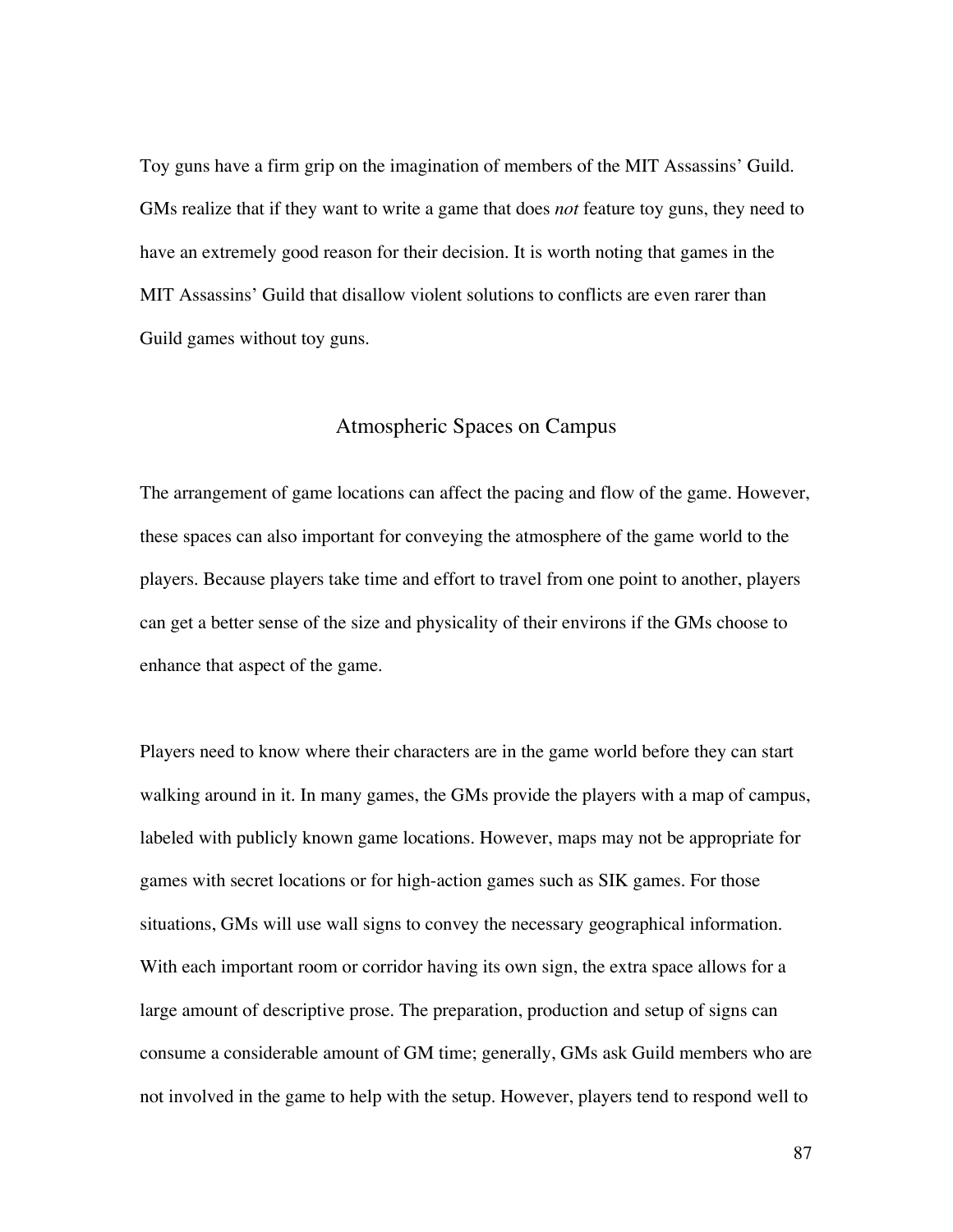a proliferation of game signs, as it takes some of the effort and guesswork out from having to imagine the game world, reinforcing the shared reality among all the players reading the same sign in the same space.

Some rooms and room arrangements may be chosen based on their similarities to the game world. Experienced GMs, knowing that certain rooms have the furniture and professional décor for roundtable meetings, may designate them as corporate boardrooms or council chambers. Lecture halls are excellent sites for courtrooms and churches. In *A New Deal*, signs with important information were placed under street lamps and in campus alleys, requiring players to meet at spaces that cast dramatic shadows and evoked stereotypically film noir locales.

The dim, claustrophobic and echoing tunnels under MIT are often used in games that emphasize spatial exploration as a significant challenge in game play. Like their characters, players need to discover clues and routes through the tunnels that will direct them to secret locations dotted across the campus. The atmospheric qualities of the underground passages, combined with the similarity between the activities of the players and their characters, can make tunnel exploration an extremely immersive experience. Unfortunately, a poorly written tunnel mechanic could end up hosing players, and continuous traversal of the MIT tunnel system often results in tired players with sore feet, which rapidly snaps them back to reality.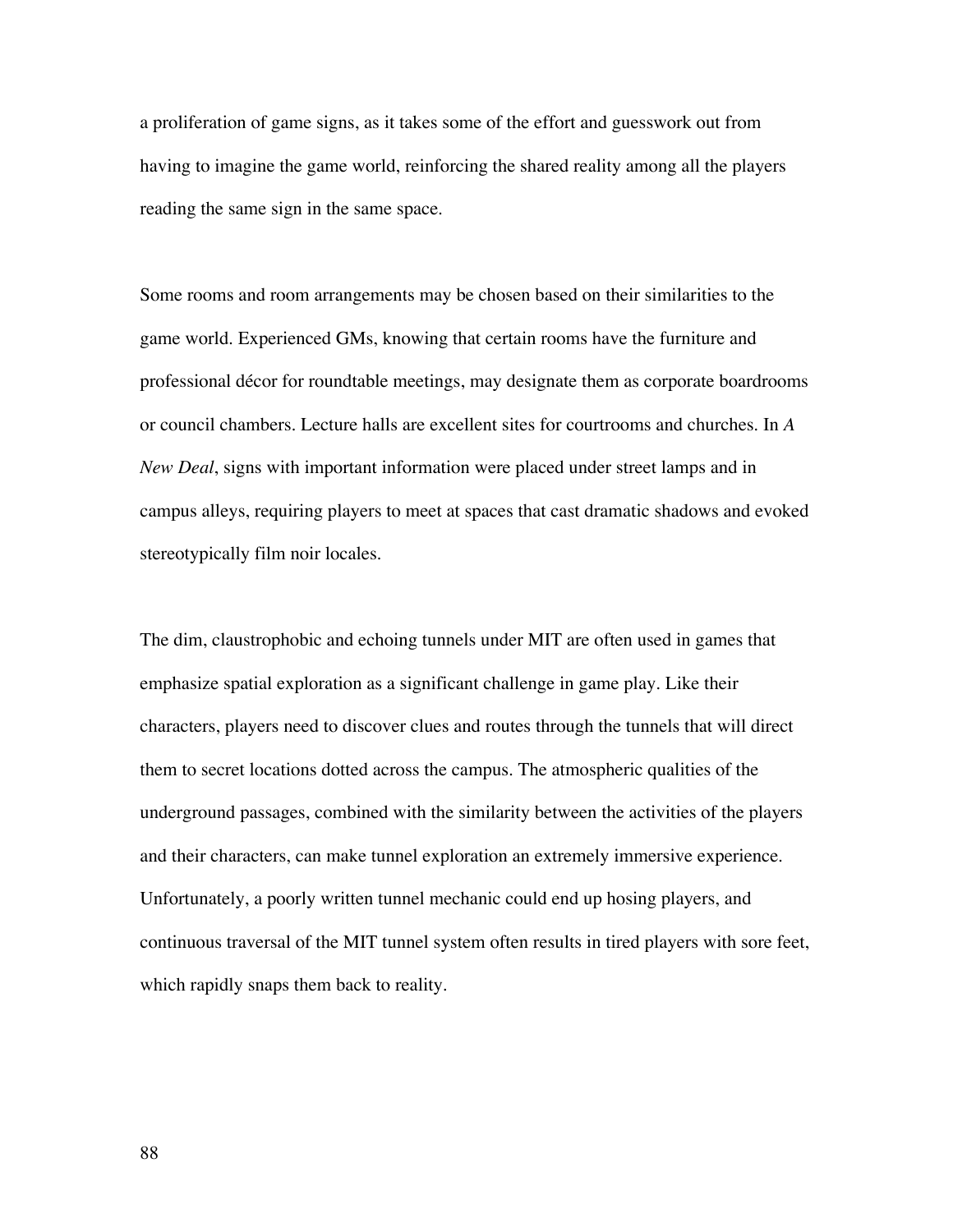In *Panoramic Steam Intercontinental*, a summer 2001 game that I wrote with Charles Leiserson, the characters were passengers in a train. The space for the game used two floors of three interconnected buildings. Players were told that the corridor representing the front of the train was directly below the corridor representing the back of the train. In order to walk to the back of the train, however, players had to stay on the same floor and walk away from the front until they reached the very furthest staircase, which they could then use to go up a floor and make their way back.

This gave players an impression of the linearity and the length of the train. The corridor that I designated as the front of the train had a room that was particularly warm in the summer, making it a natural choice for the boiler room of the train. To



heighten the atmosphere, a stereo system played the sound of a train engine in that room. The further one walked away from the front of the train, the less they heard of the engine.

# Limitations

Players usually have access to a full range of faculties including vision, hearing, speech, and mobility. Characters, however, may be blind, deaf, mute or lame. By adding limitations, players constantly remind themselves that they are playing a role and not simply being their normal selves. While other Live-Action Roleplaying groups may allow players to keep both eyes open while playing the part of a blind person, many Guild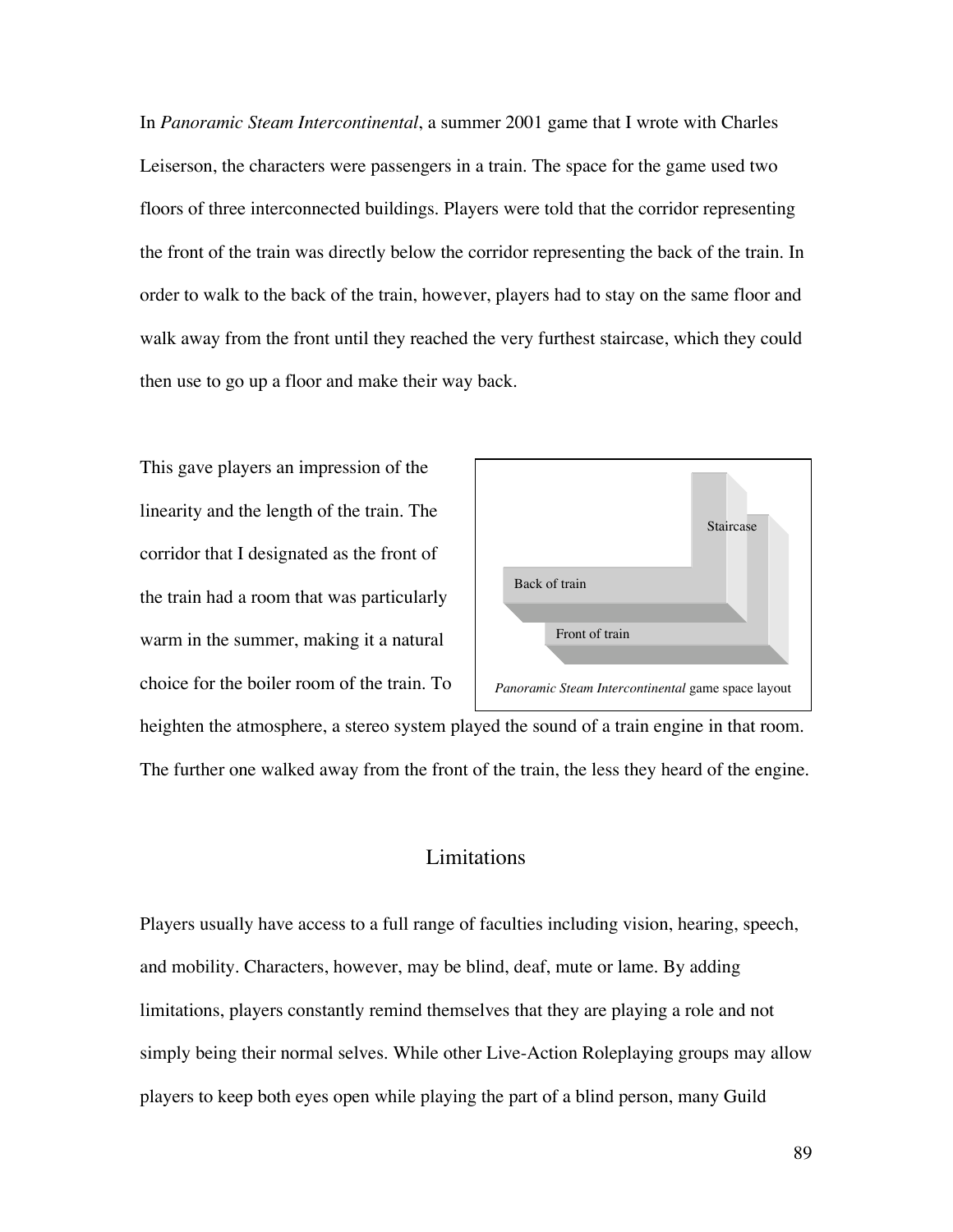players with a similar part would expect to keep their eyes closed, or at least blindfolded, while they are in the game. Similarly, when a character is supposed to be unconscious, many Guild players will shut their ears and close their eyes to prevent themselves from noticing anything that they should not. Even though the honor system is often adequate to deal with such situations, Guild players often consider it important to reinforce such physical limitations in their roleplay. Players will also maintain a limp if it is appropriate for their character, although some have found that prolonged, unbalanced walks can turn fake limps into real ones.

Some limitations can be less debilitating. Many games have mechanics that require players to walk "heel-toe," placing one foot directly in front of the other to impede one's maximum speed. The characters may be dragging something heavy, they may be trying to negotiate a difficult passage or they may be drugged. In all cases, the heel-toe limitation often ends up heightening the roleplay experience for the player by manifesting the situation of their character as a real, physical constraint. Furthermore, heel-toe walking can be easily noticed from a distance and give other players a chance to react to the impaired character's circumstances.

Foreign accents can be an effective means of keeping players engaged with their characters. By speaking differently, players think harder about their speech and are more likely to reword sentences to fit the imagined vocabulary, formality and biases of their character. After a few hours of speaking in a forced accent, players often slip into a comfortable groove that allows them to converse comfortably while maintaining an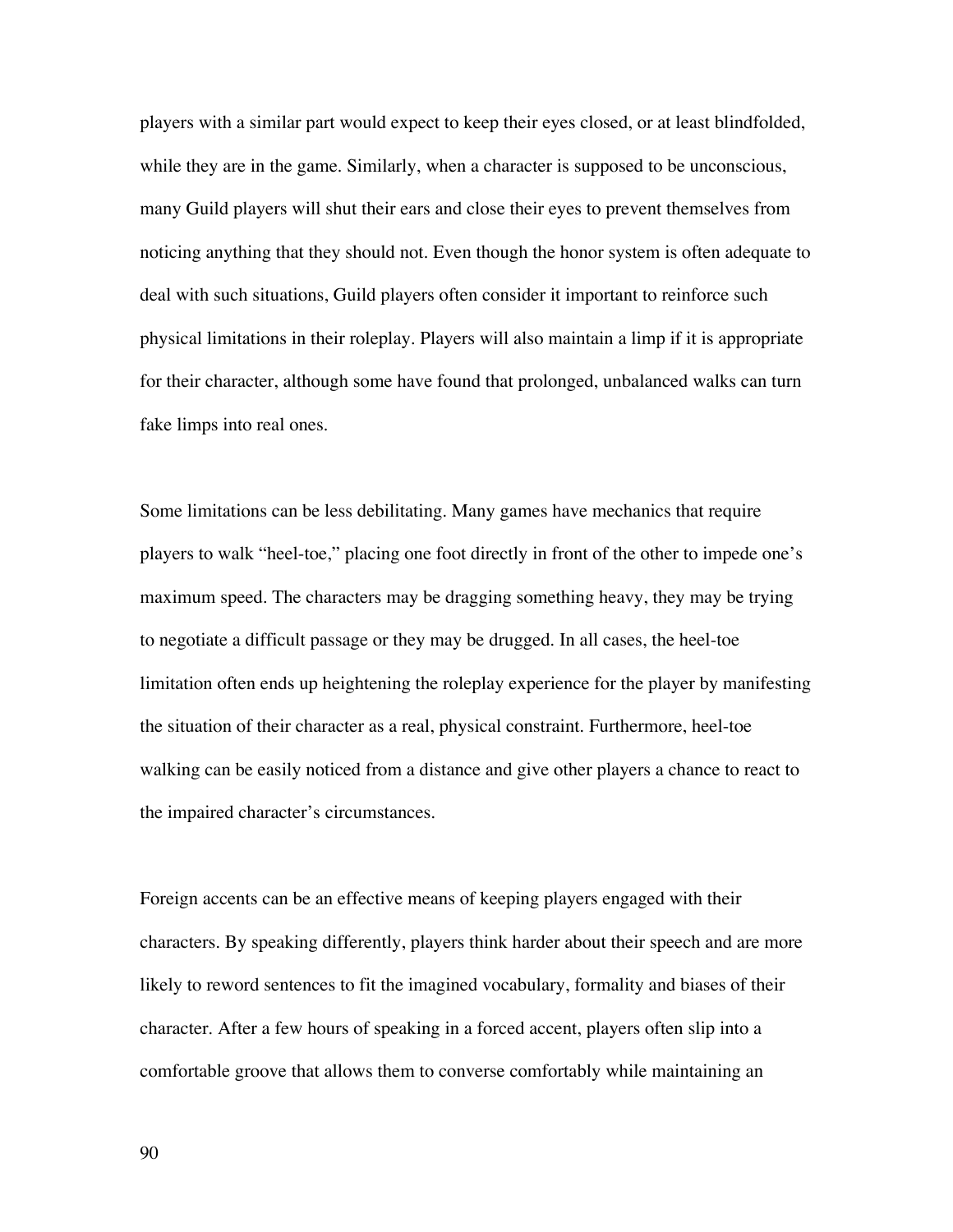altered speaking pattern. As long as the sense of an accent can be conveyed, one will always be somewhat engaged in speaking as a character rather than as a player.

Of course, it can be difficult to maintain an accent in a game that lasts ten days, especially considering how ten day games tend to be punctuated with "game breaks" that require players to take time off from their game play to deal with real life. On the flip side, certain accents can also be highly infectious. A particular Guild member has been given the accolade of "Master Assassin" due to her gaming abilities but also because she managed to infect the entire cast of a game with a terrible southern accent. Such circumstances can be entertaining, if the accent is appropriate for the entire cast of a game, or confusing, if the accent is not.

Accents could be imagined as a type of psychlim, as they deny players the ability to speak normally. However, they also actively encourage players to perform in a manner that mimics the traits of their characters, promoting players' identification with their characters. Upon hearing the accent, players will tend to converse with the person in front of them as an actual character without being reminded of the player behind the character. Thus, accents are rarely used as mechanics of dissociation.

## Performances and Costuming

Some mechanics require players to perform theatrics in front of other players. For instance, they may have to deliver a speech to win the favor of NPCs. Some characters may actually be performers, such as singers, actors or musicians. In *Nanopunk: Tokyo,* a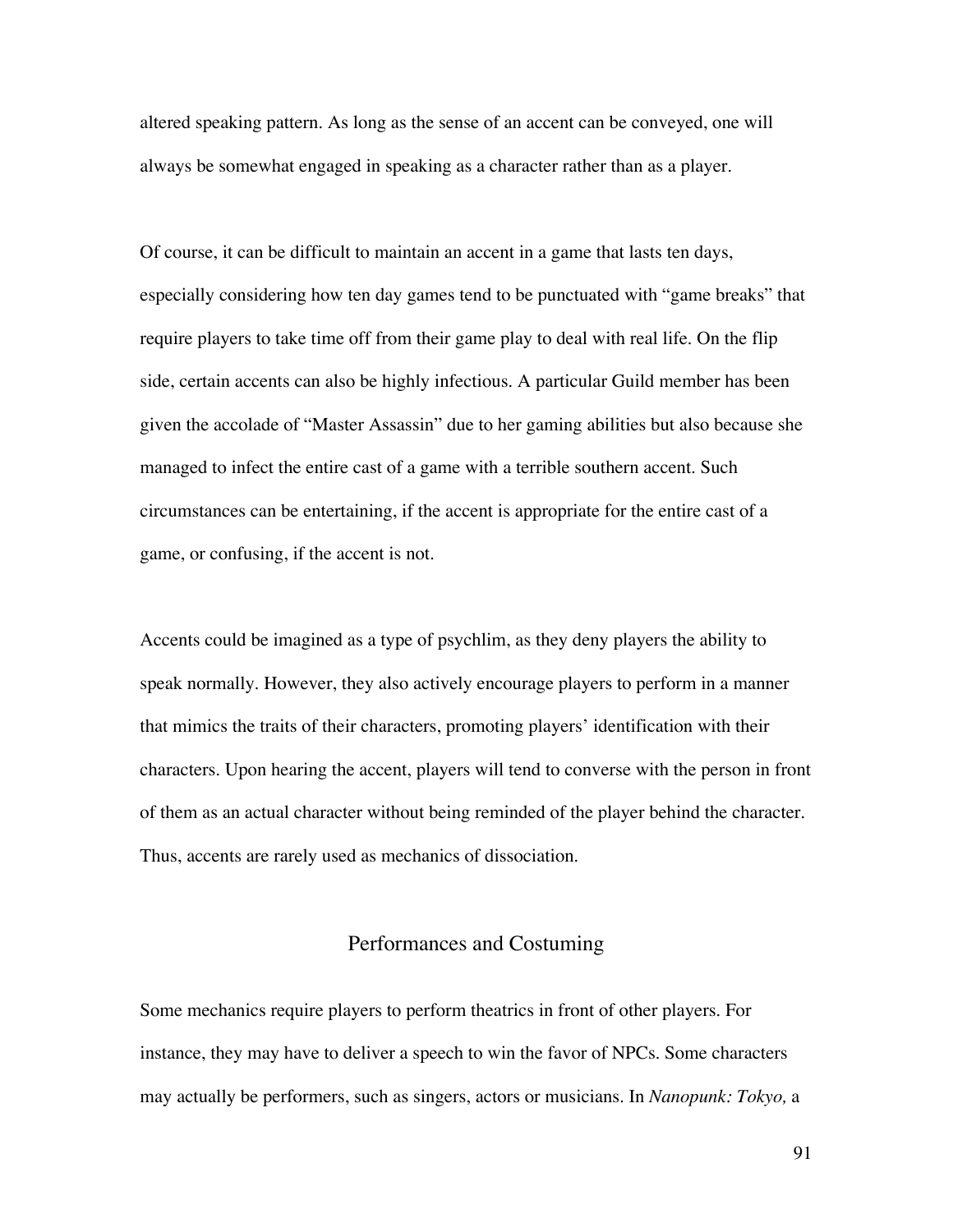game in 2003 written by Jay Muchnij, Jennifer Clay, Eddy Karat and I, number of characters were chefs, and another character was the host of the Iron Chef cooking competition. This required players to perform a variety of different staged roles on a simulated television show.

Some players may feel empathy for their characters when they are preparing for their performances; stage fright can be a powerful experience for players. However, when they are actually performing, players tend to think more about the details of the performance, not about their characters. This is particularly true if the style of performance tends to hide the traits of the characters, such as drama. It is easier for a player to perform a theatrical role than for a player to pretend to be a character performing a theatrical role, and the nuances of expression between the two would be lost on most Guild members.

The chief benefit of in-game performances is for the audience rather than for the performers. Performance mechanics often require players to act quite differently from their normal patterns, or even their characters' normal patterns. The spectacle effectively communicates to an audience that the performance is firmly rooted in the reality of the game world. It means little to the audience whether the characters or the players are the people singing on the stage. All that matters is that they are audiences of some sort of ingame show, presented with an in-game spectacle and surrounded by other members of an in-game audience who are sharing in that same experience.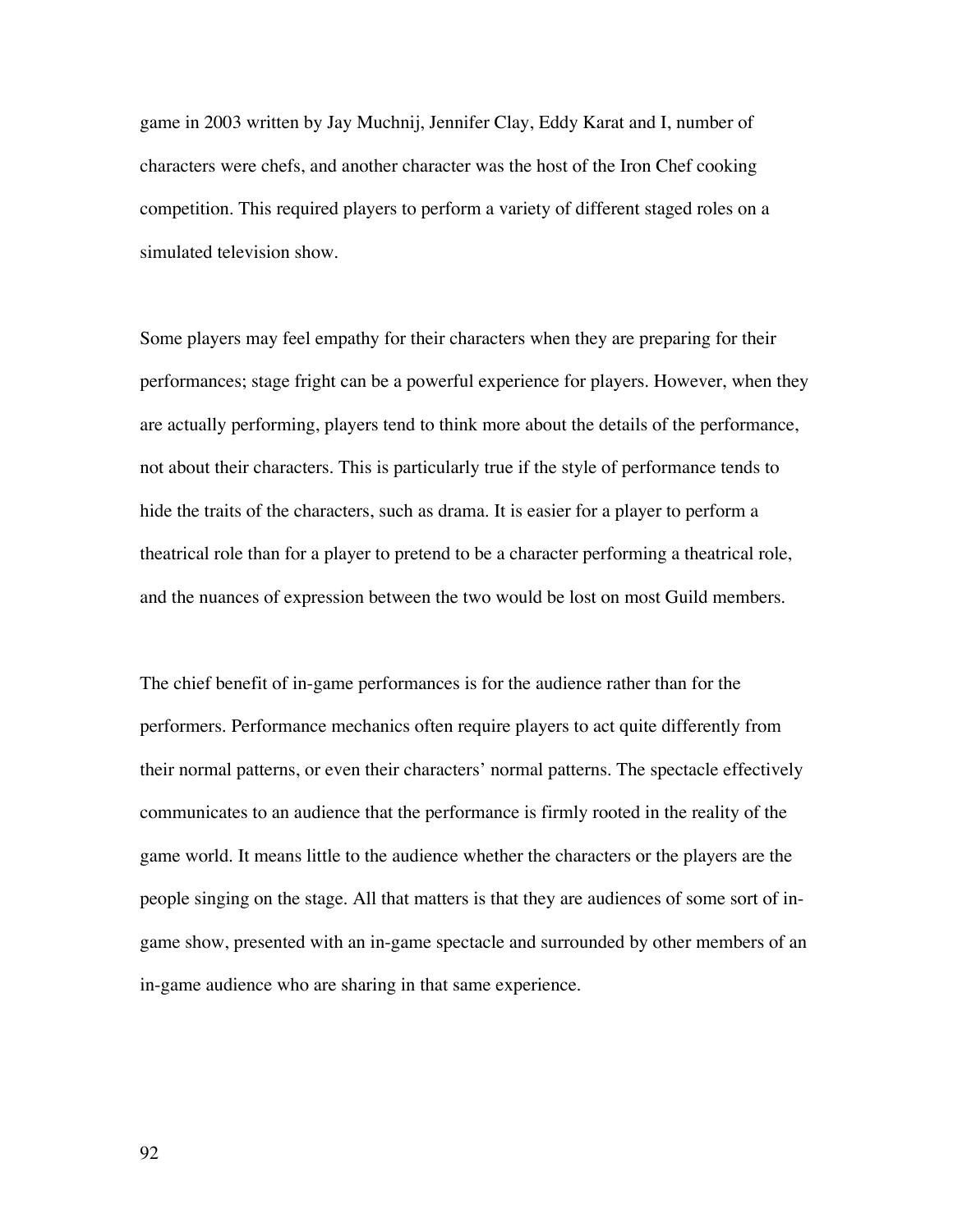Many games require players to perform "rituals" to achieve some in-game effects. These rituals visibly communicate the occurrence of an important game event: the approaching success of a player's goals, an impending change to the game world, or some alteration among all the participants of the ritual. Many rituals also have requirements for some sort of performance, such as a chant or speech. This brings the informative property of the mechanic well into the game reality. Players chancing upon a performance ritual not only see opponents achieving their goals but may also hear characters calling out the names of evil gods. Thus, when they decide, "this is bad, we should stop them," they make that decision both as a player and as a character.

Many GMs encourage costuming and many players go to great lengths to prepare costumes for their roles. Some games even grant players certain advantages in the game if they take the effort to costume. Like performance mechanics, this tends to improve the verisimilitude of the game world for other players who actually see the costumed characters, encouraging them to interact directly with the fictional characters, not with the players pretending to be characters. It is worth noting that the process of dressing up may help players get into character, and costumes that change a player's posture or the way they move can be an effective physiological reminder for the player.

By that same token, however, costumes and costume props can quickly become uncomfortable. As a game wears on, hats come off, gloves are removed and suits and dresses are replaced with t-shirts and jeans. Sometimes, it can take a little sleight of hand to encourage players to keep using costume props. When designing *A New Deal*, I wanted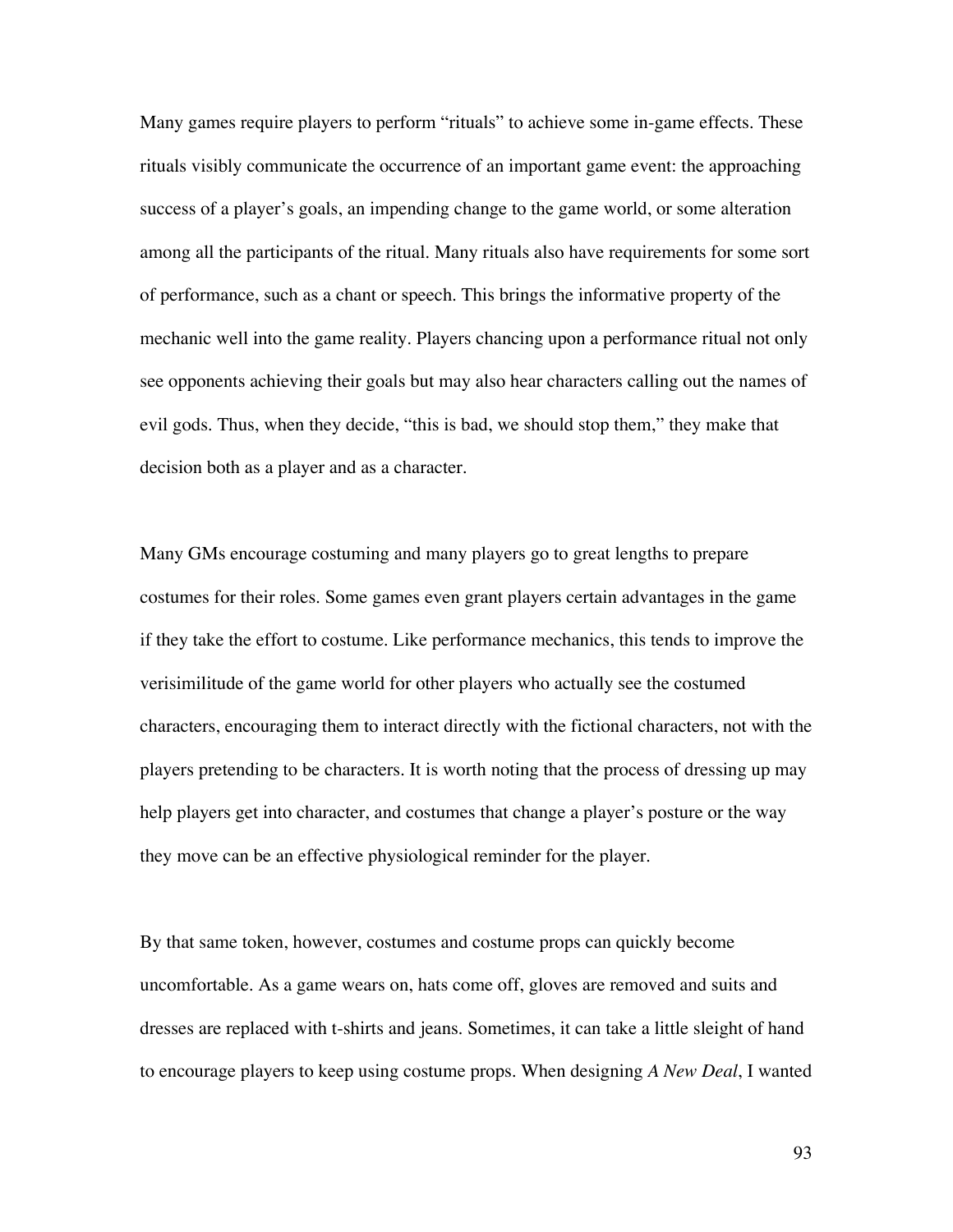the players to pretend to smoke as often as characters would in a film noir movie, which is to say, incessantly. However, it is very difficult to convince twenty non-smokers to keep a stick in their mouths for hours on end. Even edible candy cigarettes required more persuasion.

The key was to appeal to the competitive spirit of Guild players. The rules stated that characters would be a little harder to kill if they were shot or stabbed with a cigarette in their mouth. As a result, players kept candy cigarettes in their mouths at all times, not wishing to lose the competitive edge that came with the props. However, once they had the incentive to keep the candy cigarettes around at all times, the players began to play, gesture and flirt with the white sticks of sugar. Once players discovered that the candy browned nicely over a flame, lights were offered as openers to conversation. Players have remarked that the ever-present cigarettes played an important part in making the entire experience more "cinematic," which is good for a game based on a genre of film.

This is an example where a competitive mechanic (combat bonuses) satisfied tensions of verisimilitude (cigarettes in a film noir setting) by giving players a way to identify with their characters (a reliance on cigarettes) even though they did not have the abilities of their characters (smoking). Competition can be an extremely powerful tool for steering player activity in a variety of ways but describing the value of competition in the Guild games will require another chapter.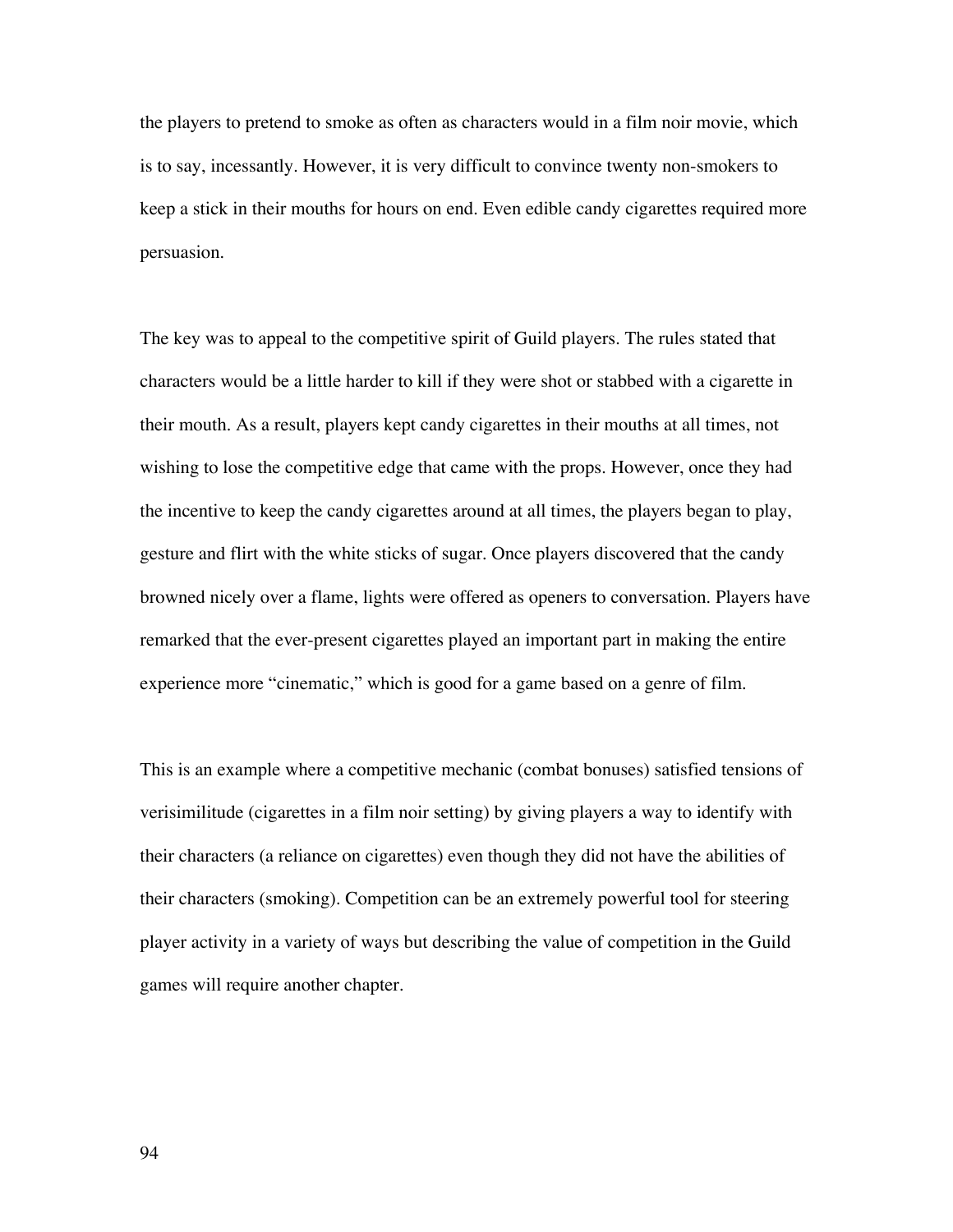# Competition

*"The best way to a man's heart is through his back."*

Previous chapters have looked at several mechanics that enable players to compete against each other and resolve the results of the competition. However, there are many other ways to complicate and stimulate competition. The main challenge for a mechanic of competition is to generate, balance and resolve conflicts between characters that players will find interesting. This could be accomplished by simulating one-on-one conflict, military combat or political wrangling, just to name a few commonly contested arenas of Guild games. Competitive mechanics in Guild games normally aim to resolve competing player decisions unequivocally to provide a satisfying player experience, although not all competitive mechanics or games necessarily need to adhere closely to this tenet.

# Layers of Epic Level

In the chapter on Information, Bluesheets were presented as a way to supply pre-game information to multiple members of the same group. Many Guild games have a competitive structure that consists primarily of group versus group conflict, rather than individual versus individual. Instead of creating and facilitating a competitive system that must be robust and entertaining enough to engage players attempting to fulfill twenty to fifty unique goals, GMs often prefer to approach the problem as three to five generalized competing forces. The savings in preparation time can be considerable, leaving more time for san-checking.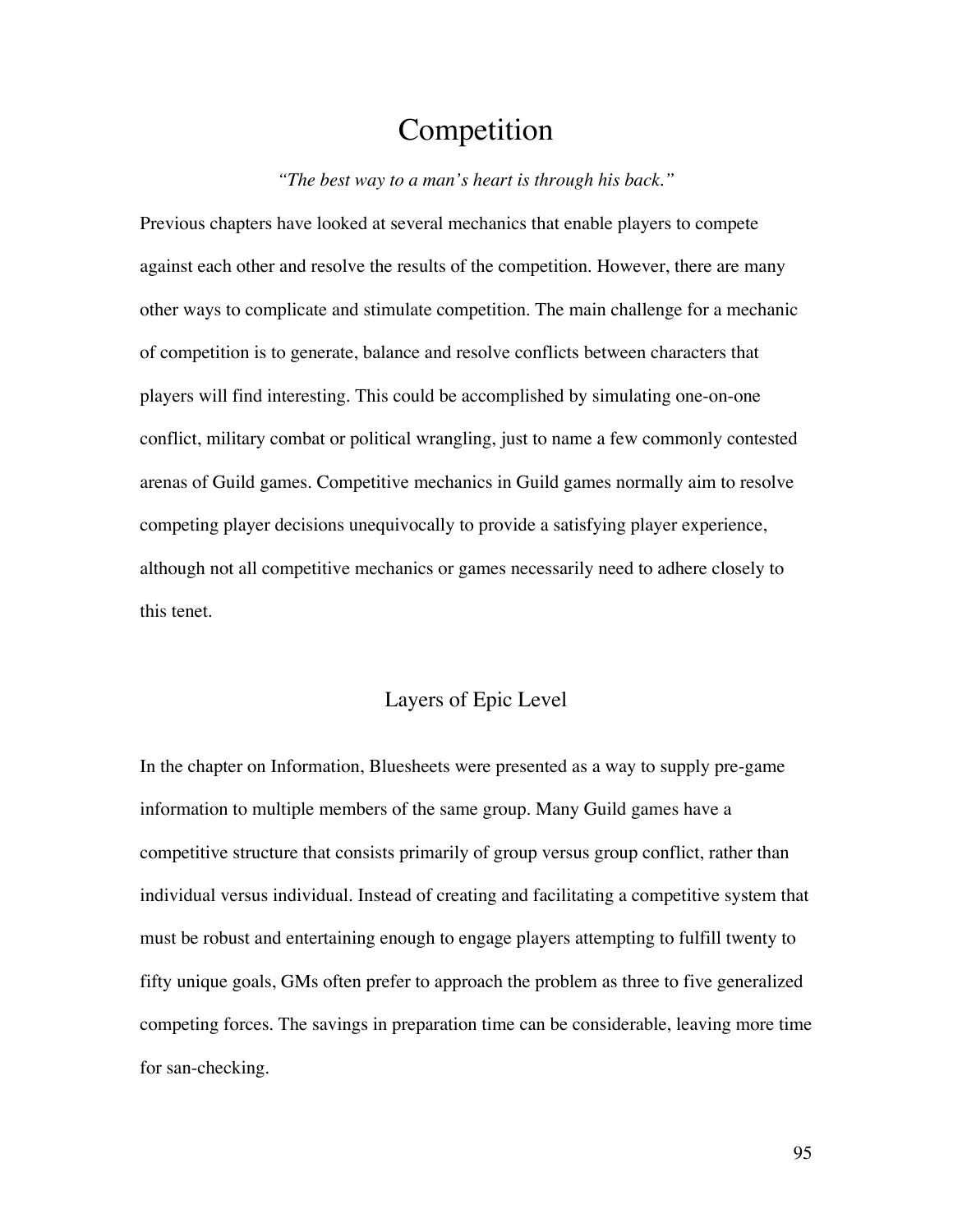Many players, however, prefer to play characters that are unique from others in a game. However, by layering multiple levels of group conflict on top of each other, GMs can create a game that gives each character a unique set of goals by assigning them a unique combination of groups. For instance, a layer of competition in a game may have five separate groups in opposition. With only three such layers, the game has the potential to support sixty<sup>50</sup> unique combinations of group affiliations, assuming that some characters may have two groups in common. This simplifies the workload from sixty unique character sheets to fifteen unique group Bluesheets. As an example, a character may be a member of a corporation engaged in economic negotiations, a member of a family pursuing a vendetta and a secret conspiracy to eliminate the head of state. Other characters may be members of other corporations or other families, and may be working to brainwash, replace or protect the head of state.

This simplification has some unintended side effects. Experienced players have described the basic three-layer conspiracy game as "the plot that is your cover, the plot that gets you killed, and the plot that you really care about," implying jadedness that comes with the overuse of the format. For groups on any one particular layer to serve as effective competition for their opponents, the groups must be given goals that are approximately the same in difficulty, complexity and motivation. A group that is merely trying to find some private documents to balance their accounts would pose little threat against a group that needs those same documents to destroy the world. The phrase "epic level" describes

<sup>&</sup>lt;sup>50</sup> The math used here is known as a *permutation*. <sup>5</sup> $P_3 = 60$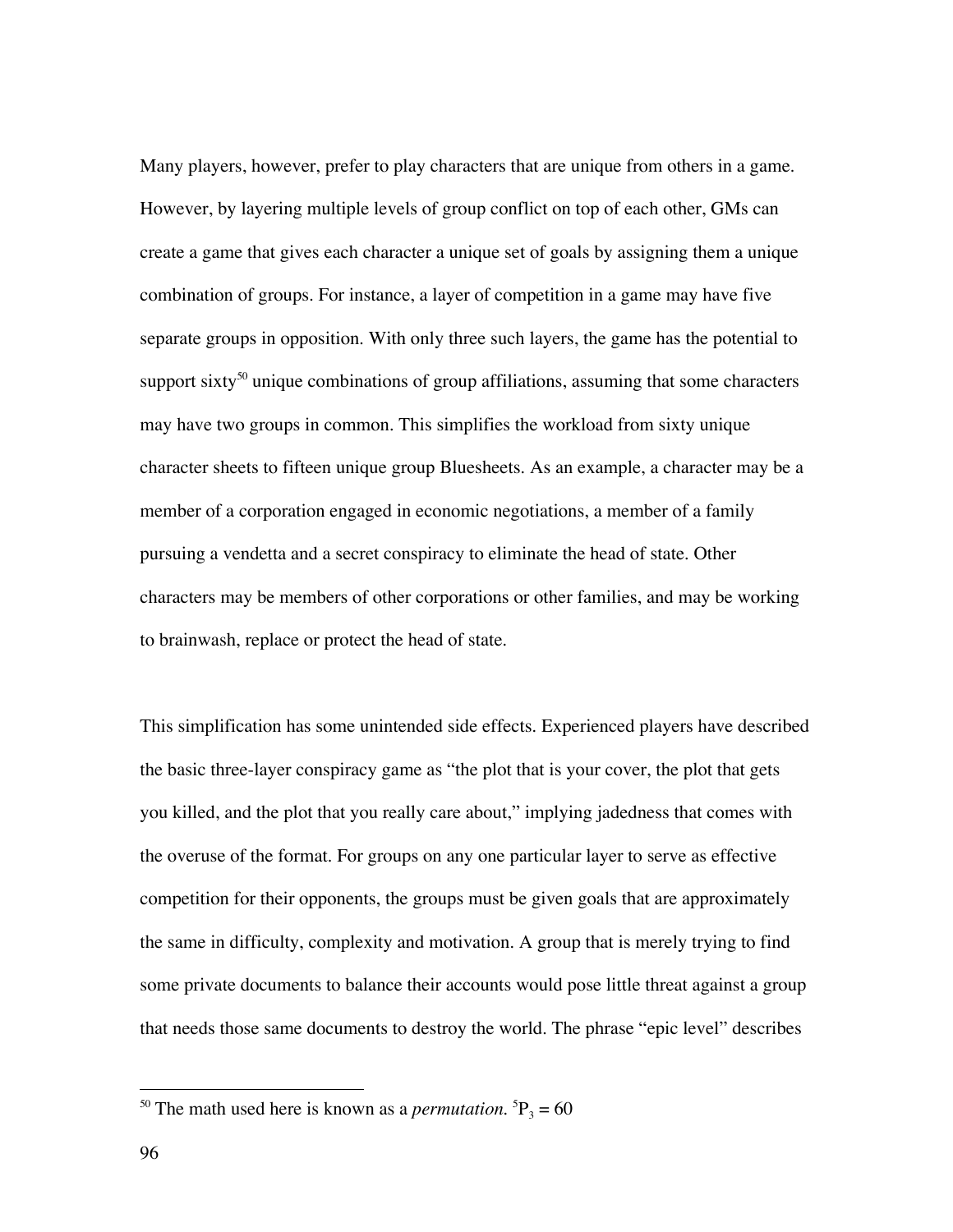the stakes of a competition as understood by a player. Assuming that all the competing groups on a particular layer are operating on the same epic level, players will often note that one layer is more grandiose than the rest, relegating the other two layers to serve as convenient cover stories or worthless risks and thus not really being goals at all.

This issue is accentuated when GMs deliberately write goals for groups with this sort of ascending order of epic level in mind. However, there are some ways to make the competition more interesting. By wording the text and designing the setting of a game to glamorize some of the lower epic level goals over the higher epic level objectives, players may come to different conclusions as to which layer is actually their highest priority. This thrusts greater responsibility onto the leaders of groups to motivate and inspire their lieutenants to focus on a particular set of tasks. Groups with members that can all perceive and agree on the significance of their goals will have a greater chance of success in such games. Spies and traitors can also complicate the game by making a character a member of multiple groups on a single layer but only loyal to one.

In games with varying loyalties and spies, players should not be misled into thinking that they should trust their associates completely when their success actually hinges on winning over or suspecting their teammates. Characters can be completely deluded about the game world but players expect to know the attitude with which they should approach the circumstances of the game. If teammates may betray their group because they are spies or because not all members may have the same priorities, players generally want to know ahead of time that this is a possibility. If not, betrayals may be misconstrued as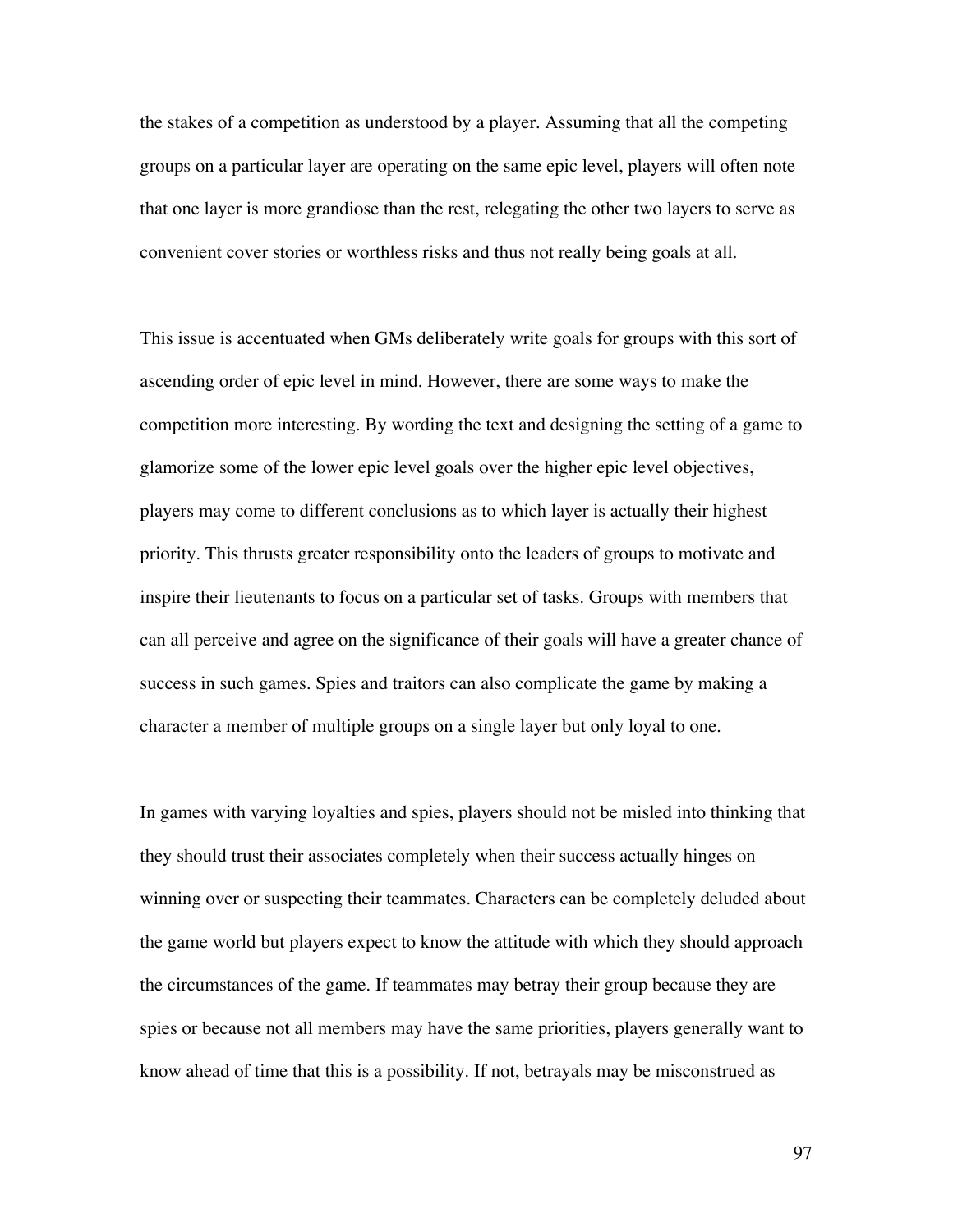players breaking the rules of the game or may lead players to question the reliability of the rules and the GMs.

Of course, not all Guild games treat group conflict strictly within layers of epic levels. Many games include groups that operate on multiple epic levels, and with sufficient complexity, it becomes pointless to expect group goals to fit neatly into any given layer. Simple variations to factors, such as the sizes of the groups, can dramatically influence the flavor of the conflict. A group-versus-group struggle might have a very different tone compared to a character-against-the-world paranoid quest, although the amount of work on the part of the GMs is similar. GMs often create more groups than are necessary to provide minimal variation between characters, allowing the assignment of groups to fit the description of the characters rather than the other way around. Games that approach pre-development by focusing on character personalities instead of group goals often find this approach to be the most flexible and faithful to their original ideas.

### Shadowruns

The easiest way to equalize group challenge across a layer of competition is to make them basically identical, with a similar set of goals, a similar distribution of players in casting and a similar amount of resources. As with characters, however, players like their groups to be unique in any and all of these aspects. One way to allow very different groups to compete on the same epic level is to pit them against the GMs instead of each other, allowing the GM team to create challenges that are geared specifically for the strengths and weaknesses of a group. Without having to juggle the multiplicity of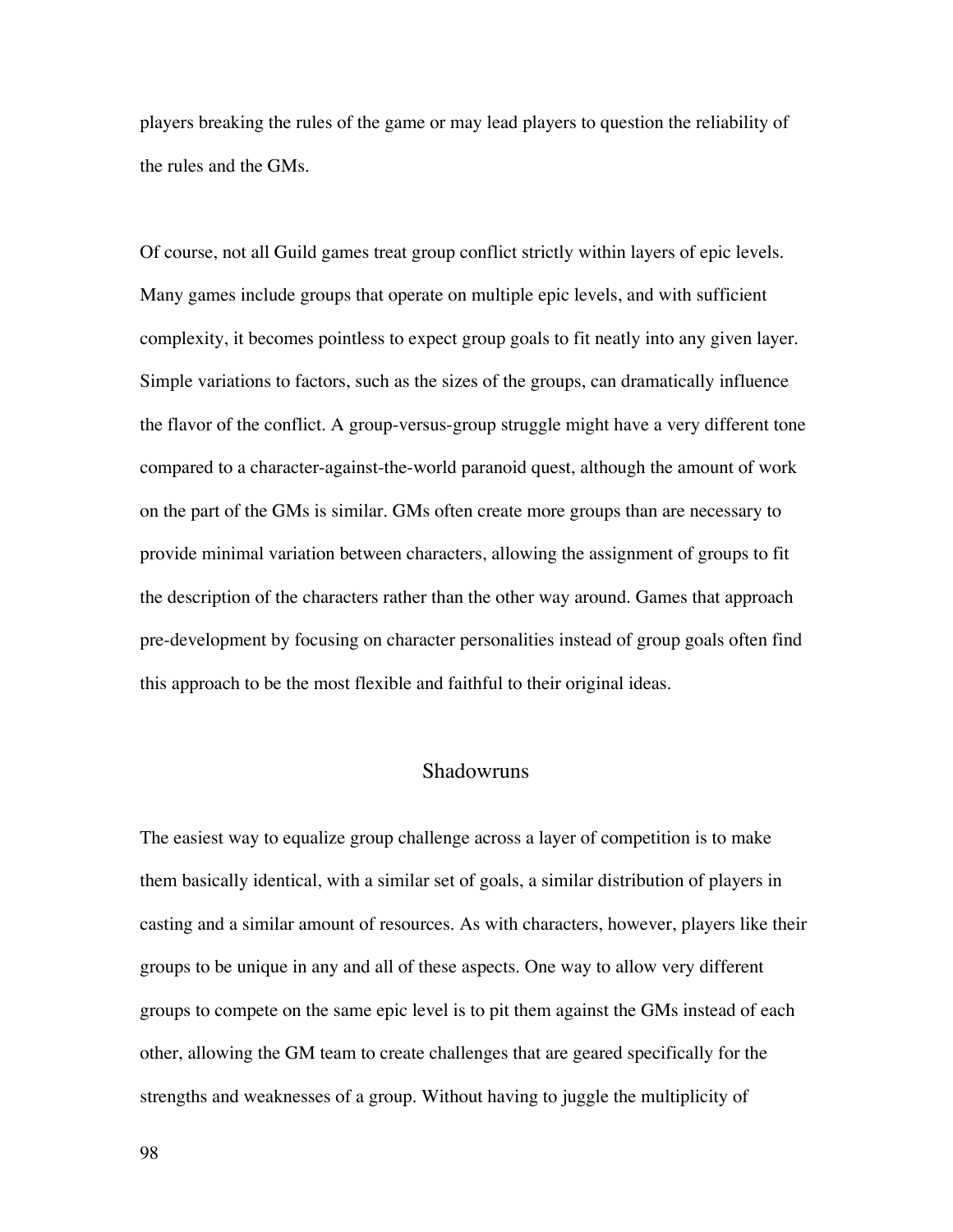variables in group-versus-group conflict, this can produce reliable estimates of a group's expected completion time. GMs can also adjust the challenges facing a group if they prove to be too difficult or too easy without affecting the challenge for other groups.

Of course, this may lead to a lot of work on the GMs' part. However, the Guild has a number of ways to streamline the process of providing individualized, multi-step goals that are a more complex than riddle trails. One of the more recent areas of innovation in the Guild is in the development of "shadowrun mechanics," which allow characters to break into high-security compounds to steal or change important data or materials. The name "shadowrun<sup>51</sup>" is borrowed from the title of a roleplaying game published by FASA Corporation, which has a strong emphasis on breaking and entering. Instead of placing dots for players to find all over campus, GMs place hidden printed sheets within a small space, often a basement corridor. When players find the sheets, they will then know that they will need to gather characters with certain skills or certain items that will allow them to bypass the GM-created defenses, which may also include tests of speed or puzzlesolving ability.

This gives opponents the opportunity to find out what they are doing and impede a group's progress. However, unlike group-versus-group conflict, the bulk of the work involved in defeating a shadowrun is in finding ways to defeat the challenges presented by the GMs, which allows GMs to tailor the challenges to present a specific level of difficulty to any particular group. However, shadowrun mechanics can also be used for

 <sup>51</sup> Mulvihill M, Boyle R, Bills R, Gelman D-P, Kenson S and Szeto J. (1998, 3rd Edition) Shadowrun. New York: McGraw Hill–NTC.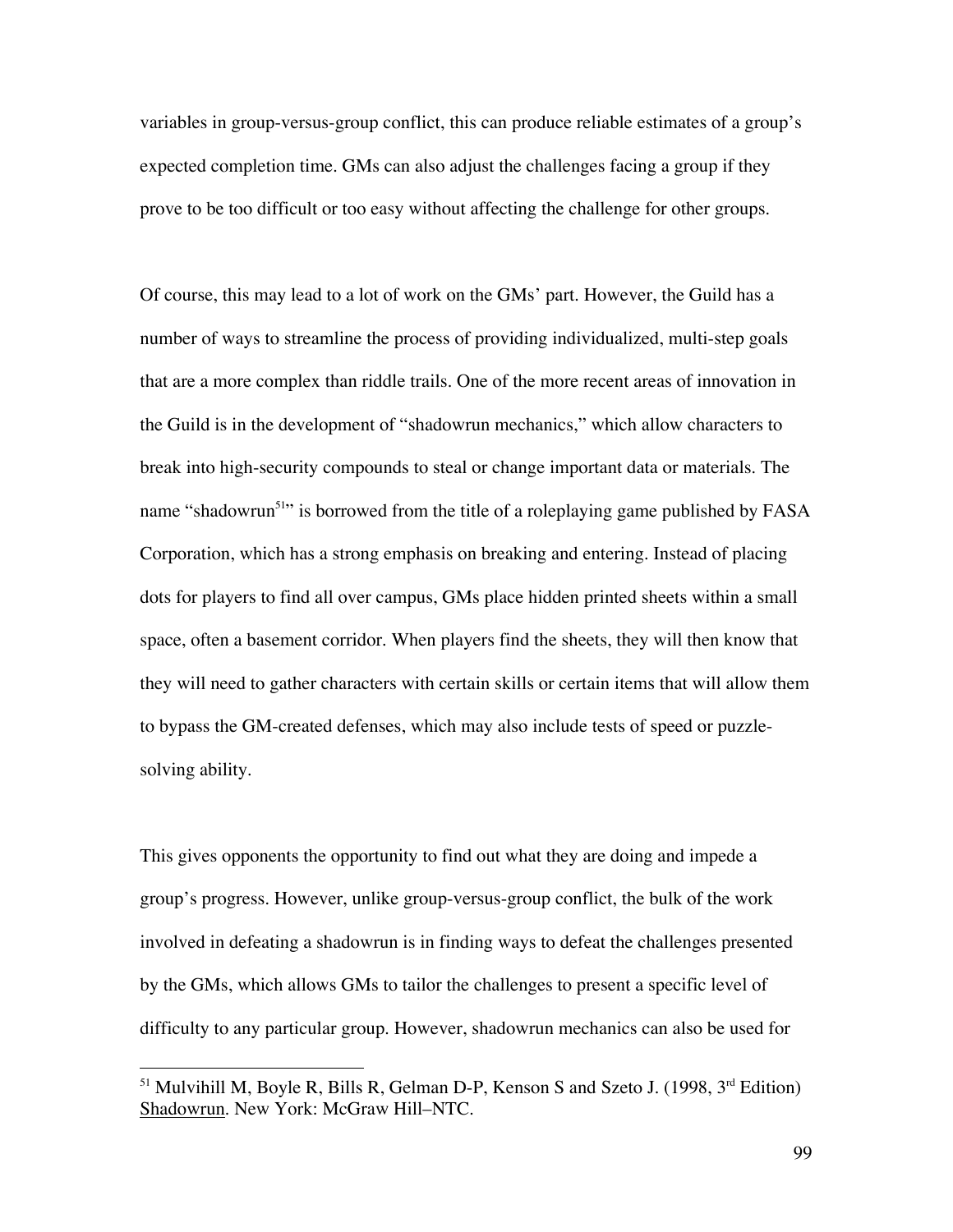direct group-versus-group or character-versus-character conflicts by having multiple groups or characters seeking the prize at the end of an easily found shadowrun.

#### Rezzes

GMs who design games that maintain direct competition between groups within a layer of epic level have some standard approaches for quantifying and comparing the relative strengths of groups that may have very different traits. To understand how this plays out in the design of a game, let us examine some properties that often define the variations of groups in SIK games that tend to operate on a single layer of competition: combat.

The MIT Assassins' Guild hosts a weekly game known as "Patrol," which is a sort of dart-gun tag game with teams. The rules are simple: use the dart gun to shoot anybody who is not in your team. If you are shot, however, the game does not quite end for you. You go to the nearest stairwell, walk up a flight or two, and you are now back in the game. This process of returning back into the game is known as "rezzing," an abbreviation of "resurrecting."

Many Guild games do not include rezzing because of the thorny issue of player knowledge versus character knowledge. When a character dies at the hands of an opponent, the player is usually aware of who was responsible for the character's death. However, if the player is allowed to return to the game as the same character, is it fair for the player to bring the knowledge of the killer into the game? If he or she returns as a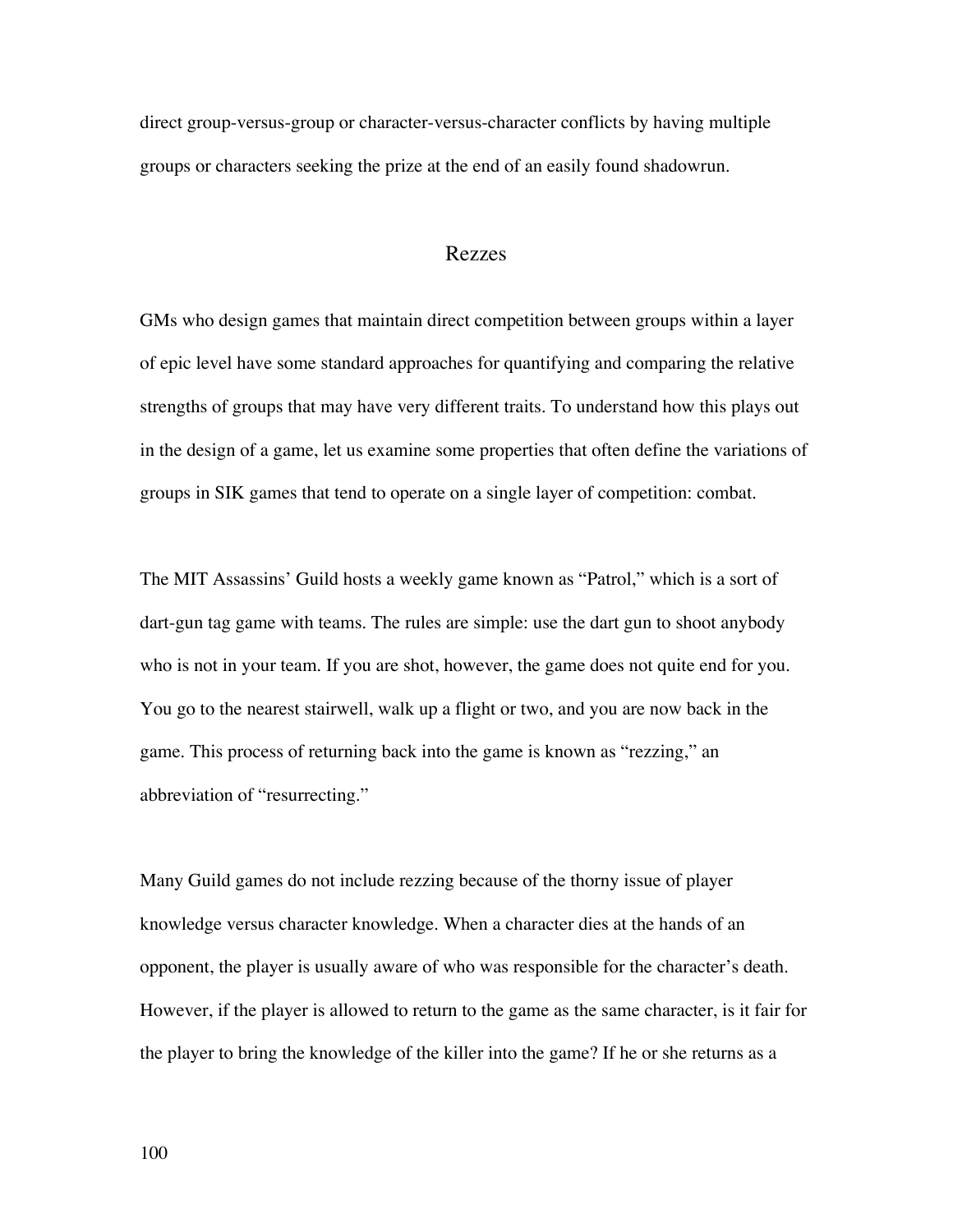different character, can the player be trusted not to relate information that the new character should not know? For many GMs, the answer to these questions is simply "no."

However, in SIK games and some high-combat games, players need relatively little information about other characters to engage in their basic objectives, which usually boil down to attacking anyone who is not on your team. Rezzing thus becomes a feasible method of mimicking the existence of vast numbers of characters without needing many players. In one of the most memorable high-combat games of Guild history, *Antartica<sup>52</sup>* (1994) by Mark Rousculp, Derek Hererra and Michael Moore, many of the characters were conventional in the sense that they would die and leave the game after taking enough damage. When confronted by players who could return to the game by simply running a couple of yards away, the game quickly turned from "kill the aliens" to "stay alive." The GMs have described *Antartica* as "an experiment in fear" and many who have played in the game readily confirm the validity of that claim. The success of *Antartica* has been influential on the development of SIK games and on Guild vocabulary. *Antartica* described character types with near-infinite resurrections ("rezzes") as "vespid," a term now common in Guild parlance that alludes to the wasp-like creatures in James Cameron's 1986 film *Aliens*.

## Game Balance Across Functional Differences

Rezzing is only one of the aspects that can differentiate a group from another in a SIK game, although a poor implementation of a rezzing mechanic can lead to an

<sup>&</sup>lt;sup>52</sup> The GMs deliberately misspelled the word "Antarctica" for the title.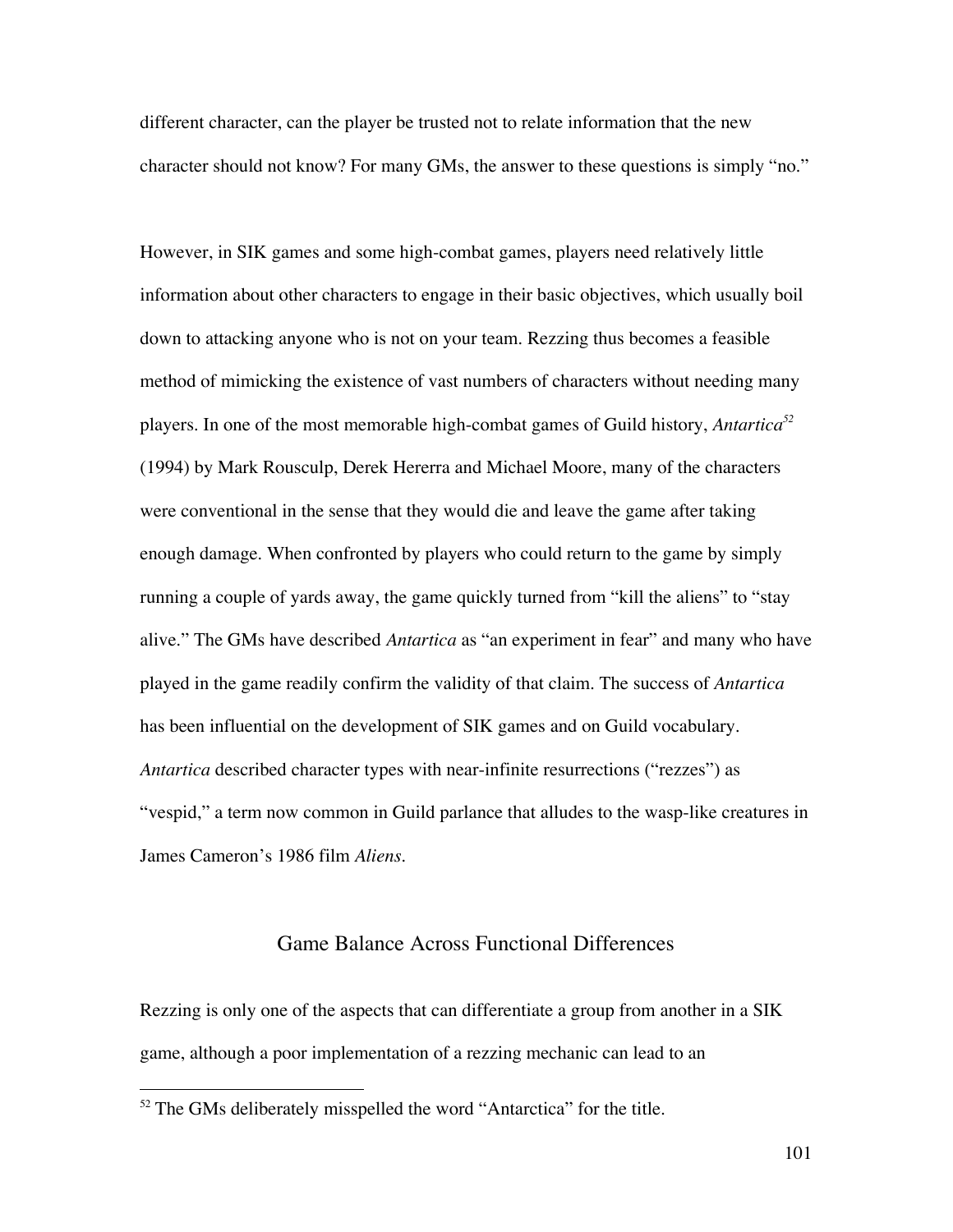overwhelming advantage to certain groups. GMs need to spend time looking at "game balance," which is a vague assessment of the probabilities that groups and players have of succeeding or failing in their goals in a game. By adjusting various parameters of competitive mechanics, GMs can improve the game balance by bringing the probabilities of success within reach of all the players.

When balancing the combat abilities of multiple groups in a SIK game, GMs take into account the number of times that characters can rez, the amount of damage that a character can receive before dying (often quantified as "hit points"), and the kinds of toy weaponry available to the players. The issue of balance eventually comes down to a single question: as far as the GMs can predict, when opposing groups meet in the game and engage in combat, will it be a fair fight?

A group of weak characters that can rez will usually return to combat after a short time delay. They might win a war of attrition but would also have difficulty holding a territorial line of defense. A group of characters with a large number of hit points would be able to push through considerable opposition before falling, and medical abilities or hit point regeneration would sustain the group through multiple engagements. Players holding rapid-fire weapons might be able to take down a charging mob of opponents before losing a single ally. The number of different toy guns and homemade foam and cloth substitutes used by the Guild in its SIK games is considerable, giving GMs a respectable range of choices for providing different kinds of firepower for different players.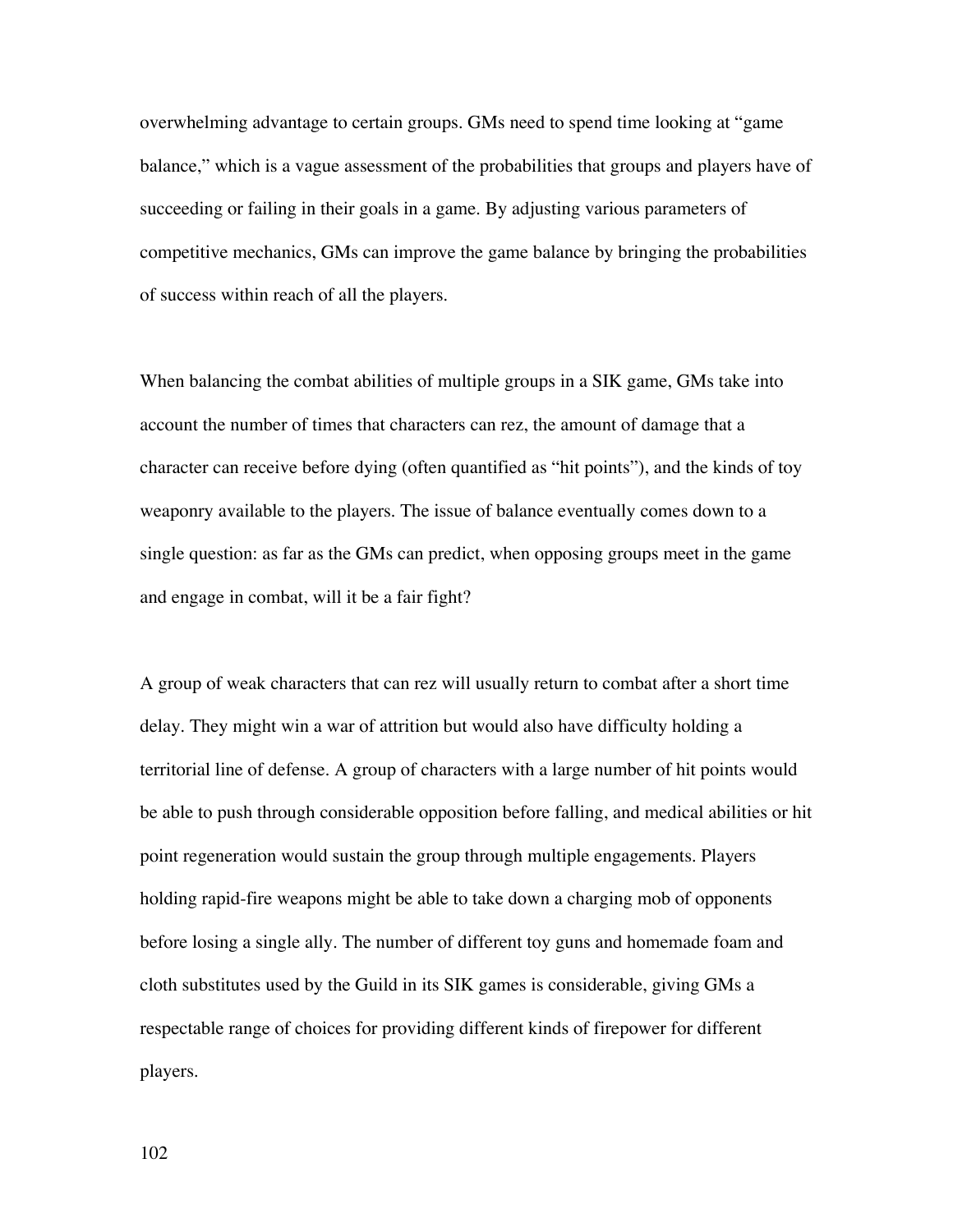That was just a glimpse into the possibilities for balancing different combat capabilities in games that largely focus on ranged combat. Of course, it is always possible to have an equal mix of different kinds of characters in a single group, thus making the groups functionally identical, relying on the prose descriptions of the groups to differentiate the groups. Guild GMs use the word "paint" when referring to descriptive elaborations that do not translate into significant operational decisions. The color of the teams or the game may be different but their basic mechanics and strategies are the same.

There is a strong case for keeping competing groups functionally different. Guild players are notoriously quick to dismiss "paint" if there is little reason to sustain the descriptive differences of the groups. Conversely, it is much easier for a player to pretend to be a member of the toughest gang on the planet if the character has the hit points to prove it. Even though it may be complicated, experienced GMs are capable of balancing quantifiable properties such as hit points and limited rezzes against qualitative factors such as weapon type and player skill to even the odds for players and provide a level competitive playing field. All these factors accommodate groups that are uniquely limited in their range of competitive abilities, thus influencing the strategies available to the groups. Players need to anticipate the actions of other groups during the course of the game to secure victory, and when facing functionally different groups, players are challenged to outguess their opponents without full knowledge of their capabilities or their strategic options. Finally, the identification of the player with the group can be heightened when the unique qualities of the character are congruent with the unique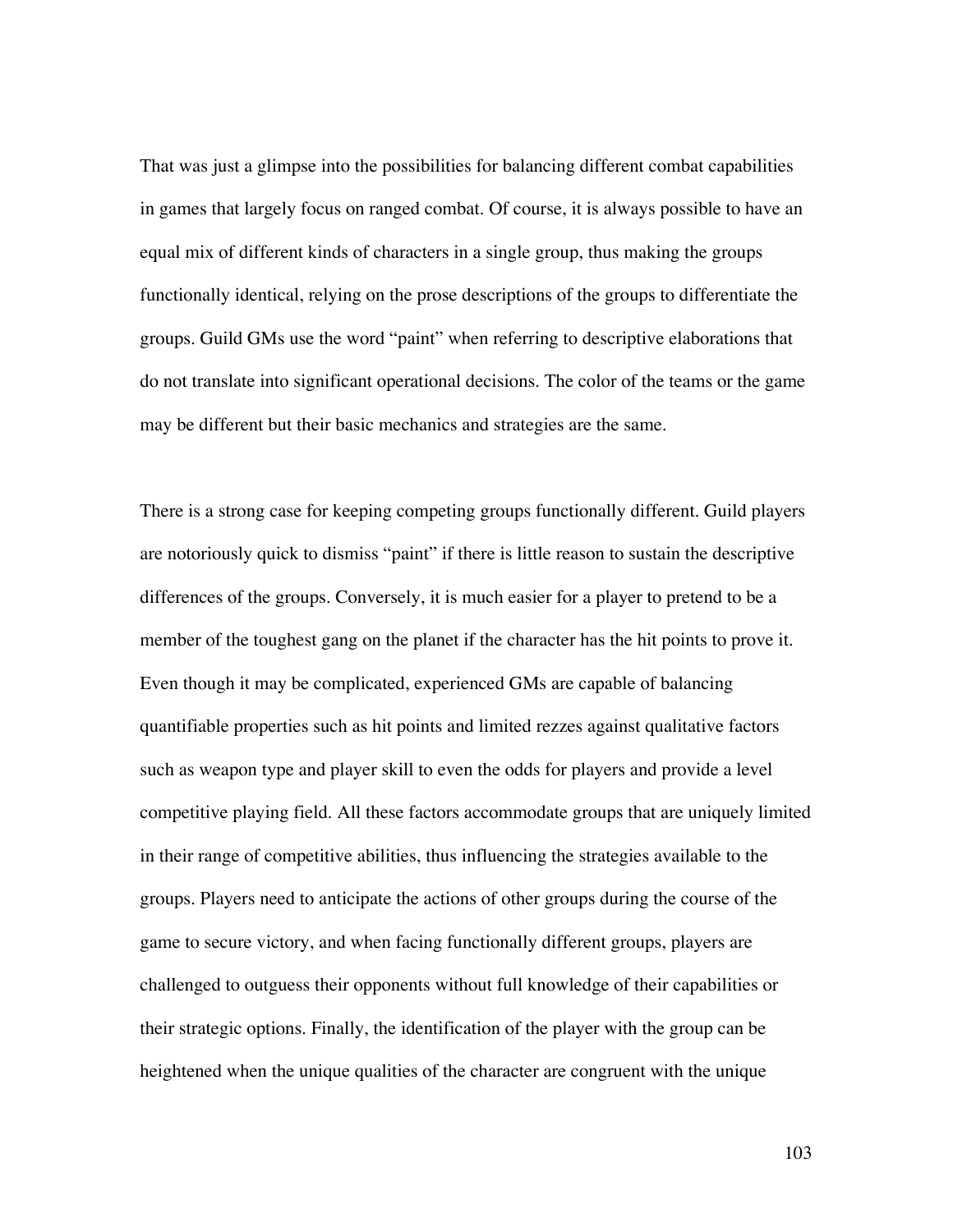qualities of the group, thus providing a better incentive for a player to care about the success of the group.

Of course, the casting of players and the objectives of groups will also influence the game balance. A group might be trying to eradicate another group, or it might merely be attempting to fight its way to the limits of game space. Groups may be contesting for control of relatively even territory. The range of abilities of a group could change over the course of the game with the development of technologies or the loss of characters. In games with more roleplaying, "paint" will significantly influence the attitude that players will have towards the carriage of their characters. Bluster and pre-assigned respect can go a long way in a game that focuses less on competition based on quantifiable advantages. However, one may find similar challenges in balancing other forms of competition resolution that have very little to do with combat.

## Voting

A number of games have provided mechanics to simulate the processes of government that extend far into the game world. One of the simplest is the procedure of voting. Players may be called on to nominate and elect representatives to oversee important concerns for the rest of the game or beyond. Some characters may have goals that require them to get a specific person, perhaps themselves, into a position of power by the end of the game. Alternatively, voting procedures may determine the implementation of certain projects or plans, which could be a character's goal in itself or just a helpful step towards a larger objective.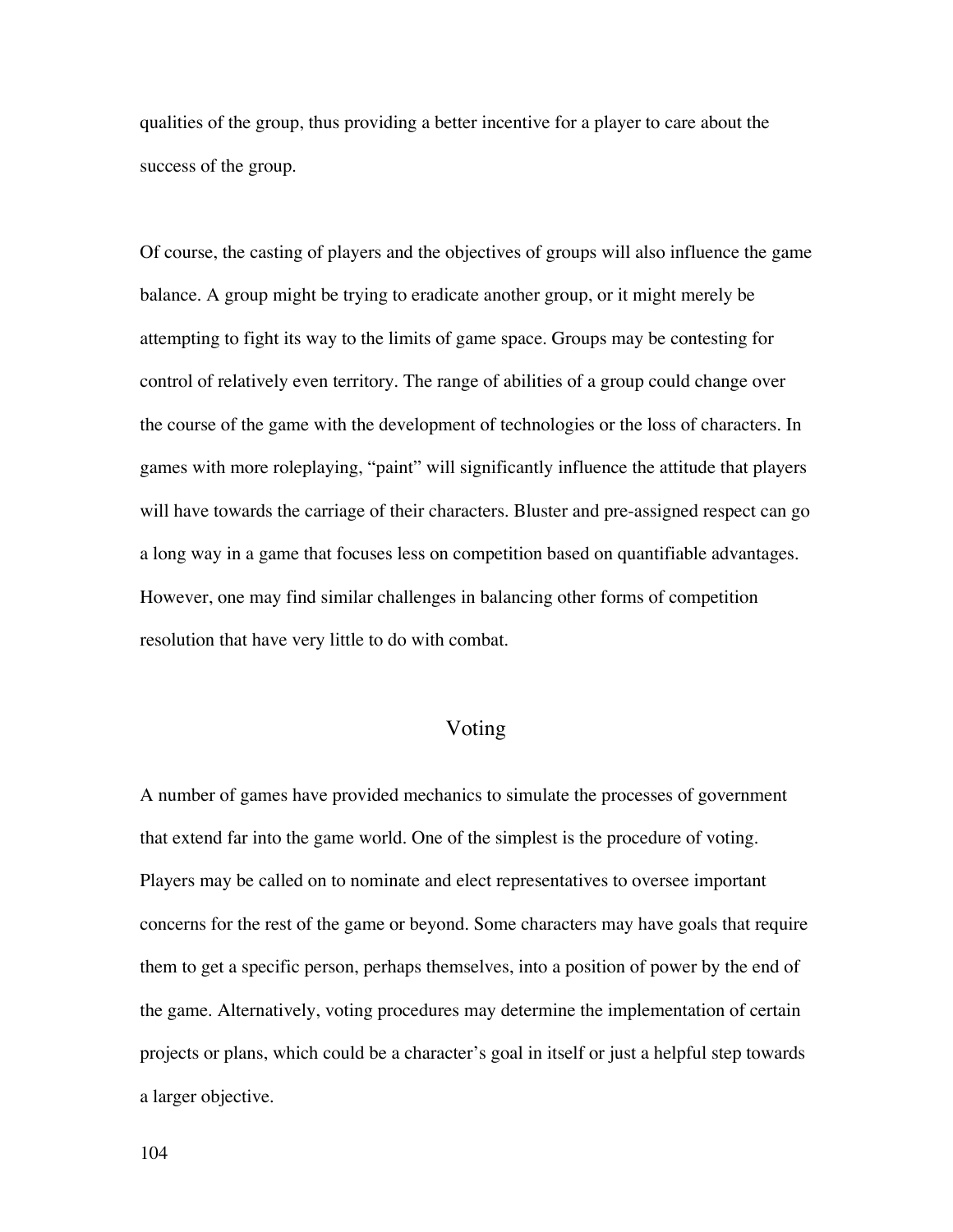Games that have a strong political component often assign functional advantages to holders of certain abstract roles, encouraging players to campaign and claim abstract positions of power before the game ends, even if they have no prescribed goal to attain such a position. For instance, a minister of finance might have access to cash reserves, supplying the character that holds the post with an increased income or the ability to change the allocation of supplies to various resource-hungry projects. Players could then use the additional money or the completed projects to fulfill game goals that have little to do with being the minister of finance.

In Guild games, however, voting can be much more complicated than the basic one-man, one-vote scheme. A character might have lesser or greater influence on "democratic" procedures based on their station, their wards, their family connections or their affiliates. In *Caer Phaedria* (2002) by Jake Beal, Susan Dorscher, Jay Muchnij and Jade Wang, characters needed to draft and pass governmental edicts to achieve a variety of political goals. Players had to seek the cooperation and signatures of others to pass edicts, the signatures of some characters counted for more than others, and new edicts overrode contradictory old edicts.

# Economies and Conflict Generation

In *A New Deal*, characters were accorded a quantifiable value of "big bucks" representing their access to political favors and their clout in City Hall. Entertainers garnered more influence as they became big stars, law-enforcement officials needed political favors to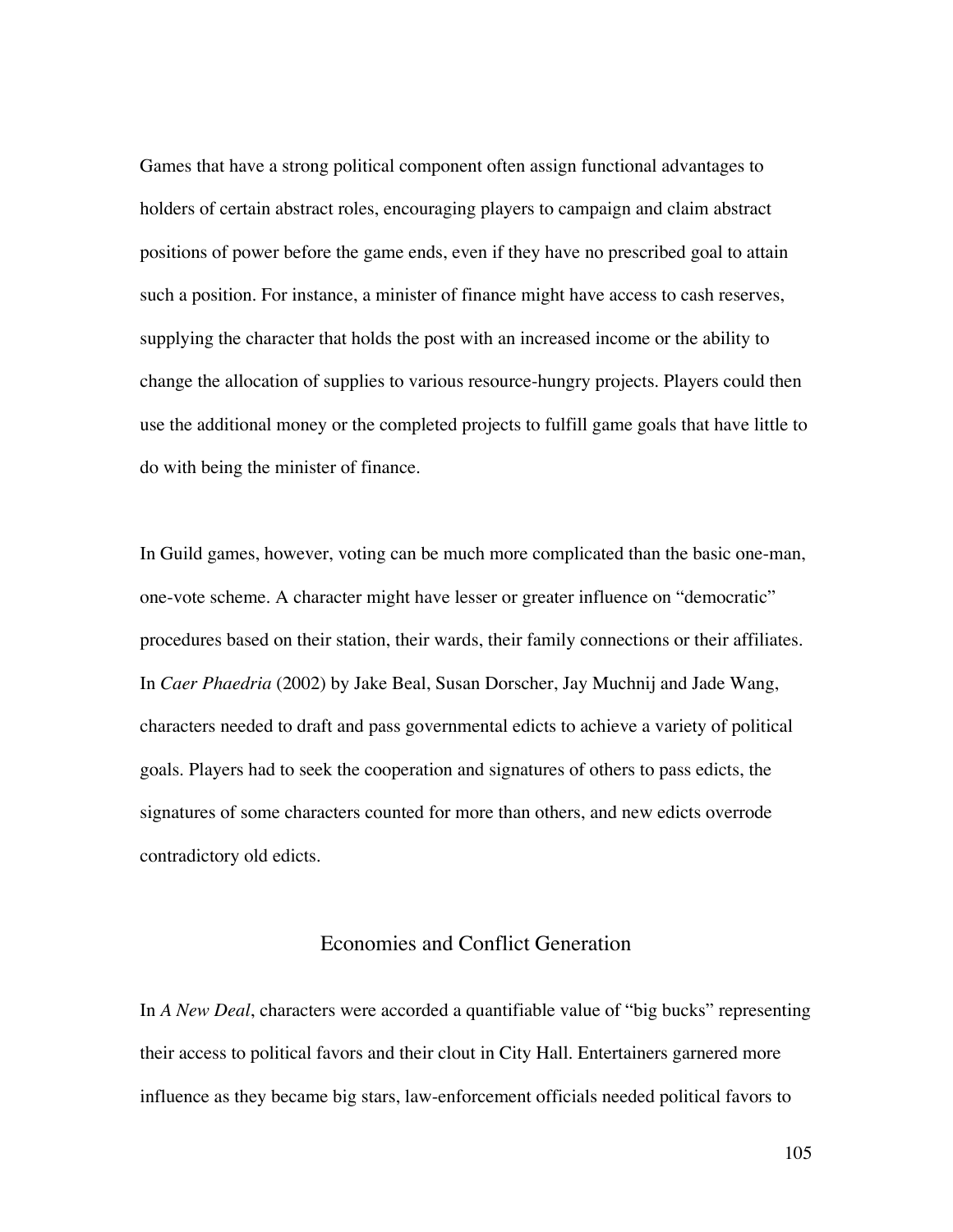carry out large-scale searches of Chicago, city officials and mafia could spend "big bucks" to promote or vote down large public works projects. Unlike a character's political power in *Caer Phaedria*, which had the same value for every edict, "big bucks" were expended with each use. Players not only had to assess the merit of possible expenditures of "big bucks," they had to make judgments on their worth as well. Every "big buck" spent on one project was one "big buck" less for other ventures.

In Guild parlance, *A New Deal* used an "economy" to mimic a political process. Guild games usually design economies by starting with limited supplies, a larger demand for scarce resources and mechanics for making transactions and assessing the value of those resources. Not all game economies use game money as the principal resource. Some economies are centered on Random Technical Items, some are based on ammunition supplies, some supply weapons and tools useful for other forms of goal achievement and some trade with "Macroeconomic units" (MEUs) of commodities, which are valued an order of magnitude beyond game money. The GMs of *Nanopunk: Tokyo* often discussed the game as an "angst economy," as human emotion played a vital and quantifiable role in the game. Economies can be difficult to balance, as GMs must ensure that there are sufficient quantities of resources to make game-winning transactions feasible but not so much that they become trivial. However, the considerations involved in balancing economies are mostly numerical, which may be easier for the GMs' to figure out.

Economies serve as systems that can generate conflict without the prescription of the GMs. If players realize that all the characters need more resources than they have in hand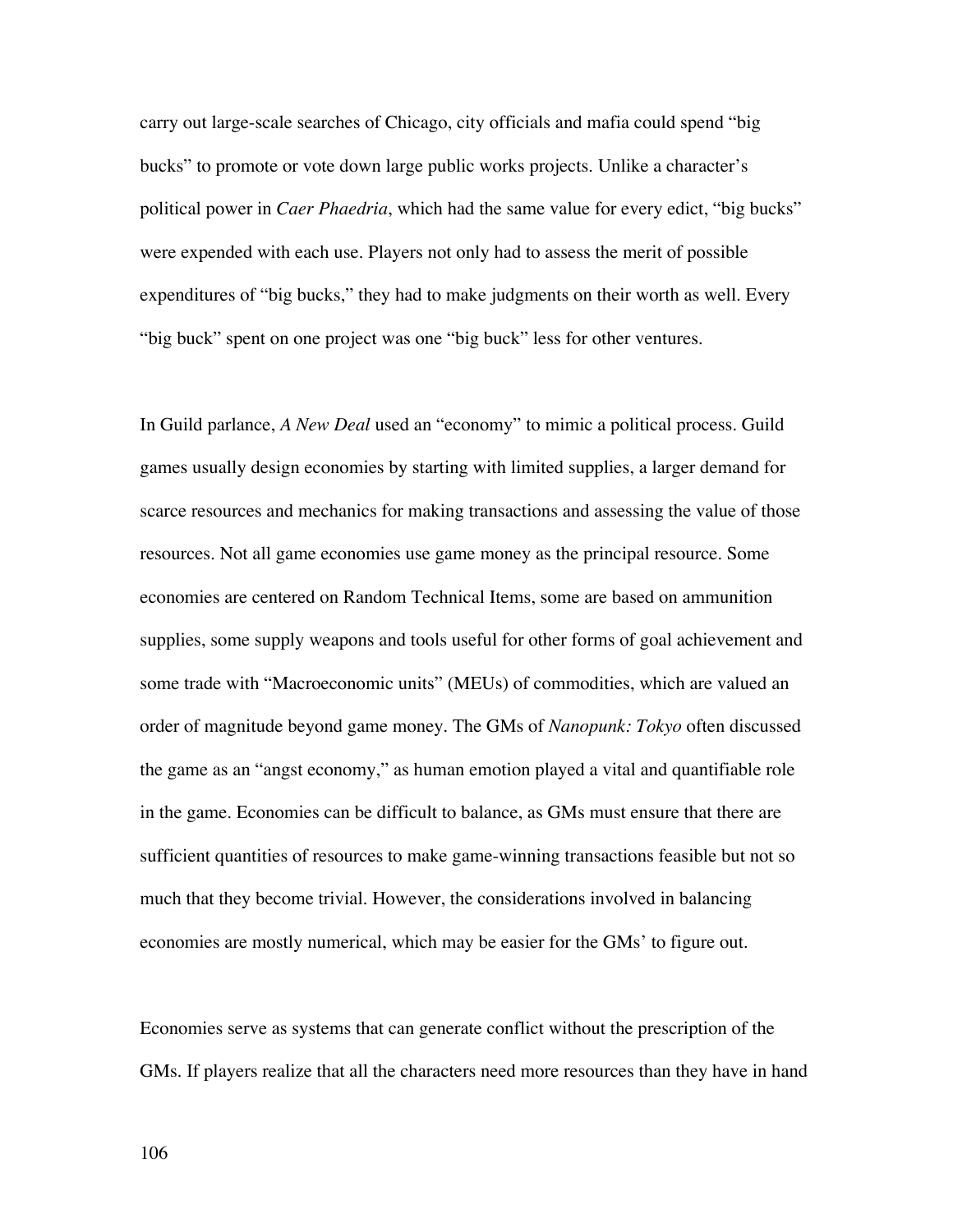to accomplish their goals, some will begin to antagonize each other for the sake of procuring supplies. The balance of individual character abilities becomes a concern in these scenarios, as a sufficiently powerful character might easily be able to eliminate random characters and seize their resources. Disincentives to this sort of approach may include player-controlled or GM-controlled law-enforcement, transaction mechanics that keep resources secure even when a character is dead or a character's psychological distaste of theft.

Beside economies, there are many other ways to generate character conflict without explicit instruction in the character packets of the players. Seduction mechanics may result in characters fighting over characters instead of resources. Alternatively, predisposing characters against certain kinds of stereotypical player actions may result in some interesting clashes. A player who attempts to gather a large number of people to accomplish a difficult task, for instance, may become a target for a character who suspects that large gatherings could be plots against the government. In many cases, GMs try to give players some chance of recognizing the potential danger of their actions.

#### Rez Points, Killing Blows and Stealth Mechanics

Given the emphasis that Guild games have on attaining and securing goals, players often like to have access to some consistent and reliable means of ensuring that opposing characters stay out of their way once they have been removed. Otherwise, a game might either end in an unsatisfying standoff with no clear victor or be a foregone conclusion from the very beginning. Many games featuring rezzes thus provide a way to impede the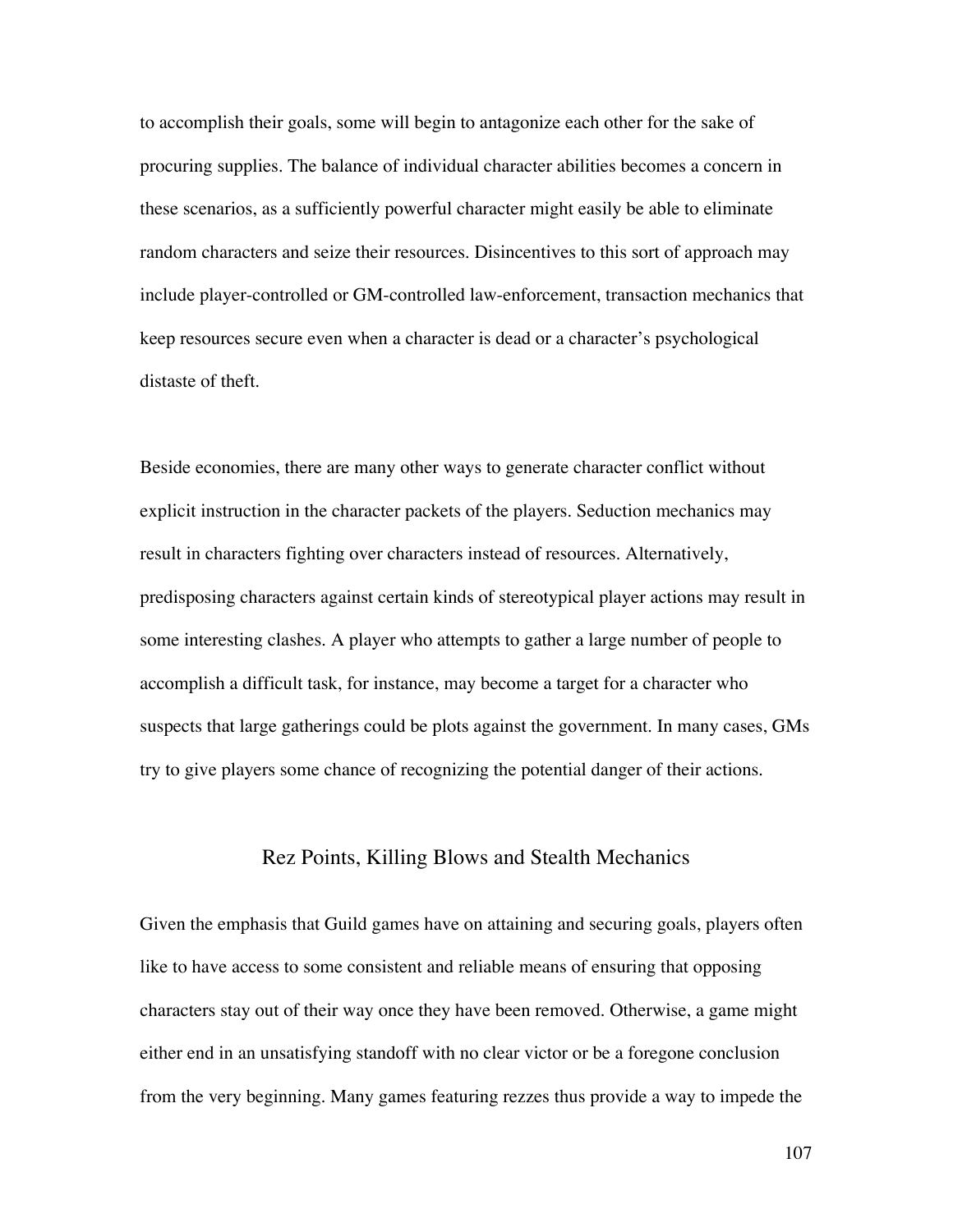rate at which players can return to the game. A game featuring rapidly breeding aliens will often have a "queen" character that will stop breeding new creatures when killed. Other games have wall signs marking areas, known as "rez points," where players of "dead" characters can rez. A rez point often represents some sort of portal that allows attacking characters to enter the game world. Players may be given a means of disabling the rez points or killing the queen character, thus stemming the flood of rezzing characters.

In other games, some characters may not die immediately after taking enough damage in the thick of combat. In the five to ten minutes that it takes for the character to die, the combat may end and victorious allies might administer medical aid. However, this would mean that players who are trying to dispose of their opposition in a quiet corner would have to guard their dying targets for five to ten minutes, a process that wastes time and discourages risk-taking among players.

To address this issue, the Standard Rules<sup>53</sup> includes a means for players to ensure that a character is dead. This is known as a "Killing Blow," a mechanic that represents the willful, quick and certain termination of a character's life.

Any Character not in a position to resist—immobile or unconscious—may be killed almost instantly. To do this, be within Zone of Control and declare *"Killing Blow"* towards your victim. Anyone within ZoC of you or your victim

<sup>&</sup>lt;sup>53</sup> Morris, J. E. & the MIT Assassins' Guild. (2002) Standard Rules for MIT Assassins' Guild games. Cambridge, MA.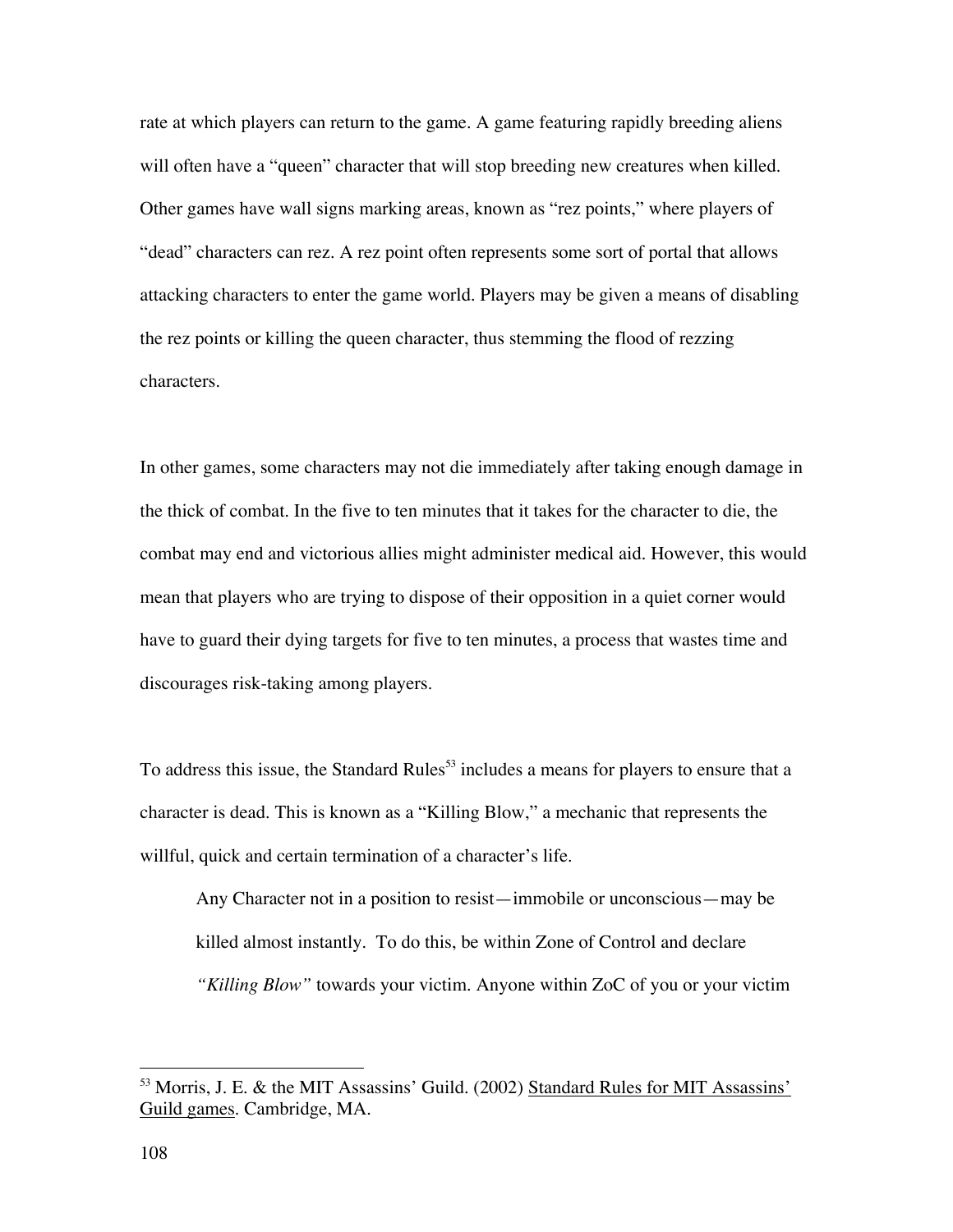who can move can stop you; the rescuing Player just says "No" or "stop" or "I prevent you" or *anything* indicating that you are opposed, within two seconds.

The Killing Blow and medical mechanics make possible the coexistence of the ability of characters to minimize casualties in combats by assembling multiple allies and opportunities for clean, quiet assassinations. This has also allowed GMs to add powerful characters that would require multiple assailants to assassinate with any reasonable probability of success. In games with cohesive groups that are transparent to the members of the group, players could potentially coordinate their groups to deal with excessively dangerous individual characters. However, with more complicated group structures featuring questionable loyalties among members, GMs have found it necessary to find ways to allow individual players to take down their opponents, no matter how outclassed the assailants may be.

Instead of removing powerful characters from the rosters of games, however, GMs have recently relied on stealth mechanics to achieve these affects. These combine competitive and verisimilar tensions to represent characters attacking characters by surprise. Players are required to hold an easily recognizable hand sign behind another player's head for a few seconds. If the victim fails to notice the hand during that time, the attacker immediately declares a successful mêlée attack, regardless of the victim's combat ability. Once the victim is incapacitated, the attacker can perform a Killing Blow.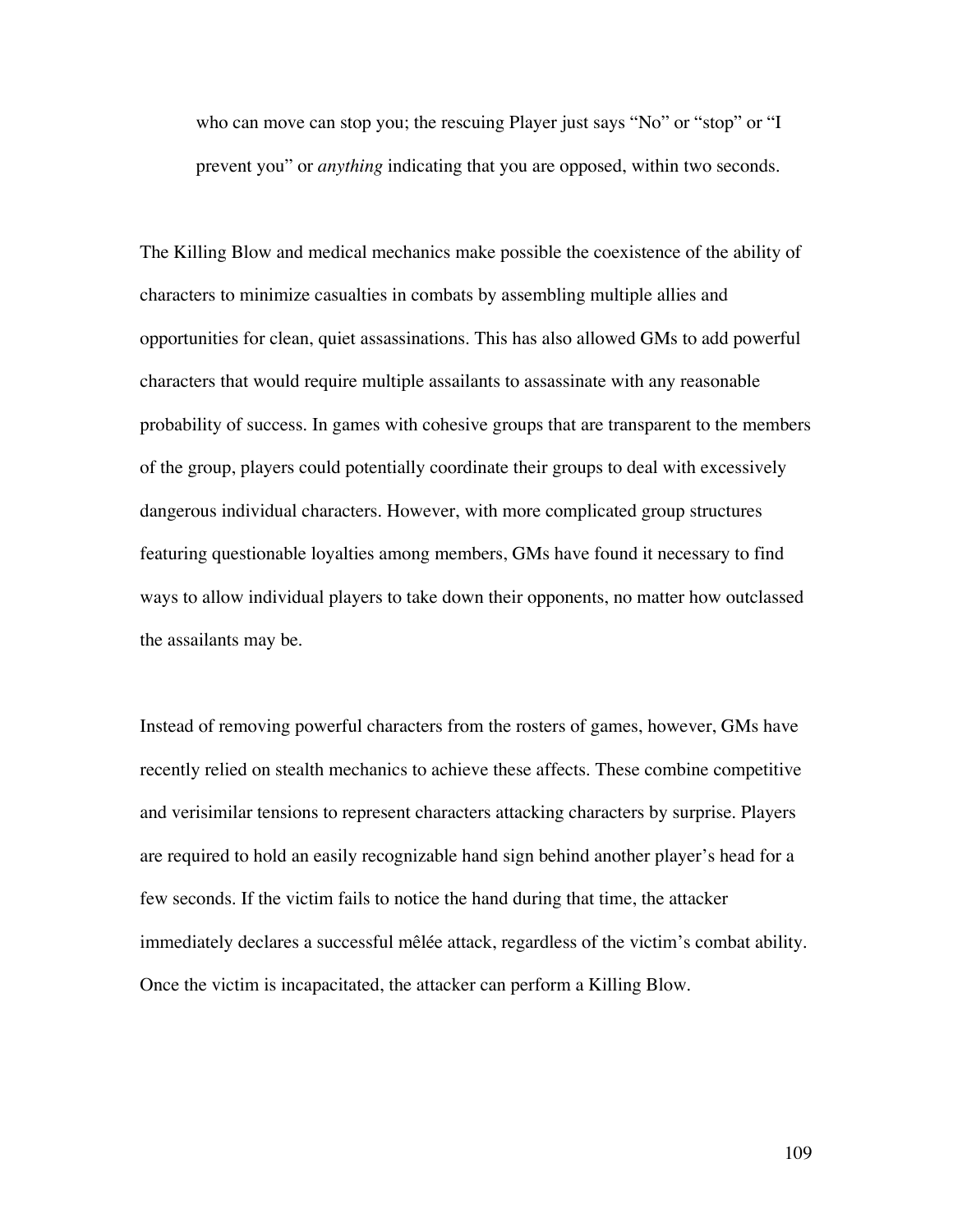Stealth mechanics encourage players to form alliances with their opposition to maximize opportunities for catching their enemies off guard. In that sense, individual players can be far more deadly than an easily noticed group of assailants. Instead of attempting to display their strength in numbers, groups spread out their members and confer in secret to prevent targets from noticing affiliations and becoming suspicious.

Rez points, Killing Blows and stealth mechanics are relatively simple mechanics in concept and implementation. However, they can all dramatically change the attitude and strategies that players can adopt in their efforts to achieve their characters' goals. They also provide new angles for GMs to explore in their aim to design and balance mechanics and systems that players will enjoy competing over.

## But Who Won?

Whether players are competing in combat, over economies, using governmental procedures or running in dog races, competitive mechanics need to return an unequivocal result at the end of the contest. Without providing a timely resolution, many Guild players would consider their efforts to be pointless or unfinished. A round of combat often ends with one or more characters incapacitated, perhaps dead. The survivors are either routed or victorious, giving them the opportunity to engage in another competition at a later time. With economies, the character either has the necessary resources or not; after all the trades and transactions, the bottom line looks at whether the character actually possesses what he or she needs to fulfill the goals of the game. Governmental procedures largely affect the ability of players to accomplish further tasks; without a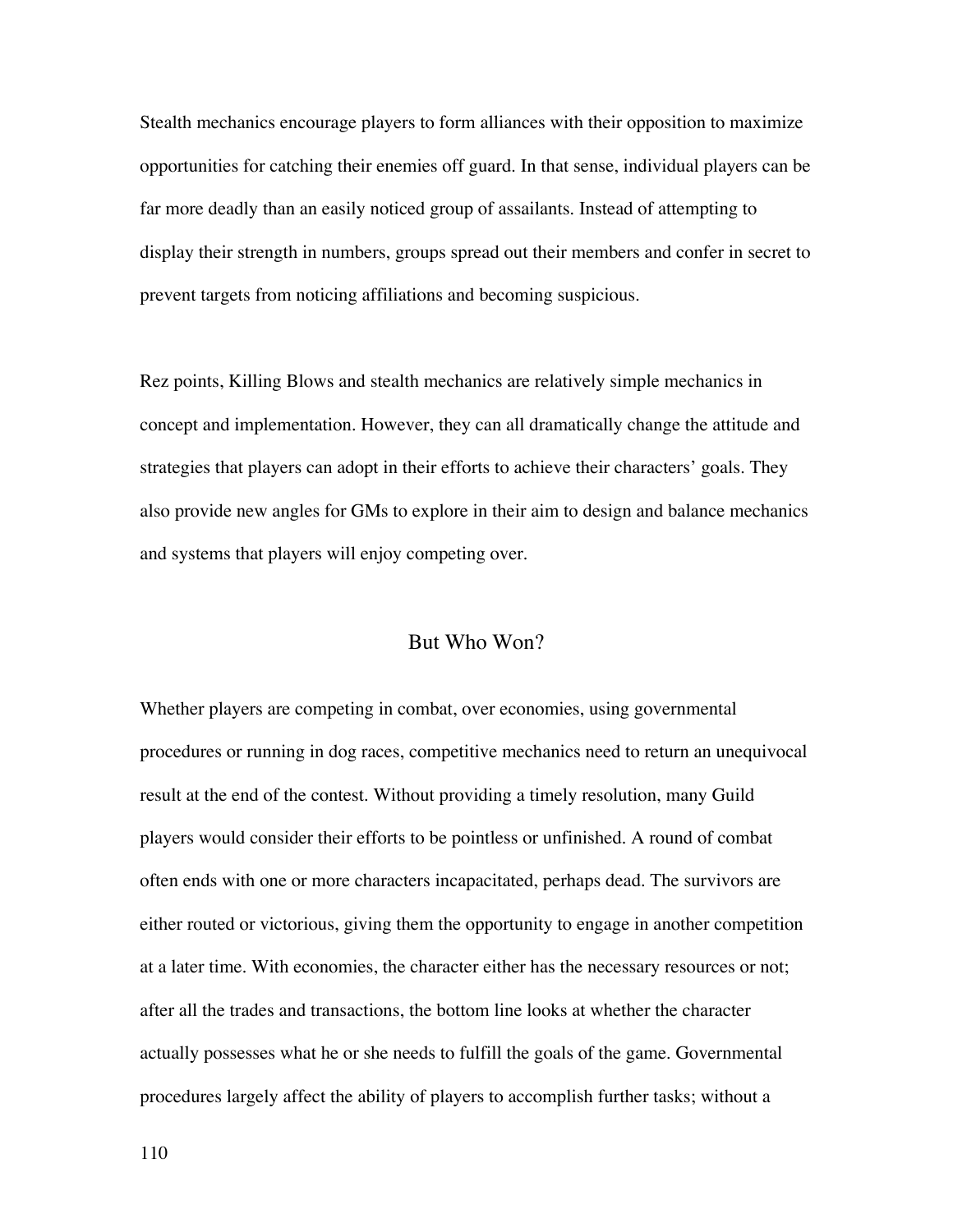successful run through the gauntlet of bureaucracy and procedure, players will find themselves at a noticeable disadvantage.

Once the players who engage in a competitive mechanic become aware of the results, they then know the changes in the circumstances of the game as a result of the competition. Only with this new information can players make further informed decisions regarding the actions of their characters and their groups, thus allowing the game to progress.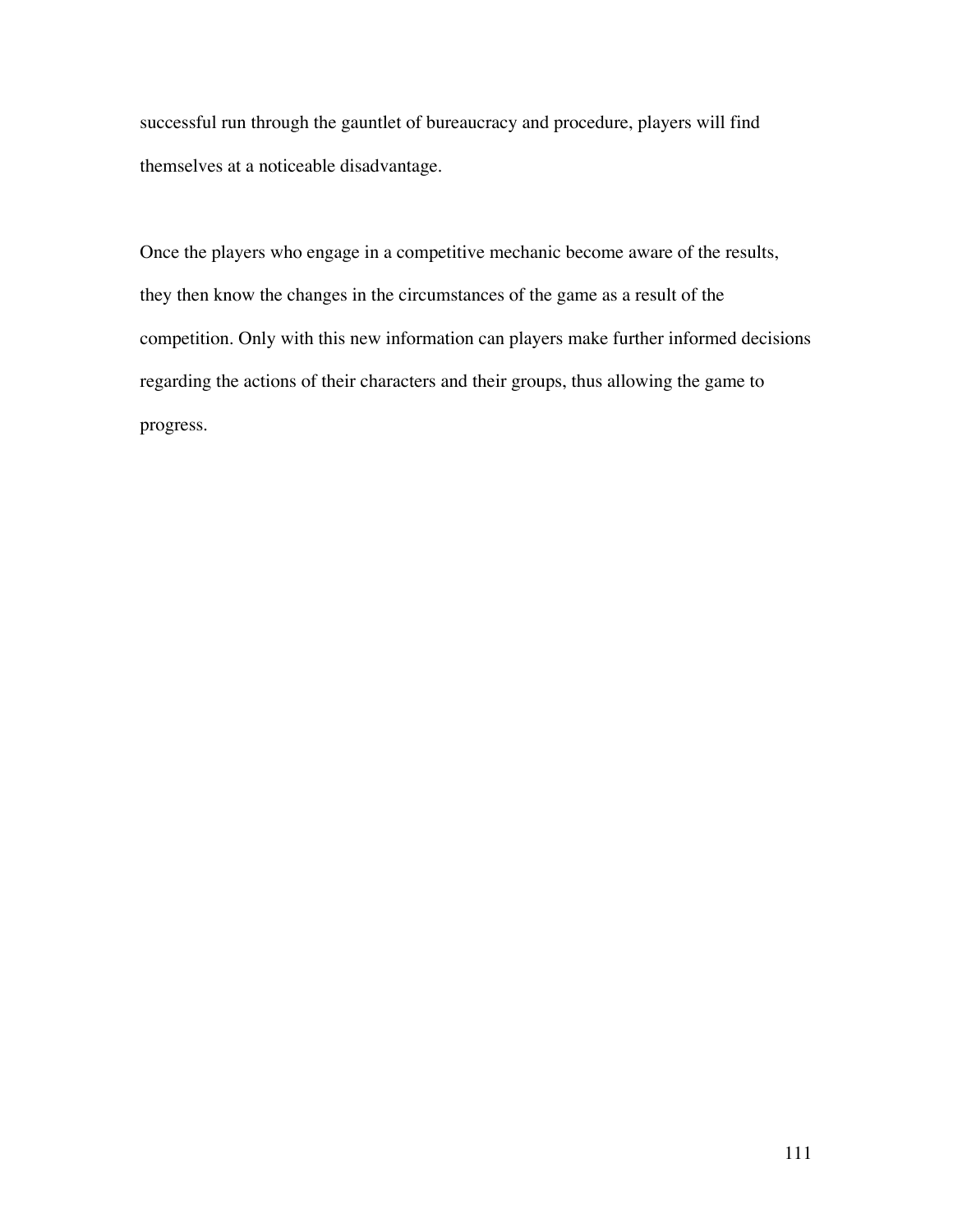## Future Directions and Credits

This thesis captures a snapshot of game design from a particular time in the history of the MIT Assassins' Guild. Snapshots attempt to capture and fix the state of a changing environment from a single point of view. With the knowledge that a creative environment changes rapidly, a single snapshot is a poor roadmap for future paths. On their own, snapshots do not have any predictive or even prescriptive use. Of course, the analysis of a series of snapshots or multiple snapshots of the same environment might be useful for a variety of generalized analyses. It is my hope that this thesis might eventually prove useful for someone else's broad analysis of game design. It is also my wish that other writers, well versed in other forms of gaming, may produce snapshots of their respective fields of expertise.

The practices and examples included in this thesis are specific to the MIT Assassins' Guild. However, those working in the design of live-action simulation or gaming for recreational or educational purposes may find some applicability for these ideas. Circumstances will always be different with other implementations. This open sup the potential of new solutions for many of the same questions faced by the Guild. The tensions described in this thesis should be seen as opportunities, rather than roadblocks, for the purposes of producing even more compelling, innovative and varied interactive experiences.

For instance, a number of different groups have been working on using Personal Digital Assistants (PDAs) to facilitate "augmented reality" simulations, which can be understood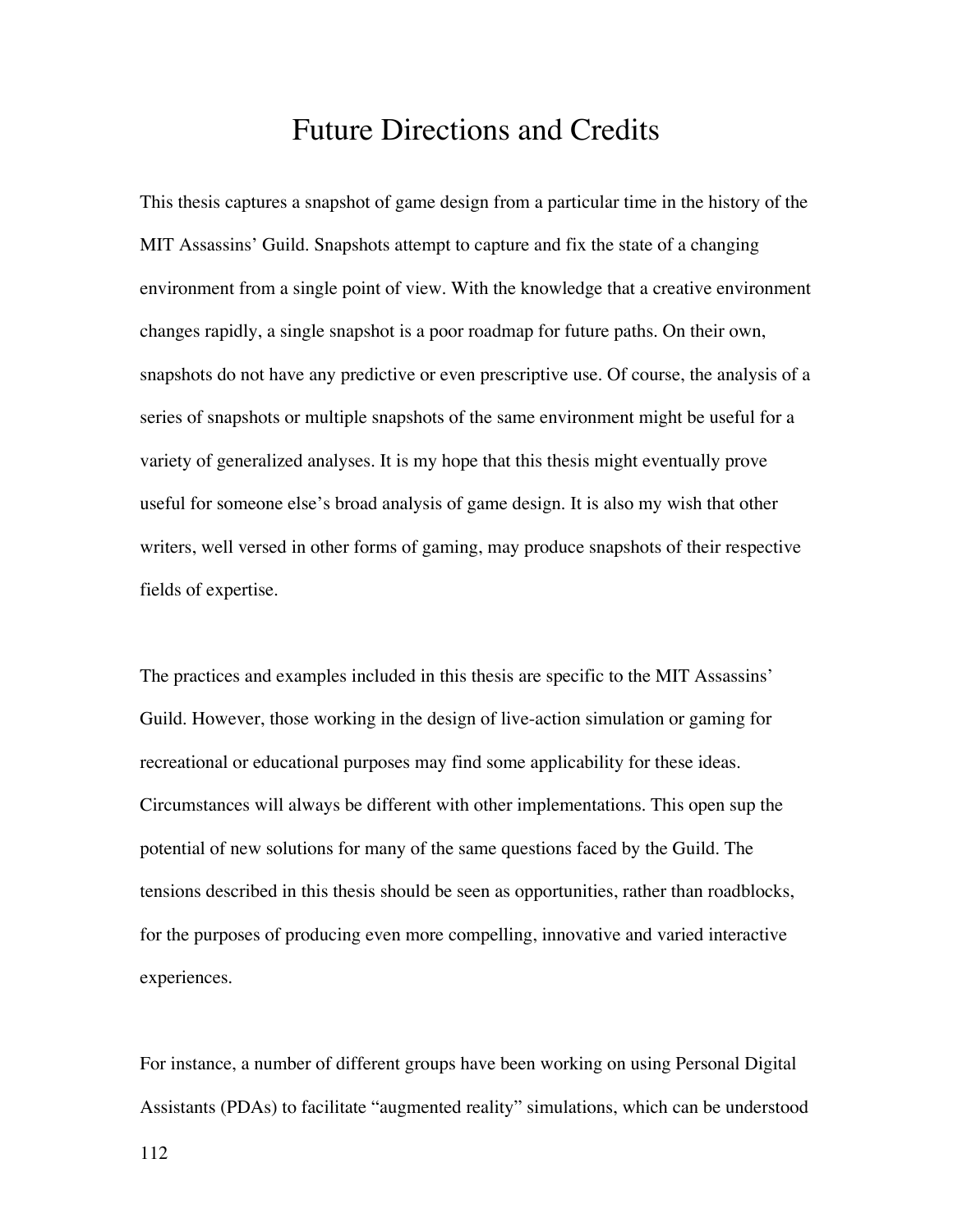as live-action roleplaying with the addition of portable computers. Computers can hide, exchange and reveal information without the explicit interaction or knowledge of players and can also be multipurpose, detailed threshold objects. PDA-mediated mechanics can also cause very little disruption to non-players. Indeed, bystanders may not even notice a PDA-facilitated game in progress. Networked computers can reflect global state variables that players can manipulate from multiple locations. MIT is currently developing a toolkit for non-programmers to implement this sort of functionality on PDAs,<sup>54</sup> although not many groups can afford to supply all participants with compatible handheld computers. All these have significant implications for the tensions of information, verisimilitude, dissociation, competition and feasibility respectively, and I hope to explore these possibilities in the near future.

I would like to express my thanks to Edward Barrett, Kurt Squire and Henry Jenkins, who have provided invaluable support and information for this thesis. I would also like to thank my family and Jennifer Clay for their support and my classmates at MIT for their feedback. Of course, the MIT Assassins' Guild has been extremely helpful with their discussion and their willingness to try out new ideas; I have special thanks (and apologies) to players and fellow GMs of games that I have worked on. Finally, thanks to God, without whom none of this would have been possible.

 <sup>54</sup> Klopfer, E. & Squire, K. (April 2003) Augmented Reality on PDAs. Paper presented at the annual meeting of the American Educational Research Association, Chicago, IL,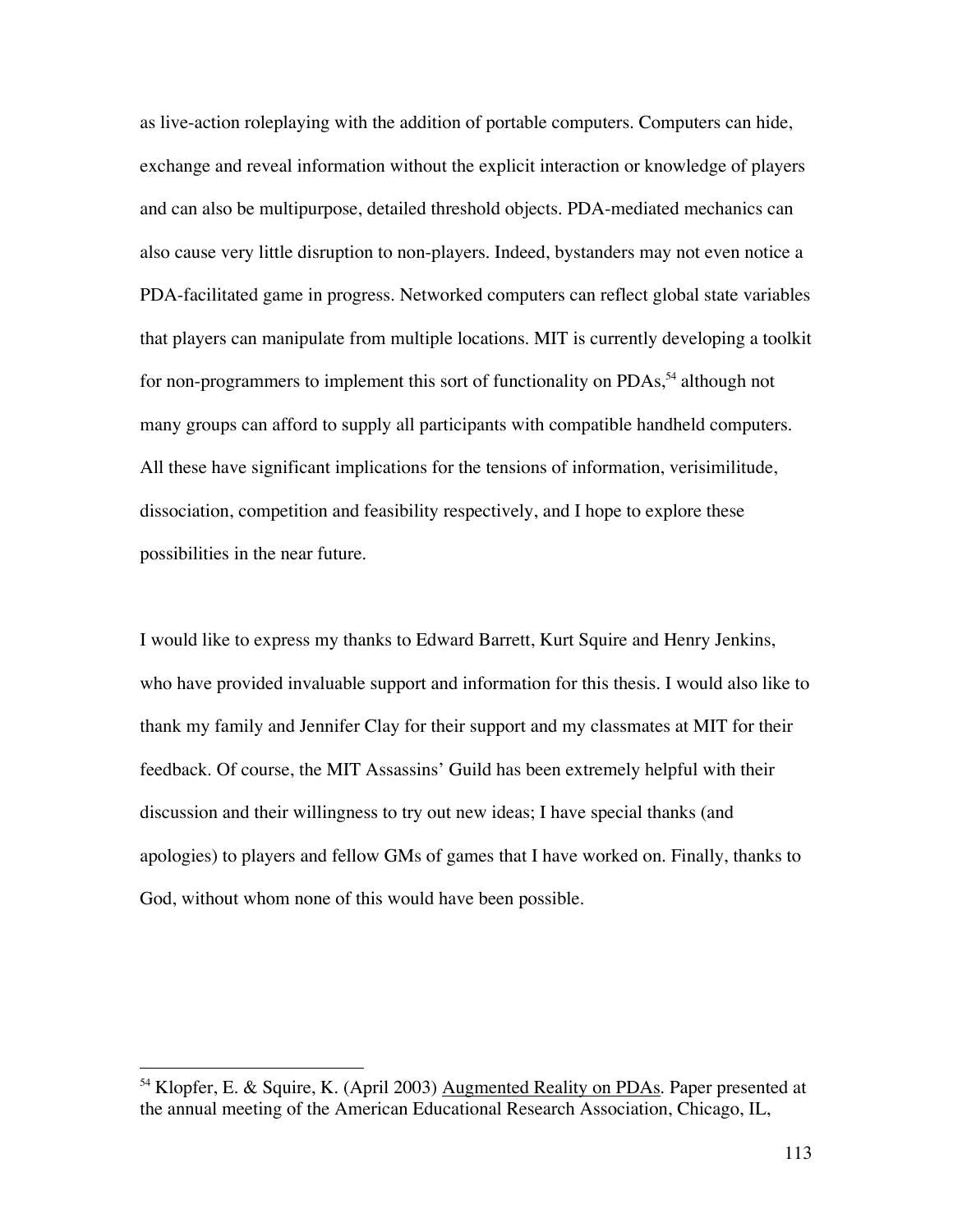## Bibliography

- Bateman, L. M. (1990) Creating Reality: Assassin Games. Cambridge: Massachusetts Institute of Technology, Department of Humanities.
- Beal J, Chung J, Clary K, Lamming D, Pittman P. (Fall 1998) *Maelstrom*. Cambridge, MA.
- Beal J, Emery G, DeLucas L. (Spring 1999) *Nanopunk: Tranquility Base*. Cambridge, MA.
- Becker, H.S. (1984) Art Worlds. Berkeley: University of California Press.
- Berger, P.L. and Thomas L. (1966) Social Constructions of Reality. Garden City, NY: Double Day and Company.
- Caillois, R. (1961) Man, Play and Games. New York: Free Press.
- Catelli J, Hope C, Oh D, Zane F. (1991-1994) *Murder of the Starlight Express*. Cambridge, MA.
- Cho D, Maessen J, Provenzano C. (Spring 1997) *From Dusk to Dawn*. Cambridge, MA.
- Clary K, Litwack P, Martin N. (Fall 2001) *Reality Check III: Dinner at the Schloss Himmelbrand.* Cambridge, MA.
- Constitution of the MIT Assassins' Guild, Standing Policy addendum, Fall 2002. Cambridge, MA.
- Dave L. (1987) *The Lurking Horror*. Cambridge: Infocom.
- Engeström, Y. (1987) Learning by Expanding. Helsinki: Orienta-Konsultit.
- Fine, G.A. (1983) Shared Fantasy: Role-Playing Games as Social Worlds. Chicago: University of Chicago Press.
- Gamache P, Genstein S, McAfee M. (Spring 1998) *Spin Cycle*. Cambridge, MA.
- Geertz, C. (1972) "Deep play: Notes on the Balinese cockfight", The Interpretation of Cultures. New York: Basic Books.
- Genette, G. (1997) Paratexts: Thresholds of Interpretation. Cambridge, UK: Cambridge University Press.
- Griffith, P. (1980) Napoleonic Wargaming for Fun. London: Ward Lock.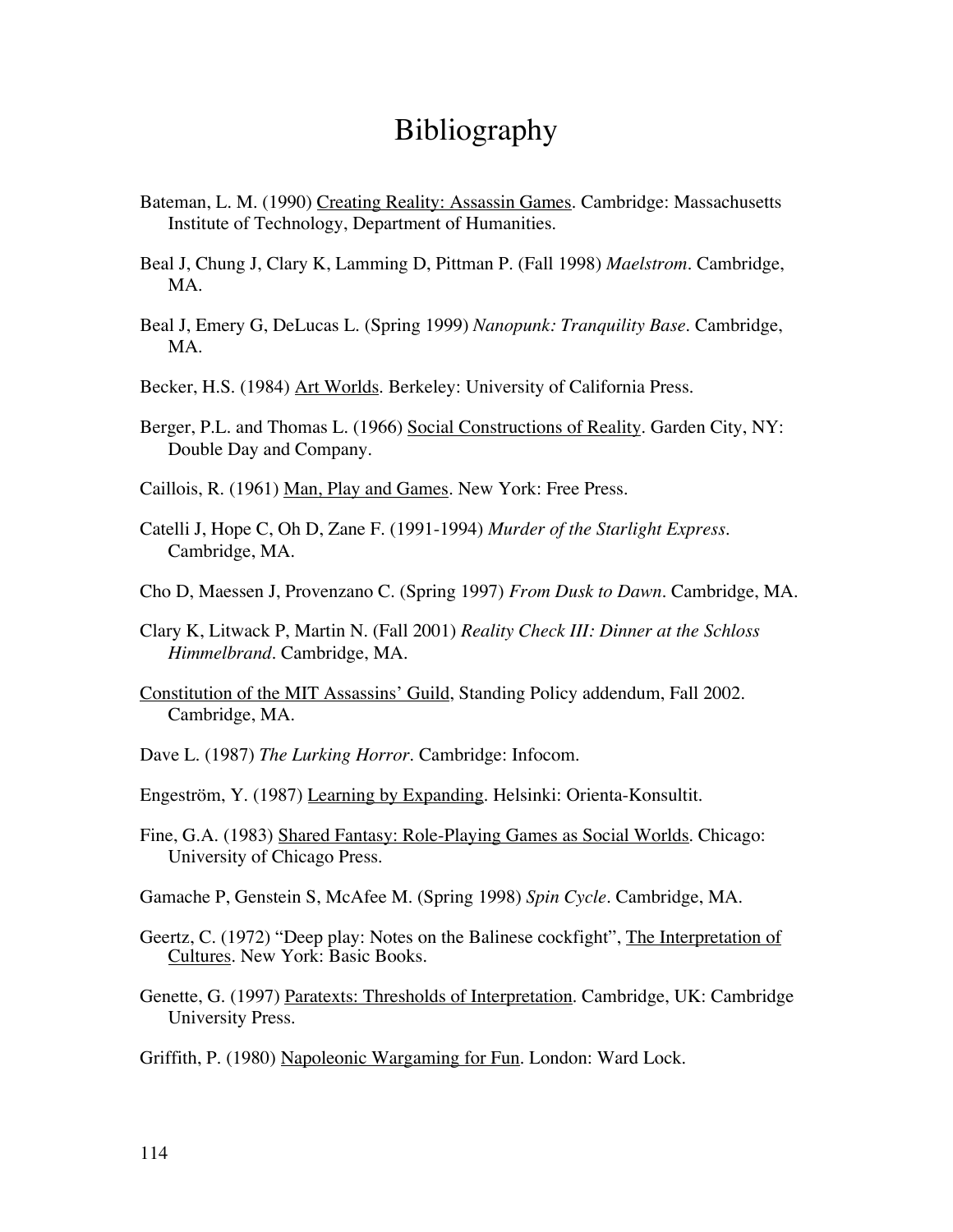- Gygax, G. and Arneson, D. (1974) Dungeons & Dragons: Rules for Fantastic Medieval Wargames Campaigns Playable with Paper and Pencil and Miniature Figures. Lake Geneva, Tactical Studies Rules.
- Holland, W, Jenkins, H. & Squire, K. (2003) Theory by Design (in press). In Perron, B, and Wolf, M. (Eds). Video Game Theory. Routledge.
- Huizinga, J. (1949) Homo ludens: A Study of the Play Element in Culture. London: Routledge and Kegan Paul.
- Jackson, S. (1981, 1<sup>st</sup> Edition) Killer: The Game of Assassination. Austin: Steve Jackson Games.
- Klopfer, E, Squire, K. and Jenkins, H. 2002. Environmental Detectives PDAs as a Window into a Virtual Simulated World. Proceedings of the International Workshop on Wireless and Mobile Technologies in Education.
- Klopfer, E. & Squire, K. (April 2003) Augmented Reality on PDAs. Paper presented at the annual meeting of the American Educational Research Association, Chicago, IL,
- LeBlanc, M. (2003) "Game Design and Tuning Workshop", Game Developers Conference, San Jose, CA.
- MIT Admissions (2002) Infinite Corridor Fun Facts. http://web.mit.edu/admissions/infinite/
- Morris, J. E. & the MIT Assassins' Guild. (2002) Standard Rules for MIT Assassins' Guild games. Cambridge, MA.
- Mulvihill M, Boyle R, Bills R, Gelman D-P, Kenson S and Szeto J. (1998, 3<sup>rd</sup> Edition) Shadowrun. New York: McGraw Hill–NTC.
- Murray, J. (1997) Hamlet on the Holodeck. New York: Free Press.
- Myhre, B.L. (1998) Virtual Societies: A Journey of Powertrips and Personalities. Winnipeg, Manitoba: University of Manitoba.
- Olmstead-Dean, G. (1998) Theatre Style Live Roleplaying Events. Cthulhu Live. http://www.geocities.com/PSTproductions/index.html
- Pearce, C. (2002) First Person: New Media as Story, Performance, and Game. Cambridge, Mass: MIT Press.
- Piaget, J. (1962) Play, Dreams, and Imitation in Childhood. New York: W. N. Norton.
- Rousculp M, Hererra D, Moore M. (Summer 1994) *Antartica*. Cambridge, MA.
- Salen K. and Zimmerman E. (2003) "Breaking the Rules of a Game" Game Developers Conference, San Jose, CA.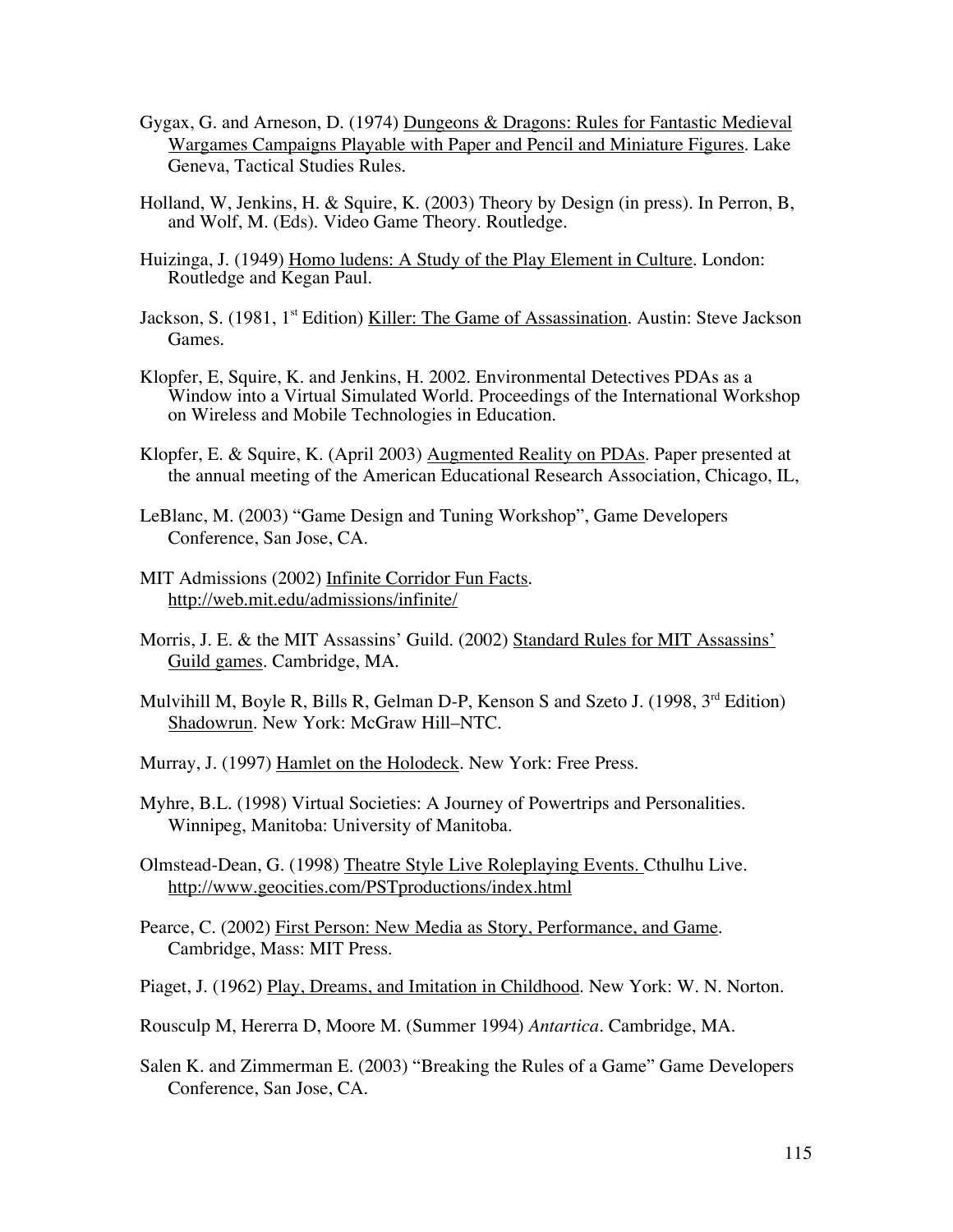- Schuessler, N. and Jackson, S. (1981) Game Design Volume 1: Theory and Practice. Austin: Steve Jackson Games
- "Mistress Siobhan Medhbh O'Roarke" (1996) Life in the Current Middle Ages, Society for Creative Anachronism. http://www.sca.org/sca-intro.html
- Sones, B.E. (2001) Here There Be Dragons. Computer Games Online. http://www.cgonline.com/features/011218-f1-f1.html
- Suits, B. (1978) The Grasshopper: Games, Life and Utopia. Toronto, Canada: University of Toronto Press.
- Tan, P, Muchnij, J, Clay, J, Karat, E. (2003) *Nanopunk: Tokyo The Inverted Metropolis.* Cambridge, MA.
- Tan, P. (2002) *A New Deal*. Cambridge, MA.
- Tan, P. (Summer 2001) *Sailor Moon: Assault on the Moon Kingdom.* Cambridge, MA.
- Tan, P. and Leiserson, C.E. (Summer 2001) *Panoramic Steam Intercontinental.* Cambridge, MA.
- Tan, P. and Mack, T. (Spring 2001) *Tenchi Muyo! The Night Before the Carnival*. Cambridge, MA.
- Turkle, S. (1995) Life on the Screen. New York: Simon and Schuster.
- Von Neumann, J. and Morgenstern, O. (1944) Theory of Games and Economic Behavior. Princeton: Princeton University Press.
- Wells, H.G.  $(1913, 1<sup>st</sup> Edition)$  Little wars: A game for boys from twelve years of age to one hundred and fifty and for that more intelligent sort of girls who like boys' games and books : with an appendix on kriegspiel. New York: Da Capo Press. First Ed: London: F. Palmer.
- Wenger, E. (1998) Communities of Practice: Learning, Meaning and Identity. Cambridge, UK: Cambridge University Press.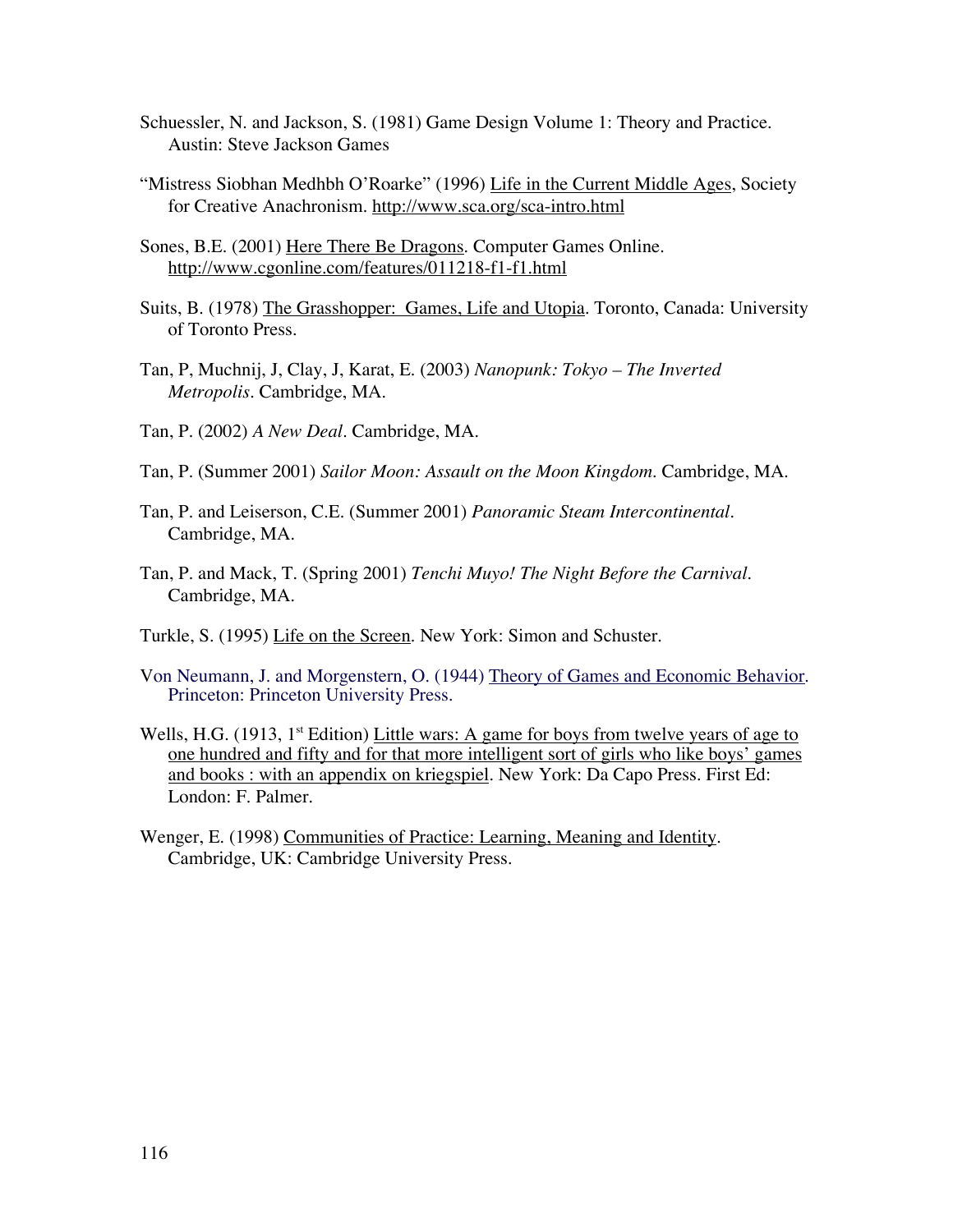# Appendix A: *Nanopunk: Tokyo* E-mail Application

This is the body of a text electronic mail sent to members of the MIT Assassins' Guild

for collecting information for casting from interested players.

\*\*\* IEN Node 2 \*\*\* ShinichiH \*\*\* Cloud download - Continue \*\*\* known as Sakasama, The Inversion, the event proved to be the most catastrophic event in the history of Japan since the Tenmei Famine of 1783. 75% of the population of Tokyo was evacuated into the giant underground cavern (BRANCH INDEX: Geo-Tokyo) prior to the event, a move that proved costly after the invaders retaliated by sealing the cavern by raising, inverting, dropping and irradiating metropolitan Tokyo on top of the cavern. A hundred meters of granite between the Tokyo and the cavern kept the radiation inside the cavern within survivable levels, although debris falling through the one-kilometer height of the cavern resulted in heavy casualties among the mostly civilian evacuees.

Reinforcement of the cavern ceiling was the first step towards reconstruction. However, equally pressing was the need to house and feed over 50 million \*\*\* IEN CHATPROMPT: SakuraM \*\*

- ^.^ Still busy?
- ^\_^ Yeah, I'm getting ready for the history test.
- ^.^ Boy, you're hardcore. Take a break, dude. We're heading out to the club. Are you gonna be there?
- ^\_^ Geez, I'm really behind...who else is going?
- ^.^ Nozomi, and Kazuo, and Rena. Mina-chan can't get past her dad tonight, though.
- ^\_^ Not the whole gang, huh...I dunno.
- ^.^ C'mon. Aiko Mitsuharu's going to be singing tonight.
- ^\_^ Okay, okay. It'll take me a little while to get to the train station, so I'll be there in an hour or so.
- ^.^ Suddenly lost interest in history, eh?
- $\Lambda$  Gimme a break. I've been diving for the past hour and it's been nothing but work work work.

^.^ Okay, okay, we're going in stripes tonight. You got anything to wear?

^\_^ Yeah, I'm set. I should get changed now if I want to catch the show.

 Call me if Minato changes her mind, huh? I could pass by her place.

A.A Yeah, but her dad's locked her diveboard, even. It's not going to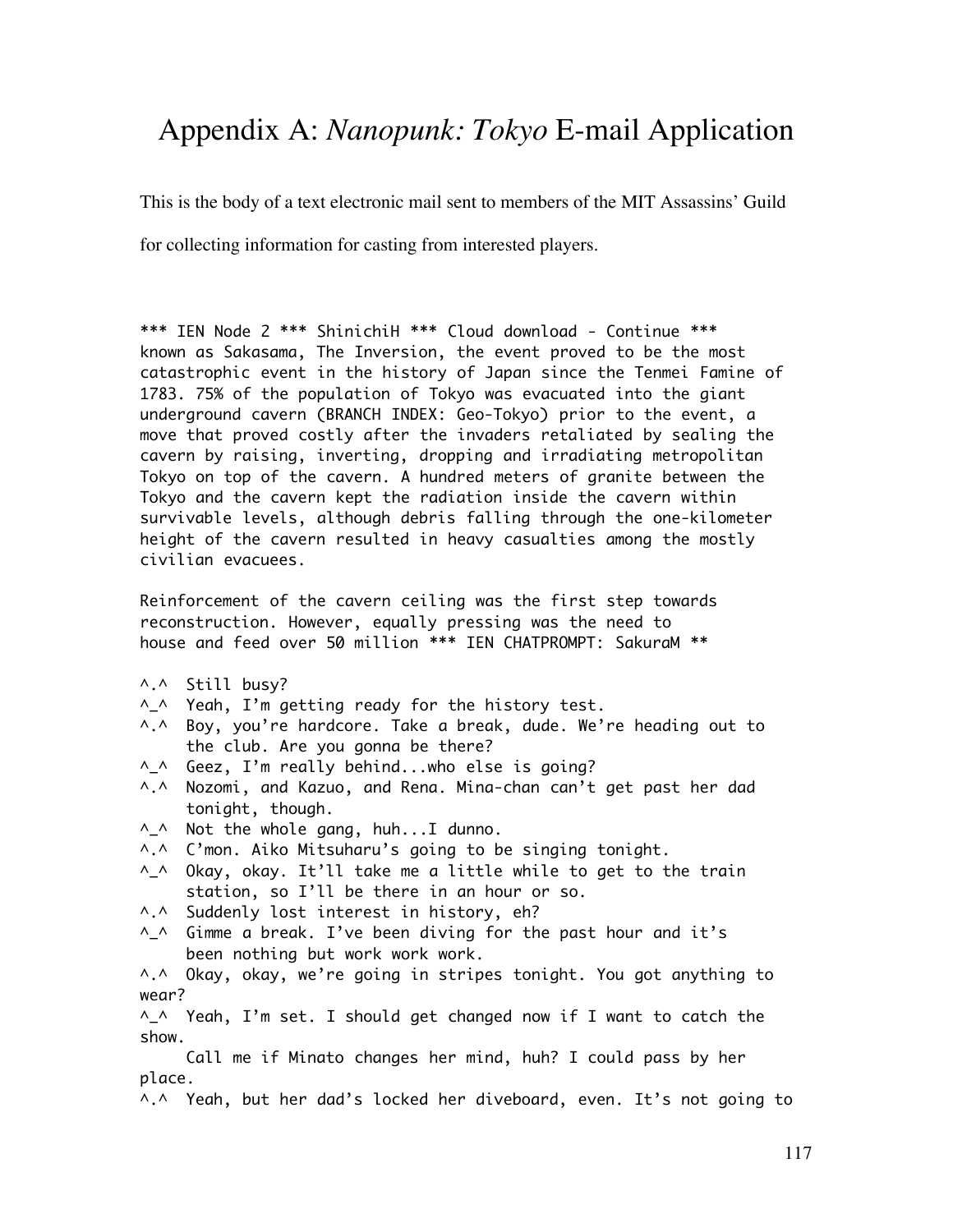happen tonight. ^\_^ Oh, okay. I'm out of here. \*\*\* DETACHED: ShinichiH \*\*\* ^.^ ...'cos I didn't tell her.

-----------------------------------------------------------------------

## NANOPUNK:TOKYO THE INVERTED METROPOLIS January 17-25th by Jennifer Clay, Eddy Karat, Jay Muchnij and Philip Tan

Nanopunk:Tokyo is a 10-day, high-roleplaying Assassin game based on Japanese pop culture and previous Nanopunk games run by the MIT Assassins' Guild. The game is set in Geo-Tokyo, a gigantic, hermetic underground city in Japan, 2089, where advanced nanotechnology combined with traditional martial arts have turned the streets into a dangerous urban jungle where gang members, hackers and shadowrunners rule by strength and honor. 10-foot-tall mechs move between the rugged cavern walls and the city streets, past Shinto and Buddhist temples, nightclubs, factories and towering buildings.

A city of light in perpetual night, living in it can be depressing, but the denizens of Geo-Tokyo find their own reasons to survive in this futuristic dystopia. Entertainers and spiritual leaders have their followings, helping people see beyond their dire circumstances. Scientists struggle to maximize the limited resources of the city, while students tend to be pretty much oblivious to everything except their exams and that dreamboat sitting two desks over.

Roleplay, interact, outwit and scheme with others as you assume the role of one of 60 million inhabitants of Geo-Tokyo. Send apps to tokyo-gms@mit.edu. Note that as soon as we get enough apps, we'll cast the game, and you'll get costuming information that much earlier. Yes, we encourage costuming. So app quickly, preferably before you leave for vacation.

---------------------------------------------------------------------- Required Information: \*\*\*\*\*\*\*\*\*\*\*\*\*\*\*\*\*\*\*\*\* Name: Email: Gender: Phone Number: Do you have an answering machine? ... a roommate? Is he/she/it planning on playing in our game?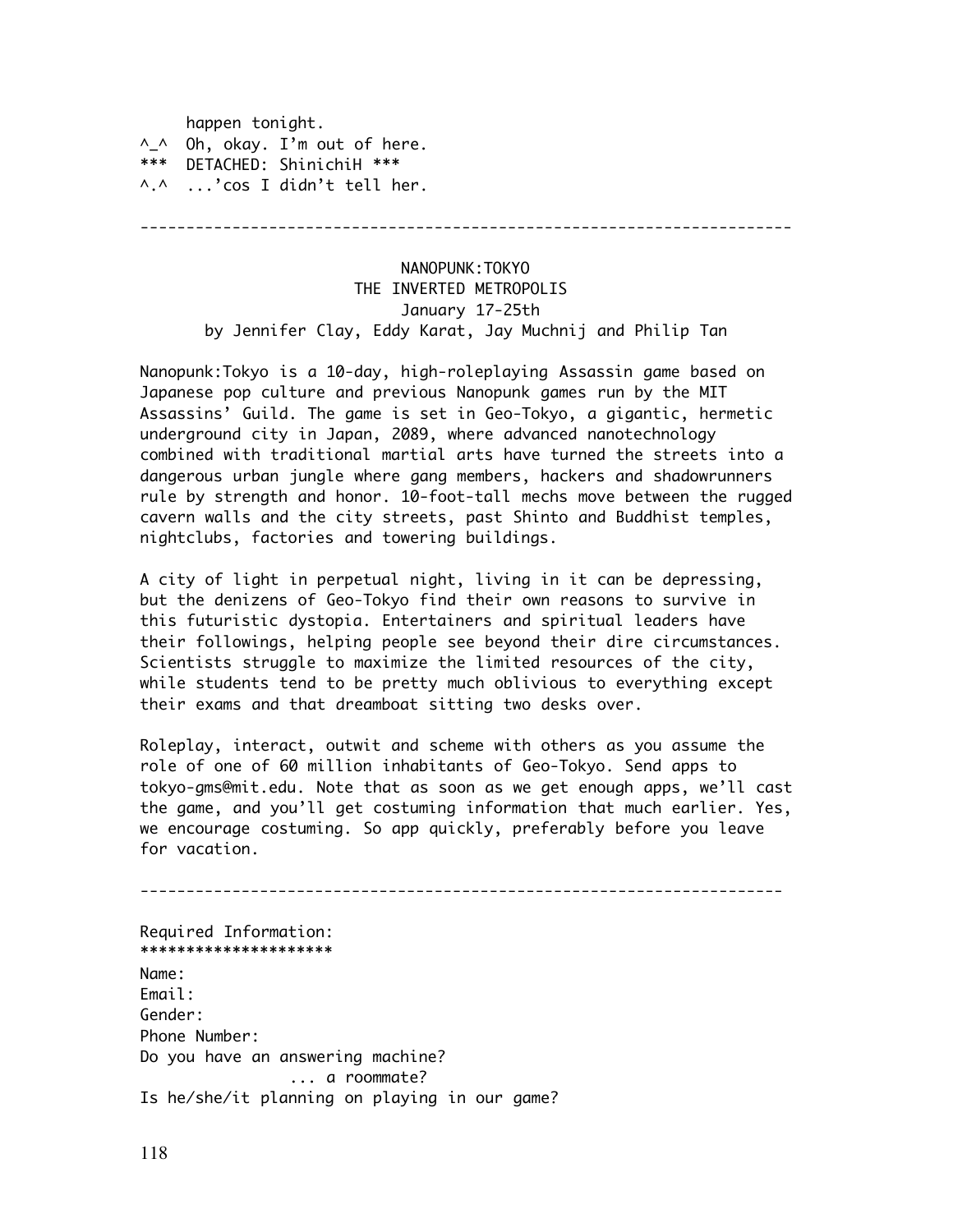times not to call? (default is 12am-8am)

How much assassin experience do you have? Who have you played in your last three games? (This is so we can remember who you are, not an assessment of your past play.)

Are there any times during the game when you will not be available? (i.e, going away for the weekend, working 8-midnight every weeknight, etc)

About how much time do you expect to spend playing? Do you have other specific commitments?

What do you want to play?

Do you mind being crosscast (having a character whose gender is not your own)?

Do you have access to MIT's campus Athena computer clusters?

We may have some need for NPC's. If we don't cast you as a PC, would you be interested in playing an NPC part?

Optional stuff that will help us cast you: \*\*\*\*\*\*\*\*\*\*\*\*\*\*\*\*\*\*\*\*\*\*\*\*\*\*\*\*\*\*\*\*\*\*\*\*\*\*\*\*\*\*\*\*\*\*\*\*\*\*\*\*\*\*\*\*\*\*\*\*\*\*\*\*\*\*\*\*\*\*\*

When the rest of game has interrupted the peace conference to try to stop Cthulhu from destroying the world, would you prefer to join in and try to save the world or would you rather find your lost dog, Totoro?

Do you mind playing a thoroughly deluded character?

Which typical assassin methods of accomplishing plot can't you stand? (some examples: Running about trying to get stuff done all over campus while avoiding interference. Convincing other people to win your plot for you. Outplaying someone else in a mechanic. Killing off your opposition. etc...)

How much anime have you watched? How about Japanese TV shows and computer games? (Final Fantasy and Nintendo don't count)

What anime archetypes would you be psyched to play in game? What ones would you hate to play?

What motivations would really work for a character you were playing?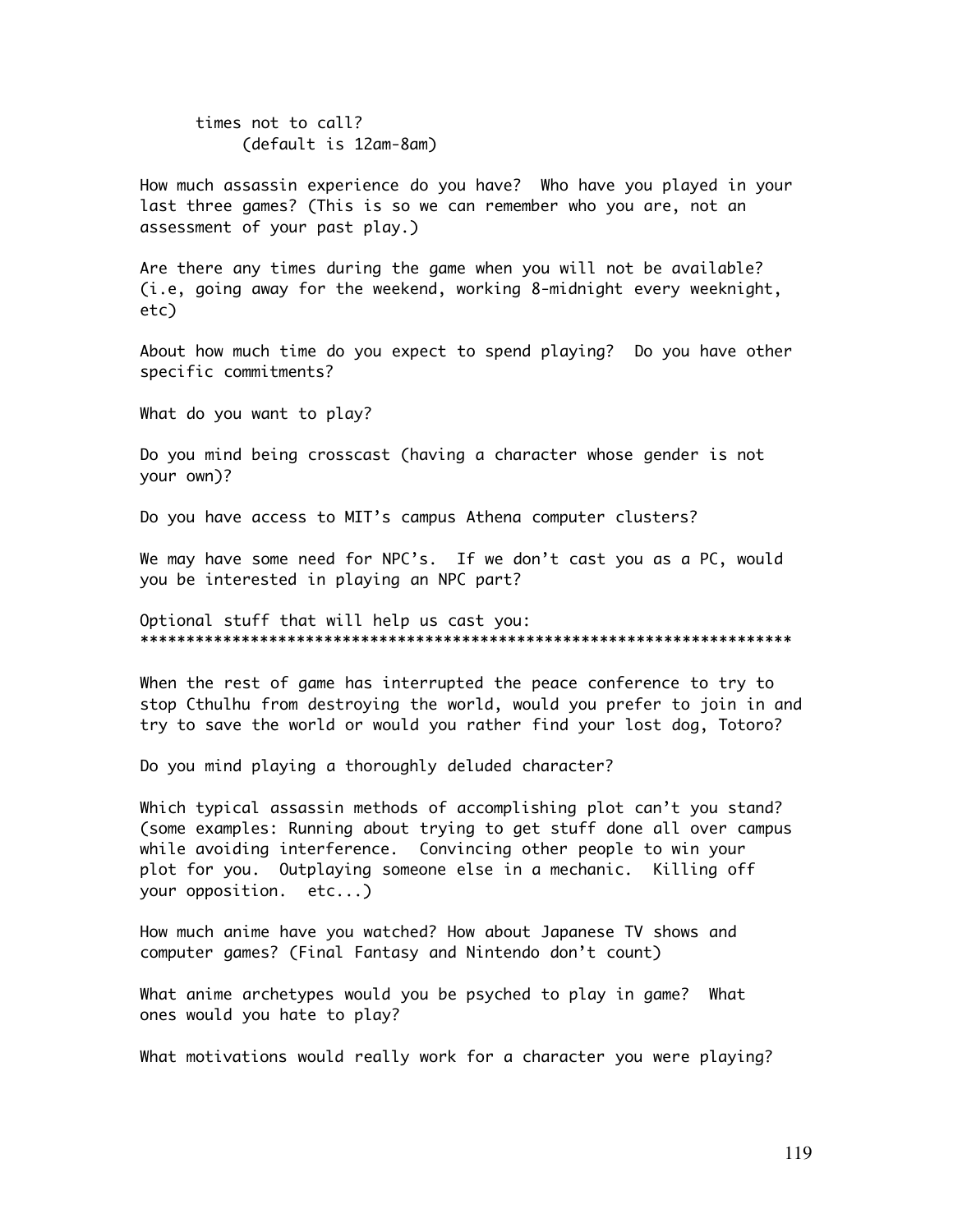What motivations would really not work for a character you were playing?

Do you like schtick? If so, what kind of schtick do you like?

What level of angst are you happy dealing with in a character? What about romantic angst?

How do you feel about public speaking, singing or dancing in front of other players?

To what degree are you willing to costume? What sort of costuming do you think you'd be able to do?

What would make you turn in your packet? ---------------------------------------------------------------------

Please send completed apps to tokyo-gms@mit.edu. Thanks!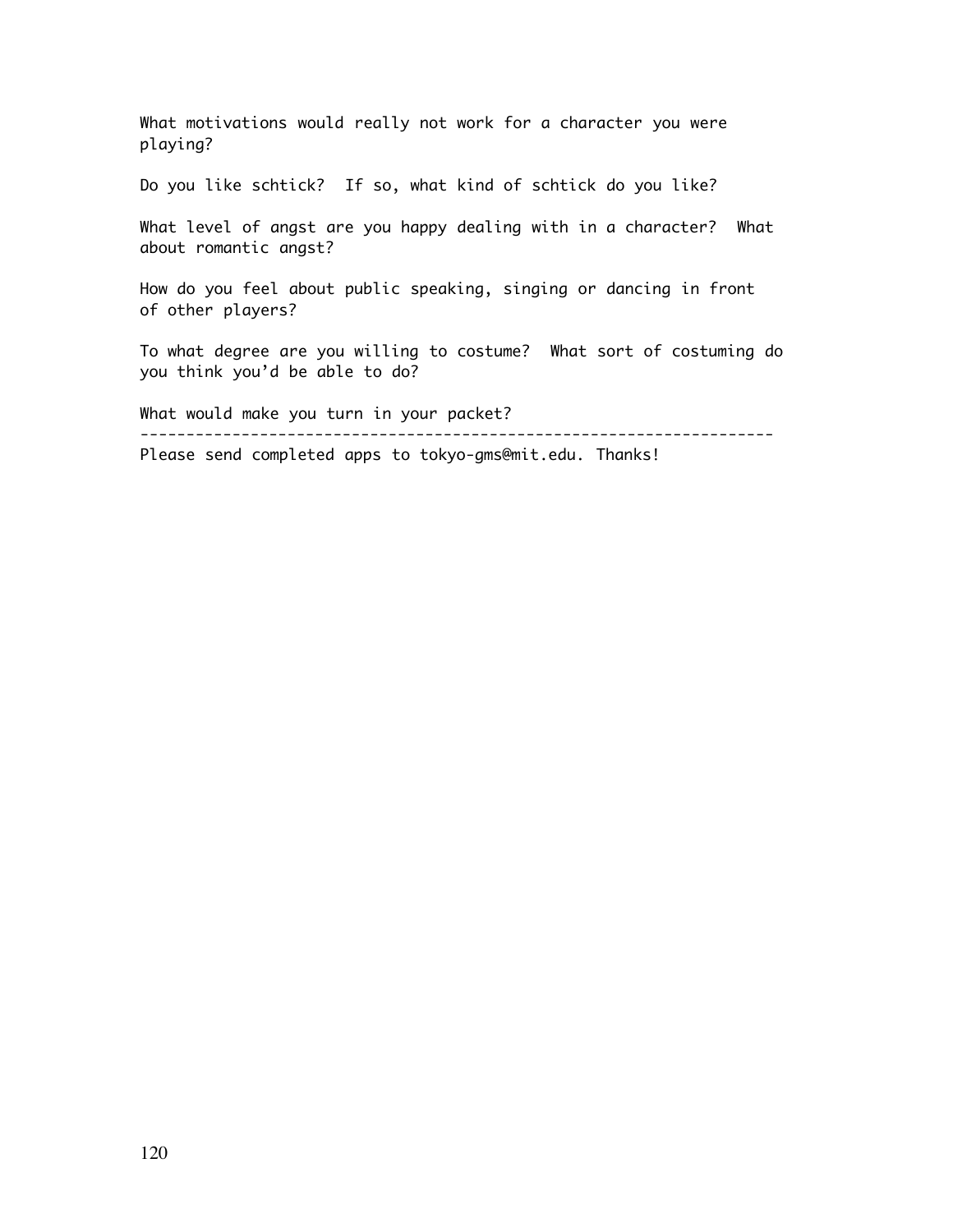## Appendix B: Rules Code for *A New Deal*

This is the page-formatting code of the rules and scenario for the second run of *A New*

*Deal*, a 3-day game I wrote and ran in 2002. I was using the *GameTeX* tool suite

developed by Van K. Clary.

```
\documentclass[sheet]{game}
%% document-wide tweaks
\setstretch{1}
\def\mytype{Basic Rules}
\lfoot{}\rfoot{}
```

```
\begin{document}
%% cover page
\thispagestyle{empty}
\parindent0pt
\parskip0pt
```

```
\begin{center}\LARGE\bf\begin{tabular}{|c|}
  \hline \gamename\\ \gamedate\\ Basic Rules\\ \hline
\end{tabular}\end{center}
```
### \vfill\vfill

The following are the rules for {\em\gamename}, a real-time, real-space roleplaying game sponsored by the MIT Assassins' Guild. You are responsible for knowing these rules. Many of them are nigh-impossible to enforce and rely upon the honor system. A game is supposed to be fun. It's no fun to win by cheating. Playing loopholes in these rules is likewise not permitted. Play fair. Be your own harshest critic.

#### \vfill

The  ${\bf f}$  gamemasters} ( ${\bf f}$  GMs}) run the game; rulings they make are final. They promise to be as fair and reasonable as they can; neither the GMs nor these rules are perfect. If you are unsure how to proceed, if you have any doubt that what you want to do is considered fair and legal, if you are unhappy about how the game is going, or if you have any questions, contact a GM.

\vfill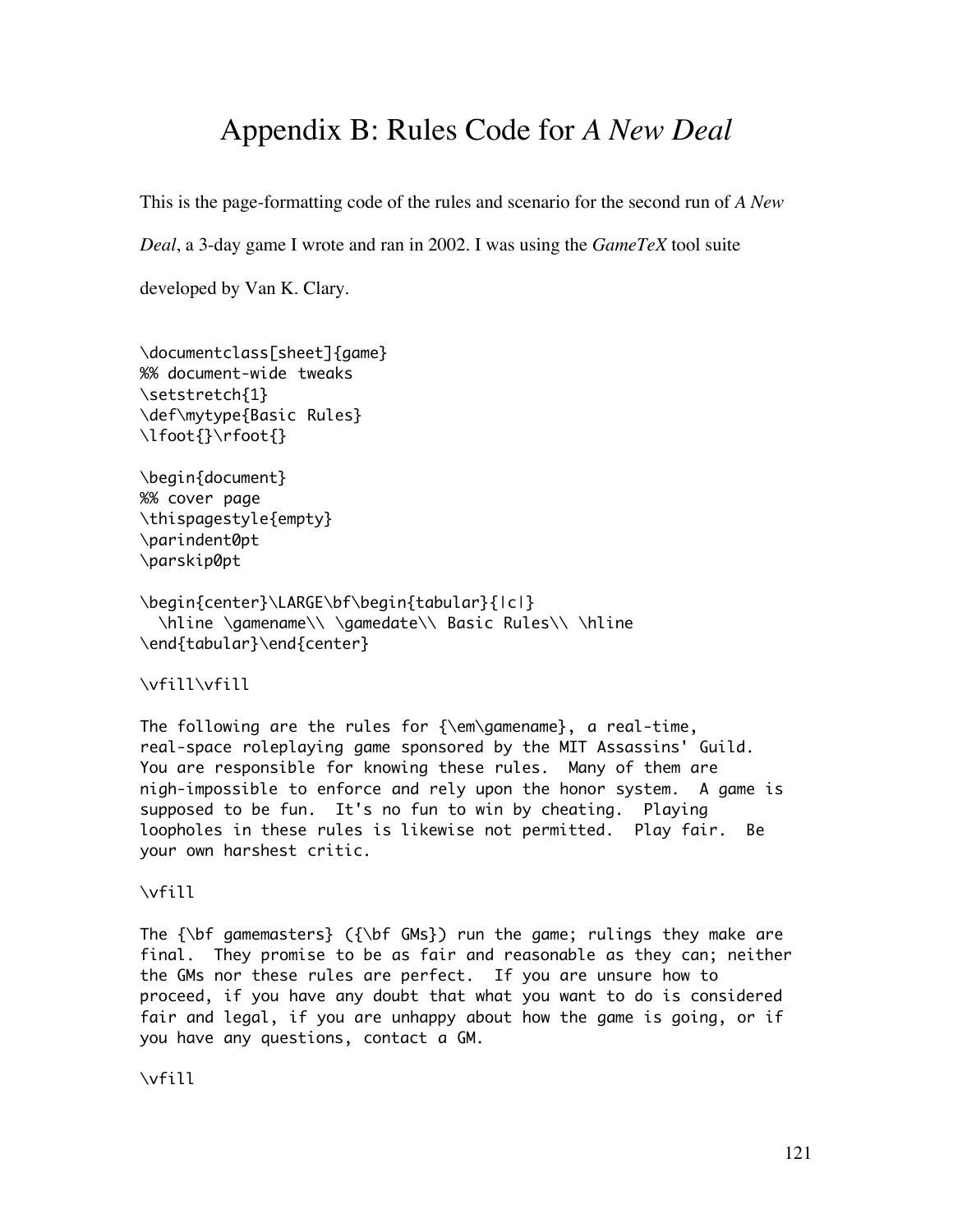This is only a game. Everyone involved should act with courtesy, sportsmanship, patience, and taste. The game does not give you the right to do in reality anything normally prohibited by legality or morality. The GMs may expel anyone they believe to be violating the spirit of the rules or the game. Emotions may run high; if you think things are crossing the line from game to reality too much, or if you are just getting too stressed, calm down and maybe take a break. Stay in control. Use common sense. Always, play safely, then play to have fun.

\vfill

This game is a work of fiction. Although it may refer to things in the real world, it does so only for the sake of the scenario. It is not meant to make any sort of political, social, economic, religious, philosophical, technological, governmental, revolutionary, or geographic comment and does not represent the GMs' personal opinions. These rules are modifications of those used in previous games. This game and all materials thereof are copyright \the\year\ by \EVERY{GM}{\MYfullname, }and the MIT Assassins' Guild.

\vfill\vfill

\begin{center}\bf BROUGHT TO YOU BY THE MIT ASSASSINS' GUILD \\ AND 21L.433 FILM STYLES AND GENRES\\ With thanks to Ken Clary for GameTeX beta 2 \end{center}

\vfill

\clearpage %% Table of Contents page \thispagestyle{empty} \tableofcontents \clearpage \setcounter{page}{1} \parskip5pt

\section{Scenario}

``...and that was `Love is Where You Find It,' by Frank Sinatra, from his latest film. You're tuned into NBC-Chicago, WMAQ. It's 5:05 in Chicago and time for ``News on the Spot,'' news and interviews recorded on the street and rushed to our studios for broadcast at this time. And now, here's Len O'Connor.''

``Today, we bring you an interview with an ordinary man who has had an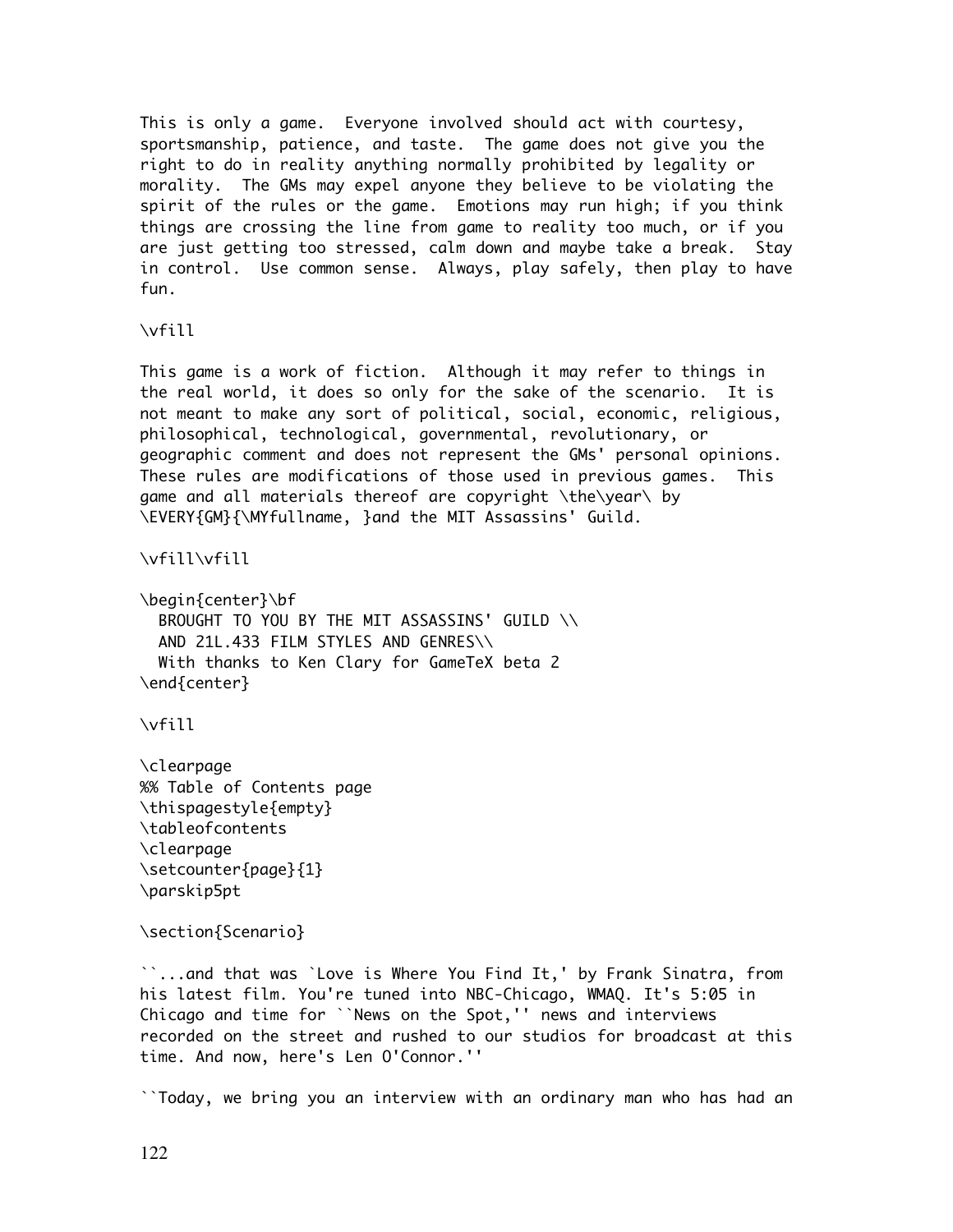extraordinary day. Mr. John Donowitz, a man who runs a hot-dog stand on the corner of Randolph and LaSalle in the Loop, across from the Palace Theater and practically underneath the thundering rails of the `L.' Mr. Donowitz, what can you tell us about your day?''

``'s not much, I pull my cart out around 6 in the morning, so's the guys heading out to the factories around Lake kin get something for their boxes. It's not an hour for decent people to be up an' about, but I've been doing this since '42, and after six years, you jus' get used to it.''

``So, what can you tell us about what happened to you this morning?''

``Well, I was comin' round the corner from Madison, when I sees this black car barrelin' down Clark, right into one of 'em lamp posts. Made a real big {\bf bam!} and then it was all quiet. The car wasn't too beat up but the windows were all broke. First thing I thought, someone's in a real hurry this mornin'. Then I figured, maybe someone's hurt in there. So I pushed my cart over to that side of the street.''

``But that wasn't all, was it, Mr. Donowitz?''

``Then, wasn't a minute later, another car comes up in an all-fired rush, and just darn near rammed into the first car. But they didn't, and this guy comes out of the car and looks in the windows of the first one. So I figure, mebbe there was someone still alive in there, so I shout `You need help?'''

``Then the guy pulls out this gat and fires at me for no good reason, so I grab my cart and bolt down the street, 'cause he certainly didn't want me hangin' around there. I just glad he's a lousy shot.''

``That was John Donowitz, giving us a first-hand account of his dangerous experience this morning, downtown. Police found the black car as you have heard Donowitz describe it, empty and with what appeared to be bullet holes in the body. We managed to get a few words out from the Police Commissioner in the afternoon. Commissioner, can you shed some light on the automobile accident that occurred at Madison and Clark this morning?''

``It's not complicated. The driver of the car probably had the sun in his eyes and didn't see the lamp post until he hit it. We're still investigating the other car. If your listeners know anything, they should contact the police. Right now...our guess was that it was just some opportunist who tried to steal something from the damaged car.''

``A witness to the accident said the driver of the second car fired a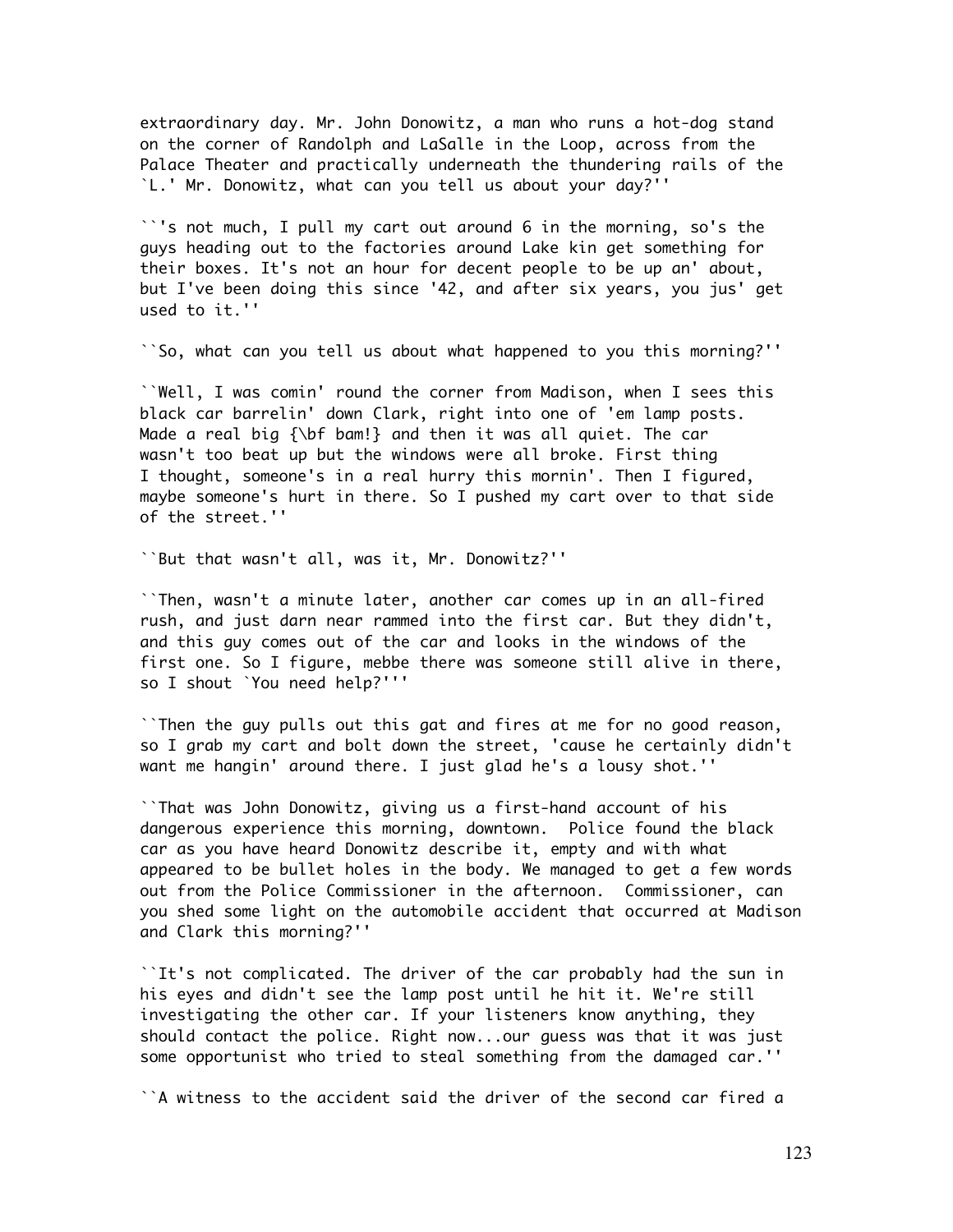gun at him. Some have suggested that this might be some sort of gangland-related incident. What do you think?''

``Bunk. Let me assure you that there has been little organized criminal activity in the city of Chicago since 1932, since Alphonse Capone went up the river. Besides, this is just a automobile accident, not a bank robbery. Some people think `mobsters' are behind everything bad in this city. Now, there's plenty of crooks out there but that doesn't mean they're working together. I bet most of them hate each other.''

``The Commissioner, giving an official view on the automobile accident in the Loop this morning and a personal angle on crime in Chicago. You're listening to NBC-Chicago's ``News on the Spot'' on WMAQ, and I'm Len O'Connor. While we were gathering these interviews, we managed to run into Virgil Peterson who was leaving from City Hall, after a meeting with Mayor Kennelly. Mr. Peterson is the executive director of the Chicago Crime Commission and he works for the FBI. Mr. Peterson, if you can spare a few minutes, what do you have to say about crime in Chicago?''

``What do I have to {\em say?} It's a lot bigger and goes a lot deeper than people admit. I don't think there's a street in Chicago where someone isn't running a scam, or trying to make a dishonest buck, or God forbid, getting shot. Sometimes I think crime's the city's biggest industry.''

``Mr. Peterson, are you calling all of us, the citizens of Chicago, crooks?''

``No, just the person next to you.''

``That was Virgil Peterson of the FBI. I'm Len O'Connor for NBC-Chicago, and you have been listening to ``News on the Spot.'' Next, we will be bringing you the latest on the Cubs. Back to you, Judith.''

%"Values have shrunken to fantastic levels; taxes have risen; our %ability to pay has fallen; government of all kinds is faced by serious %curtailment of income; the means of exchange are frozen in the %currents of trade...a host of unemployed citizens face the grim %problem of existence, and an equally great number toil with little %return. Only a foolish optimist can deny the dark realities of the %moment." -- Franklin D. Roosevelt, First Inaugural Address, 1933

\clearpage

\section{House Rules}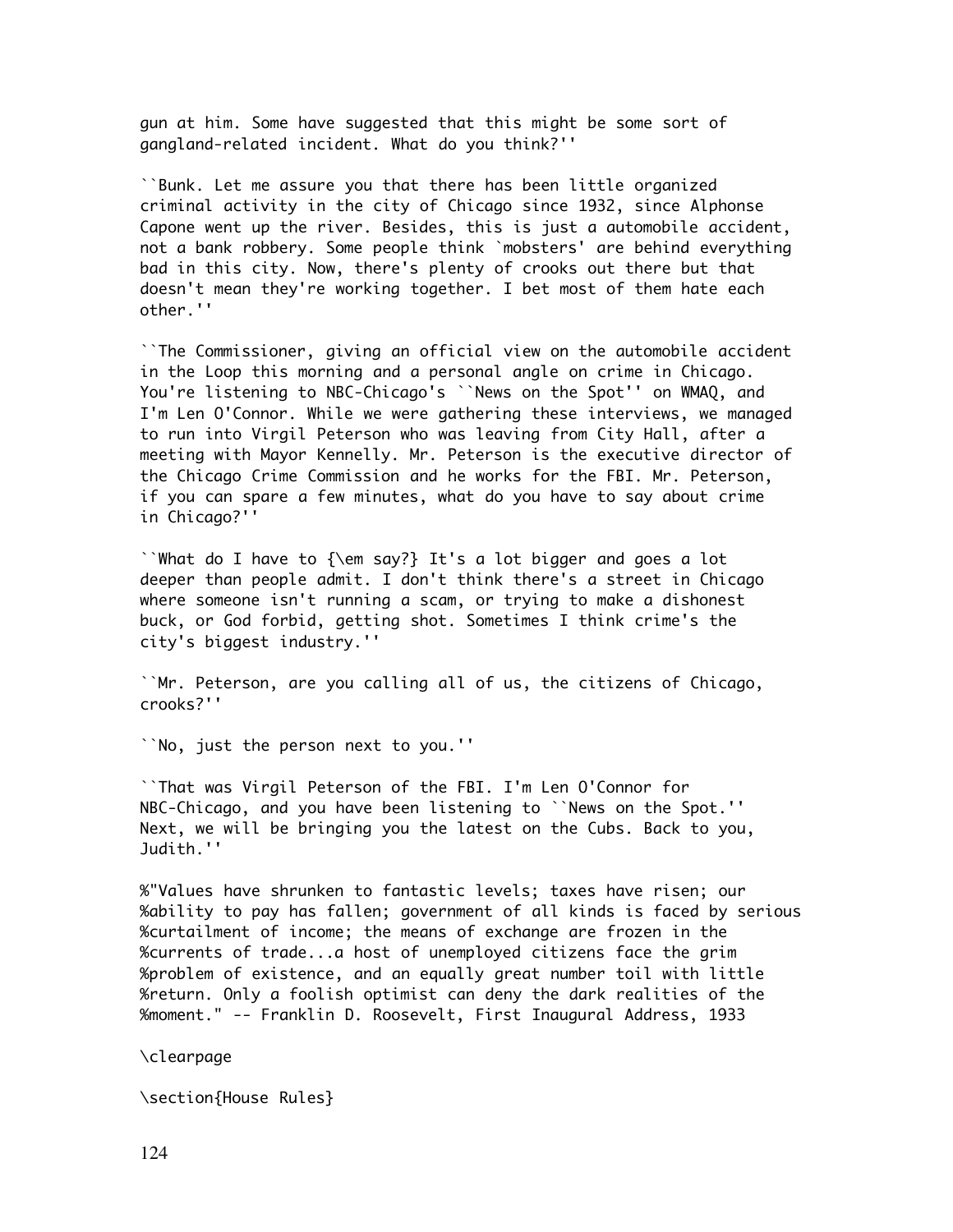#### \subsection{Character Packets}

Your character packet is a big manila envelope. It contains your role: who you are, what you're up to; everything about your part as a {\bf player-character} ({\bf PC}) in the game. Read all the contents and generally keep them with you during the game. If you are missing something or find something which doesn't seem to belong to you, tell one of the GMs. Character packets are confidential. Game materials which cannot be given to other players are marked ``Not Transferable,'' whereas things which can be given to others are marked ``Freely Transferable'' or ``Game Item.''

\paragraph{Name-Badge:} A name-badge with your player name, character name and  $\{\bigr\}$  badge number} on it shows that you are in the game; wear it visibly while you are playing. It represents your character's body in-game. Badge numbers are not in-game information. See the  $\$ Character Bodies} and {\em Badge Numbers} sections for more details.

\paragraph{Character Sheet:} Your character sheet describes who you are and what you are up to. It contains a list of everything else that should be in your character packet. Do not show or read your character sheet to other players.

\paragraph{Bluesheets:} A bluesheet describes information common to members of a group. When in conflict, character sheet information overrides bluesheet information. Do not show or read a bluesheet to other players.

\paragraph{Greensheets:} A greensheet describes and expands abilities, mechanics or in-game knowledge. Do not show or read a greensheet to other players.

\paragraph{Stat Card:} You stat card lists your statistics. You might not know what all of your stats mean. Do not show your stats to others. The reverse side is a  $\{\b{b}f \}$  death report?: fill it out and give it to the GMs when your character dies.

\paragraph{Ability Cards:} An ability card explains a special ability your character has. The front side describes the effects; show it to players when you use the ability. The reverse is the rules of use and must not be shown to other players.

\paragraph{Memory Packets:} A memory packet is an envelope or stapled piece of paper with a {\bf trigger} which describes when to open and read it. If the trigger is a number, open the packet when you see something with that number. If it's a quoted phrase, open when you hear or read it in-game. If it's a symbol, open when instructed. Do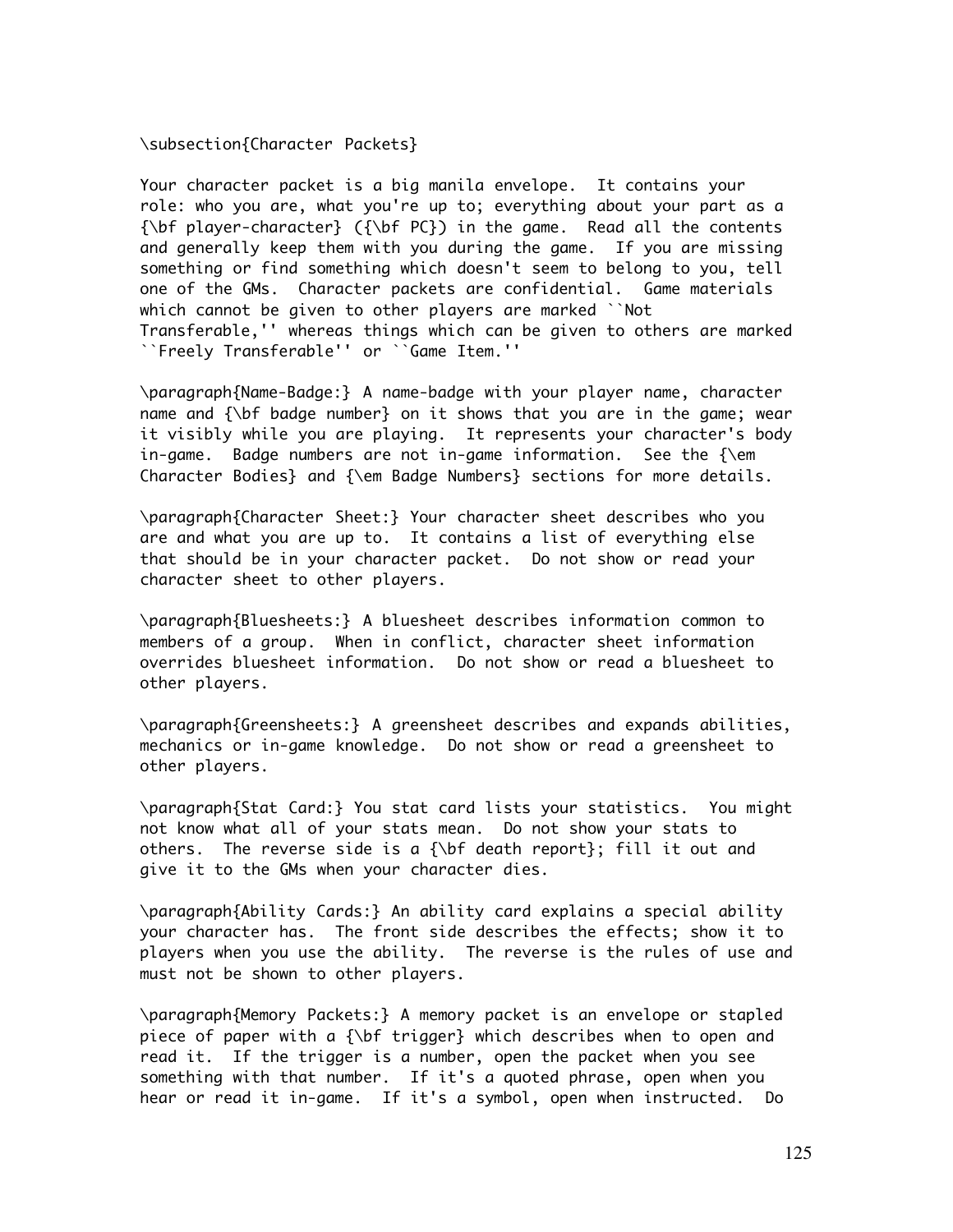not take game action based on an unopened trigger. Do not show or read a memory packet to other players.

\paragraph{Items:} In-game items may be transferred from character to character, and should be marked as such. See the {\em Dealing with Items} section for more details.

\paragraph{Scenario:} A scenario gives you general knowledge of the game and its setting.

\subsection{Reality and Game Reality}

There is a big difference between reality and game reality. Players must treat each other with courtesy and explain to each other what their characters perceive in confusing situations; e.g.\ ``My character's hands are covered in blood,'' an {\bf out-of-game} statement. Characters are under no such restrictions, and may do what it takes to further their goals; e.g.\ ``Uh, hi Bob. Just got back from the butcher shop,'' an  ${\bf b}$  in-game} statement.

{\bf Metagaming} is inferring in-game knowledge that is inappropriate for your character from out-of-game information. Do your best to not metagame and to prevent the risk of metagaming. Be your own harshest critic.

\paragraph{Halts:} A halt pauses game action. To call one, say ``game halt'' in a clear and audible voice; other players around a corner should hear you, but you shouldn't scare some poor grad student. End a halt by saying ``three, two, one, resume.'' Call a halt for one of only three reasons: because a rule instructs you to, for safety and similar out-of-game issues, or to pause game and fetch a GM (which you should avoid).

\paragraph{Not-Here:} You may go not-here by turning your name-badge around so the ``I'm Not Here'' side is showing (or by removing your badge entirely, if you are leaving game). Putting a hand on your head, visible from a distance, helps if you're near other players. Go not-here for one of only three reasons: because a rule instructs you to, to leave game, or to fetch a GM while in a halt (which you should avoid).

When you are not-here, your character is not there. Your character cannot see, hear or remember any game actions or information that you, the player, may encounter. Avoid other characters, common game areas, game signs, or any sort of game interaction. To leave or enter game for a significant duration of time, walk out of the game area, then remove your name badge. Don't go not-here in front of other characters; give them a fair chance to interact with you.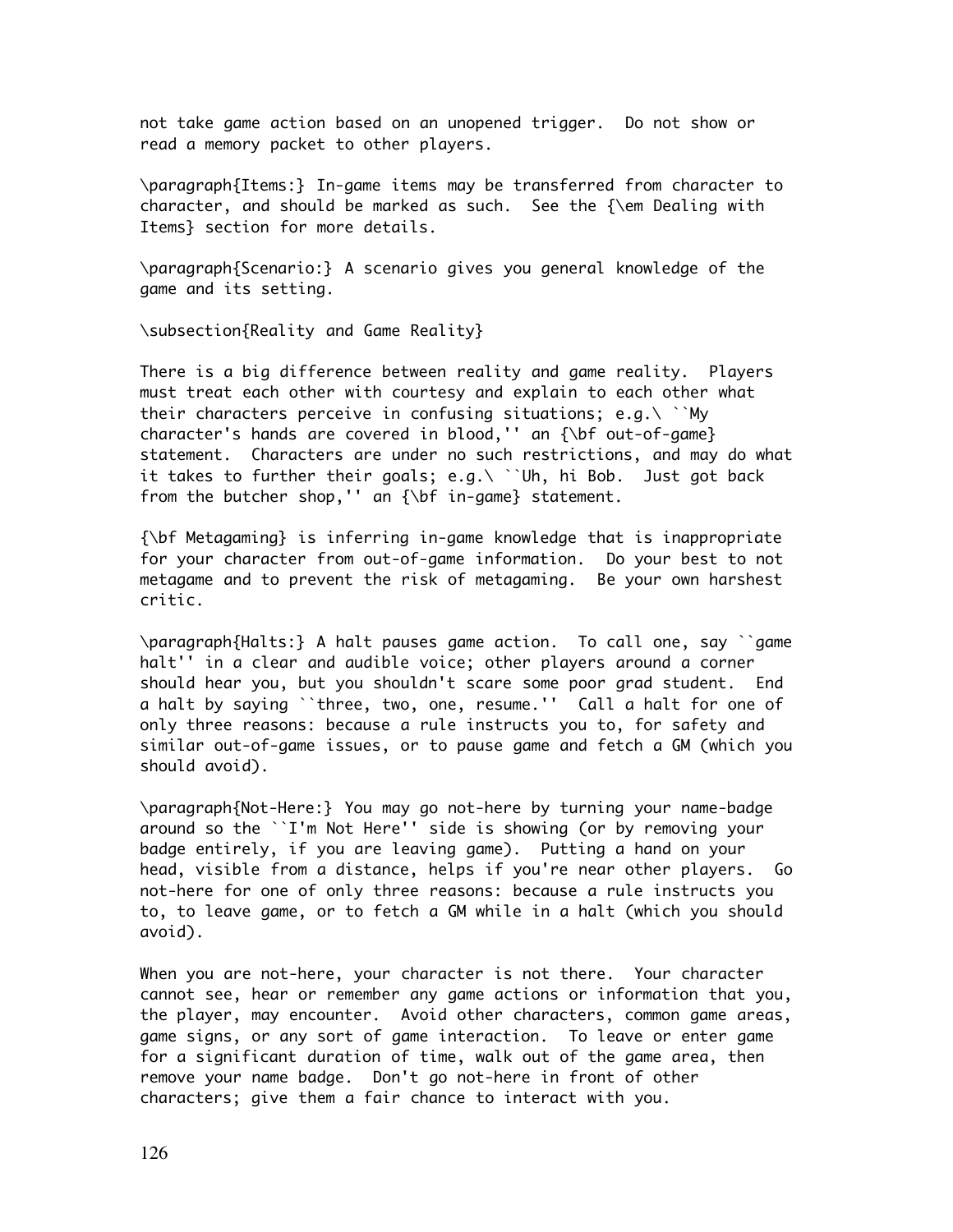\paragraph{Observers and GM helpers:} An observer is someone not playing the game. They usually wear white headbands. Observers have traditionally been called ``ghosts.'' They should stay out of the way; you can normally ask an observer to leave if you wish. If someone who is not playing wants to observe the game, send them to the GMs. An observer with a yellow headband and a black badge is helping the GMs run mechanics, so do not ask them to leave, although you may ask them to move out of your way.

\paragraph{Non-Player-Characters:} Non-player-characters ({\bf NPCs}) are characters in the game's universe not played by a full-time player. They are minor characters, bit parts, or random people. Some may have name-badges similar to those worn by PCs. Some may be wearing colored headbands denoting a certain sort of in-game uniform.

\paragraph{Non-Players:} Not everyone in the world is playing in this game. Some non-players ({\bf NPs}) like to study undisturbed; others just don't like having toy guns waved in their faces. You are encouraged to spread the gospel of real-time, real-space roleplaying; however, use tact and common sense when dealing with NPs.

NPs may not knowingly affect the game. They may not be used to hold items or information, nor can anything be hidden in a NP's room. They may not help you kill someone, much less blow up a bomb for you. Do not use the presence of NPs to hide from rampaging mobs that want your blood.

Avoid conspicuous or threatening game actions in front of NPs. Shooting your friend outside of a classroom one minute before class lets out is a bad idea, as is screaming bloody murder down a hallway. If, despite your most valiant efforts, some NPs do get upset, call the GMs who will help calm them down.

\paragraph{Mechanics:} Many actions your character can take, such as walking, talking, and general interaction with other characters, are represented by you doing them. Some things, like combat, are performed via abstract mechanics, which are described in ability cards, greensheets, and rules. The abstract information for mechanics (like badge numbers) may not be discussed in-game. If you want to do something special for which there is no mechanic, ask a GM.

Become familiar with your mechanics before game starts, especially for those which occur under time-pressure (including combat). Game action will not stop for memory packets, greensheets, or such.

A {\bf kludge} (and derivative forms like ``kludge-ite'') is something impervious to logic and cleverness, usually for game-balance. You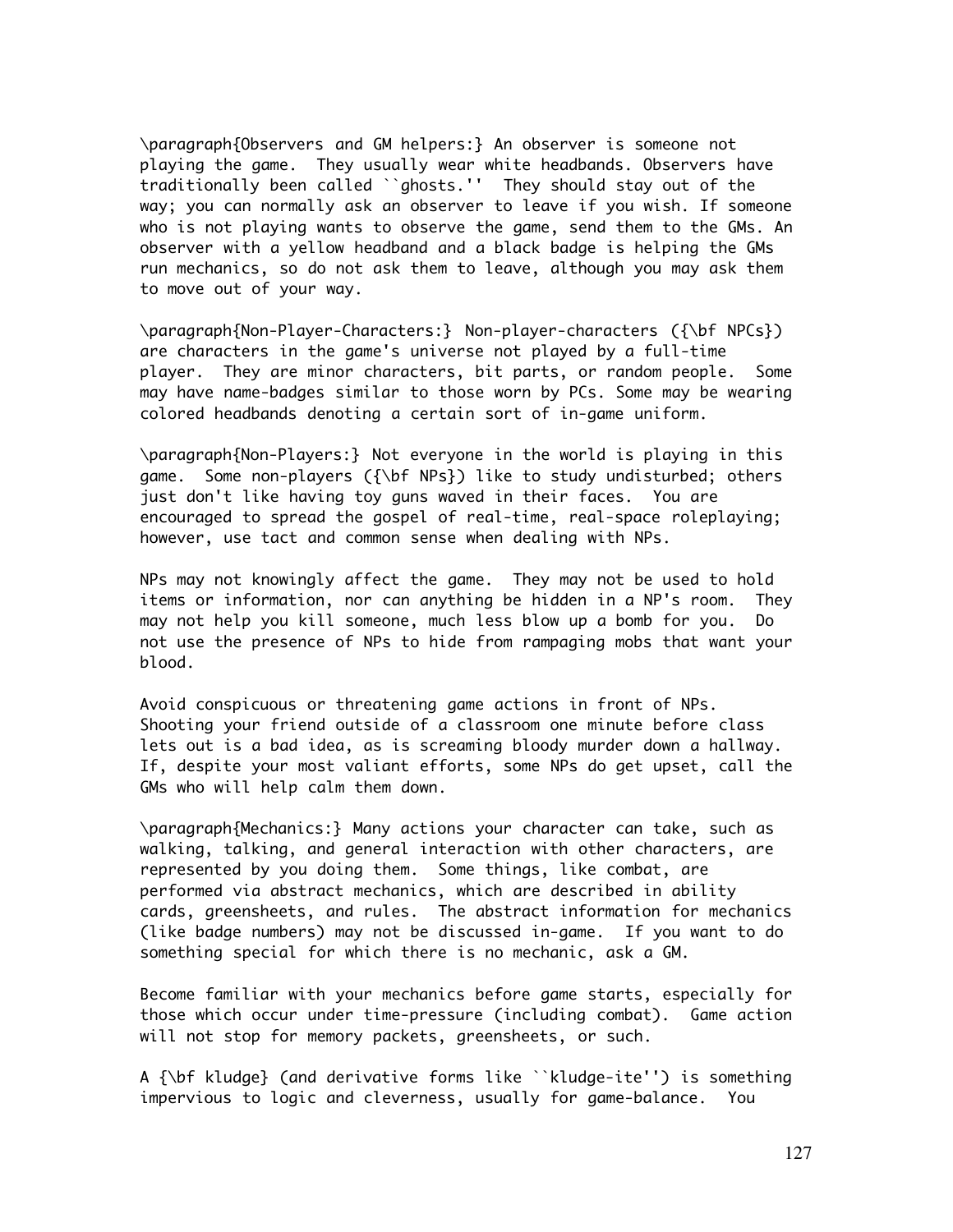can't affect a kludge without a specified mechanic.

 ${\bf \delta}$   ${\bf \delta}$  Zone of Control} ( ${\bf \delta}$  Zoc}) is a rough distance measurement. You are within ZoC of someone if your outstretched fingers can touch their outstretched fingers.

\paragraph{Safety:} This is a game. Real violence is unacceptable. Game action should cause no real-world damage, either to people or property. If something dangerous is happening, call a halt. Stay in control, use common sense, and do not endanger yourself or others. You should not run or otherwise force your way into or through someone else's ZoC, and you should never make physical contact with another player without permission.

\subsection{Roleplaying}

{\bf Act with personality, not with unnecessary caution.} This game emphasizes roleplaying and acting over strategic or `smart' gaming. Players should be more concerned with getting into character and portraying personality to other players. Always try to consider what your character would do on impulse, given his or her temperament and situation. If it is in conflict with what would be a `wise' course of action as a player, choose the former. Avoid isolating yourself from other players; get others involved in your plans, and engage heavily in conversation.

{\bf Let your goals change as you encounter new information.} Your character sheet only specifies what you are interested in at the beginning of the game and what happened to you prior to the game. It also defines your character's temperament and personality. Within these perimeters, you are encouraged to get involved in other plots and events occurring within the game. Do not abandon your given plots, but take the risk to supplement them. A player that gets his or her character embroiled with everything interesting in game will have a far more interesting time than one who sticks strictly to their stated goals in their sheet. It is acceptable and preferable to lose your stated goals if you do so in character and in style.

{\bf This is a film noir game.} Film noir characters are rarely particularly intelligent or cognizant of dangerous situations. They are often arrogant, impulsive, self-serving and jealous. Your character should not be lighthearted and happy by the end of the game (although the player should try to have fun). If your character is killed in game and leave behind an enigmatic or gory corpse, that's a very good thing.

%\clearpage \section{Dealing with items}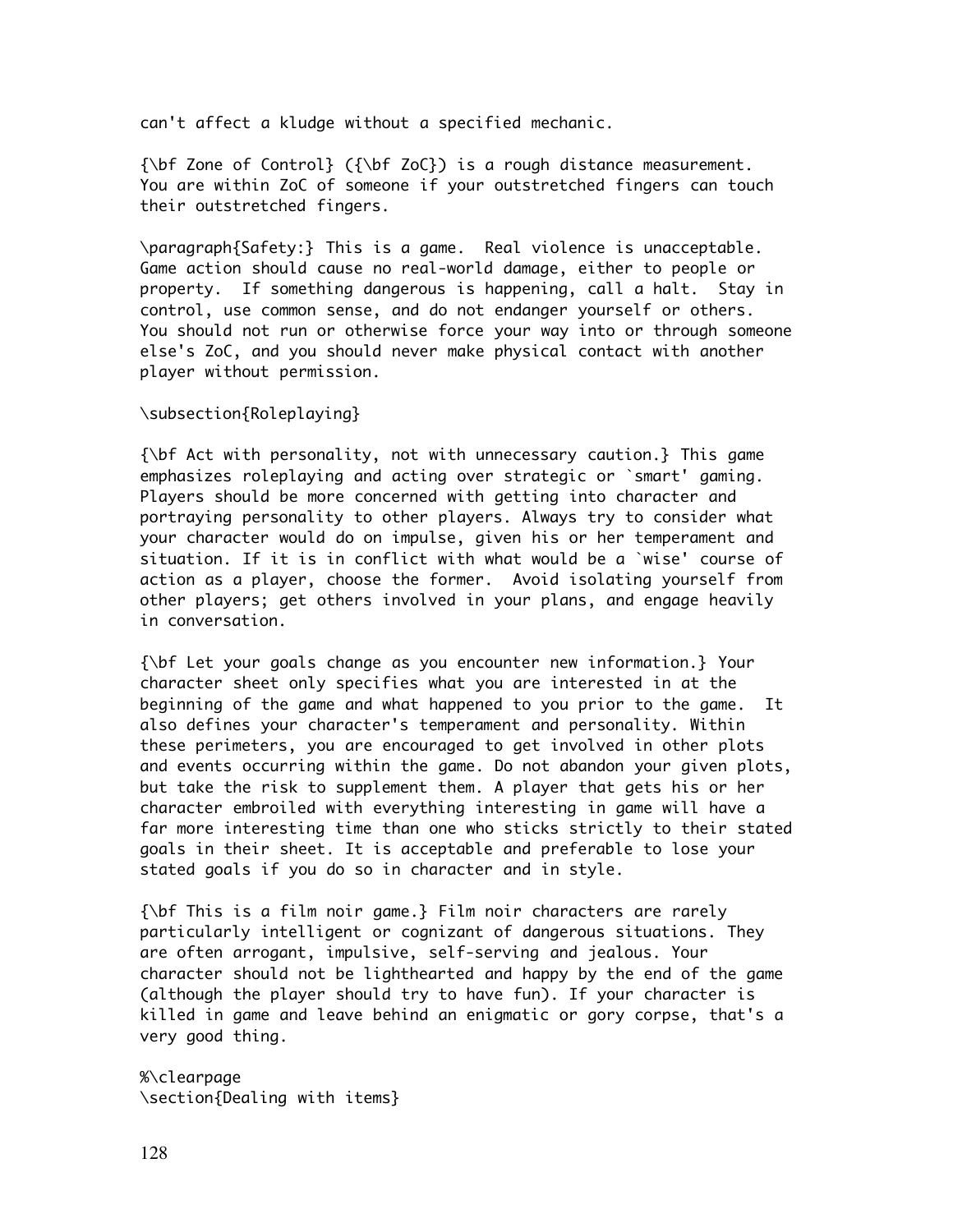Many in-game items are represented by little white cards with a number and description. Item cards may be shown to others, passed around, stolen, etc. The {\bf item number} on the card is not in-game information and {\em may not be recorded or discussed}. Not all in-game items have cards or numbers; whatever they are represented by should be clearly marked ``in-game item'' or ``freely transferable.'' You cannot remove or destroy most items or item cards in the game.

Use common sense. You can't carry a hundred rocks in your pocket, fold a sword in half, or hide a life-sized statue in a fire hose. You can't stop a bullet with a set of blueprints or rip apart a metal safe with your bare hands. Even if your bag can carry a shovel in it, the shovel noticeably sticks out (``you see a shovel sticking out of my bag'').

\paragraph{Written Information:} If you write in-game information down on a piece of paper, that paper is now an in-game item and must be clearly marked as such. Don't write in-game information on out-of-game documents (like your character sheet). Don't write out-of-game information (like memory packet triggers) on in-game documents. You can shred items or item cards representing in-game paper documents; dispose of the shreds in wastebaskets in classrooms reserved for the game. You can reconstitute shredded documents by finding and reassembling the shreds.

\paragraph{Envelopes:} Some items and locations may have an attached envelope (or just be a labeled packet or folded paper). The envelope may include directions for when to open these (``open packet if you press the big red button'' or ``open packet if you eat this''); otherwise you may only open them if and when instructed.

\paragraph{Signs:} Some locations and other game materials are represented by signs or packets posted throughout game area. You may read any signs and must follow any rules printed on them. If a sign or packet doesn't have some sort of in-game description (it only has out-of-game mechanics information, like a number or just a colored dot), then your character doesn't even see it or know that anything unusual is there. {\bf Do not record or memorize the mechanics information on signs.}

\paragraph{Bulkiness:} A bulky item is too big or heavy to be carried or concealed freely. Bulkiness is measured in  ${\bf b}$  hands} or  ${\bf b}$ dots} (how many hands it takes to carry it). If you are carrying a bulky item represented by a card, make it clear to onlookers by holding the card. A hand carrying a bulky object may do nothing else. You may drag a bulky item at a slow pace if you have one hand less than required.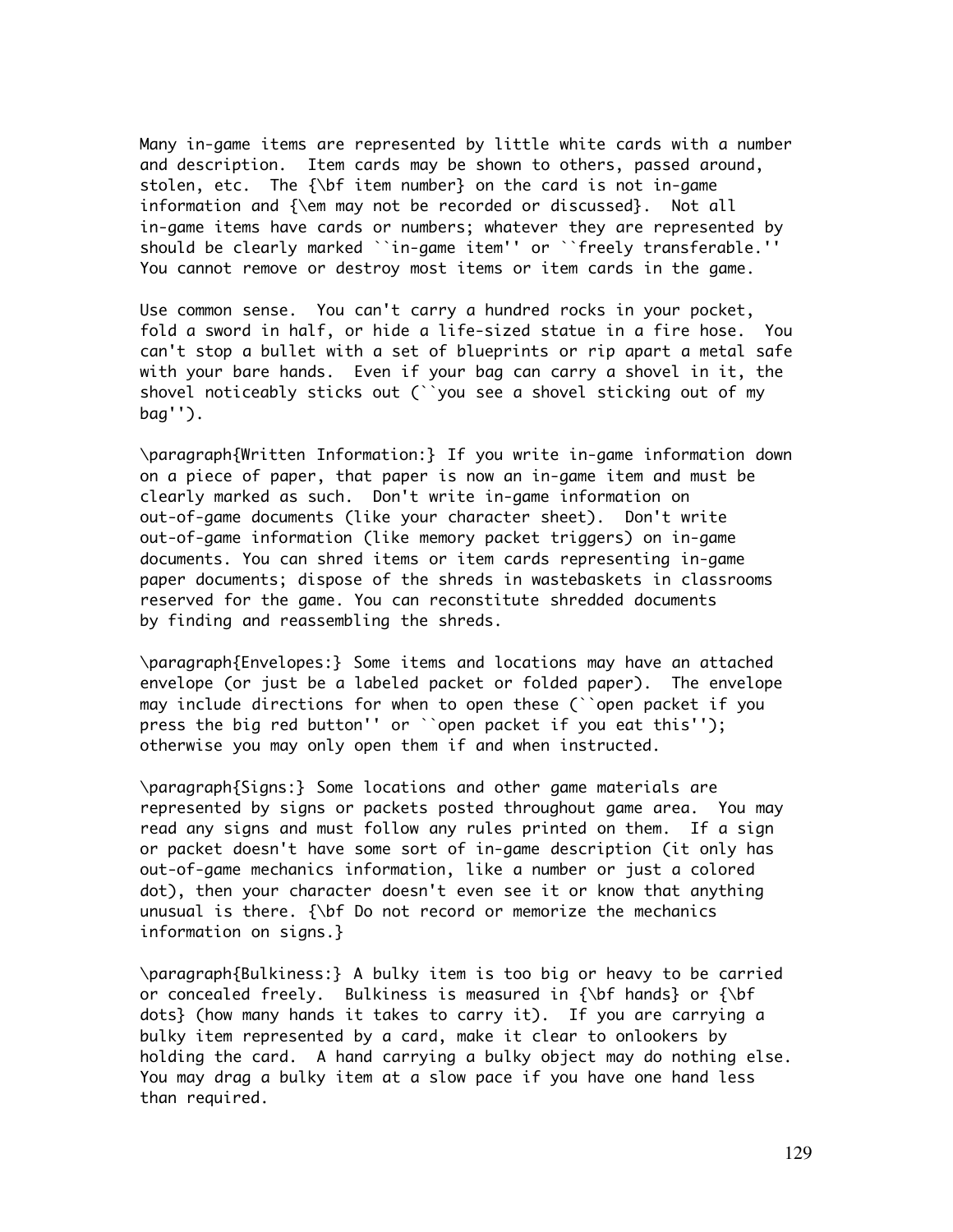\paragraph{Character Bodies:} A body is two hands bulky and usually represented by a name-badge. It must be willing or unable to resist for you to carry it. Carry the badge conspicuously. Onlookers can't tell if it's dead without close examination, unless it's extremely obvious obvious (like headless).

\paragraph{Props:} Some items may have props (physical representations or {\bf physreps}) associated with them. The card and physrep should be kept together. If they are separated, the card is the real item. Prop items are as bulky as the physrep. They can be carried in bags that can hold them, on straps that are attached to them, etc.

\paragraph{Containers:} Some items, like crates or personal bags, have a  $\{\b{b}$  capacity}. Capacity is measured in dots or hands; this is how many dots of items can be stored within. You can put as many non-bulky items inside as is within reason. A container may have a capacity bigger than its bulkiness; use common sense when nesting containers. Put contained item cards inside the envelope attached to the container card.

\paragraph{Bags:} If you would like to have a bag in game, bring your own bag. In-game bags can hold up to 4-hands of bulky items, assuming that the physreps can actually fit in a bag. Bags can also hold any number of nonbulky, nonphysrepped items.

\subsection{Searching and Stashing}

\paragraph{Places:} To search a classroom, search it. Normal items can be

stashed in any reasonable, legal place in a reserved classroom. Don't stash items in places that are not classrooms specifically reserved for game; see the {\em Game Areas} section for more information. Don't put items behind locked doors, inside ceilings, in construction sites, or in hacking locations; consequently, don't go rummaging through such places for game items.

Note that the GMs may plant items or information in locations outside of the reserved classrooms but generally within Game Areas. These will either be obvious (visible to passers-by) or players will be given specific information on where to find them. As long as characters are within Game Areas, feel free to tail and follow others in order to discover secret locations.

In order to hide a prop item, you need to conceal the physrep in a location large enough to hide the entire physrep; if a physrep is made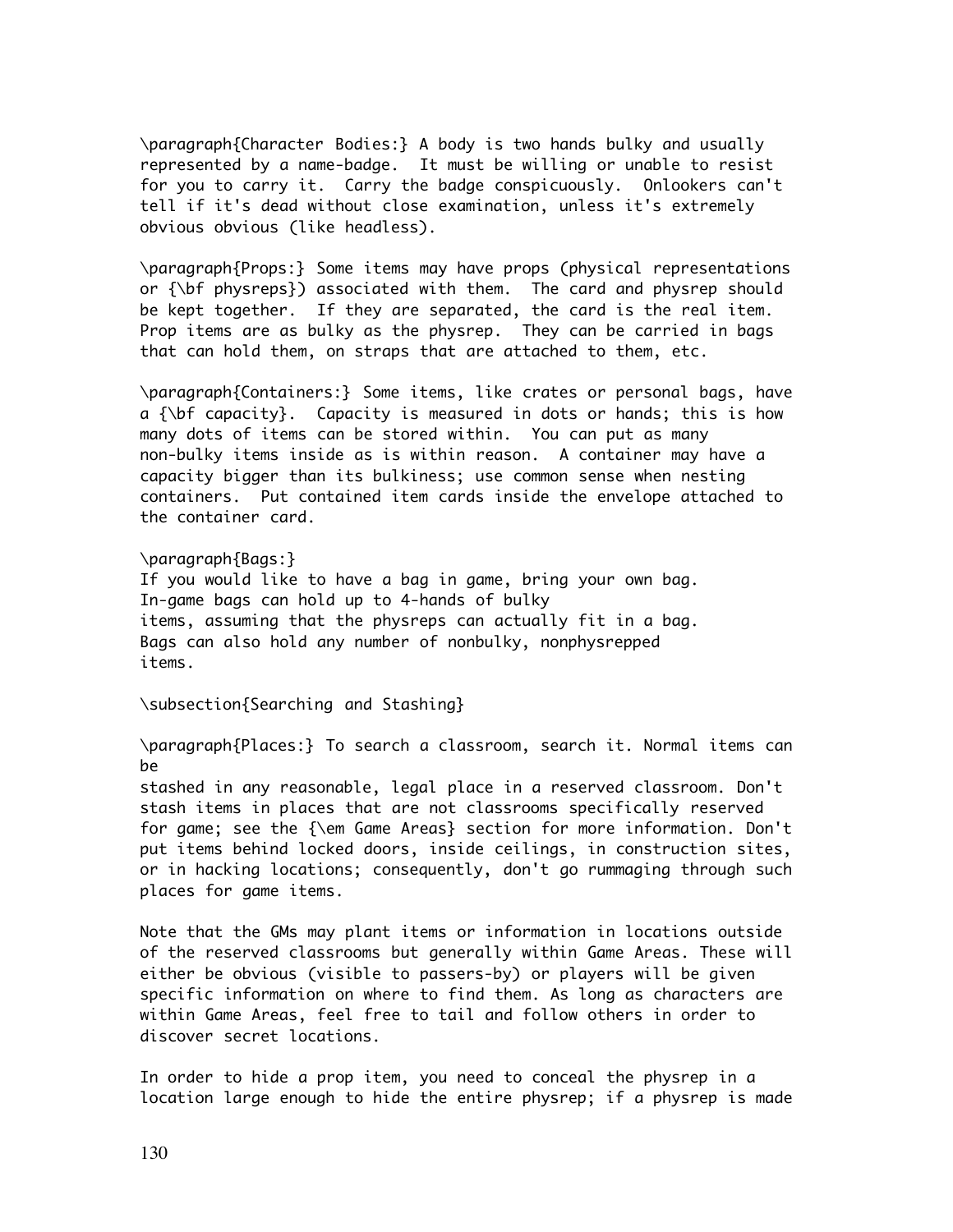of foam, do not squash the physrep to force it to fit into a smaller stash site.

\paragraph{People:} All searches of characters or their belongings are conducted via player dialogue. Someone must be willing or unable to resist for you to search them. Anyone within ZoC of either you or your victim can prevent the search by saying ``I stop you'' or an equivalent phrase.

You can perform a {\bf pat-down search}, which will only reveal the presence of weapons. You need at least one free hand to perform a pat-down search. Say ``I search you for weapons'' to the person you are searching. This takes as much time as it takes your victim to tell you what you find. If you're the victim, do this at a reasonable pace.

A {\bf total search} is an invasive, complete search of a character's clothing. You need at least two free hands to perform a total search. Say ``I search you completely'' to the person you are searching. This reveals all in-game items, and takes as long as your victim spends handing over possessions. If you're the victim, hand over items at a reasonable pace.

\paragraph{Bags:} To search a bag that is obviously in-game (has an attached, displayed item card), search the physrep. To declare a bag out-of-game, make sure it has ``no game items'' prominently labelled on the exterior of the bag. Item cards in the bag must be in reasonable places, i.e. not inside secret compartments in the bag. All in-game bags must be fully in-game. If you wish to carry personal effects in an in-game bag, keep them in a removable pouch or envelope and label it ``no game items.'' If you are about to be separated from your bag for in-game reasons, you may first remove the pouch from your bag to keep it with you. Do not use this as an opportunity to surreptitiously take or remove in-game items from your bag.

To search an attended bag, say ``I search this bag'' to the owner. You only need one free hand to search a bag. If the owner is willing or unable to resist, the owner should hand over all game items inside at a reasonable pace.

Alternatively, simply hand over the entire bag. Note that many characters will be unable to hold a weapon, a bag and perform a search at the same time; feel free to take advantage of such an opportunity.

\subsection{Money, Food and Drinks}

In 1948, the dollar was approximately 10 times its value today. Food in this game is mostly pizza, represented by actual pizza. You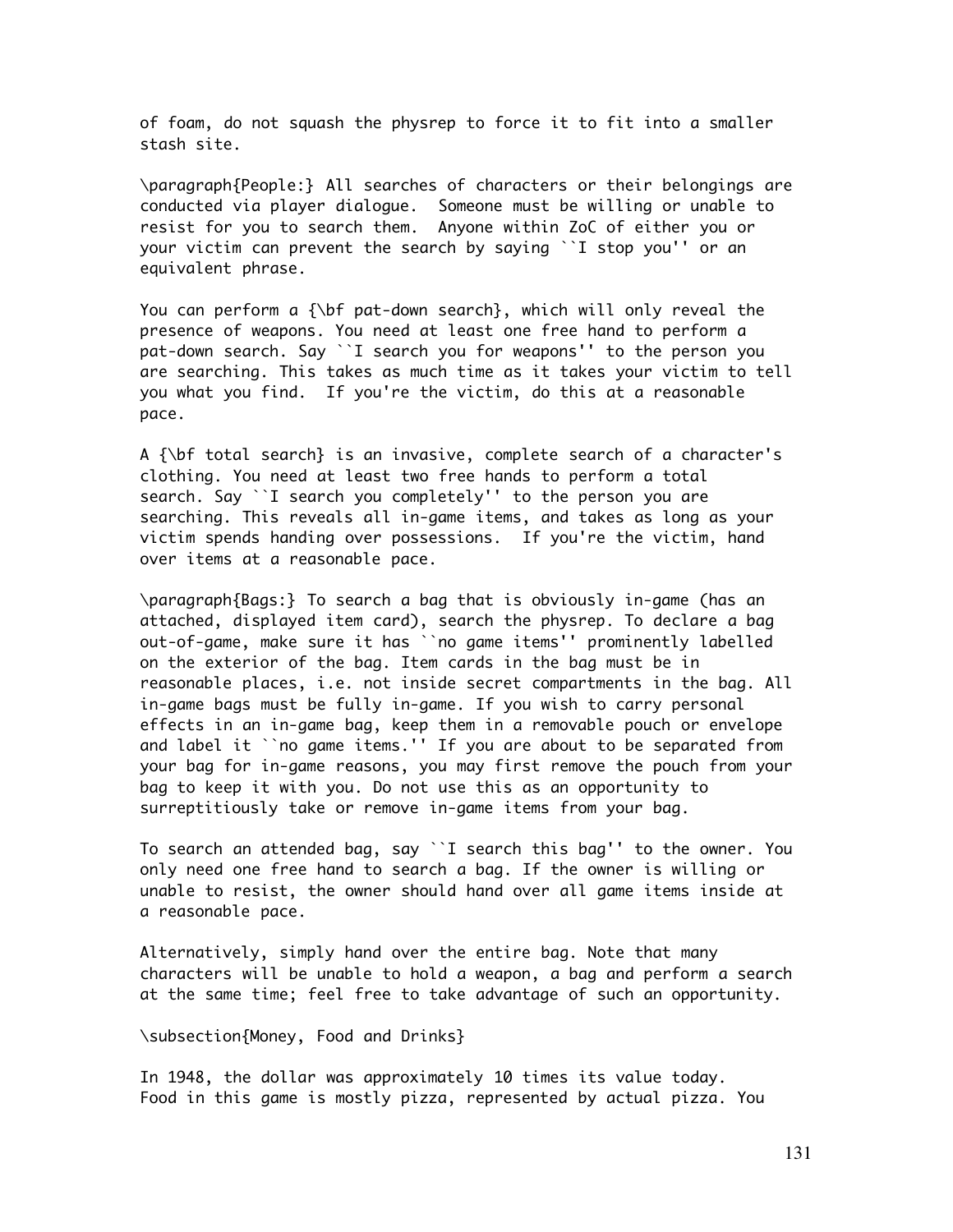will find it in {\em Mama Accardo's Ristorante} in game. Take advantage of in-game food as much as possible during game; inform the GMs of any dietary restrictions if you haven't already done so. Food may be purchased using in-game money. A large meal costs \\$5, while a small meal costs \\$2.

Alcoholic drinks at the {\em The City Hall Bar} are represented by fruit juices. Don't call the drinks by their non-alcoholic names, e.g. if your character is drinking wine, refer to the drink as wine. The appropriate names will be listed in the bar and the restaurant. Take advantage of in-game drinks as much as possible during game. If the bar is open but the bartender isn't around, you can serve yourself a drink from the NPC bartender. Tip the PC or NPC bartender \\$1 if you can afford a drink; ask for a tab if you can't.

#### \subsection{Mickey Finns}

You can `slip a mickey' into someone's drink if you have the opportunity and the motive. Mickey Finns are knockout drugs represented by a measure of powdered salt wrapped in paper. To use it, simply add the salt into a person's drink. Mickey Finns only work in drinks. All characters have access to Mickey Finns; players should bring their own salt. You can dispose of unused Mickey Finns in any trashcan.

If you imbibe a drink that is unusually salty, your character becomes extremely sleepy and wants to sit down as quickly as possible. Once seated, you are knocked out for the next five minutes. Do not noisily broadcast the fact that you are knocked out; just close your eyes and slump. Lay your head on a table if you have one in front of you.

#### \subsection{Poker Cards}

{\bf All players will need to have a full deck of poker cards without any jokers.} These are not in-game items and you should not remove them from other characters, neither should you distinguish them from any other deck of cards. Use the poker cards for mechanics that require a certain amount of chance. If you wish, you may use the same cards to play a game of cards with other characters; be sure that the owner of the deck regains possession of all the cards when the card game is over.

The basic chance mechanic is based on five-card draw poker. Shuffle the deck thoroughly before beginning and keep the deck face-down. Draw the top five cards from the deck and place them face-up. A mechanic that requires chance will indicate a certain poker hand, such as  $\{\b{}$ Hand: Straight}. You need to make the five cards show a hand that equals or betters the value of the stated hand. If they already show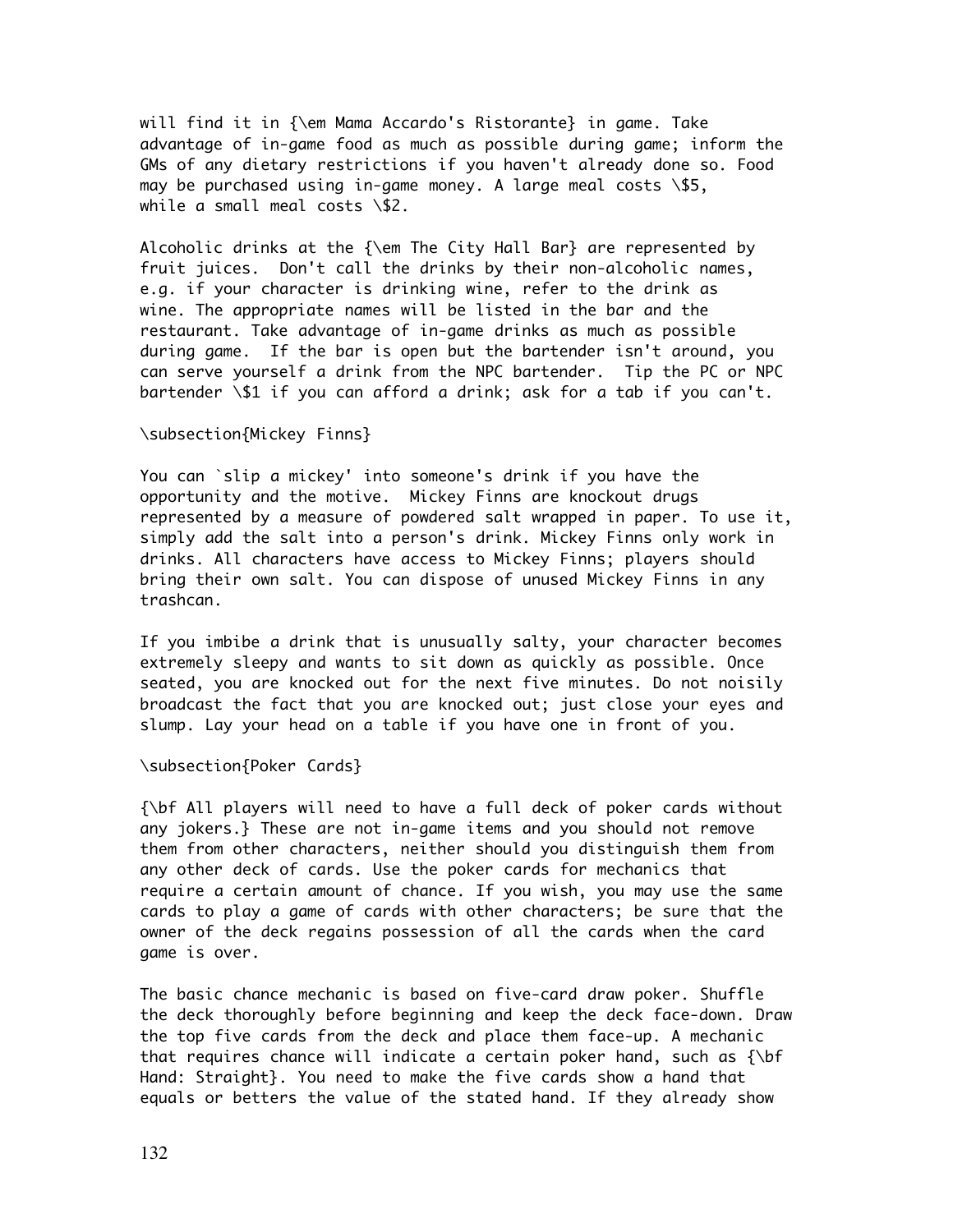you a winning hand, you succeed in performing the mechanic.

If you do not have a winning hand, choose one to five of the face-up cards to reject. Place those cards face-down in a discard pile and draw the same number of cards from the top of the deck. Turn the new cards face up. If you now have a winning hand, you succeed in performing the mechanic. If not, discard all the face-up cards and draw five new cards from the top of the deck, repeating the mechanic from the beginning.

If you run out of cards in the deck without forming a winning hand, or if you choose to stop performing the mechanic, you have failed at the mechanic. Unless you know otherwise, you may not attempt that particular mechanic for the rest of the game. If you can make a second attempt, reshuffle the deck well before restarting.

The hands are listed below in descending order of value:

{\bf Royal Flush:} A, K, Q, J, 10 all of the same suit. $\wedge$ {\bf Straight Flush:} Any five card sequence in the same suit. (e.g. 8, 9, 10, J, Q or A, 2, 3, 4, 5 of same suit)\\ {\bf Four of a Kind:} All four cards of the same index (e.g. K, K, K, K) $\setminus$ {\bf Full House:} Three of a kind combined with a pair (e.g. A, A, A, 5, 5) $\setminus$ {\bf Flush:} Any five cards of the same suit, but not in sequence.\\ {\bf Straight:} Five cards in sequence, but not in the same suit. $\wedge$ {\bf Three of a Kind:} Three cards of the same index.\\ {\bf Two Pair:} Two separate pairs (Ex: 4, 4, Q, Q). $\wedge\wedge$ {\bf Pair:} Two cards of the same index.

\subsection{Doors and Locks} In-game locks will have a lock letter printed on the card. Classroom doors that can be locked should have a similar letter displayed on the door. To open the lock, you need a key with the same letter. If a lock is closed, assume it is locked. Doors can only be locked from the outside; you cannot keep a mobile person locked in a room.

\paragraph{Lock busting:} Locks and doors will also have a poker hand displayed on the card. Anyone may attempt to bust a lock by using the basic poker chance mechanic to {\bf beat} the hand displayed on the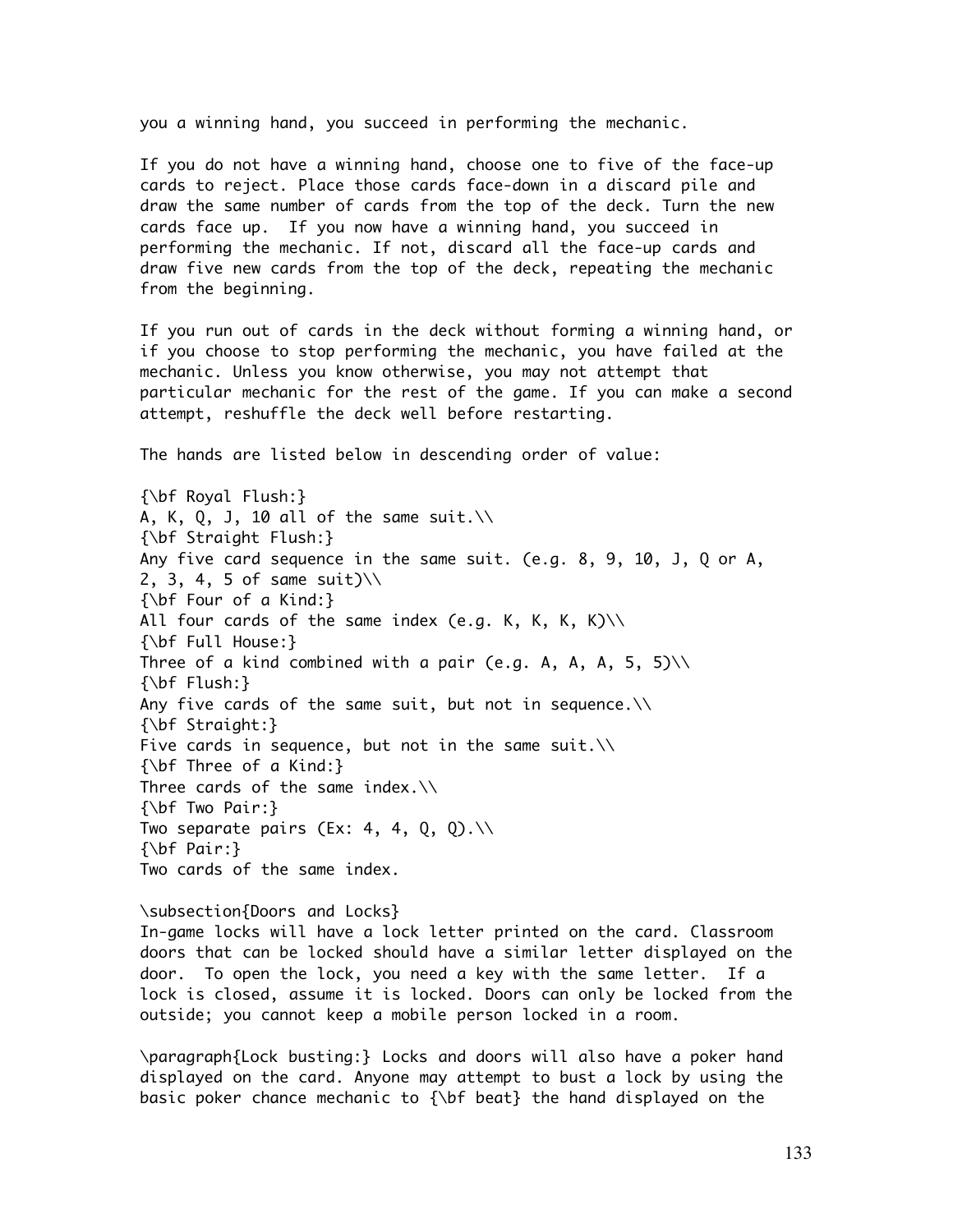lock. Most doors will require you to beat a full-house; high-security doors or locks may require better hands. Once you succeed, the lock breaks and cannot be locked again. Indicate the status of a busted lock by drawing a large X on the item card or sign. If you fail to break the lock, you may attempt to break the same lock after fifteen minutes.

\paragraph{Lockpicking:} Certain characters may be able to perform lockpicking if they have a lockpick. If you have such an ability, use the basic poker chance mechanic to {\bf beat or equal} the hand displayed on the lock. A picked lock will lock again once it is closed. If you fail to pick the lock, you may attempt to pick the same lock after fifteen minutes.

\section{Gambling with Love}

Love plots in this game use the cards in a slightly different manner. When not performing a mechanic that requires a full deck, you should always keep one card from the deck separate from the rest. This is your {\bf Mood} card. Do not show anyone the card. You may return the card to your deck and draw a new card at any time as long as no one is currently attempting to seduce you. You can look through your cards to pick a specific card if you wish.

All characters in this game are pretty good-looking and are interested in Flirting with any character of the opposite sex. The second digit on a name badge represents relative attractiveness; if given the option to Flirt with two characters, first Flirt with the character with greater attractiveness. If you're shot down, feel free to go after the other character. If you haven't Flirted with anyone by the end of the game, you're not playing this game right. Roleplay accordingly.

Due to the Hays Motion Picture Production Code of 1930s, there are no homosexual relationships depicted in this game.

\subsection{Flirtation}

Initiating romantic involvement between characters begins with Flirtation, which does not involve the use of any cards. You first need to Flirt with him or her by striking up conversation with a corny opening line. The person being Flirted with needs to respond with a witty retort. If the person responds with a non-witty response, you were probably too subtle. Remember that film flirtation in the 40's was never terribly subtle; crank up the chutzpah and try again.

If someone is trying to Flirt with you, you need to respond with a witty one-liner within five seconds by turning the flirter's opening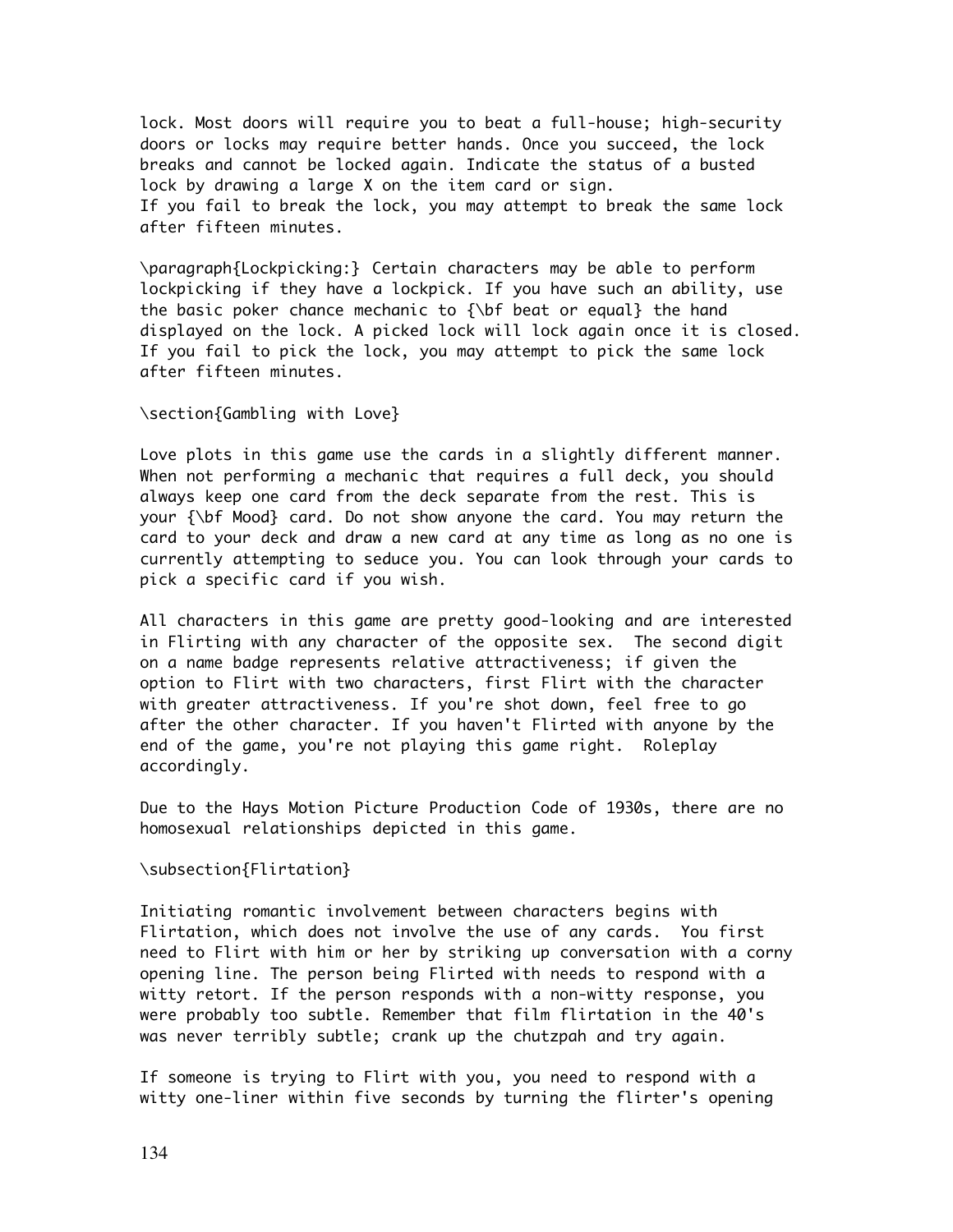line against him or herself or by coming up with some inventive insult. You decide if your own response was good enough. Be strict with yourself. Do not attack the person flirting with you; you're too distracted by their charms. The first person who fails to come up with a witty retort within five seconds of the last response loses the Flirtation. If you lose a Flirtation, you cannot attempt to flirt with the same person for the half-hour. If you win a Flirtation, you may have the option of attempting to Seduce the other character.

If a Flirtation is interrupted, the last person to get in a witty retort automatically wins the Flirtation. However, if the interruption is extremely trivial (say, a passing PC asks to get by you), feel free to ignore the interruption. If someone succeeds in Flirting with you, your character is now somewhat romantically intrigued by the Flirt.

#### \subsection{Seduction}

You may attempt to Seduce someone three times immediately after you win the most recent Flirtation. You may choose not to Seduce a character, even if you win a Flirtation. If someone is seducing you, replace your Mood card with a new, random card after every attempt at Seduction. Every failed attempt at seduction makes your character a little less interested in the flirt; brush the seducer away after three consecutive, unsuccessful Seductions. If you fail to seduce someone after three consecutive attempts, you will need to Flirt again before you can Seduce that person. If someone succeeds in Seducing you, your character becomes rather enamoured with the seducer; roleplay accordingly.

\paragraph{If your character is more attractive than the character you are trying to seduce,} draw a card from your deck and hold it up to the person you are trying to Seduce. Say ``suit.'' If the other player's Mood card has the same suit as the one you showed, you succeed in Seducing the other character.

\paragraph{If your character is less or equally attractive to the character you are trying to seduce,} draw a card from your deck and hold it up to the person you are trying to Seduce. Say ``number.'' If the other player's Mood card has the same number as the one you showed, regardless of suit, you succeed in Seducing the other character.

#### \subsection{Sex}

Sex should immediately follow a successful Seduction, although characters may mutually consent to have Sex without Seduction. They should still attempt to Flirt; remember that one person always wins a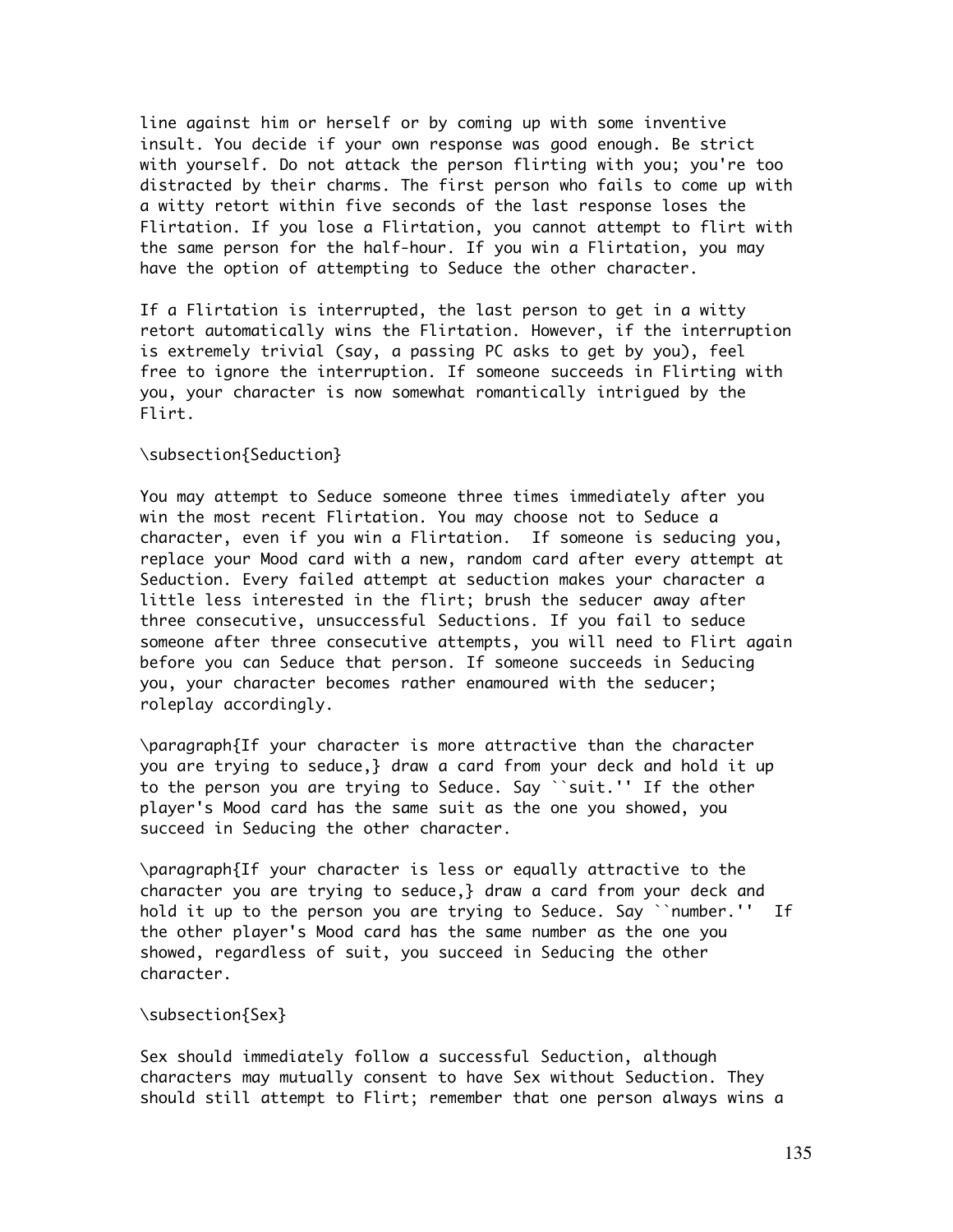Flirtation. Find an empty reserved classroom as soon as possible and close the door behind you two. If either of you are attacked en route, you do not have to perform the rest of this mechanic. You and another player should sit across a desk and use a single, full, well-shuffled deck belonging to the person who performed the successful Seduction.

The owner of the deck is the dealer and deals two cards to each player, one face-up and one face-down. You may always examine your own face-down card, also known as your hole card. Do not discuss the value of your hands verbally; hand gestures and facial expressions are fine. You may talk about anything else in-game during this process.

The game resembles Blackjack, in which you try to get a high collective value of cards without going over 21. Royal cards (Jack, Queen, King) are all worth 10 and the Ace can be worth 1 or 11, depending on what the holder of the Ace wishes it to be. The rest of the cards are all worth the number on the face of the cards. Both of you need to decide whether to `hit' or `stick,' i.e. whether to get a new card or to stay with the cards you already have, respectively. If you are not dealing, indicate this by pointing downwards at your cards; a single finger is a request to the dealer to `hit' and several fingers is a request to `stick.'

If you are the dealer and wish to `hit' your own hand, deal to yourself before dealing to the other player. If the other player decides to `stick', you may again decide to `hit' or `stick' with your own hand. Once either player decides to `stick' with his or her hand, that player may no longer be dealt any new cards. If you `bust,' that is, if the total value of your cards exceeds 21, you can only `stick' with the cards you have. You do not need to declare that you are bust, although it may already be obvious from your face-up cards.

Once both players decide to `stick' with their hands, both players simultaneously reveal their hole cards. If you have more than a total of 21, say `bust' as you turn over your hold card. If not, declare the total value of your cards as you turn over your hole card.

You need to earn points in order to win at Sex. If you have a total of 21, you gain a point. If neither player busted, the player with the higher total gains a point. If neither player busted and had identical total card values, both players gain a point. If you bust, you {\em lose} a point.

If you are the first player to reach 3 points, you win; the other character falls desperately in love with you. You should not attempt to directly hurt this character for the rest of game but you may place him or her in danger or attempt to Flirt with another character. If you were trying to make the other character fall in love with you, you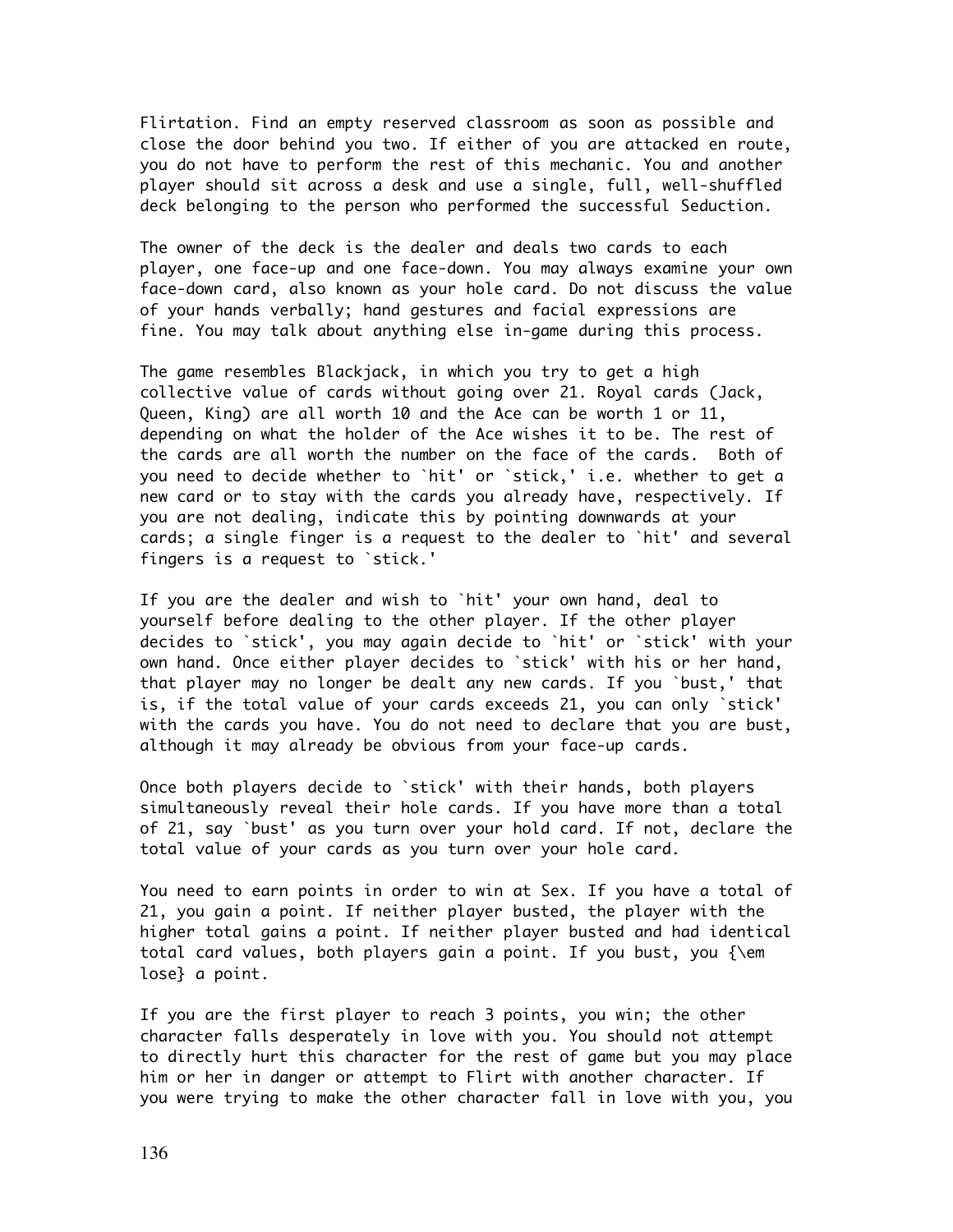have succeeded.

If you fall in love with another character after losing at Sex, you may not attempt to seduce any other character, hurt your new partner or knowingly place him or her in danger for the rest of game. If both players reach 3 points simultaneously, both chacters fall in desperately in love with each other.

If both players have less than -3 points, the sex ends badly! You both have an unsatisfactory sexual episode and neither of you should attempt to Flirt or have Sex with each other for the rest of game. Your characters get mad at each other; feel free to hurt each other after 15 minutes of amnesty, if it makes sense for your character.

Before dealing the next hand, the dealer should reshuffle all the cards back into the deck if there are approximately less than a dozen cards left in the deck. The other player should cut the deck. You should continue playing Blackjack until you win or lose. If you are interrupted by other players, you should halt the Sex. Neither of you should initiate Flirtation, Seduction or Sex for the next half-hour. Others may attempt to do the same to you.

\section{Sleight of Hand}

If you enter a basement, your character is sneaking across a roof, or shimmying up a pipe, scaling a wall, or generally being in a place where being present would be illegal, according to the Chicago Police. Getting out of these places is just as hard as it is to get into one. Moving from one building basement to another will typically involve a bit of physical dexterity and luck. Signs in basements will indicate where you can go from a particular basement and what you need to do in order to move between locations.

Occasionally, NPCs with flashlights may show up. These NPCs are police, and they will only `see' what their flashlights are pointed at. They also cannot see very far. They can, however, hear you if you make a noise. Once you have been spotted by these NPCs, you cannot hide from them again unless you manage to escape to a different basement.

{\it Example: Bob enters basement 36-M from 26-B and finds a line of tape on the floor. A sign on the wall says ``Connects to basement 36-B and 26-B. Walk heel-toe with both feet on the line at all times from one end of the line to the other to go to either basement.'' Bob goes to one end of the line and begins to walk on the line. While he is doing so, an NPC shows up with a flashlight. Bob decides to step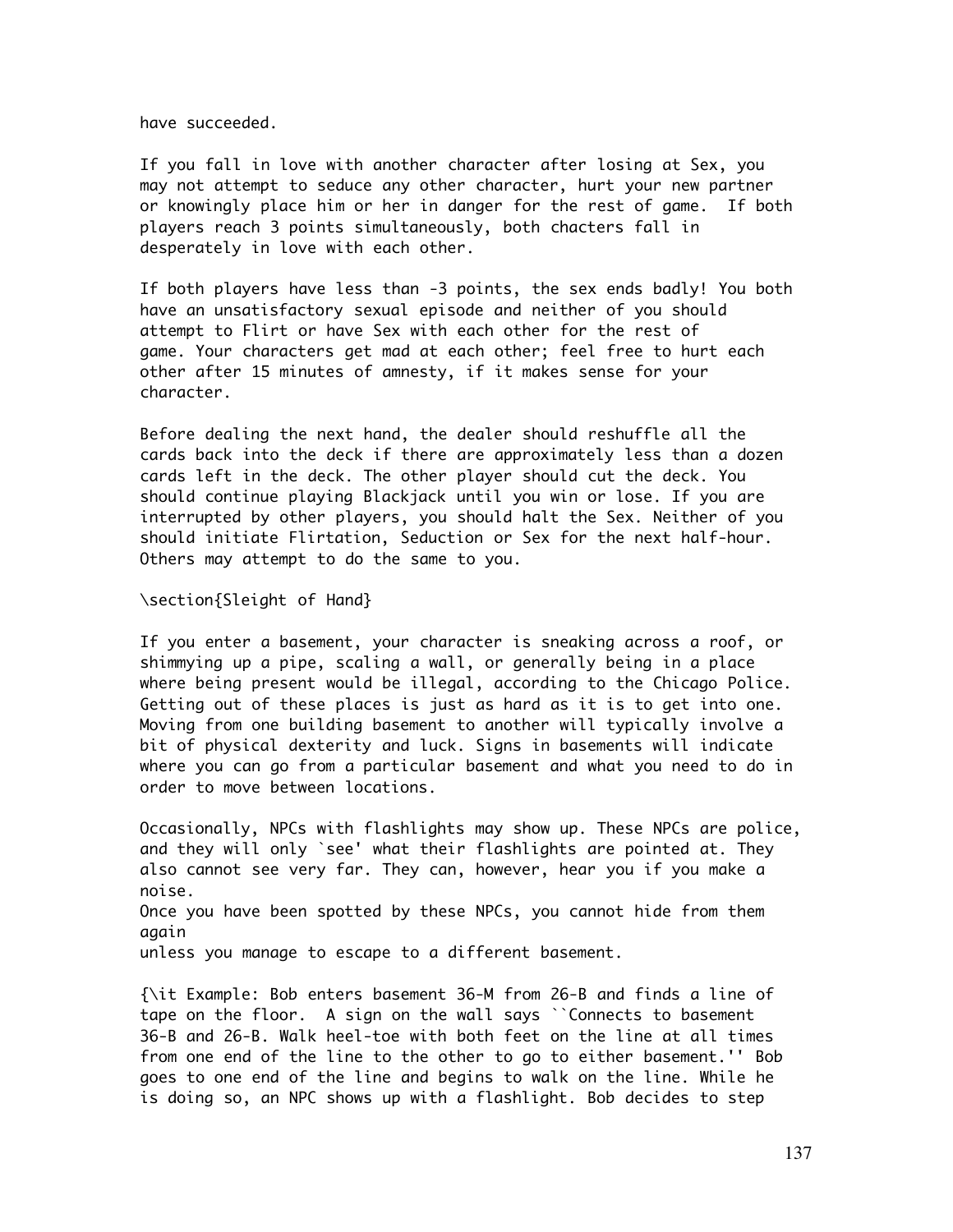off the line and hide around a corner. The NPC walks up to the corner, and waves the flashlight slowly, but Bob remains silent and the light never touches Bob. The NPC leaves the basement. Bob needs to start walking from the beginning of the line and try to reach the end before the NPC returns in order to leave the basement undetected.}

%%\clearpage \section{Dangerous Stakes}

\subsection{Health States}

Characters have four possible states concerning health and damage. When you are  $\{\b{b}f \text{ mobile}\}$ , you may act freely. When you are  $\{\b{}f\}$ helpless}, you are immobile and may do nothing but talk. When you are {\bf knocked out}, you are unconscious and will regain consciousness in five minutes. When {\bf dead}, you are dead.

When knocked out, fall down and drop anything you are holding. Just lie there; you won't be doing much of anything until you wake up or die. Do not listen to conversations going on.

In addition to being mobile, helpless or knocked out, characters can also be  $\{\b{b}f\}$  wounded}. Wounded characters are bleeding and will die in five minutes, or in ten minutes if they have a cigarette. See  $\{\text{em}$ Cigarettes} below for more information. Wounded characters lose one hand of carry from their normal carrying capacity; if you are carrying up to your maximum capacity when someone wounds you without rendering you helpless, drop the items in one of your hands. If you are wounded, be appropriately dramatic. When you stop being wounded, you regain that hand of carry.

Dead men tell no tales. If you are dead, do not give out any information about your character or your death to any players.  $\{\text{em}$ Fill out your Death Report.} You may remain on the scene to play the part of your corpse; describe obvious information to onlookers (``I have a gunshot wound in my back''). When you leave, write a description of the body's visible state on the front of your name-badge. Take the ``I'm Not Here'' side to wear. Stack your items with your body. Give your death report to a GM. If your death becomes generally known to the other characters, you may be able to become an observer. Until the game is over, you may not convey game information to any player.

#### \subsection{Cigarettes}

Cigarettes in this game are represented by candy cigarettes. They are in-game items. Unless you know otherwise, you begin game with one standard-sized pack of candy ciagarettes. If you have an in-game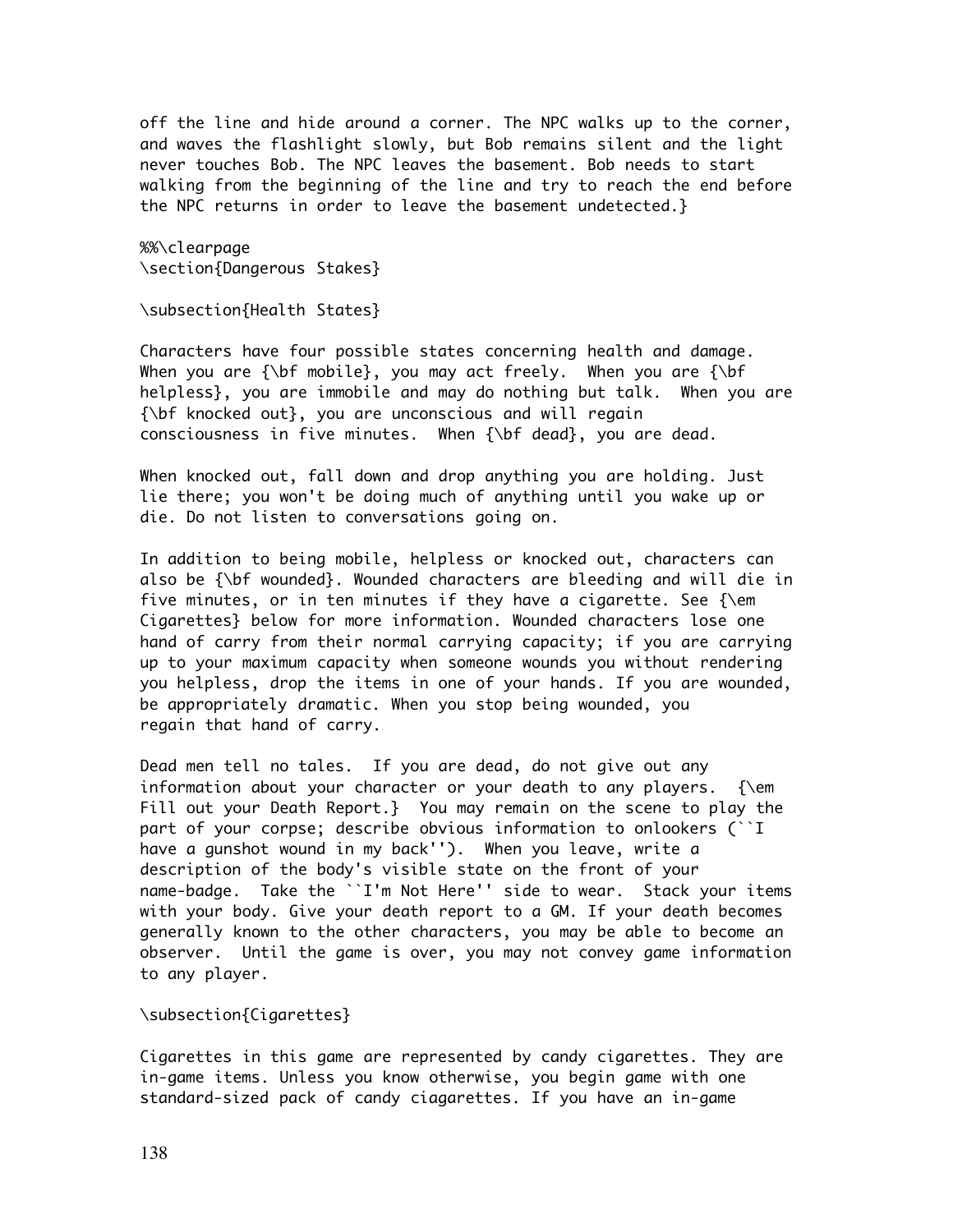cigarette in your mouth at any time while you are wounded, you take twice as long to bleed to death, i.e. you will take ten minutes rather than five minutes to die from a wound. If you have a cigarette in your mouth while being shot or if you have one placed in your mouth right before the five-minute time limit, you have an extra five minutes to bleed before dying. Additional cigarettes will not help you.

Note that if you are helpless, you may not draw a cigarette of your own while wounded; someone else needs to give you a cigarette if you did not already have one in your mouth while being wounded. You may not smoke if you are knocked out; if you did not have a cigarette while being simultaneously knocked out and wounded, you may very well bleed to death after five minutes.

#### \subsection{Weapons}

All weapons have both a physrep and an item card that declares it to be a weapon. Keep these together. Melee weapons may have combat bonuses indicated on the card. To use a weapon, you must hold it with a hand that is free of any other items; the hand and the weapon should not be obstructed in any way. Display it in an obvious manner. All weapons are one hand bulky. You cannot hold more than one weapon in a hand. You may only use one melee weapon at a time. Melee weapons are represented by foam boffers. Ranged weapons are represented by a dart gun, a disc gun or a koosh ring gun.

### \subsection{Combat on stairs}

If either combatant is standing on stairs when combat breaks out, the combat immediately fails to produce any result. There should not be any combat on stairs, although it is perfectly acceptable to continue talking and interacting in-character while climbing stairs. Refrain from running, blocking movement or overtaking people on stairs. Try to stay about fifteen feet away from a stairwell exit if you are not using the stairs. Do not linger too long on stairs and ensure that you do not trouble NPs.

#### \subsection{Ranged Combat}

Ranged combat is real-time and mostly based upon player skill at firing and dodging physreps. Keep it safe. Hits to anywhere on the body have the same effect but do not aim for the head. If a projectile hits clothing or long hair such that it would not hit the body if it passed through the hair or clothing, it doesn't count. A hit on an item that you are holding counts as a hit on you, not the item. If there is a conflict over whether or not a projectile hit, the shooter calls the shot.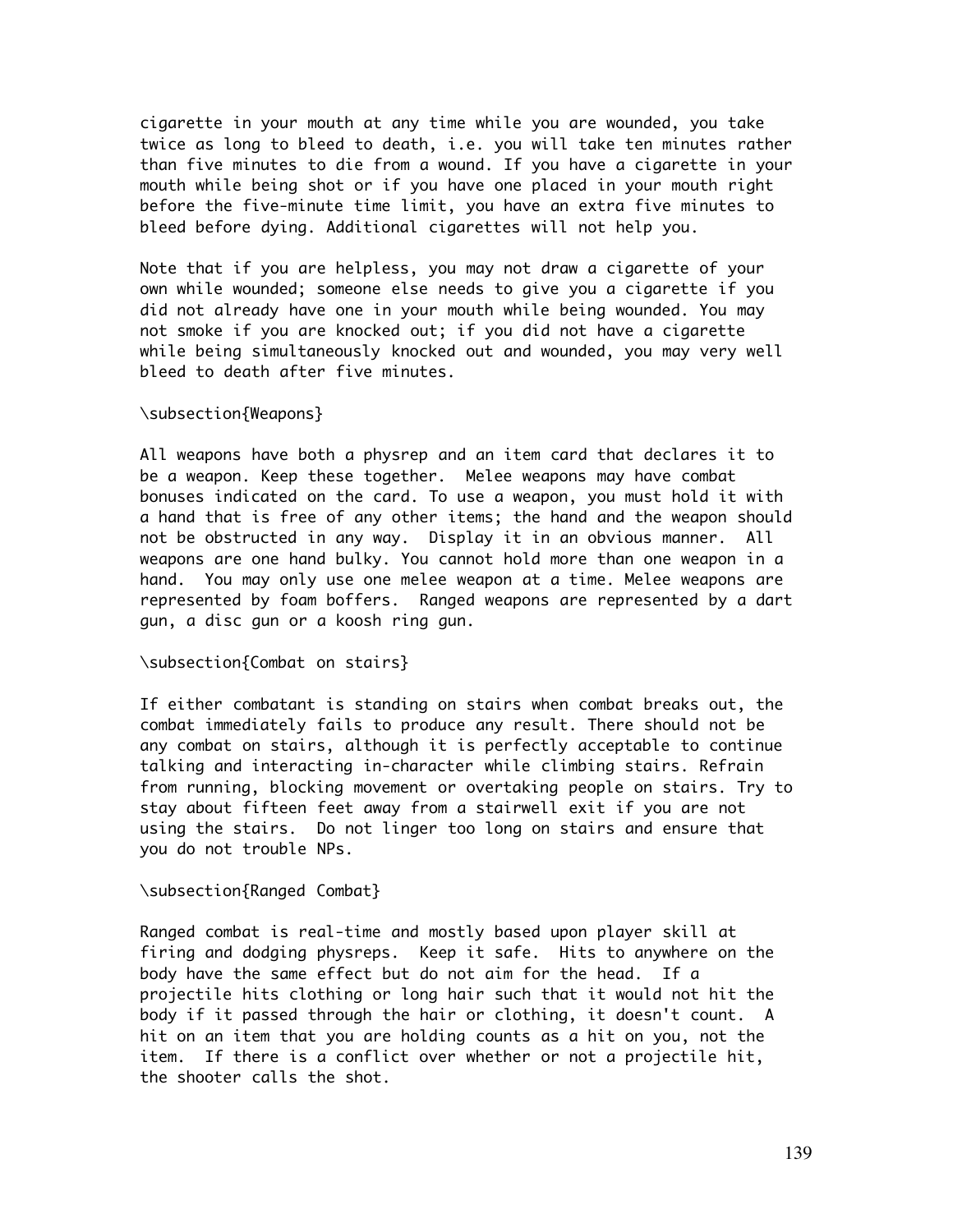There are 2 types of ranged projectiles: {\bf bullets} and {\bf cartridges}. Bullets, represented by plastic discs, plastic darts or foam darts, can be fired by corresponding guns with the appropriate item cards. The cards indicate the maximum amount of ammunition that can be kept loaded in a specific gun at any time. Ammunition is limited; you may not reuse bullets that have been fired. Bullets that you find on the floor are spent bullet casings. All bullets have the same effect: if and when you are hit by one, you become wounded and helpless and will remain so until you know otherwise. Characters may purchase 7 bullets for \\$5 at the beginning of the second day of game.

Shotgun cartridges, represented by koosh rings, can be fired by Vortex Tornado guns with the appropriate item card. If you are hit by a shotgun, you die immediately, whether you have a cigarette in your mouth or not.

\subsection{Killing Blow and Strangulation}

A {\bf Killing Blow} is a fatal series of wounds. A Killing Blow will kill a helpless or knocked out victim. Your victim must be within ZoC and either knocked out or helpless. You need to have a weapon to perform a Killing Blow. You must not be using a cigarette; if you have one in your mouth, be sure to remove it before performing a Killing Blow.

To perform a Killing Blow, clearly incant ``Killing Blow one, Killing Blow two, Killing Blow three, Killing Blow four, Killing Blow five'' at a reasonable pace. At each count, use the weapon in an appropriate manner; gently tap the victim with the foam boffer or shoot a bullet at the torso of the victim. You need to shoot a ranged weapon to use it in a Killing Blow; you cannot pummel someone to death with a gun. ou do not have to be perfectly accurate; you simply need to expend five rounds of ammunition for a Killing Blow. Ammunition expended in a Killing Blow may not be used for any other purpose in game, such as shooting someone else. If you are using a fully-automatic ranged weapon for a Killing Blow, only fire at the last count and be sure to fire at least five rounds of ammunition.

If you're performing a killing blow with a gun and run out of ammunition or the gun jams, you can reload your gun (if you have extra ammunition) or fix your gun, and resume counting from where you left off. If you're in some sort of execution mob, you can get someone else to finish off the killing blow from where you left off. The count should resume at a reasonable pace.

To stop a Killing Blow, either attack the person doing it or say ``I stop you'' within ZoC. If you are attacked or if someone within ZoC says ``I stop you'' or an equivalent phrase while you are counting off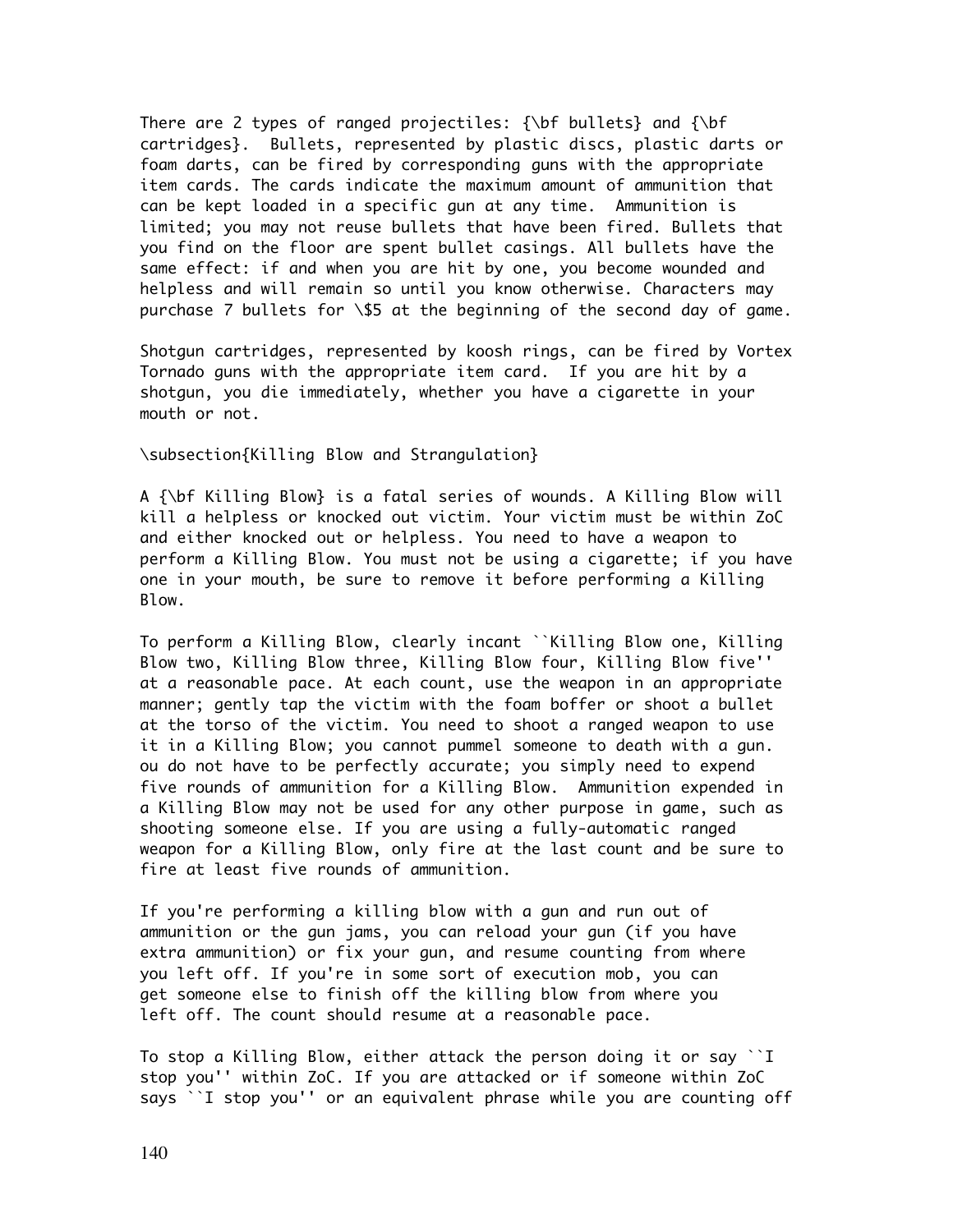a Killing Blow, you are stopped and the victim is still alive. If you struck or shot the victim while counting, the victim is now wounded. An aborted Killing Blow does not give an already-wounded victim additional time to live.

You may use {\bf Strangulation} to kill a helpless or knocked out victim if you are unarmed. You must not be using a cigarette; if you have one in your mouth, be sure to remove it before Strangling somebody.

To Strangle a helpless or knocked out victim, place both of your hands on his or her shoulders and say ``I strangle you.'' You should not have anything else in your hands. You must remain stationary in that position for one whole minute and may not take any other action during that time; you should take the opportunity to roleplay and act. The victim may not make any noise or take any action during a Strangulation; if the victim was knocked out or restrained at the beginning of a Strangulation, the victim remains knocked out or restrained until death or until the Strangulation is aborted. To stop a Strangulation, use the same methods as stopping a Killing Blow.

#### \subsection{Bombs}

A bomb is represented by a bell, usually with some sort of timer. For this reason, please turn off watch alarms before entering game and avoid using them during game. If a bell rings near you, call a halt and examine the bell to confirm that it is a bomb. If it is and you were within arm's reach of a bomb when it rang, you are dead. A bomb will have a piece of string attached to it. If, when stretched out (even around corners), the string can touch you, you are wounded. Once the dead and wounded have been determined, game will resume. Anyone can arm a bomb; disarming a bomb requires an appropriate ability card.

\subsection{Martial Combat}

### %% intro

All characters have a  ${\bf A}$  Combat Rating} ( ${\bf CR}$ ) stat. This represents your basic skill in martial combat; you use the same number for attacking and defending. Someone with a CR of 1 can't fight very well. Someone with a CR of 3 is somewhat burly or skilled. When using this stat, you may pull your punches by using a lower number.

#### %% offense

Martial-attacking someone requires being within ZoC. Clearly state your attack followed by your CR (``\aKnockOut{} 2'' or ``\aWound{} 2''). Your attack must resolve before you may make another. If an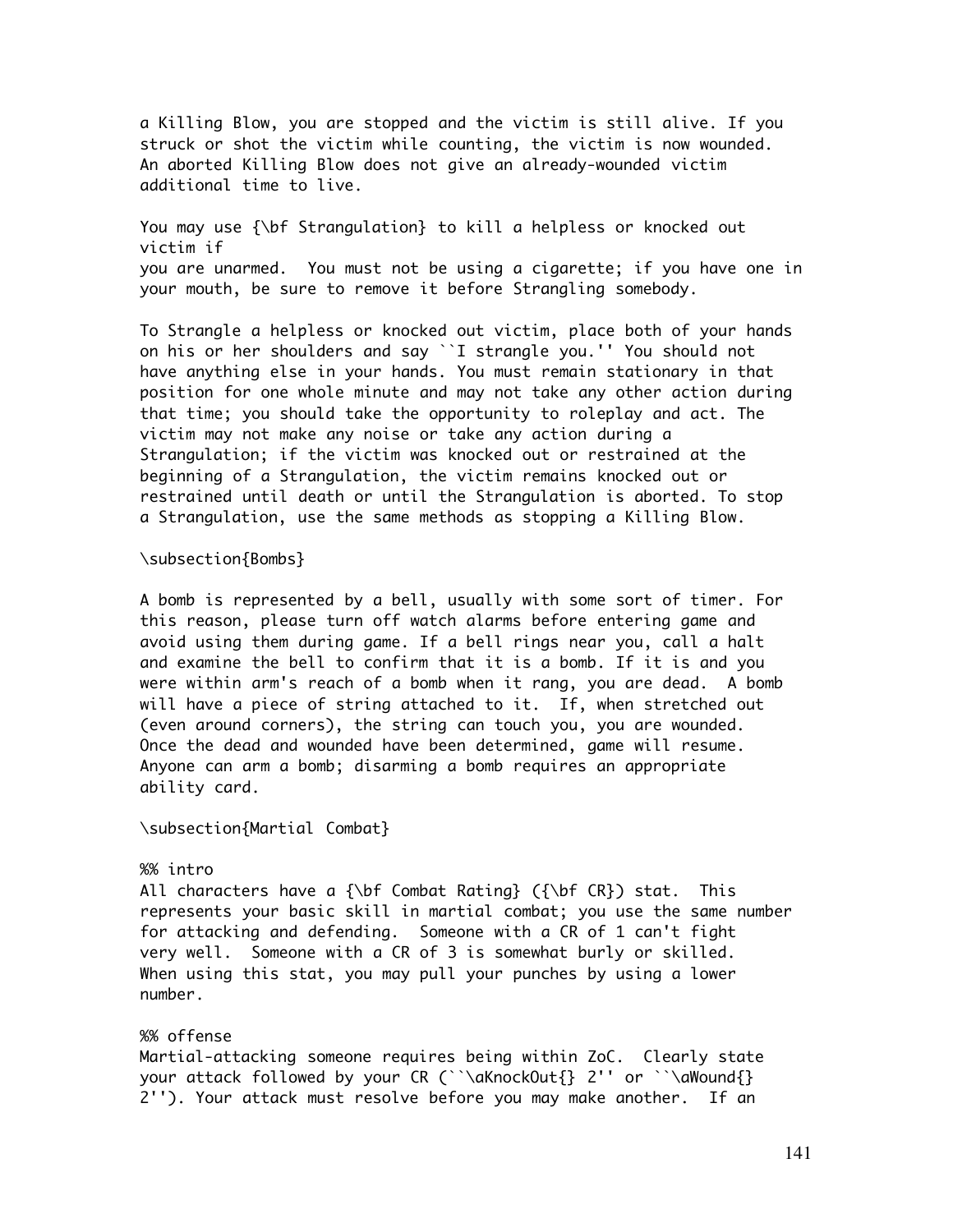```
ally directs {\bf \aAssist{}} at you after you attack, you may, within
2 seconds, restate your attack with the \aAssist{}'s CR added
(\cdot \dagger) 3'', \dagger\aAssist{} 2'', \dagger\aWound{} 5''). \aAssist{} does
not change your CR for defense. You may always ignore an \aAssist{}.
%% defense
When attacked, resolve by comparing the attack against your CR. If
your CR is lower, take the effects; else, say ``{\bf resist}'' and the
attack will have no effect. If you neither say ``resist'' nor
counterattack within two seconds of the incant's end, you are
surprised and the attack just works. The attack begins when the
incant begins; until you resolve, all actions other than attacks are
interrupted; a series of attacks cannot prevent simple actions
(talking, weapon-drawing, ranged attacks) from happening between
attacks. Resolve all attacks alone, in the order they occur; choose
the order if it is unclear. If someone attacks with the word ``{\bf f}waylay}'' instead of a CR (``\aKnockOut{} waylay''), the attack just
works.
\paragraph{Martial Attack Abilities:} Here is a list of attack
abilities. Everyone has \aKnockOut{}, \aWound{}, \aRestrain{} and
\aAssist{}. Certain characters may have \aDisarm{}.\nopagebreak
\begingroup
   \MAP{Abil}{%
    \setbox0\hbox{\phantom{w}{\em Effect}: \MYeffect}%
     \par{\bf\MYname}: \MYtext\hfill\null\hskip\wd0\null%
     \hskip-\wd0 plus1fill\box0%
     \nopagebreak\par%
     }
   \aKnockOut{}
   \aWound{}
   \aAssist{}
   \aRestrain{}
   \aDisarm{}
\endgroup
\subsection{Stealth}
Stealth abilities represent sneaking up on a victim with obvious
```
intent to invade their personal space, probably to attack them by surprise. All the characters in game have the basic waylay ability as indicated below; some may have more dangerous variants.

To use a stealth ability, you must be within ZoC of your victim. Form the sign of the devil (index and pinky fingers extended, thumb holding other two fingers down) and extend it along the direct, unobstructed line from your shoulder to the victim's head. Hold this position for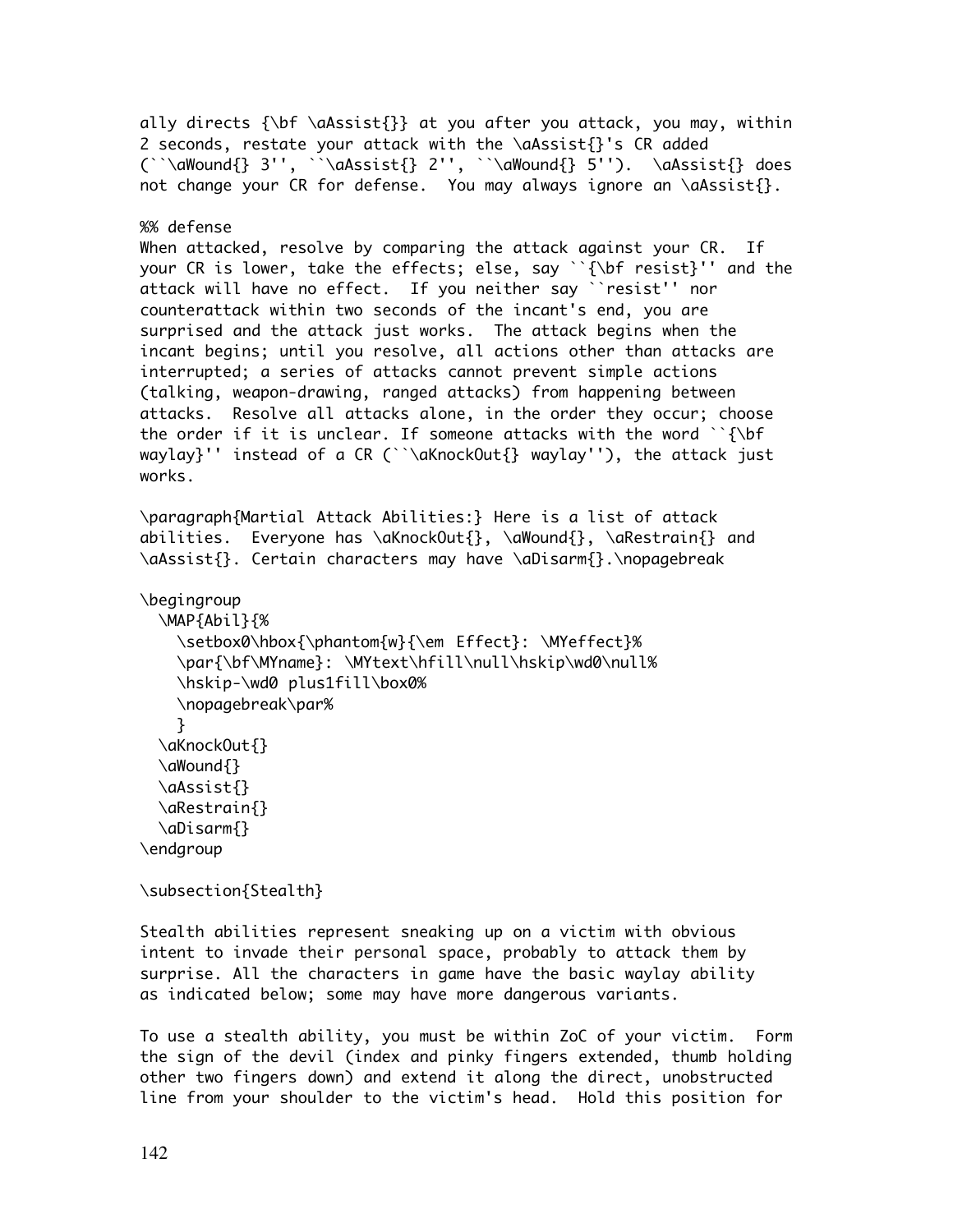the time specified by your ability. Your attempt at stealth will be thwarted if anyone attacks you or if the victim notices the symbol before this time is up. If they react in any way to the symbol, they have noticed; the attackers make the call.

If you notice someone using a stealth ability on you, make it obvious. ``I notice you'' is unambiguous; use it if you can. Once someone successfully uses the stealth ability on you, you may not retroactively have noticed.

\paragraph{Waylay:} You can stealthily attack someone. You must hold the waylay symbol for five seconds. If you succeed, you may replace your CR with ``waylay'' for a single immediate attack on your victim.

\clearpage \section{The Need for Speed}

\subsection{Getting Around Chicago}

Basements are not accessible unless you find a sign that permits you to enter a basement. When in a basement, you may not cross building boundaries or leave a basement unless you find a sign that permits you to do so.

Characters on foot can only move across building boundaries or leave a building on the first floor. Characters may move up or down a building freely. If your character is in a car, however, you may move freely between any non-basement location.

Cars in game are represented by dart guns. Your character may enter the driver's seat of a car by picking up a dart gun and carrying it in plain view. You may make engine noises if you wish. To start the car, move the dart gun six times around your waist. The character cannot leave the car or exchange positions with a passenger in the car without first stopping the car and its engine by placing the dart gun on the floor. You may only drive one car at a time. You may not bring extra dart guns into game; there are a fixed number of cars in the game.

There will be NPC cabbies in game with their own cars. The standard cab fare is \\$1 for crossing any building or floor intersection. Cabbies know the city pretty well, so if you are looking for a specific location, they can be very useful.

\subsection{Passengers}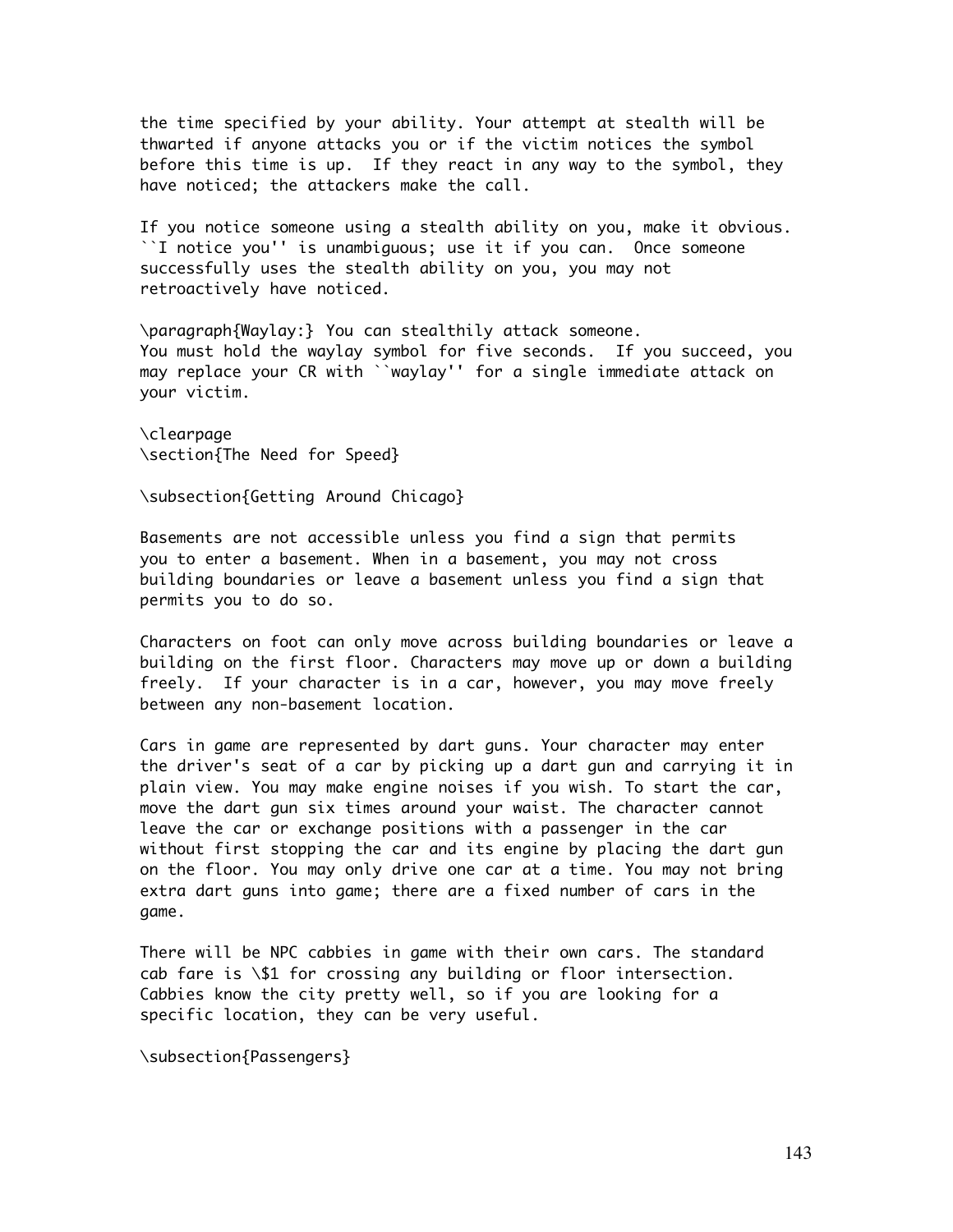Passengers can enter a car by standing still next to a car and saying ``I

enter this car one, I enter this car two, I enter this car three''. Once the incant is complete, the passenger is in the car. Passengers should stay within ZoC of the driver whenever possible. A car may only hold three passengers at a time. Passengers and drivers exit a car by standing still next to a car and saying ``I leave this car one, I leave this car two, I leave this car three''.

#### \subsection{Drive-by Shootings}

Passengers and drivers in a car may perform melee attacks on each other, but persons outside of a car may not melee attack anybody inside that car. Passengers and drivers in the car can take up to two disc gun shots without any ill effects. The third shot knocks out and wounds the character like a regular bullet. Passengers may fire ranged weapons from cars. The driver may not fire ranged weapons from cars. If the driver is wounded, the car runs into a lamppost and is totalled. The passengers are unhurt but the car is now useless and offers no protection.

#### \subsection{Ramming}

Characters may carry as many darts as they wish. The darts are only useful for ramming other cars; they do not have any effect on pedestrians. To attempt to ram or sideswipe another car, plant your feet and fire the dart gun. If a driver or passenger of the other car is hit by a dart, the entire car must stop; it has been forced off the road. As long as you keep your feet planted, neither car can move. As soon as you move your feet, the other car can move after restarting the car. Passengers and drivers do not suffer ill effects from being rammed, although they are motionless until they leave the car or the car is restarted.

#### \section{Miscellaneous}

\paragraph{Badge Numbers:} The first digit of your badge number is your character's apparent age in decades. The second digit is your character's physical attractiveness. A ``1'' is Danny DeVito, a ``9'' is Marilyn Monroe. A ``5'' is your typical film noir protagonist. All characters in this game are automatically interested in flirting with any character of the opposite sex who has greater attractiveness; roleplay accordingly.

\paragraph{Rope:} Rope is freely available. Make an item card for it when you need it. To tie someone up, they must be either willing, helpless, or knocked out. Say ``I tie you up,'' then give the item card to your victim. If you get tied up with rope, you immediately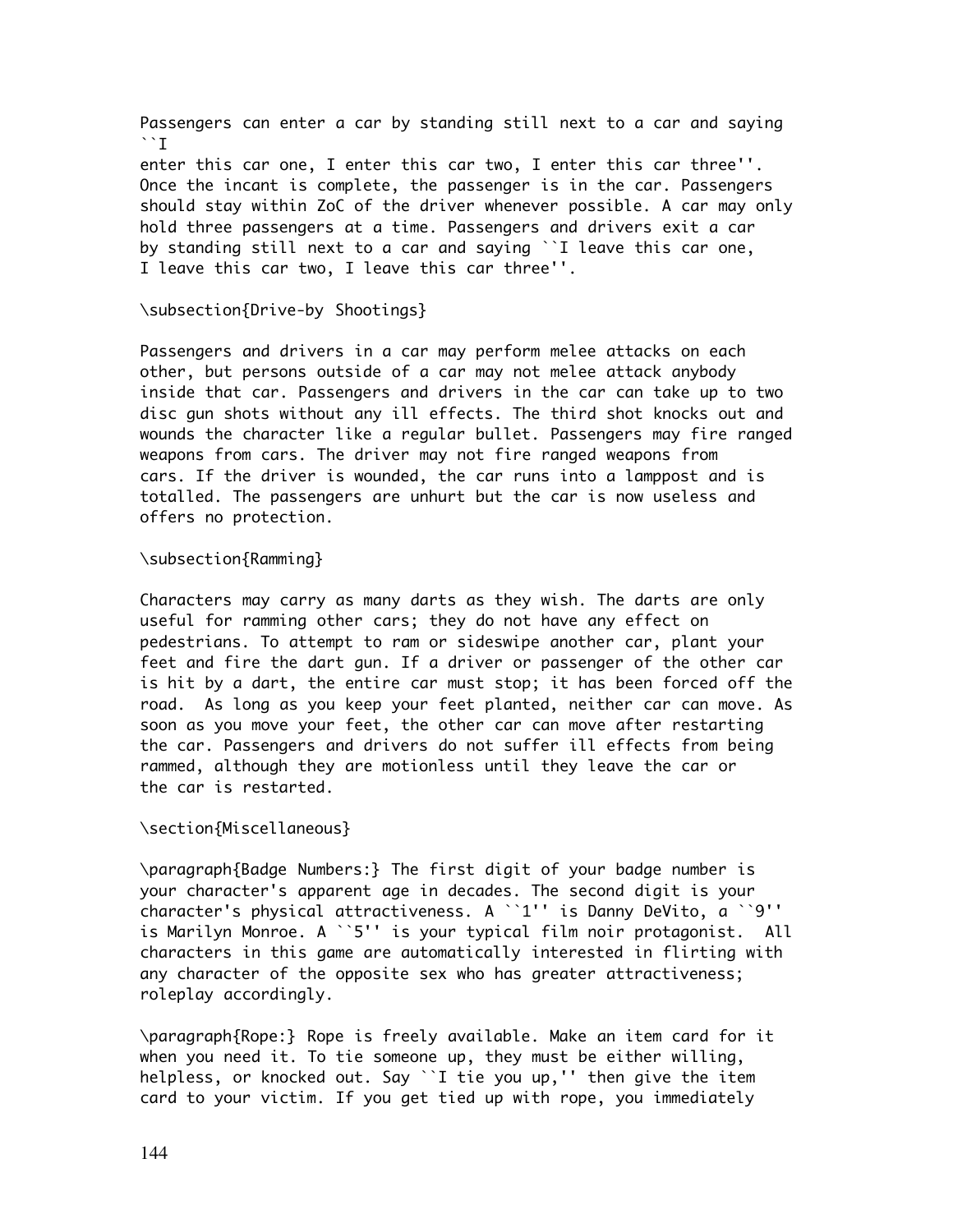become helpless; hold the item card behind your back. If you are tied up but conscious and left alone, you can wriggle free in five minutes.

\paragraph{Game Times:} Players are expected to be present at the GM control room (24-110) by 7pm on Friday night and 7:30pm on Saturday night. Latecomers on the first night may find their characters reassigned to other players.

Game runs from 8pm to 2am on Friday night and 8pm to 2am on Saturday night. Players with cars are encouraged to offer rides to players who do not have personal transportation and live off campus. Surviving PCs are expected to be in game during all hours of game. Game may end early at the GMs' discretion. Cleanup and Wrapup will immediately follow the end of game. Breakfast may follow the end of Wrapup.

\paragraph{Game Areas:} Publicly-accessible areas within buildings 4, 12, 24, 34, 38, 36, 26, 16, 8, and the Infinite Corridor are all game areas. The standard patrol area is out-of-game for the second day. Elevators in these buildings are all accessible and useable. The streets in between these buildings are also game areas regardless of weather. Note that interesting or important locations in game may be outdoors. Please be mindful of traffic and prepare for inclement weather. Raincoats, hats and umbrellas are appropriate for the genre; please supply your own.

Try to stay within game areas for the whole duration of the game. The boundaries of game are elastic for the purposes of pursuit but players are encouraged to stay within the specified game areas for all situations. Do not attempt to cross Massachusetts Avenue, Vassar Street, Memorial Drive, Main Street or Ames Street during game. Other areas of campus may also be in-game but will only be accessible via clearly marked signs.

Avoid places where it would be illegal for you to go, such as areas under construction. Don't take game actions in labs, bathrooms, private offices, activity offices, and any place where not all players would be allowed to enter. Game action is not allowed in Athena clusters. Don't hide in them, either. You may not use Athena for in-game purposes.

\paragraph{Phones:}

You may use phones for out-of-game purposes whenever you wish. You may use phones for game purposes between 1pm and 2pm on Saturday. When doing so, callers are encouraged to speak in-character without spooking players or their roommates. Keep each call around five minutes (not including the time spent asking roommates to locate the intended recipient of the call) and engage in a maximum of three phone